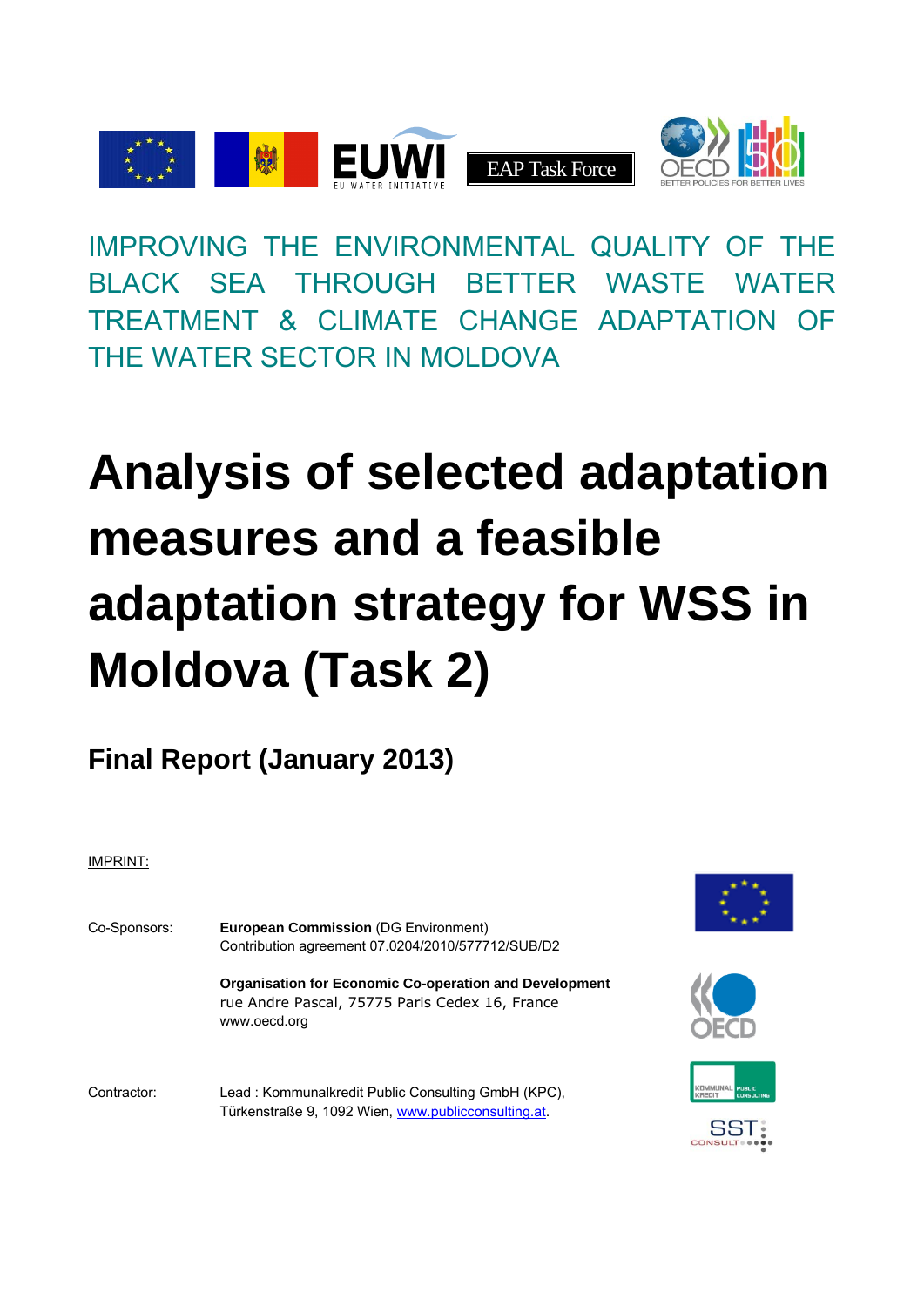# **List of Abbreviations and Selected Terms**

| AAM                   | Agency Apele Moldovei (Water Agency)                           |
|-----------------------|----------------------------------------------------------------|
| <b>EAP Task Force</b> | Environmental Action Programme Task Force                      |
| EC                    | <b>European Commission</b>                                     |
| EEA                   | <b>European Environment Agency</b>                             |
| <b>EECCA</b>          | Eastern Europe, Caucasus and Central Asia                      |
| EIB                   | European Investment Bank                                       |
| <b>ENVSEC</b>         | <b>Environment and Security Initiative</b>                     |
| EU                    | European Union                                                 |
| <b>EUR</b>            | Euro (currency of the European Monetary Union)                 |
| EUWI                  | European Union Water Initiative                                |
| GoM                   | Government of Moldova                                          |
| <b>LPA</b>            | <b>Local Public Administration</b>                             |
| MEnv                  | Ministry of Environment                                        |
| <b>MDL</b>            | Moldovan lei (national currency)                               |
| <b>NCCAS</b>          | National Climate Change Adaptation Strategy of Moldova         |
| <b>NCPH</b>           | National Centre for Public Health                              |
| <b>NEF</b>            | National Ecological Fund                                       |
| <b>NFRD</b>           | National Fund for Regional Development                         |
| <b>NHDR</b>           | National Human Development Report                              |
| <b>NPD</b>            | <b>National Policy Dialogue</b>                                |
| <b>OECD</b>           | Organisation for Economic Co-operation and Development         |
| O&M                   | operation and maintenance                                      |
| PIU                   | Project Implementation Unit                                    |
| <b>RARD</b>           | Regional Agency for Regional Development                       |
| RM                    | Republic of Moldova                                            |
| <b>SDC</b>            | Swiss Agency for Development and Cooperation                   |
| <b>SHS</b>            | State Hydrometeorological Service                              |
| Water SPSP            | Sector Policy Support Programme for WSS in Moldova (EC-funded) |
| <b>SRES</b>           | Special Report on Emissions Scenarios                          |
| <b>TA Water SPSP</b>  | Technical Assistance for the Implementation of the Water SPSP  |
|                       | (ongoing EC-funded project: EuropeAid/130872/C/SER/MD          |
|                       | Contract 2011/270-593)                                         |
| <b>UNDP</b>           | United Nations Development Programme                           |
| <b>WHO</b>            | World Health Organization                                      |
| WQI                   | <b>Water Quality Index</b>                                     |
| WS                    | <b>Water Supply</b>                                            |
| <b>WSS</b>            | Water Supply & Sanitation                                      |
| <b>WTP</b>            | <b>Water Treatment Plant</b>                                   |
| <b>WWTP</b>           | Waste Water Treatment Plant                                    |

**1 EUR = 16 MDL** *(average exchange rate used in this report)*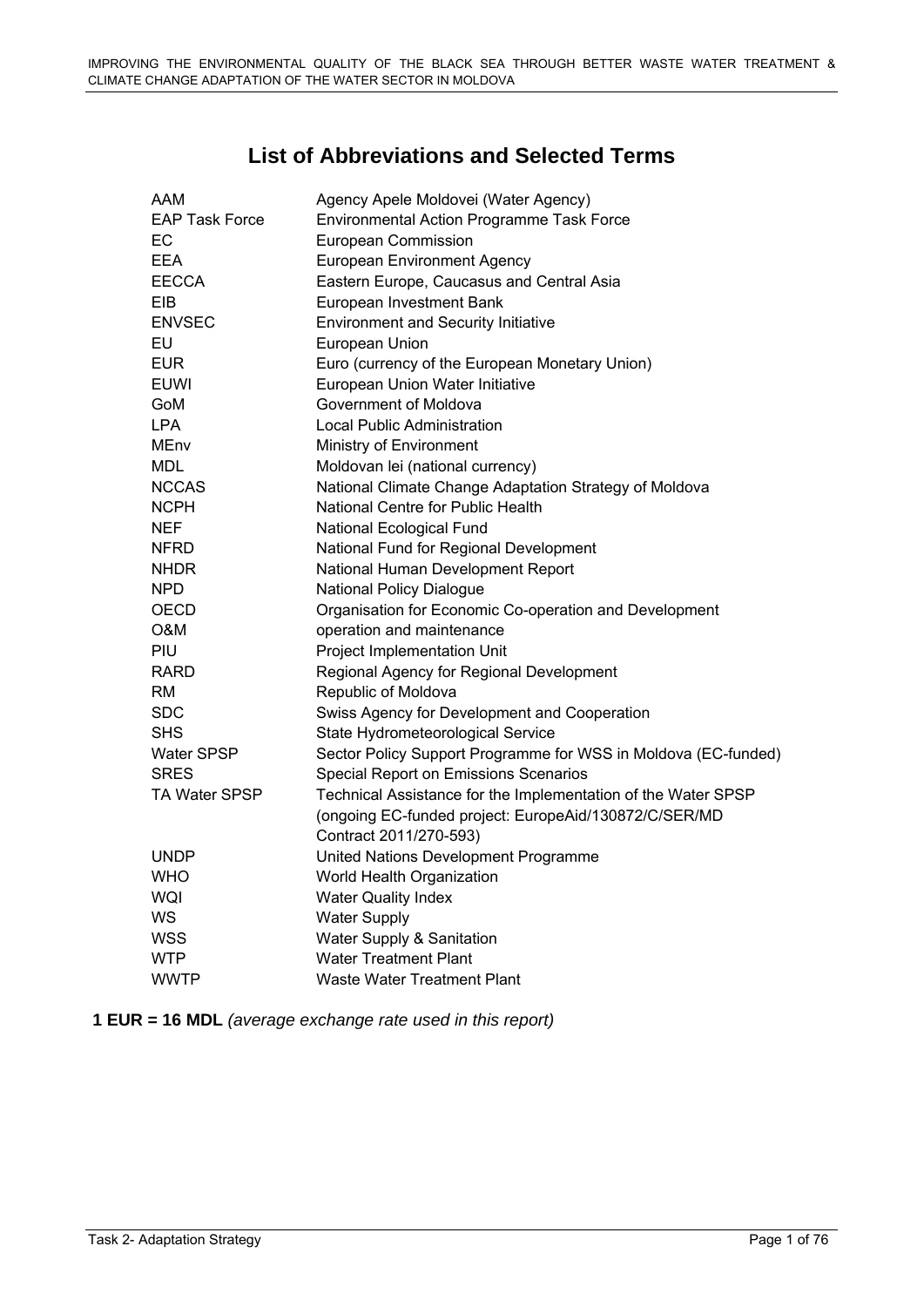# **Acknowledgements and disclaimer**

<span id="page-2-0"></span>This document has been produced with the financial assistance of the European Union and co-sponsored by the OECD EAP Task Force.

Kommunalkredit Public Consulting, GmbH was commissioned for analytical work. The authors of this report gratefully acknowledge the input of the Ministry of Environment of the Republic of Moldova, participants of the EUWI National Policy Dialogue meetings, and local experts to this report. The authors are very much grateful to the OECD manager Mr. Alexandre Martoussevitch, Ms Kathleen Dominique and the head of EAP Task Force Water Programme, Mr. Xavier Leflaive (all OECD), for their methodological support, review, valuable comments on, and contributions to, the project and this report.

 *The views expressed herein are those of the authors and can in no way be taken to reflect the official opinion of the European Union, the Government of Moldova, or the Organisation for Economic Co-operation and Development.* 

Any errors and omissions in this report are those of the authors.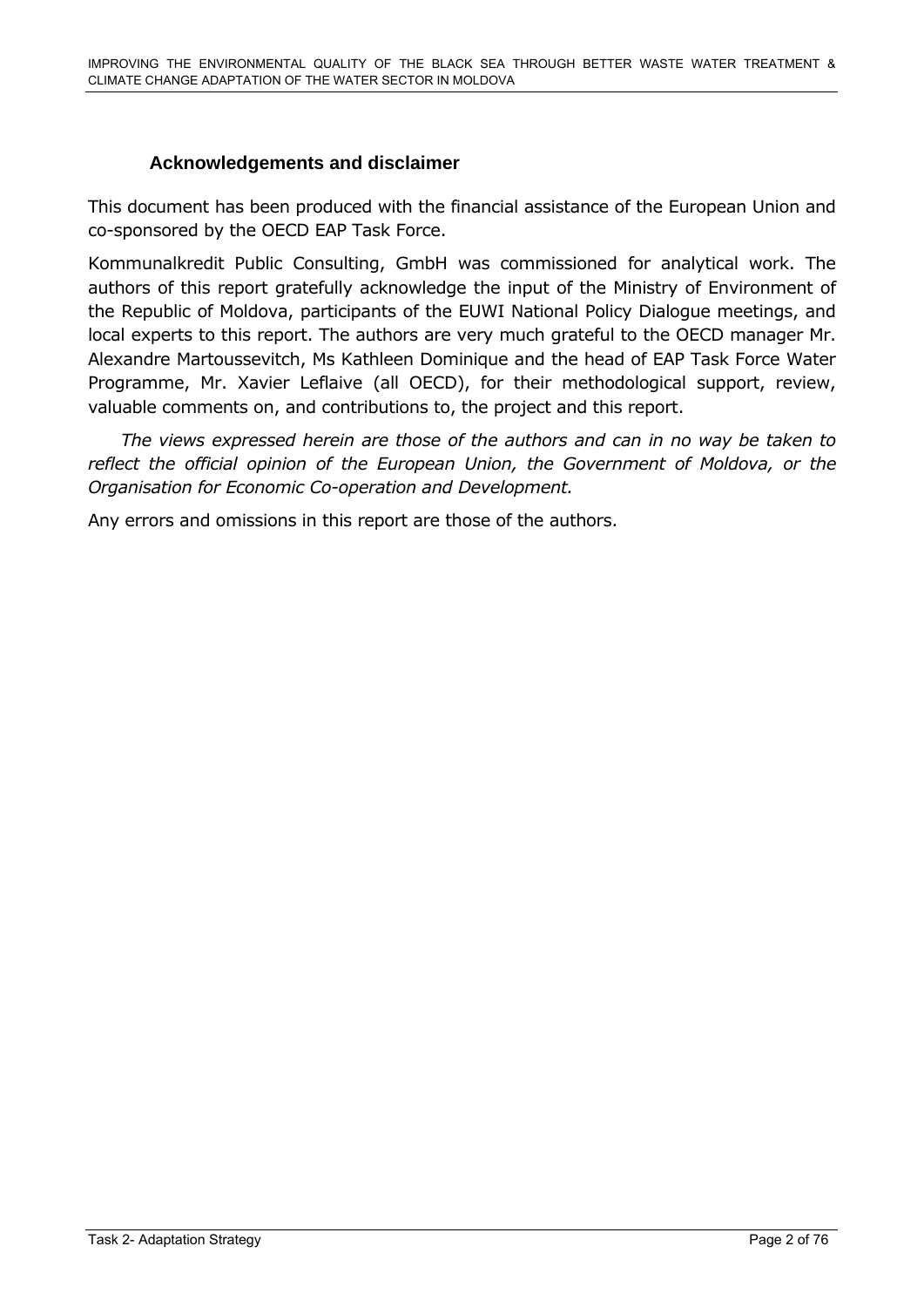# **Table of Contents**

| 1.1 Conclusions from "Assessing the Impacts of Climate Change"9                                                                                                     |
|---------------------------------------------------------------------------------------------------------------------------------------------------------------------|
| 1.2 Proposed WSS sector Climate Change Adaptation Strategy for Moldova 12                                                                                           |
| 1.3 Mainstreaming adaptation strategy in related national strategies and plans15                                                                                    |
| 2.                                                                                                                                                                  |
|                                                                                                                                                                     |
| 2.2 Costing adaptation of water services and water infrastructures to climate change                                                                                |
|                                                                                                                                                                     |
|                                                                                                                                                                     |
|                                                                                                                                                                     |
| 3.3 Financing climate change adaptation in the WSS sector in Moldova30                                                                                              |
|                                                                                                                                                                     |
|                                                                                                                                                                     |
|                                                                                                                                                                     |
| Annex B: Integration of priority adaptation measures into the mid-term Action plan<br>for implementing the WSS sector strategy (proposed adjustments to the plan)67 |
| Annex C: Proposed new text of Section 4.3.4 in the revised Moldova's WSS sector                                                                                     |
| Annex D: Summary of cross-fertilisation and synergies with other activities, projects                                                                               |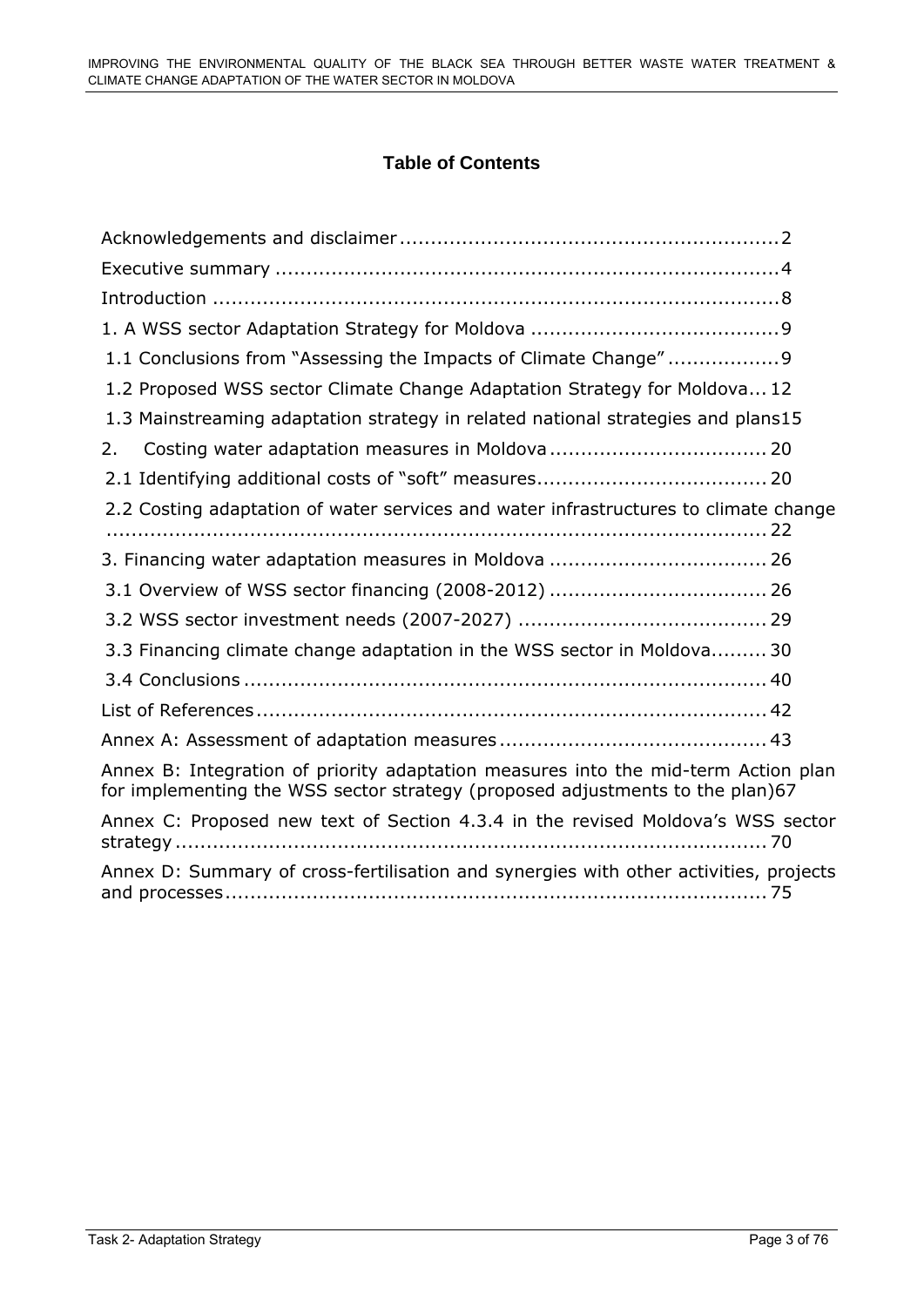# **Executive summary**

<span id="page-4-0"></span>The present document constitutes a component (Task 2) of the project *"IMPROVING THE ENVIRONMENTAL QUALITY OF THE BLACK SEA THROUGH BETTER WASTE WATER TREATMENT & CLIMATE CHANGE ADAPTATION OF THE WATER SECTOR IN MOLDOVA"*. The project is sponsored by EC (DG ENV) and OECD and implemented by a consortium led by Kommunalkredit Public Consulting. The project comprises three tasks. The tasks are implemented through a National policy dialogue with senior policy-makers in Moldova, in the framework of the EU Water Initiative (EUWI).

The first task involves the assessment of the impacts of climate change on water resources and water supply and sanitation (WSS) systems in Moldova. Task 2 analyses selected adaptation measures for inclusion in a feasible adaptation strategy. Task 3 reviews viable organisational models for rural water supply and sanitation.

The purpose of the present document is to provide input into the revision of Moldova's WSS Sector Strategy (supported by the EC-funded TA Water SPSP), including a mid-term Action plan, and to the National Climate Change Adaptation Strategy (supported by the UNDP). Analyses build on Task 1 and on a preliminary inventory of adaptation measures for water supply and sanitation in Moldova.

This document provides input to other initiatives as well, such as the National Plan for Flood Protection and a national plan for reducing risks of other natural hazards (e.g. droughts).

The **first chapter** sums up the conclusions from the Task 1 Report. These include projected impacts of climate change on water availability and quality:

- **Precipitation** while overall precipitation is expected to remain close to past figures, the variability of this precipitation over the year is expected to increase dramatically, contributing to floods and droughts.
- **Surface water quantity** climate change models conclude average run-offs of the surface water, including the rivers Prut and Dniester, will decrease by 2020 on average by 13% or even 16 – 20%<sup>1</sup> (depending on the modelling scenarios), while peak flows will increase, thus increasing the risks of floods and droughts.
- **Decreasing annual surface water runoffs and reduced ground water recharge** combined with the ambitious target of national economic development will lead to water scarcity in the 2020s or in the 2030s (when considering both surface and ground water)  $2$
- **Surface water quality** during droughts, surface water quality is expected to decline (involving decreased concentrations of dissolved oxygen and increased concentrations of N-ammonium, etc.). During floods, the concentrations of suspended solids and sediments are expected to increase.
- **Shallow water** –some 50% of the population of Moldova use shallow wells as a main source of water supply. During droughts – for example, as seen in 2007 and 2012 – the water tables lower and many shallow wells dry out, threatening the security of water supply in affected villages.

<sup>&</sup>lt;sup>1</sup> National Human Development Report. Climate Change in Moldova, 2009/2010

<sup>&</sup>lt;sup>2</sup> ibid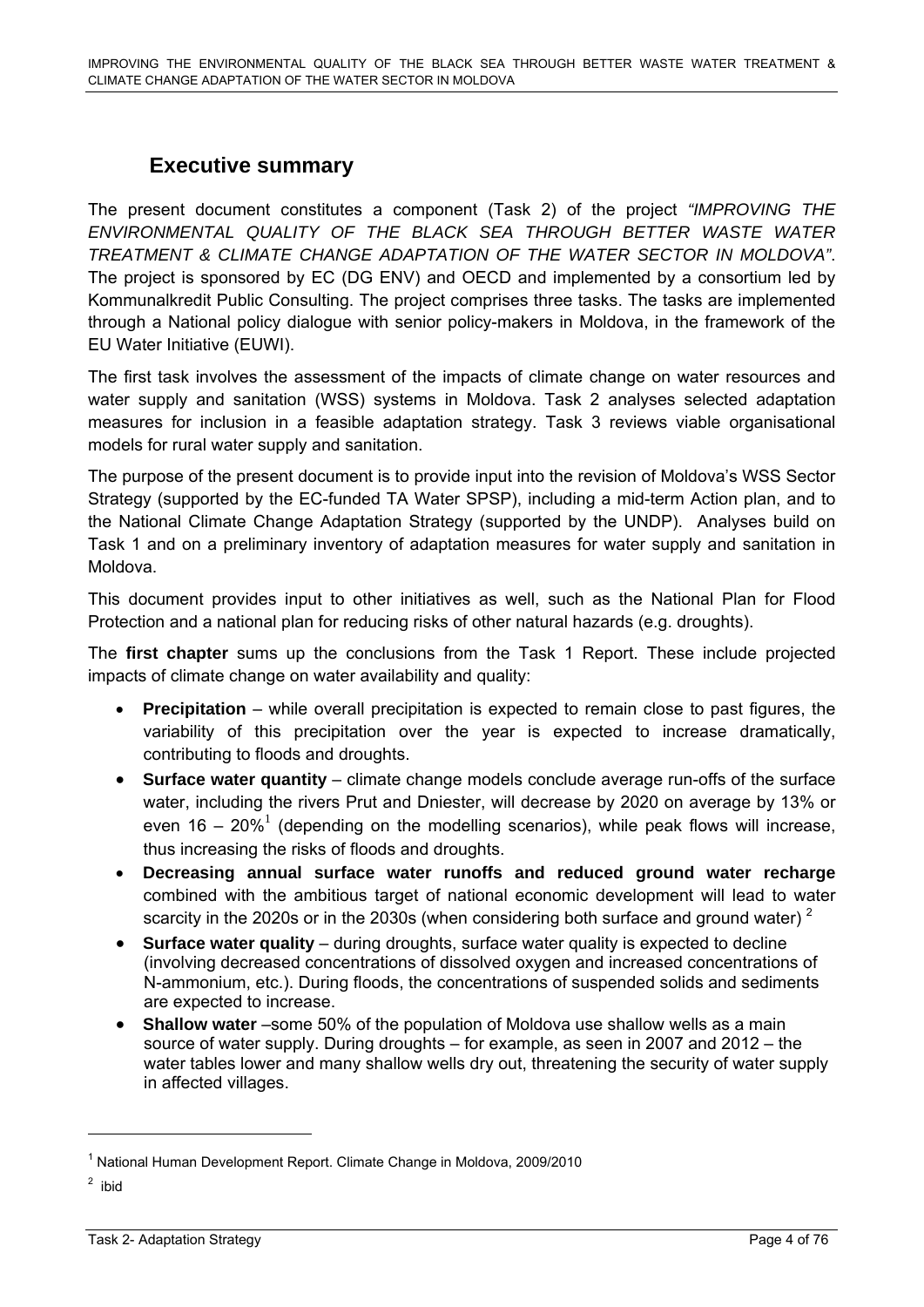• **WSS sector infrastructure** – during floods, affected pumping stations stop operating and water mains can be damaged, capacity of water treatment plants are often exceeded and a switch to alternative and less reliable water resources is needed. Wells are often polluted by flash floods (e.g. region Hancesti during 2010 flood).

The National Climate Change Adaptation Strategy (version of November 2012), several World Bank studies, information collected and discussions at the National Policy Dialogue meetings conducted in the course of implementing this project helped to identify main weather and waterrelated natural hazards to which Moldova and its WSS sector are most vulnerable. They are as follows:

- **Storms, windstorms and snow storms, torrential rain and hail:** according to World Bank estimations, Moldova is placed on the fifth place in the world among the countries which are most exposed to the risk of storms. In November 2000, a windstorm affected the livelihood of 2,600,000 people (more than 60% of total population)<sup>3</sup>. As interruptions in electricity supply to villages are amongst typical main damages produced by storms, especially in winter time when snow storms and rains sometimes result in heavy ice-loading on, and eventual breakages of, electricity grids, they threaten the reliability of water supply in villages using electric pumps for pumping water from deep boreholes – such "black outs" happened e.g. last December in some 150 villages, and in the whole northern Moldova in early 2000-ies. The problem is exacerbated by the fact that despite existing design and construction norms back-up power supply for WSS facilities (back-up power connection or generator) in rural areas is often absent;
- **Extreme summer and winter temperatures**: e.g. in summer 2012, an unfortunate combination of a prolonged *heat stress* (extreme temperatures) and a drought resulted in huge economic losses, mostly in agriculture, amounting to 1.25 billion  $\text{USD}^4$  – equivalent of some 17% of country's 2011 GDP<sup>5</sup>. In WSS, extreme winter temperatures often damage water pipes placed on, or below but too near, the surface, as it is the case in some villages where water is supplied from local springs and streams. The problem is apparent even in Chisinau where some 30 km of distribution pipelines were frozen due to extreme temperatures in winter 2011/12;
- **Land slides:** The problem is exacerbated by the fact that connection of rural households to piped water supply and natural gas is not accompanied by connection to piped sewerage or septic tanks, to collect and dispose of wastewater safely;
- **Floods**: e.g. "2008 floods cost the country about 120 million USD". The most recent floods in 2010 had an adverse economic impact at some 0.15% of GDP  $6$ ; and finally,
- **Droughts:** "drought is becoming endemic in many parts of the country and is increasingly affecting rural livelihoods and development". E.g. in 2007 and 2012 it "resulted in losses of up to 70% of major crops such as wheat, maize and sunflower" (NCCAS).

<sup>&</sup>lt;sup>3</sup> Moldova - Storm, Rain and Frost, OCHA Situation Report No. 2, UN Office for the Coordination of Humanitarian Affairs, 2000

<sup>&</sup>lt;sup>4</sup> World Bank, "Project Appraisal Document on a Proposed Credit to the Republic of Moldova for a Disaster and Climate Risk Management Project", July 6, 2010.

<sup>&</sup>lt;sup>5</sup> Moldova's GDP: 7.003 billion USD, so[urce:](http://www.imf.org/) www.imf.org<br><sup>6</sup> Peet diseater Neede Assessment, Floods 2010, Cov, Re

 $6$  Post disaster Needs Assessment, Floods 2010, Gov. Republic of Moldova with support from EU, UN, World Bank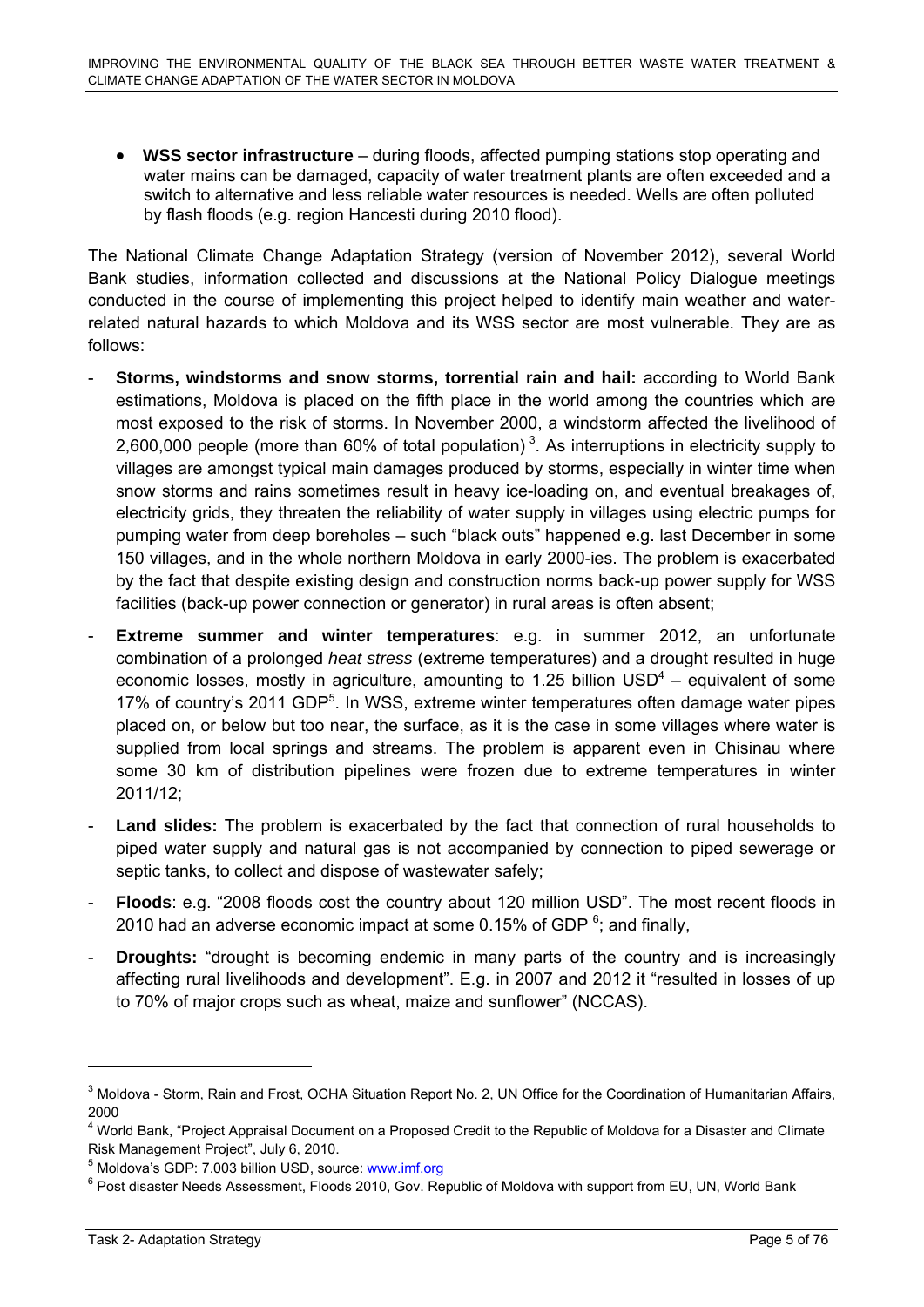Vulnerability of Moldova and its WSS sector to droughts is very high indeed. According to a World Bank study, the 2007 drought affected a rural population of about 1.2 million persons in Moldova. 156 villages (some 300,000 people) were qualified as strongly affected, out of which 41 villages with 100,000 populations were the most affected by the 2007 drought. In such villages, the main or the only available source of water was shallow wells. In many cases, the source of water completely dried up<sup>7</sup>. A programme to help selected most affected villages was designed in 2008 but has not been yet implemented in the field. Unlike 2007, the consequences of the severe 2012 drought on rural WSS have not yet been properly assessed.

As rural population (whose income depends mostly on agriculture) accounts for some 60% of Moldova's total population<sup>8</sup>, indirectly, the aforesaid huge losses in agriculture during 2012 drought may have a strong negative impact on the ability of rural population to pay for water and sanitation, thus exacerbating the affordability problem highlighted in section 5.7 of the revised WSS Strategy (October 2012), in which it is stressed that many households in Moldova already have to pay WSS bills exceeding the internationally recognised affordability limit of 5% of their disposable income.

Climate modelling and projections suggests that climate change will only increase the risk of the aforesaid weather/climate and water-related hazards in Moldova. Such impacts and the vulnerability of Moldova's WSS sector to them necessitate a policy response to adapt the water supply and sanitation sector to climate change. Adaptation measures proposed in this report are specifically intended to increase the resilience of WSS infrastructure to floods, droughts, and extreme weather events. They follow the approach designed by the OECD (2013, forthcoming):

- Know the risks for water resources and WSS, associated with climate change;
- Cap these risks, i.e. assess an acceptable level of risks, based on economic and social values;
- Manage these risks. Inter alia, this can include risk mitigation and risk sharing.

This report confirms that this approach is compatible with the objectives of the revised WSS Sector Strategy (2012-2027) and with the draft National Adaptation Strategy. Indeed, there are some redundancies between the different reference documents, confirming that they can be mutually reinforcing.

Finally, chapter 1 provides specific recommendations on how to best integrate proposed main adaptation measures for WSS into the revised Moldova's WSS sector strategy and other relevant policies, strategies and multi-year plans.

The objective of the **second chapter** is to provide a broad-brush estimate of the costs of the adaptation measures suggested in Chapter 1. This estimate focuses on additional measures, which are essential from an adaptation perspective, and which are not covered in the revised WSS Sector Strategy (or are not considered as priorities in the Strategy). The estimated amount may not be comprehensive but suggests an order of magnitude.

<sup>&</sup>lt;sup>7</sup> Drought Emergency Project, Rural Water Component Moldova 2007, World Bank 2007

<sup>&</sup>lt;sup>8</sup> National Workshop on Implementing a National Disaster Observatory (NDO) and Systematic Inventory and Evaluation for Risk Assessment (SIERA) in Moldova, 2010, GRIP, UNDP, CPESS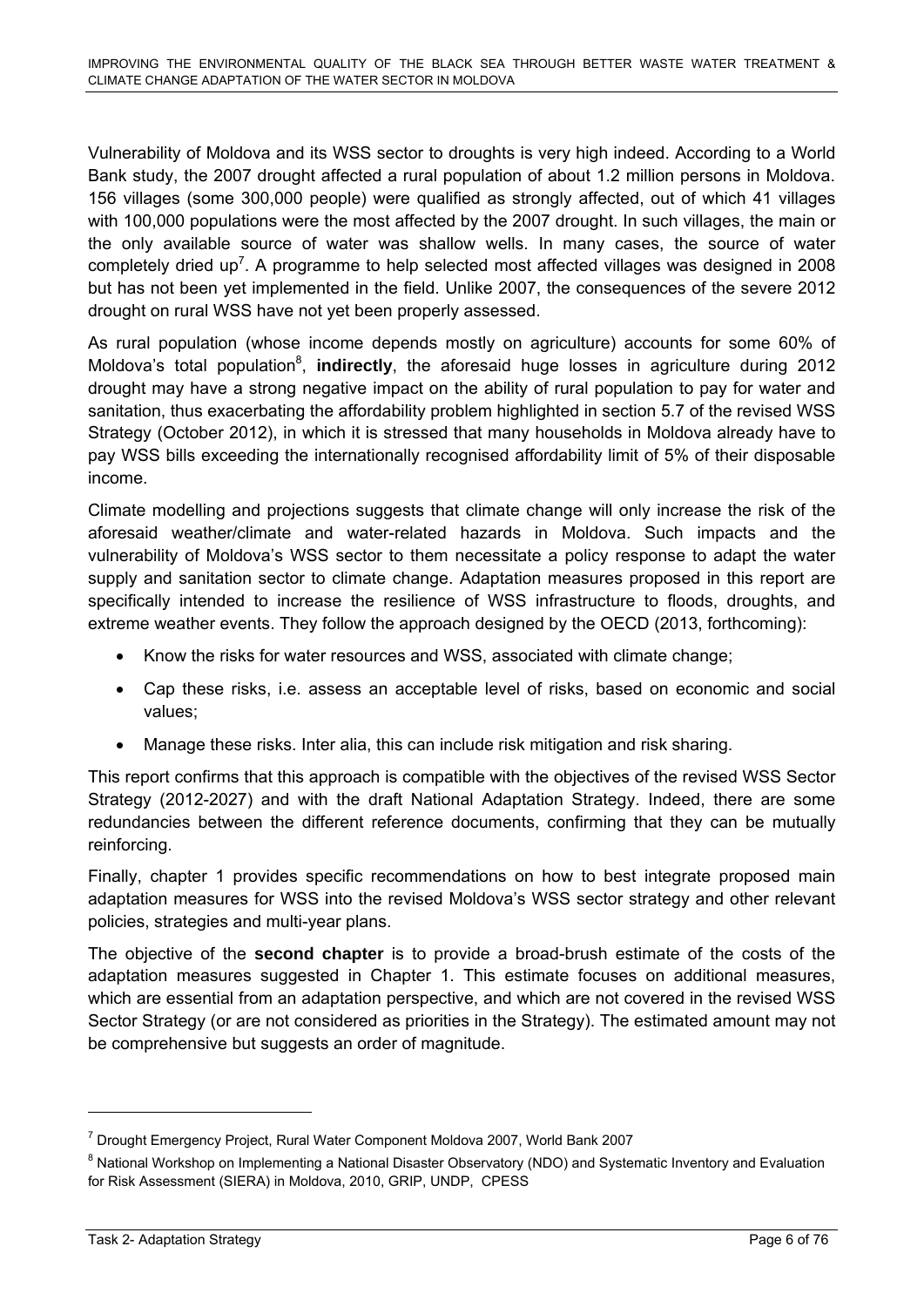Additional capital costs to protect vulnerable villages from drought (not considered in the WSS sector strategy) amount to some 3.8 million EUR in total. Accelerated implementation of sanitation in the most vulnerable rural areas is expected to cost about 6.45 million EUR.

Basin planning is expected to cost 650,000 EUR and a water demand management plan another 400,000 EUR. Inventories and identification studies are expected to cost 900,000 EUR and a national plan for natural hazards (other than floods) another 200,000 EUR. All of these expenditures should take place over the 2013-2015 period. Inventories and identification studies are needed in particular to provide input into master planning and project development in order that projects that make the most efficient use of resources are financed as priorities. These studies should be used to identify efficiency gains that can be realised in water production and supply. Jointly with water demand management and other institutional measures, they will help reduce both the O&M costs and the need for construction of new infrastructure in Moldova - this approach concurs with the overarching principles of European Union water policy.

Priority institutional measures are assumed to be compliant with those undertaken as part of the Technical assistance for the Water SPSP in Moldova as part of the ongoing revision of the WSS Sector Strategy and thus do not involve incremental expenditures. Master plans and feasibility studies are also included in the revised WSS Sector Strategy and their costs are not included in this document in order to avoid double-counting. In summary, the revised WSS Sector Strategy estimates that 705 million EUR is required to meet long-term water supply and sanitation targets. As detailed in this strategy, such costs are deemed financially viable. Given that the incremental costs of climate change adaptation is below 2% of the investment needs in the WSS Sector Strategy, climate change adaptation in the WSS sector is also deemed financially viable.

The **third chapter** provides some indication on how such costs could be covered. The analysis confirms that the additional costs of adaptation are compatible with the order of magnitude of water-related expenditures in Moldova. Indeed, the adaptation measures proposed in this document essentially rely on low costs actions, or actions that do not generate additional expenditures for the government. Obviously, taking account of the overlap between the proposed adaptation strategy and the WSS Sector Strategy, adapting water services and infrastructures to climate change will depend foremost on the capacity of Moldovan authorities to implement the WSS Sector Strategy.

WSS sector spending is currently around 30 million EUR per year, of which two-thirds come from donors. Estimates of sectoral investments needs up to 2027, on the other hand, range from 705 million EUR (draft revised WSS Sector Strategy) up to over 3 billion EUR (full compliance with EU wastewater directives, based on tertiary treatment even in small agglomerations). The current level of sectoral financing is less than 1% of the GDP of Moldova; direct financing of WSS sector investments from domestic sources (public spending in Moldova) and foreign sources (donors and bilateral aid) has ranged from a low of 0.4% of Moldovan GDP (of which, 0.11% from national sources) in 2008 to a high of 0.7% of Moldovan GDP (of which, 0.23% from national sources) in 2010. The draft revised WSS Sector Strategy suggests that this level will have to increase to slightly above 1% of GDP for the entire planning period (up to 2027).

The chapter explores adaptation-specific financing measures. The experience of OECD countries in this domain is rather scarce. It deserves further attention to check if and how it could be adjusted to Moldovan context.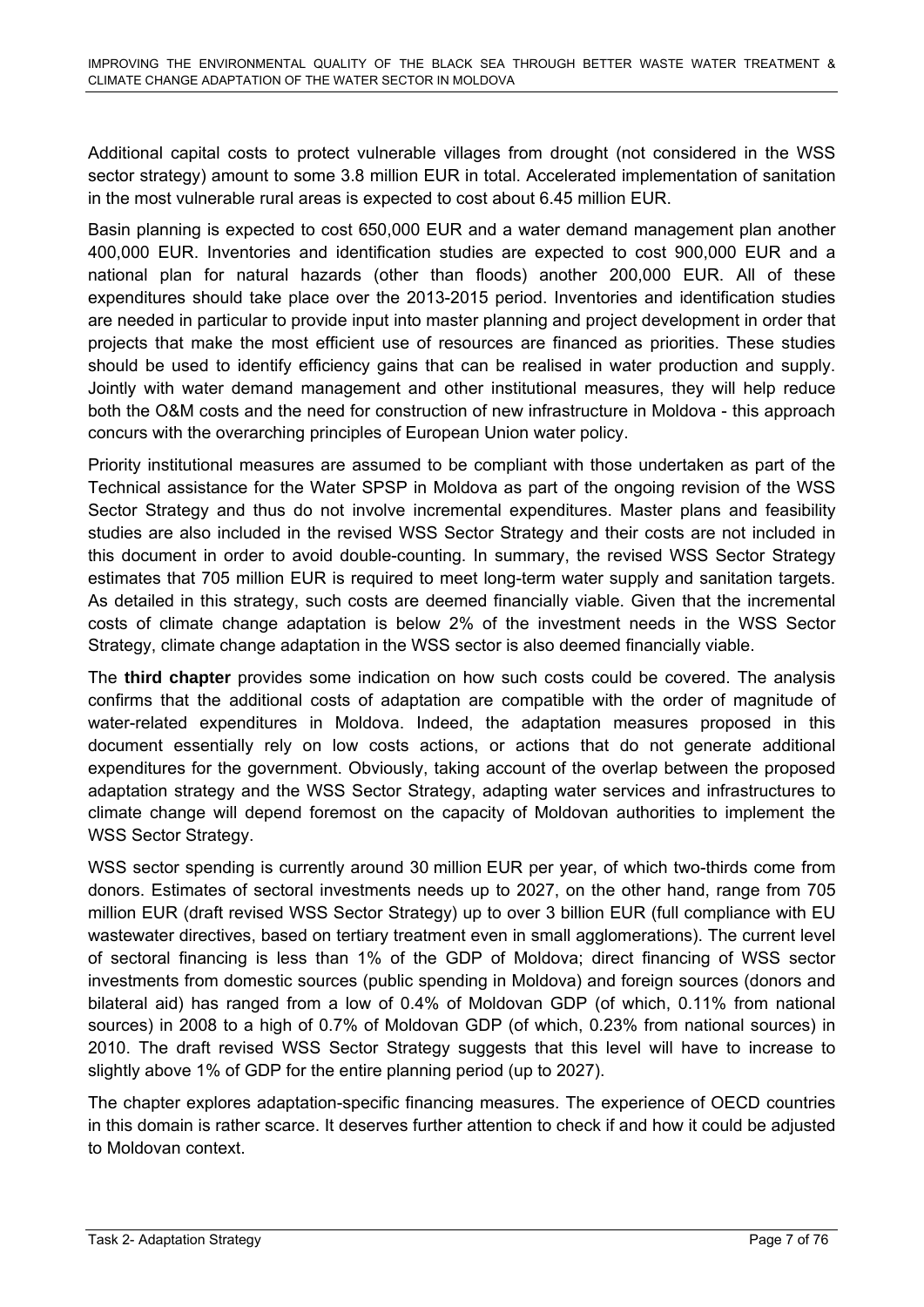# **Introduction**

<span id="page-8-0"></span>The present document was prepared as a part of the project *"IMPROVING THE ENVIRONMENTAL QUALITY OF THE BLACK SEA THROUGH BETTER WASTE WATER TREATMENT & CLIMATE CHANGE ADAPTATION OF THE WATER SECTOR IN MOLDOVA"*. The project is sponsored by EC (DG ENV) and OECD/EAP Task Force and implemented by a consortium led by Kommunalkredit Public Consulting in the framework of the European Union Water Initiative (EUWI). The project comprises three tasks. The tasks are implemented through a National Policy Dialogue on water policy with senior policy-makers in Moldova. A summary of cross-fertilisation and synergies with other relevant activities and projects is presented in Annex D.

This report concludes Task 2: "Analyse selected adaptation measures and propose a feasible adaptation strategy for WSS". The need for developing a feasible adaptation strategy was identified under the previous OECD EAP Task Force project on developing a realistic mid-term Action and Investment plan for WSS in Moldova. The Adaptation Strategy for WSS is not intended as a standalone document, but a document that can be integrated into the following two policy documents:

- the National Climate Change Adaptation Strategy (NCCAS) to be adopted by the Government of Moldova; and
- the Moldova's WSS Sector Strategy which is under revision in the frame of the EC-funded Technical assistance for Water SPSP.

The objective of this task is to further analyse selected adaptation measures from the reference scenario developed in the report "Assessing the Impacts of Climate Change on Water Resources and WSS Systems in Moldova and Inventory Possible Adaptation Measures" (Task 1 Report) and propose a financially sustainable adaptation strategy for the water supply and sanitation sector.

Chapter 1 sketches a WSS sector adaptation strategy, adjusting the preliminary list of possible measures developed in Task 1 to the Moldovan context, and, due to affordability constraints, focusing on priority – low cost and "no regret" - adaptation measures. It analyses the compatibility of this strategy with related policy frameworks in Moldova. The recommendations are consistent with other efforts: to develop master plans, investment plans, water resource management plans, and feasibility studies for the WSS sector; they provide input to the development of a National plan for flood management (to be drafted with support from EIB *et al.*) and a national plan for reducing risks of other natural hazards (e.g. droughts).

Chapter 2 assesses the additional costs of this strategy. It compares them with available sources of finance for water policies in Moldova, and concludes that the proposed adaptation strategy is in line with these resources. The aforementioned strategic and planning documents and procedures are still under development (revision of WSS Sector Strategy, drafting master plans, etc.). Therefore, the present document offers a preliminary estimate of the incremental capital and other costs needed to implement WSS sector-specific climate change adaptation measures. These costs should be seen as additions to the capital costs of implementing the Moldova's WSS Sector Strategy.

Chapter 3 explores possible sources of finance for climate change adaptation measures in WSS, building on the scarce experience of OECD countries on this issue. It discusses the role of economic instruments as "well-designed instruments can improve the efficiency and timeliness of adaptation responses… They can also provide flexibility to deal with increase variability, risks and uncertainty" (OECD, 2013). The report concludes that the proposed adaptation strategy is financially viable.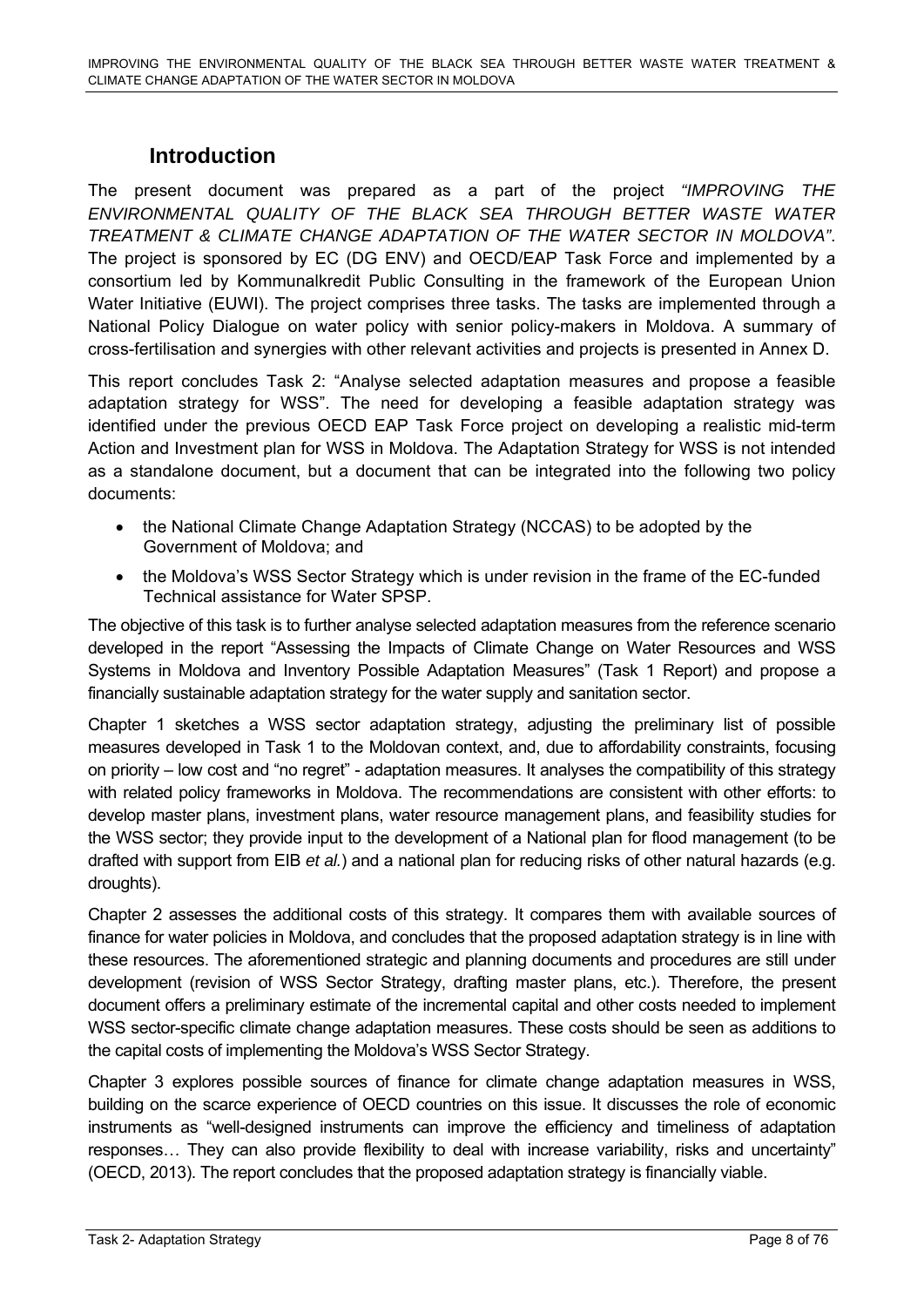# **1. A WSS sector Adaptation Strategy for Moldova**

<span id="page-9-0"></span>Task 1 report documents the projected impacts of climate change on water services and water infrastructures in Moldova. It inventoried a list of possible adaptation measures to be considered. This chapter builds on this analysis and adjusts the preliminary list of adaptation measures, taking the features of the Moldovan context into account. It checks the compatibility, and indeed the redundancy of the proposed measures with other policy frameworks in Moldova, namely the revised WSS Sector Strategy and the National Climate Change Adaptation Strategy. The analysis confirms that these policy frameworks are compatible and indeed, mutually supportive.

# <span id="page-9-1"></span>*1.1 Conclusions from "Assessing the Impacts of Climate Change"*

The Task 1 Report explored several key areas affecting the vulnerability of the WSS sector in Moldova to climate change, including:

- **Precipitation** while overall precipitation is expected to remain close to past figures, the variability of this precipitation over the year is expected to increase dramatically, contributing to floods and droughts.
- **Surface water quantity** climate change models conclude average run-offs of the surface water, including the rivers Prut and Dniester, will decrease by 2020 on average by 13% or even 16 – 20%<sup>9</sup> (depending on the modelling scenarios), while peak flows will increase, thus increasing the risks of floods and droughts.
- **Decreasing annual surface water runoffs and reduced ground water recharge** combined with the ambitious target of national economic development will lead to water scarcity in the 2020s or in the 2030s (when considering both surface and ground water)<sup>10</sup>
- **Surface water quality** during droughts, surface water quality is expected to decline (involving decreased concentrations of dissolved oxygen and increased concentrations of N-ammonium, etc.). During floods, the concentrations of suspended solids and sediments are expected to increase.
- **Shallow water** –some 50% of the population of Moldova use shallow wells as a main source of water supply. During droughts – for example, as seen in 2007 and 2012 – the water tables lower and many shallow wells dry out, threatening the security of water supply in affected villages.
- **WSS sector infrastructure** during floods, affected pumping stations stop operating and water mains can be damaged, capacity of water treatment plants are often exceeded and a switch to alternative and less reliable water resources is needed. Wells are often polluted by flash floods (e.g. region Hancesti during 2010 flood).

The National Climate Change Adaptation Strategy (version of November 2012), several World Bank studies, information collected and discussions at the National Policy Dialogue meetings conducted in the course of implementing this project helped to identify main weather and waterrelated natural hazards to which Moldova and its WSS sector are most vulnerable. They are as follows:

- **Storms, windstorms and snow storms, torrential rain and hail:** according to World Bank estimations, Moldova is placed on the fifth place in the world among the countries which are

<sup>&</sup>lt;sup>9</sup> National Human Development Report. Climate Change in Moldova, 2009/2010

 $10$  ibid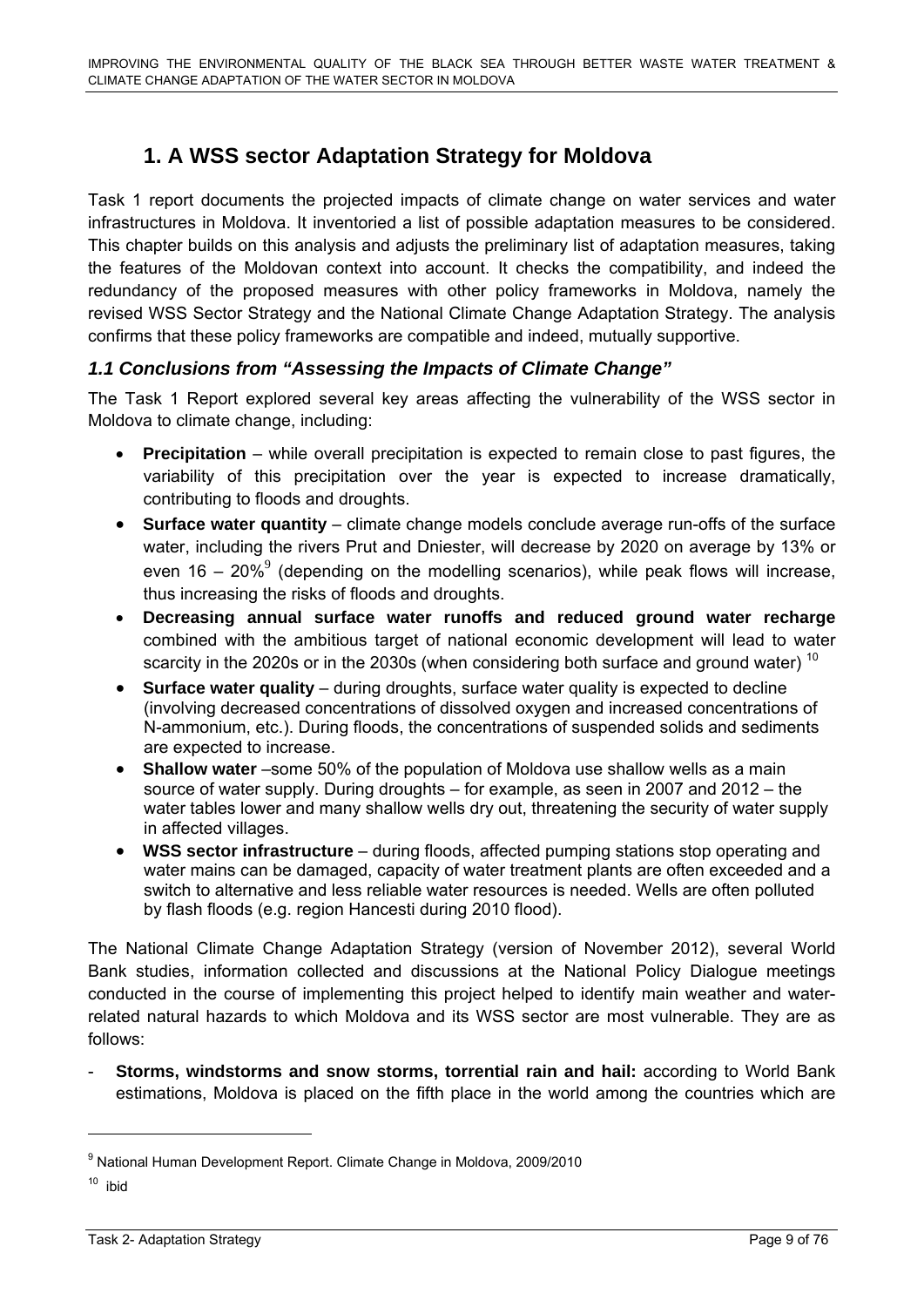most exposed to the risk of storms. In November 2000, a windstorm affected the livelihood of 2,600,000 people (more than 60% of total population)<sup>11</sup>. As interruptions in electricity supply to villages are amongst typical main damages produced by storms, especially in winter time when snow storms and rains sometimes result in heavy ice-loading on, and eventual breakages of, electricity grids, they threaten the reliability of water supply in villages using electric pumps for pumping water from deep boreholes – e.g. such "black outs" happened e.g. last December in some 150 villages, and in the whole northern Moldova in early 2000s. The problem is exacerbated by the fact that despite existing design and construction norms back-up power supply for WSS facilities (back-up power connection or generator) in rural areas is often absent;

- **Extreme summer and winter temperatures**: e.g. in summer 2012, an unfortunate combination of a prolonged *heat stress* (extreme temperatures) and a drought resulted in huge economic losses, mostly in agriculture, amounting to 1.25 billion  $\text{USD}^{\text{12}}$  – equivalent of some 17% of country's 2011 GDP  $<sup>13</sup>$ . In WSS, extreme winter temperatures often damage water</sup> pipes placed on, or below but too near, the surface, as it is the case in some villages where water is supplied from local springs and streams. The problem is apparent even in Chisinau where some 30 km of distribution pipelines were frozen due to extreme temperatures in winter 2011/12;
- **Land slides:** due to this disaster, each year Moldova is loosing several dozens of rural houses. The problem is exacerbated by the fact that connection of rural households to piper water supply and natural gas is not accompanied by connection to piped sewerage or septic tanks, to collect and dispose of wastewater safely;
- **Floods**: e.g. "2008 floods cost the country about 120 million USD". The most recent floods in 2010 had an adverse economic impact at some  $0.15\%$  of GDP<sup>14</sup>. High vulnerability of Moldova to floods was recognised by stakeholders and a National plan for flood management soon will be drafted and then implemented with support from donors (EIB *et al*); and finally,
- **Droughts:** "drought is becoming endemic in many parts of the country and is increasingly affecting rural livelihoods and development". E.g. in 2007 and 2012 it "resulted in losses of up to **70%** of major crops such as wheat, maize and sunflower" (NCCAS).

Vulnerability of Moldova and its WSS sector to droughts is very high indeed. According to a World Bank study, the 2007 drought affected a rural population of about 1.2 million persons in Moldova. 156 villages (some 300,000 people) were qualified as strongly affected, out of which 41 villages with 100,000 populations were the most affected by the 2007 drought. In such villages, the main or the only available source of water was shallow wells. In many cases, the source of water completely dried up<sup>15</sup>. A programme to help selected most affected villages was designed in 2008 but has not been yet implementation in the field. Unlike 2007, the consequences of the severe 2012 drought on rural WSS have not yet been properly assessed.

 $\overline{a}$ 

<sup>&</sup>lt;sup>11</sup> Moldova - Storm, Rain and Frost, OCHA Situation Report No. 2, UN Office for the Coordination of Humanitarian Affairs, 2000

<sup>&</sup>lt;sup>12</sup> World Bank, "Project Appraisal Document on a Proposed Credit to the Republic of Moldova for a Disaster and Climate Risk Management Project", July 6, 2010.

<sup>&</sup>lt;sup>13</sup> Moldova's GDP: 7.003 billion USD, sour[ce:](http://www.imf.org/) www.imf.org<br><sup>14</sup> Post disaster Needs Assessment, Flood[s 2](http://www.imf.org/)010, Gov. Republic of Moldova with support from EU, UN, World Bank

<sup>&</sup>lt;sup>15</sup> Drought Emergency Project, Rural Water Component Moldova 2007, World Bank 2007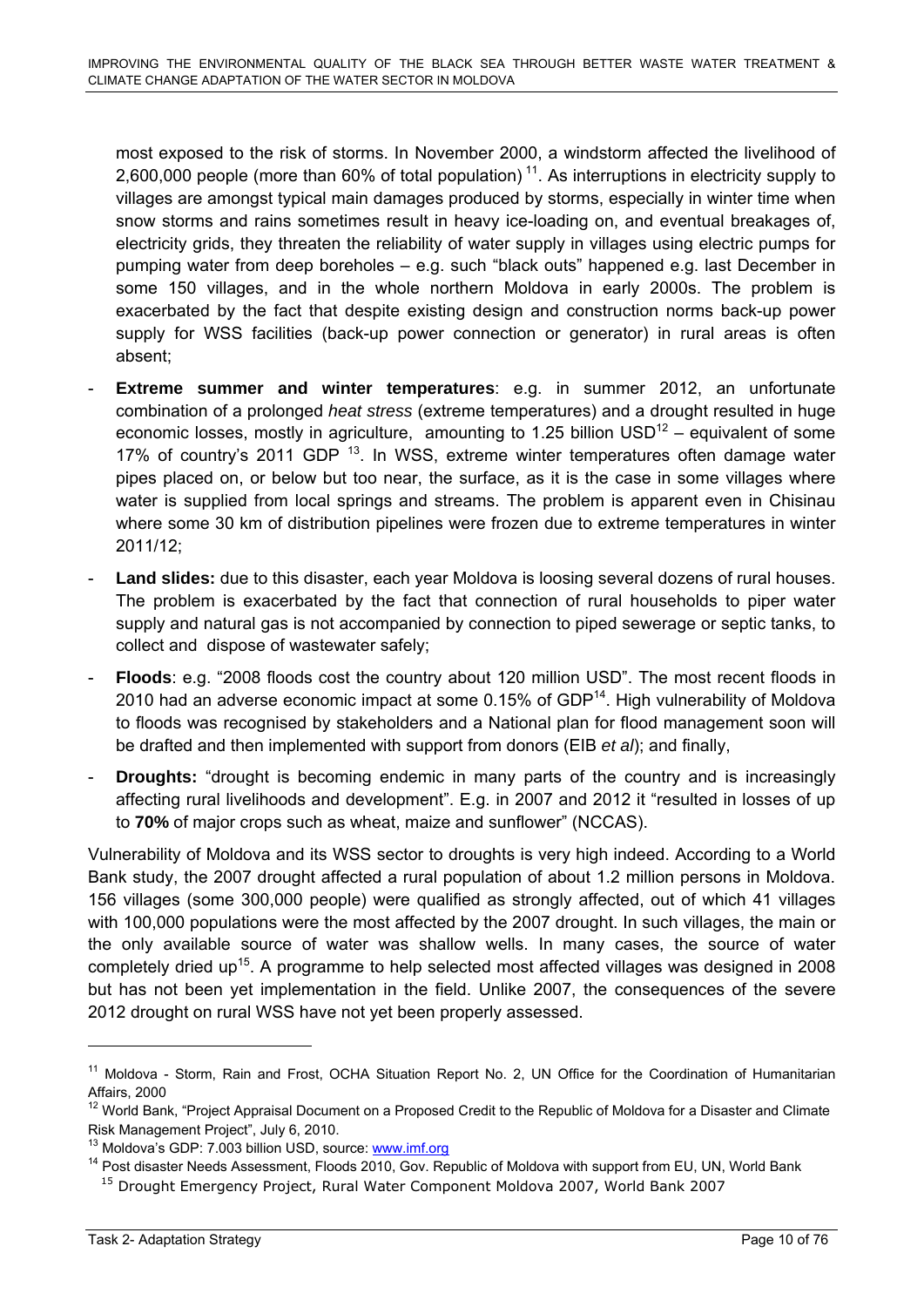As rural population (whose income depends mostly on agriculture) accounts for some 60% of Moldova's total population<sup>16</sup>, indirectly, the aforesaid huge losses in agriculture during 2012 drought may have a strong negative impact on the ability of rural population to pay for water and sanitation, thus exacerbating the affordability problem highlighted in section 5.7 of the revised WSS Strategy (version of October 2012), in which it is stressed that many households in Moldova already have to pay WSS bills exceeding the internationally recognised affordability limit of 5% of their disposable income.

According to the Task 1 report, climate change in Moldova will be expressed more in high variability of run-off and in higher risk of extreme weather events than in dramatic changes in precipitation. In other words, the cycles of flood and drought are expected to continue and intensify.

Such impacts and the vulnerability of Moldova's WSS sector to them necessitate a policy response to adapt the water supply and sanitation sector to climate change. The overall conclusion from the Task 1 report is that business as usual is not an option for Moldova. This is because – regardless the true causes of the frequent weather and water related natural hazards observed in Moldova over recent decades, whether it is natural climate variability or climate change *per se* – their impacts on water resources and WSS, as well as social and economic consequences are very high and cannot be tolerated. Climate projections suggest that the risk of the weather and water-related hazards will further increase in the future, due to climate change, with greater impact on water resources and the WSS sector. To that end, a policy response is needed.

Remaining uncertainties regarding the timing and scale of impacts, however, are forcing decisionmakers to focus on "no regret" measures (those that will bring multiple socio-economic and environmental benefits, including higher resilience to climate change), starting from low-cost ones<sup>17</sup>. For Moldova this focus is especially topical, taking into account fiscal and affordability constraints.

To that end, the Task 1 report proposed a preliminary list of possible adaptation measures to address the impact of climate change on water resources, water and sanitation infrastructure and the services provided to consumers. These measures included those that can directly be implemented in the WSS sector and improve the quality of water resources, protect existing water and sanitation infrastructure from climate change impact and other stressors, upgrade existing infrastructure to meet future challenges or improve the WSS planning (regional/river basin planning). The list of measures also includes those that have an indirect positive impact on the WSS sector's resilience to the aforesaid natural hazards, the probability of which will grow due to climate change, e.g. general risk assessment and management, or urban planning.

Climate change is only one among several drivers impacting WSS and should be seen as interconnected with other major drivers. Therefore, the measures should not be understood as exclusively addressing climate change impact: in fact, many of them would bring multiple benefits. Further, some of the proposed measures (e.g. on general flood prevention infrastructure) will have a trans-boundary impact and would need to be coordinated with neighbouring countries, i.e. Romania and Ukraine. In November 2012, Moldova and Ukraine signed an agreement of

 $\overline{a}$ 

<sup>&</sup>lt;sup>16</sup> National Workshop on Implementing a National Disaster Observatory (NDO) and Systematic Inventory and Evaluation for Risk Assessment (SIERA) in Moldova, 2010, GRIP, UNDP, CPESS

 $17$  By minimal costs here we mean minimal annualised capital and O&M costs.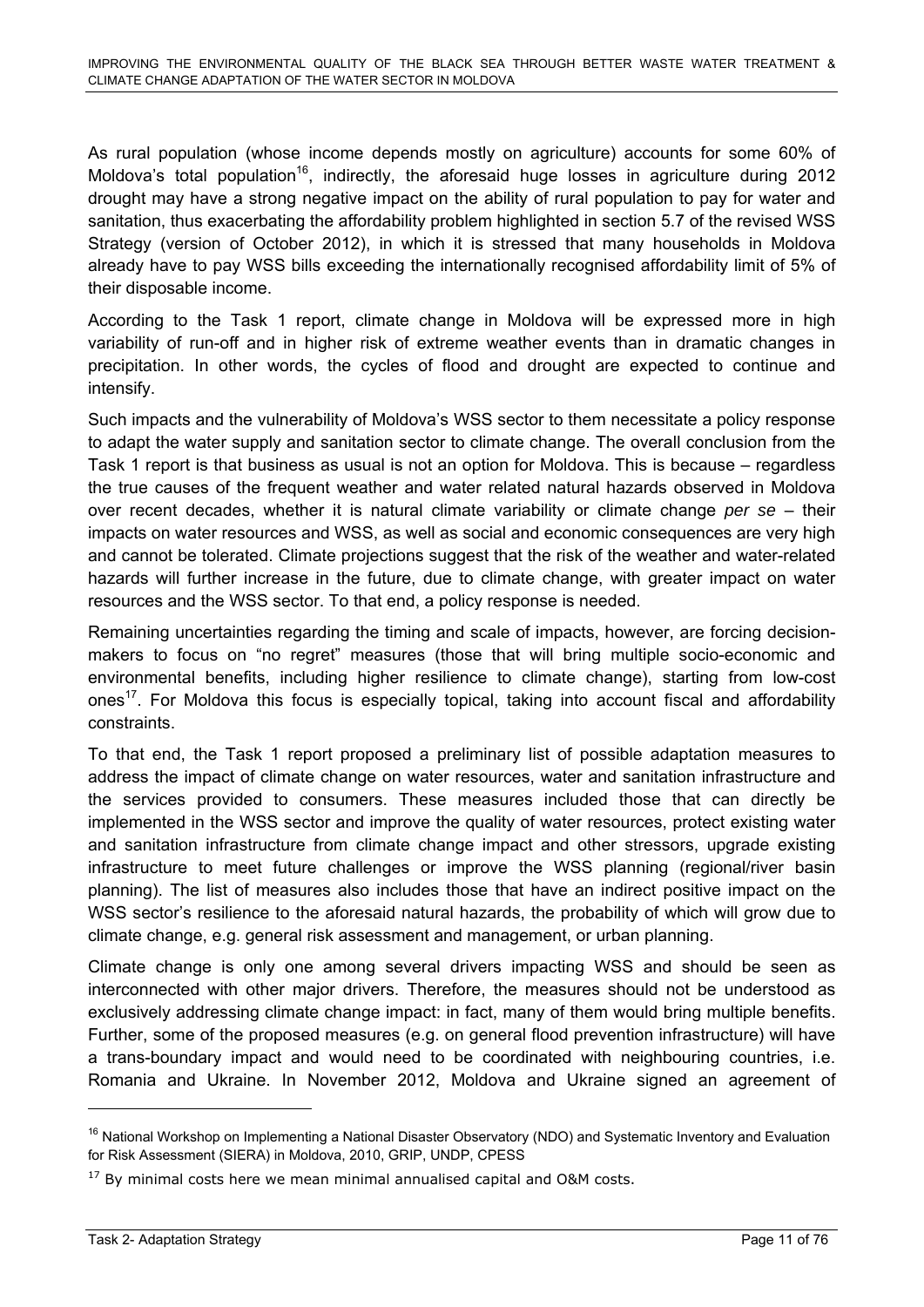cooperation on the management of the Dniester river; this provides the appropriate setting for such coordination.

# <span id="page-12-0"></span>*1.2 Proposed WSS sector Climate Change Adaptation Strategy for Moldova*

The objectives presented in this section provide a reference according to which the implementation of a climate change adaptation strategy for the WSS sector could be measured and evaluated. As an **overall objective**, the current document serves as recommendations on priority adaptation measures for inclusion in the revised WSS Sector Strategy and the National Climate Change Adaptation Strategy.

The specific objectives of the initial WSS Sector Adaptation Strategy correspond to the high level/priority adaptation measures set out in the Task 1 report. The report confirms that, in general, improved access to water supply and sanitation services contributes to effective adaptation. More specific measures were identified in the areas of:

- protecting existing water and sanitation infrastructure from climate change impact and other stressors. Relevant options include protection of water intakes from increased flows; installation of state of the art treatment facilities, adapted to poor quality water;
- upgrading existing infrastructure to meet future challenges and cope with the risks associated with climate change (e.g. aeration facilities for ammonium oxidation; presedimentation ponds or river bank filters; shifting from shallow wells to more reliable sources of water supply, such as surface water and confined aquifers; small scale, sustainable solutions for sanitation in rural areas). Recent experience in Moldova confirms that, when properly designed and operated, basic treatment plants can deliver under extreme weather conditions;
- managing water demand, with particular emphases on mechanisms that can adjust water demand to availability (such as pricing complemented by sound metering, and flexible water abstraction limits: one for normal and another for emergency situations) and on the use of alternative water sources (rainwater; reclaimed water, when it is fit for use);
- improving WSS planning (Master plans and mid-term investment plans), including an inventory of groundwater resources and their relevance for water supply; emergency plans with clear instructions on what to do and when. Zoning and setting priority areas are important components of cost-effective adaptation in Moldova.

In addition, the Task 1 report noted that other adaptation measures can have an indirect positive impact on WSS: implementation of IWRM, general risk assessment and management, urban and land use planning, general flood management, the promotion of water retention measures and reduction of run-offs (in particular with green infrastructures, as they can be low-cost and scalable to risks). For instance, land-use planning and related regulations should discourage people to settle in flood plains, and fixed assets from being built in these areas. Building and construction codes should make sure that should equipment is built, they take account of potential floods.

These objectives are consistent with the draft revised Moldova's WSS Sector Strategy: essentially all of the measures support, or are supported in, the WSS Sector Strategy. This also means that by accomplishing the objectives laid out in this report and in the draft revised WSS Sector Strategy, the Government of Moldova will contribute to the objectives set out in the National Climate Change Adaptation Strategy.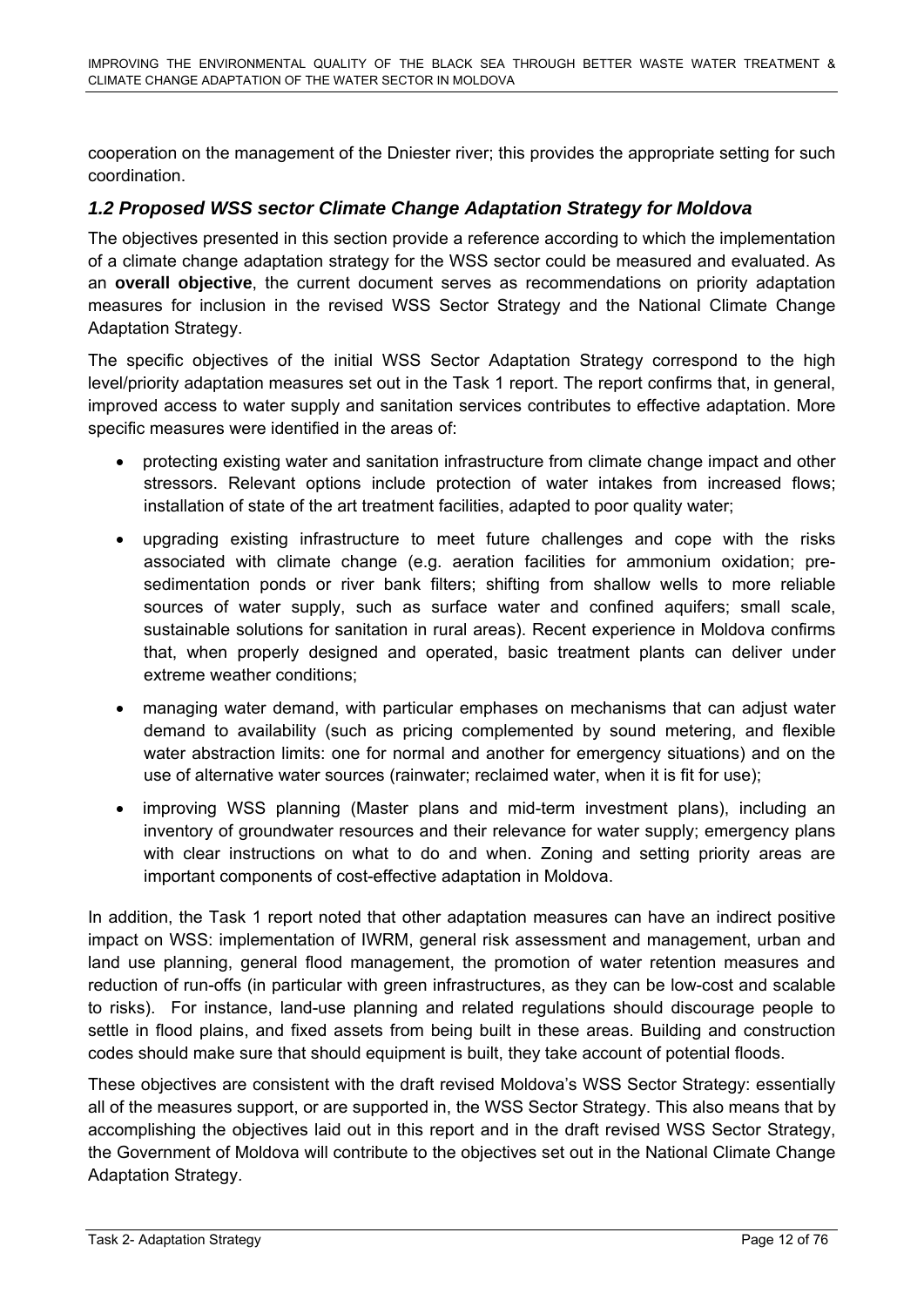The objectives and measures proposed in Task 1 report address the risk of climate change and the vulnerabilities to climate change of water sources, WSS infrastructure and population in the Republic of Moldova.

Adaptation measures envisaged in this report are specifically intended to increase the resilience of WSS infrastructure to floods, droughts, and extreme weather events. While adaptation measures are usually tailored to specific locations and circumstances and cannot be transferred directly from other countries, international experience can be considered to identify climate change adaptation measures for Moldova's WSS sector. Given the condition of the WSS infrastructure and its vulnerabilities to climate change, some of these measures are deemed appropriate for Moldova.

However, an appropriate package (mix) of adaptation measures for WSS in Moldova should best address all the key risks and impacts to which the country is most vulnerable. Based on these considerations, the main measures to be considered to adapt water services and water infrastructures to climate change in Moldova were developed using a risk-based perspective developed by OECD and discussed in a recent paper<sup>18</sup>.

According to this approach, the role of the Government of Moldova is to "know", "cap" and "manage" water risks. To this end, the sector specific adaptation measures identified for Moldova are categorised into knowing, capping, and managing risks to water resources. Additional details of this method, as well as a table showing the correspondence of these measures to those presented in the Task 1 Report, are provided in Annex A.

#### **1.2.1 Know the risks**

Measures to help "know" the risk are necessary to close information gaps and increase awareness in the government and the public of climate change impacts and the risks they entail. Proposed measures are:

- Improve hydro-meteorological monitoring system to obtain timely and reliable data for the assessment and management of main risks of weather and water-related disasters
- Develop disaster and climate risk assessment system, as a basis for urban and infrastructure planning, especially in most vulnerable areas
- Upgrade existing disaster management structures (e.g. the Civil Protection and Emergency Situations Service, CPEES) or set up a national center (and eventually local centres in Prut and Dniester basins) for weather and water related disasters preparedness, risk assessment, and management, in coordination with Ukraine and Romania, as appropriate.
- Conduct inventories of current conditions of water and sanitation infrastructure in order to inform decisions on how best to cap and manage risks to WSS of climate change and guide investment decisions.

Inventories are necessary, as Moldova lacks data needed for risk assessment and management.

# **1.2.2 Cap the risks**

"Capping the risk" calls for determining the acceptability and tolerability of given risks associated with climate change. It is about making a political decision (through democratic procedures) on the acceptable levels of risks, while the implementation of the decision made falls under the "manage

<sup>&</sup>lt;sup>18</sup> Water and Climate Change Adaptation: Policies to Navigate Uncharted Waters, OECD, 2013 (forthcoming).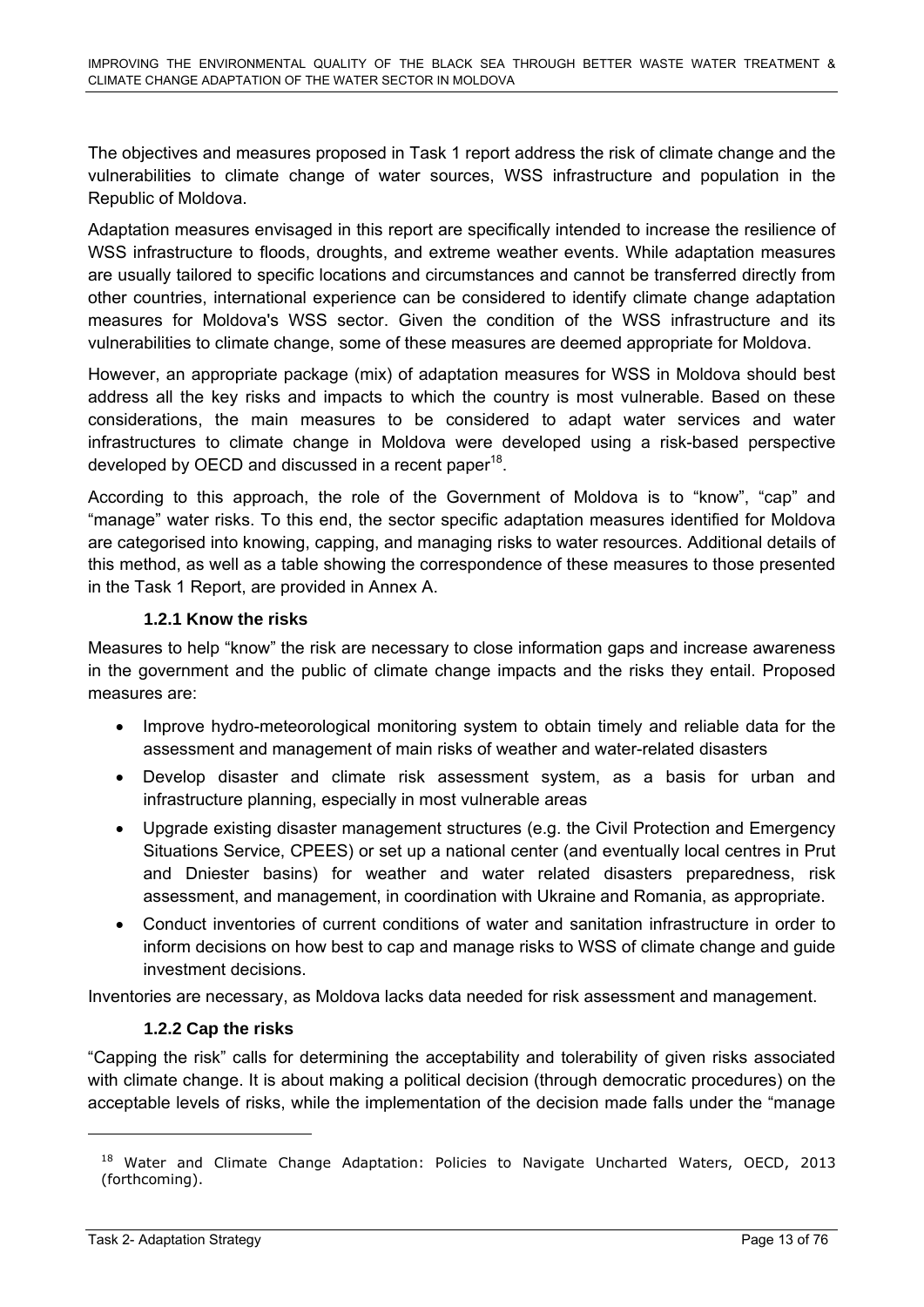the risk" category. The political decision should rely on both evidence- and values-based judgements. The Government of Moldova (GoM) should engage key stakeholders in decisionmaking. To this end, the measures identified in this group are as follows:

- Raise public awareness for water conservation and water protection behaviour
- Inform populations about water-related risks and the potential impacts of climate change
- Assess the level of security people are willing to reach; inform them about the costs and constraints associated with alternative levels of security

#### **1.2.3 Manage the risks**

Measures aimed at "managing the risks" involve the need for the Government of Moldova to address institutional and regulatory barriers that may inhibit timely and efficient adaptation. Foremost, "no regrets" and "low regrets" options should be identified that are applicable in all plausible futures. To that end, the following measures are recommended:

- Develop and implement IWRM plans at basin level, while factoring in climate change. IWRM plans should provide an acceptable level of security (see above) at affordable costs. They include measures to decrease vulnerability (e.g. banning new settlements in flood prone areas, making the best use of alternative sources of water, see below).
- Develop and implement a country-wide flood management plan, including preventive measures; adjust land use planning, building and construction codes to discourage activities and construction in flood prone areas;
- Develop and implement a national plan to manage other climate related natural hazards (such as droughts, extreme heat and frost, strong winds, landslides, etc.)
- Improve water use efficiency related activities should be part of respective sectoral programmes and water demand management plans, foremost in the irrigation and WSS sectors, as well as in water-intensive industries
- Improve and/or create flood warning systems in Prut and Dniester basins
- Coordinate hydro-meteorological monitoring, risk assessment and risk management activities in trans-boundary basins with neighbouring countries: Romania and Ukraine.

#### **1.2.4 Make the best use of green infrastructures and alternative sources of water**

- Create water retention areas, flood control reservoirs/natural retention polders in areas at risk of floods
- Increase soil infiltration using wetlands, afforestation; avoid sealed surfaces in urban development
- Maintain natural flood plains for rivers where appropriate
- Combine artificial groundwater recharge, wastewater re-use, rainwater harvesting, where possible and feasible.

#### **1.2.5 Fix and adapt conventional water infrastructures**

• Protect most vulnerable villages fully dependant on shallow wells from drought by shifting to more reliable sources of water (surface water or deep boreholes/confined aquifers)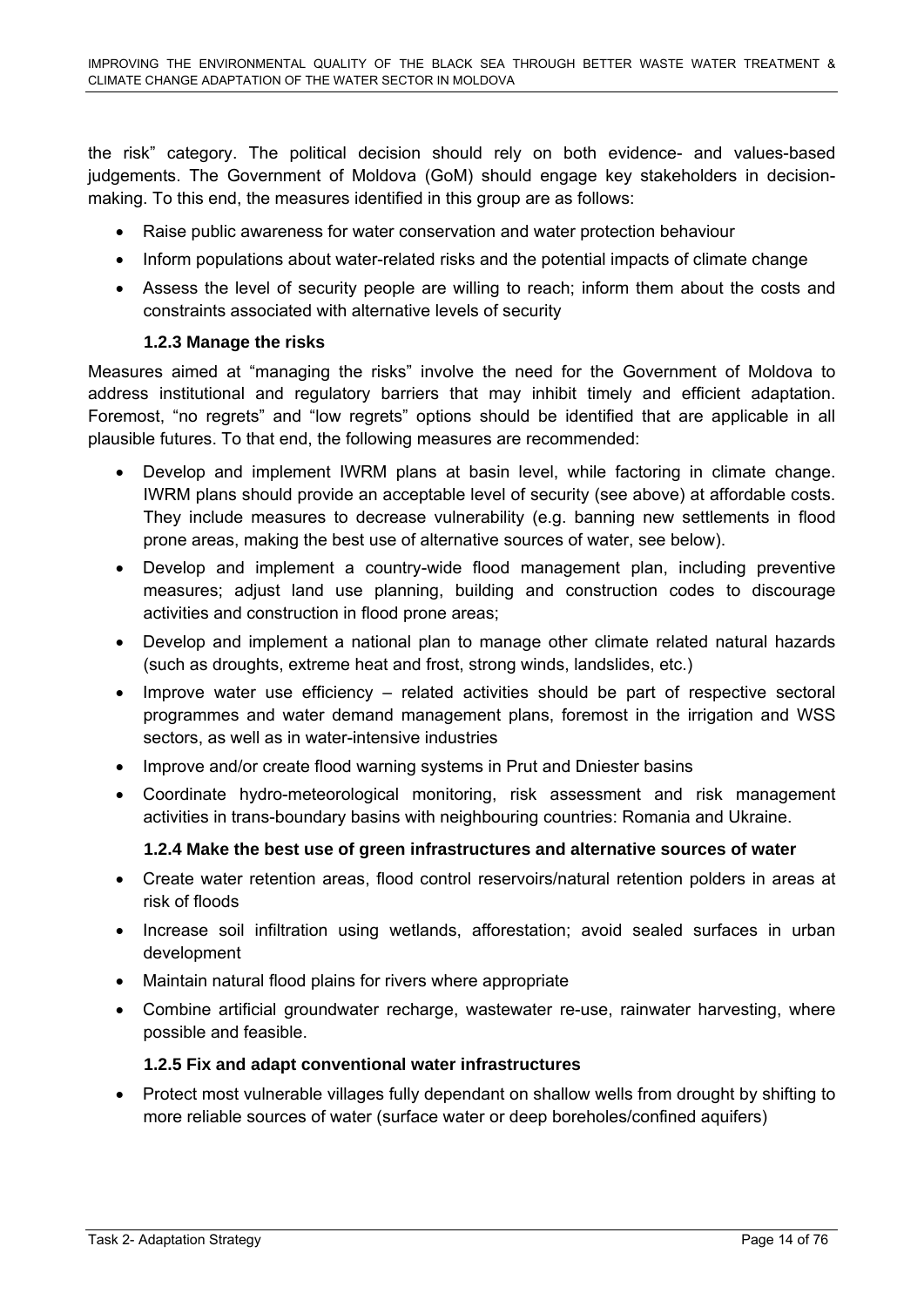- Improve wastewater infrastructure capacity focus on low-cost options in rural areas (e.g. septic tanks and EcoSan toilets), while suburban areas of big cities could be connected to centralised sewerage systems operated by *apacanals* (urban water utilities)
- Adapt the design of dikes and dams for flood protection; rehabilitate existing and build needed additional dikes and dams where other options (e.g. green infrastructure) cannot be applied; this should be part of the future national plan for flood management
- Improve the operation and maintenance of existing flood management facilities (dikes, dams)
- Build intercepting collector drainage downhill of villages in landslide-prone areas
- Consider rehabilitation of existing and building new sewerage systems for collecting and safe disposal of storm waters in cities, to reduce the risk of flash flooding during torrential rains
- Protect existing and properly functioning water supply and wastewater facilities against flooding and direct impacts of increased river flows (water intake facilities, pumping stations/treatment plants)
- Upgrade the performance of existing water treatment plants and wastewater collection and treatment infrastructure in Moldova (e.g., installation of pre-sedimentation pond or river bank filters for pre-treatment; aeration facilities for ammonium oxidation).

# **1.2.6 Make the best use of economic instruments and other regulatory instruments**

- Put in place tariff systems complemented by appropriate metering that can curb water demand, taking into account affordability constraints
- Set sustainable water abstraction limits for both regular and water-stressed periods
- Define water rights in a flexible way: e.g. by adopting two sets of water allocation rules: one for normal and another for emergency situations - this can ensure that priority uses are served is case of scarcity
- Consider flood insurance schemes e.g. obligatory insurance of immovable property in flood and landslide-prone areas – this provides a disincentive to build in such areas and takes some of the burden of the insurer of last resort from the public purse

These strategic adaptation measures are fully consistent with the objectives of the revised WSS Sector Strategy, as well as with the aforesaid overarching objective set out in the NCCAS.

These measures are further assessed in Annex A to this report.

The discussion below highlights the compatibility (and indeed the redundancies) between the measures suggested in this document and the revised WSS Sector Strategy and the National Climate Change Adaptation Strategy. These redundancies confirm that these policy frameworks can be mutually supportive.

# <span id="page-15-0"></span>*1.3 Mainstreaming adaptation strategy in related national strategies and plans*

# **1.3.1 Key objectives of the National Climate Change Adaptation Strategy**

The National Climate Change Adaptation Strategy (NCCAS) of the Republic of Moldova (revised Final version dated November 2012) has the following general objective: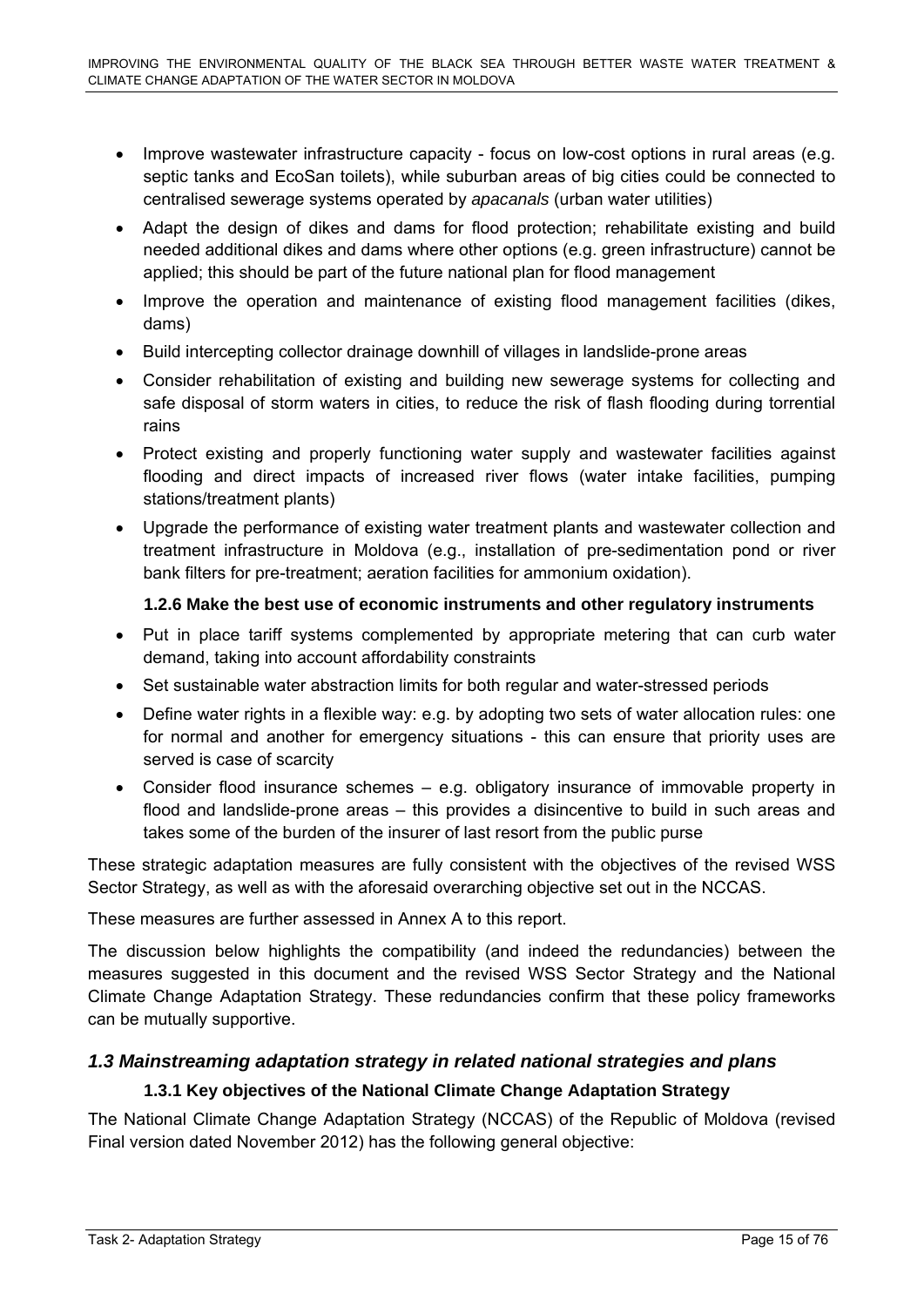*"To ensure that the Republic of Moldova's social and economic development is resilient to the impacts of climate change, by establishing a strong enabling environment and clear direction for an effective and coherent climate change adaptation process to take place across all relevant sectors."*

To support the general objective, the Strategy defines three specific objectives, as follows:

- **Objective 1: Improve the management and dissemination of disaster and climate risk information in Moldova**. The Strategy sees knowledge of climate hazards and impacts as the starting point for promoting climate resilience.
- **Objective 2: Ensure that climate change adaptation is a national and local priority with a strong institutional basis**. The Strategy holds that a strong policy, legislative and institutional framework for climate risk management is required to support capacity to implement specific sectoral measures in Moldova, based on a sound understanding of the risk (Objective 1). A strong institutional basis will create the platform for capacity development and strengthened inter-sectoral coordination, as well as eliminate barriers to innovation and effective action on adaptation.
- **Objective 3: Build climate resilience through reducing risk and facilitating adaptation in priority sectors.** The Water sector is considered as one of the priority sectors, in the Strategy. The Strategy states that climate resilience can be achieved not only by introducing specific adaptation activities, but also through a thorough review of existing and planned activities that can integrate climate risk in order to avoid mal-adaptation and ensure that planned investment is as cost effective as possible.

The Strategy also specifies a number of activities to be carried out within each objective.

The main adaptation measures for WSS proposed above in section 1.2 – foremost those under headings Know the risk, Cap the risk and Manage the risk - are fully compatible with the three objectives of the NCCAS.

#### **1.3.2 Integration of the Proposed Strategic Adaptation Measures into the Revised WSS Sector Strategy**

A revised WSS Sector Strategy for Moldova  $(2^{nd}$  draft dated October 2012) has been drafted with support from the EC-funded TA Water SPSP. The revised WSS Sector Strategy includes statements of vision, mission, values, and objectives to be achieved up to 2017. Broadly speaking, the vision, mission, and values focus on increasing access of the population to safe water supply and adequate sanitation with an emphasis on ensuring quality and promoting efficiency. The revised WSS Sector Strategy also sets out medium-term and long-term objectives to be achieved during the period 2012-2017 and 2017 to 2027, respectively.

Medium-term objectives are focused on the legal and planning framework for WSS services, promotion of market economy principles, promotion of efficient and cost-covering WSS services, and promotion of social partnership by increasing public participation in planning.

The long-term objectives are focused, among others, on compliance with EU directives, meeting Millennium Development Goals in terms of access to safe water supply and sanitation, and public consultation and access to information.

Further, the revised WSS Strategy sets out medium and long-term investment objectives for the WSS sector. For water supply, the medium-term investment objective is to focus on the rehabilitation of water catchments structure, water treatment plants, pumping station and networks,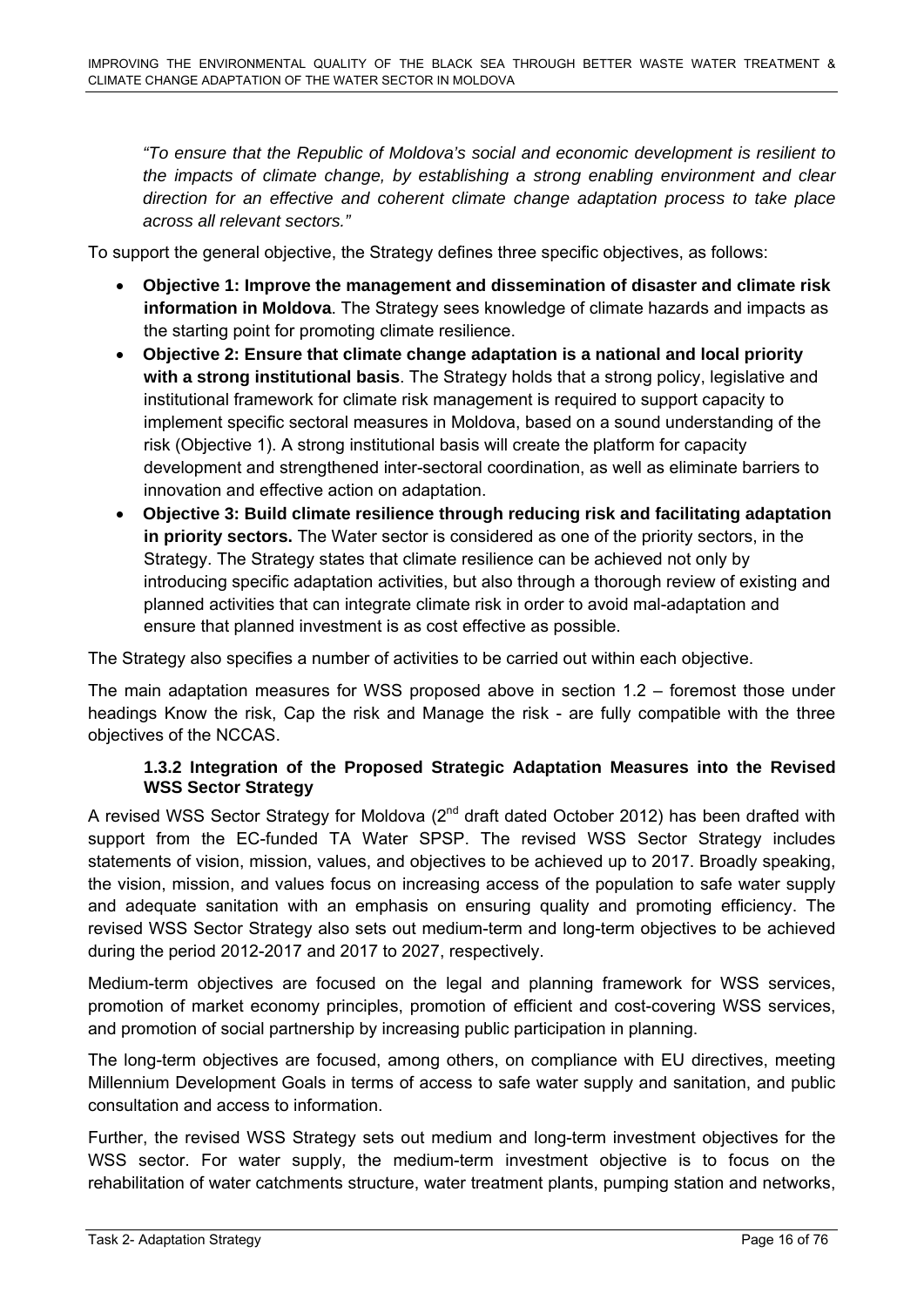extension of the existing drinking water distribution network. The medium-term investment objective for sanitation is to focus on the rehabilitation/upgrading of wastewater treatment plants and sewerage network extension. The medium-term investment target is to achieve coverage in WSS infrastructure of 30% of the unconnected population in urban areas and 20-25% in rural areas. The long-term investment objectives for water supply and sanitation are to achieve longterm sustainability, improve environmental sustainability, comply with the National Development Strategy, regional strategy objectives and the relevant European Union (EU) Directives.

Finally, the revised WSS Sector Strategy provides an indicative list of water supply and sanitation infrastructure that should be completed by the two target years of 2017 and 2027.

It is evident, that the main adaptation measures for WSS proposed in section 1.2 are also compatible with the foregoing objectives of the revised WSS Sector Strategy.

However, the proposed main adaptation measures for WSS need to be properly integrated into the revised WSS Sector Strategy and other relevant policies, strategies and multi-year plans, and the following section contains specific proposals on how that could be achieved.

Draft revised WSS Sector Strategy (the version dated October 2012) contains a **section on climate change threats** (section 4.3.4). This section correctly stresses that "*water resources in the Republic of Moldova are sensitive to climate change both from the point of view of quantity and quality*", and concludes that "*the safety of water supply for all users will be jeopardized*" (by impacts of climate change).

However, the section has a number of weaknesses: e.g. out of all impacts of climate change on water resources and WSS infrastructure in Moldova, it discusses only water deficit, not touching floods and other hazards to which water resources and Moldova's WSS are vulnerable (see Task 1 report and section 1.1 above).

A fundamental weakness of the section on climate change threats in the draft revised WSS Sector Strategy is its purely descriptive nature: it describes the problem (only partially though), but does not propose measures to address the identified significant risks to the safety of water supply, nor does it propose/envisage actions to make WSS more resilient to climate change and climaterelated risks and hazards.

Adaptation measures are not considered in the mid-term Action Plan for implementing the strategy either (Annex 12 to the draft revised WSS Sector Strategy).

Obviously, these and other main weaknesses of the draft revised WSS Sector Strategy with respect to climate change adaptation need to be addressed before the document (revised Moldova's WSS Sector Strategy) is submitted to the Government of Moldova for official consideration and eventual approval.

The team working on this project has developed two specific recommendations in this regard, namely:

- recommendations on adjusting the mid-term Action plan for implementing the sector strategy (see Annex B to this report)
- recommended text of section 4.3.4 in draft revised WSS Sector Strategy (see Annex C to this report).

These recommendations were sent for consideration to the Ministry of Environment as well as to the team leader of the EC-funded TA Water SPSP. Authors of this report strongly believe that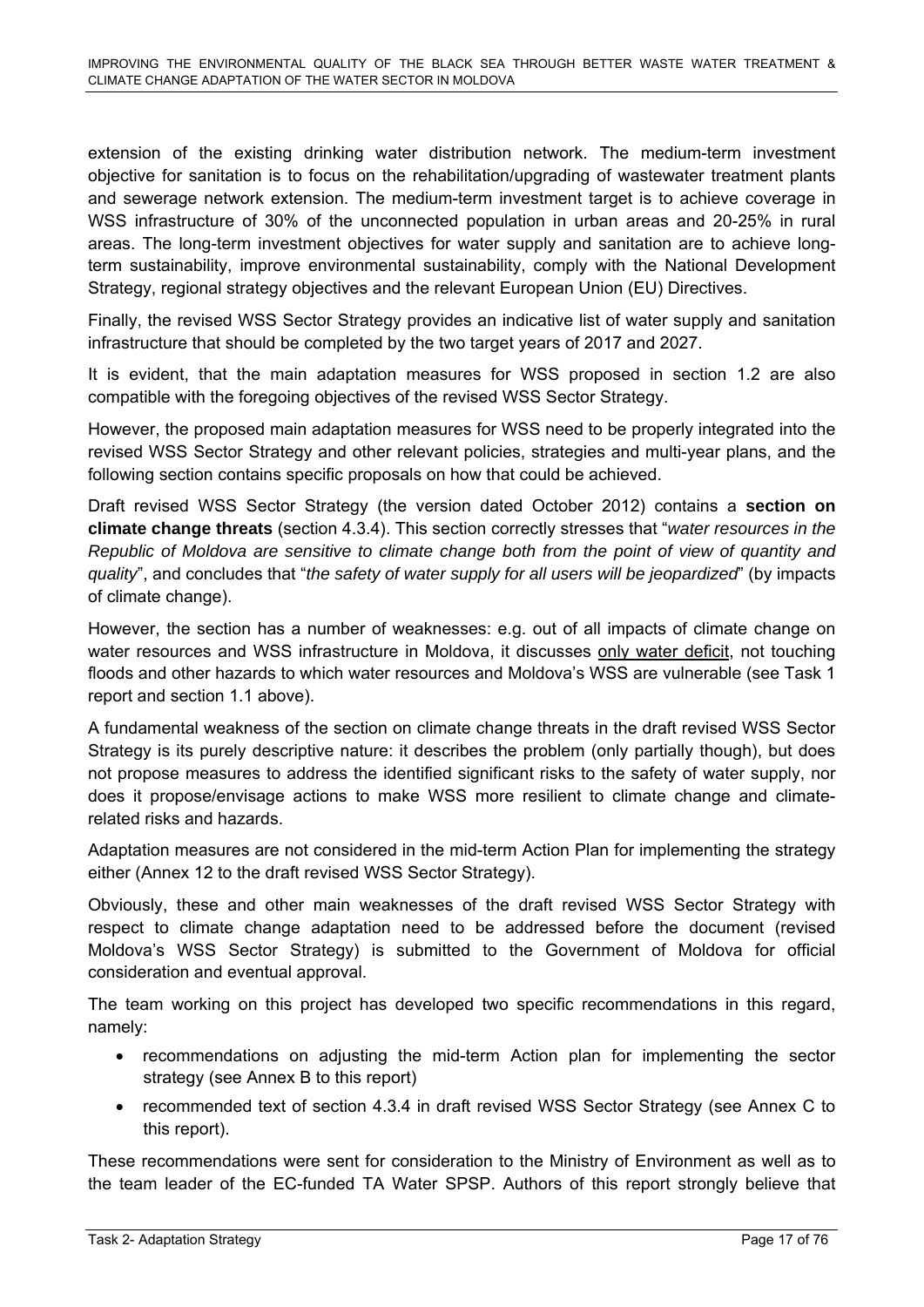implementing these recommendations would help improve the climate change adaptation dimension of the revised Moldova's WSS Sector.

#### **1.3.3 Integration of the Proposed Strategic Adaptation Measures into Other Relevant Policies, Strategies and Plans**

#### **Creating a favourable framework for the integration**

Initial version of the NCCAS of Moldova (the draft Final version dated November 2012) envisaged the following activity:

#### *"Activity 2.4: Create a mechanism for integrating climate risk into all future policies"*

The project team working on this project, in its comments on the (draft Final) NCCAS inter alia has recommended that climate risks and appropriate adaptation measures should be integrated not only in all future (new) policies, as well as strategies and multi-year plans, but (gradually) also in all existing ones, e.g. during the process of their revision, as it was the case with the revision of Moldova's WSS Sector Strategy.

The Working group responsible for preparing NCCAS for submission to the Government of Moldova - for official consideration and eventual approval, - took the recommendation on board, by proposing in the revised version of NCCAS the following:

#### **"Activity 2.4: Create a mechanism for integrating climate risk into existing and future policies**

 Create a mandate that all existing policy revision / creation of new policies, are put through a climate screening process.

 Establish a climate screening framework, whereby each key objective/activity proposed under new/amended policies and plans are assessed for the potential impact of climate change on their outcome.

Initiate a process to amend/modify/revise these activities/objectives as appropriate."

These provisions in the NCCAS will create favourable conditions for integrating climate risk and respective adaptation measures into sectoral policies and strategies, including the revised WSS sector strategy, a mid-term Action plan for implementing the strategy; and the future National plan for flood management.

#### **Integrating proposed main adaptation measures into other relevant policies, strategies and multi-year plans**

They include, but are not limited to, the following key policies and plans:

- government policy for agriculture, as it affects both quantity (irrigated agriculture is a main water consumer in Moldova) and quality (e.g. through diffuse pollution of water resources by agriculture) of water available for WSS;
- future Master plans for WSS envisaged by the revised WSS Sector Strategy (this undertaking is fully supported also by this report);
- future National plan for flood management, to be developed with support from EIB and others; and, finally;
- future national plan for managing other risks of natural hazards, to be developed with support from donors.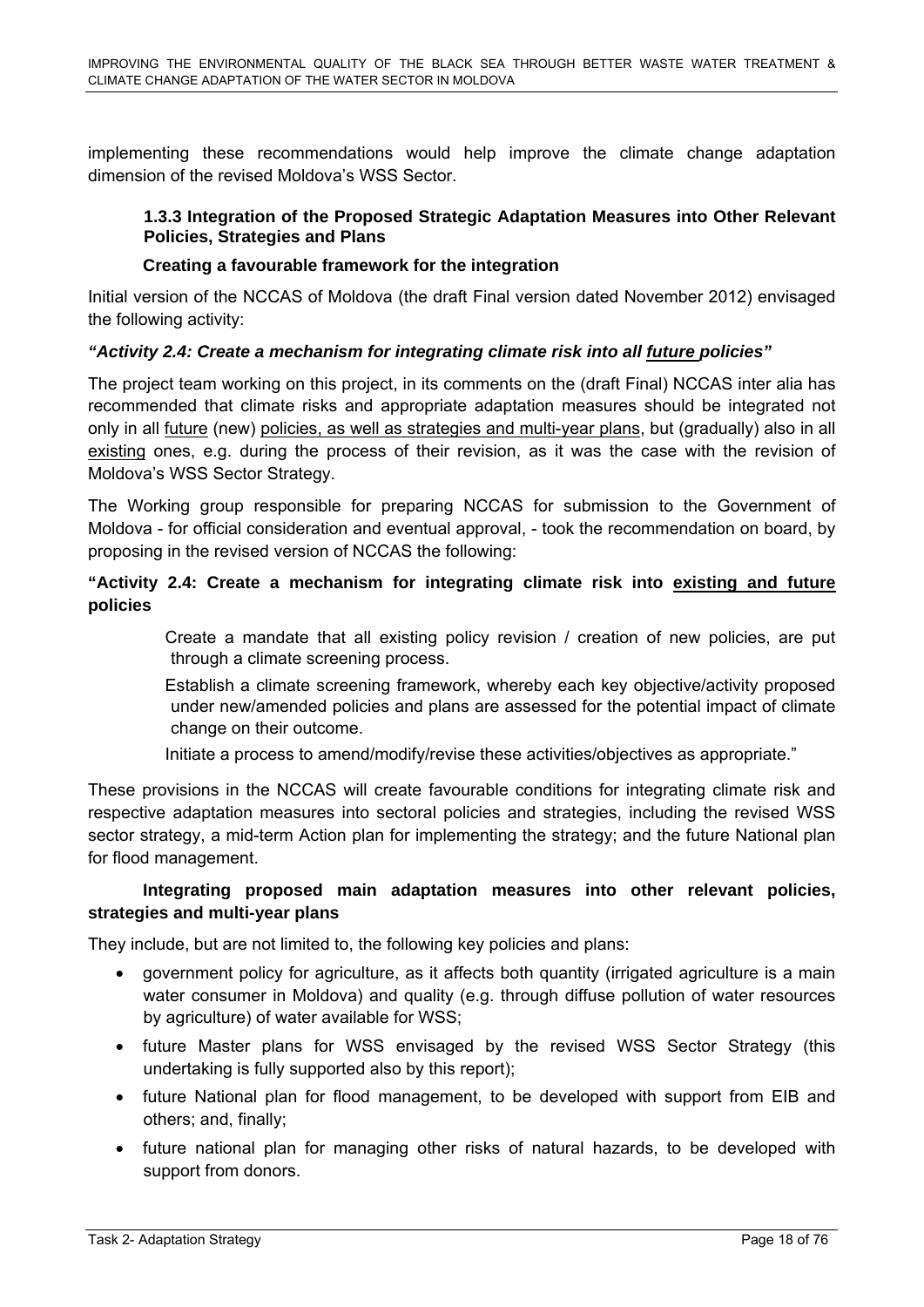It is premature to formulate specific recommendations on how the main adaptation measures proposed in this document could be best integrated in these future multi-year plans. However, some measures fitting into other plans are highlighted in section 1.2.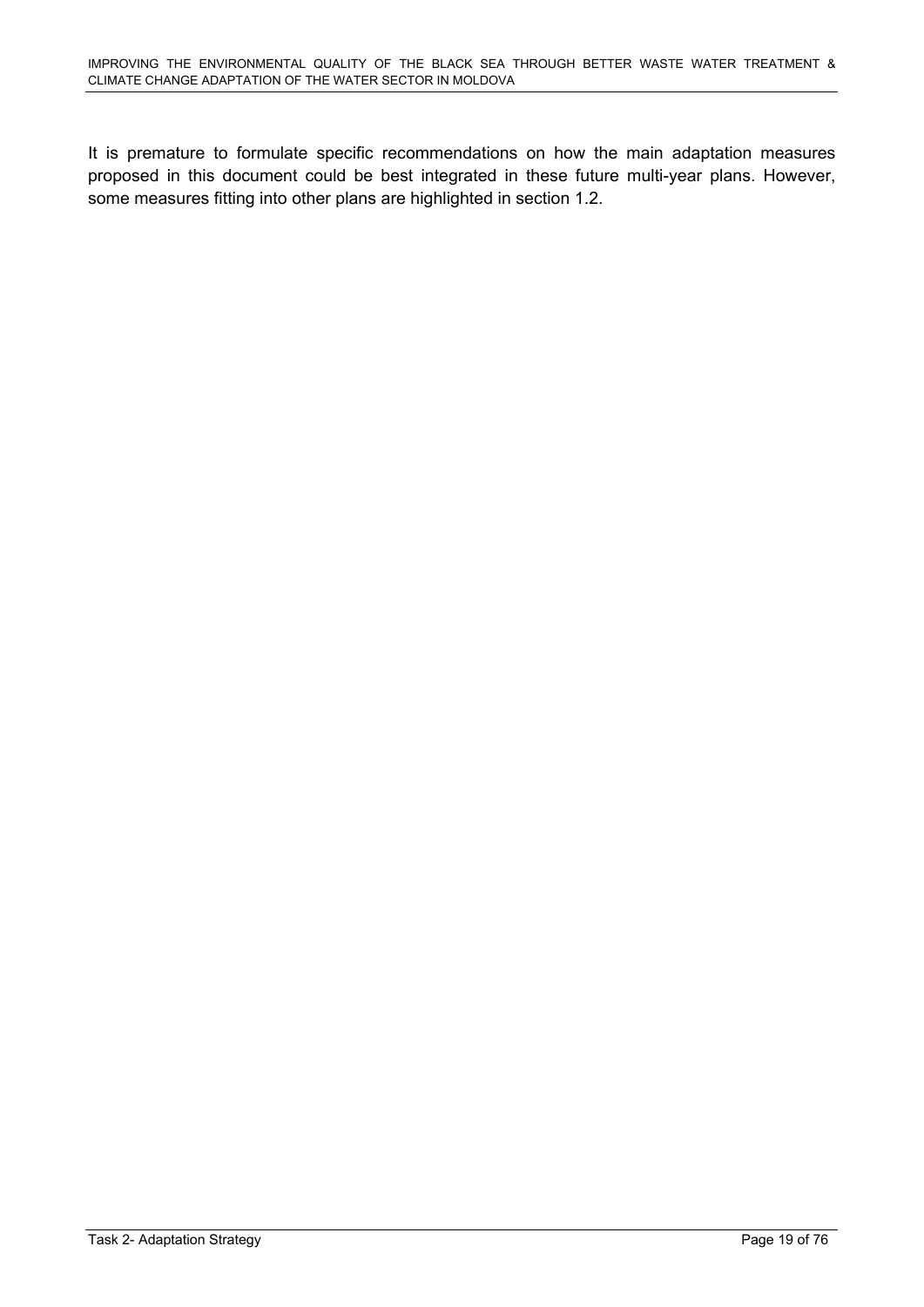# **2. Costing water adaptation measures in Moldova**

<span id="page-20-0"></span>As noted in the Task 1 report, adapting to climate change will add to the already substantial financing gap for water systems in Moldova. It also raises several specific challenges for financing, due to problems of attribution, long-time frames and pervasive uncertainty. Mainstreaming climate change adaptation into water policies, programmes/multi-year plans and projects so that to achieve overall water policy objectives at least cost, is a challenging task. This can frustrate efforts to identify the "incremental" cost of adaptation. Nevertheless, efforts to account for adaptation funding and to demonstrate value for money should not inadvertently undermine mainstreaming.

Overall, financing adaptation should build on sound approaches to financing water systems generally and avoid skewing financing to "speciality" projects that might be easily labelled as adaptation but do not necessarily maximise net benefits.

The examples above illustrate the challenge of avoiding double counting when estimating incremental costs of adaptation measures for WSS.

Nonetheless, required incremental capital investments that are specific to WSS sector climate change adaptation need to be specified and valued; at a minimum, the most urgent/priority adaptation measures need to be assessed. This section tries to assess such costs, based on recent experience in the country and local unit costs for investments (such as in EcoSan toilets). It cannot be comprehensive, but signals orders of magnitude.

# <span id="page-20-1"></span>*2.1 Identifying additional costs of "soft" measures*

As the discussion above made clear, costing the adaptation strategy should avoid double counting expenditures already covered by other policy documents (in particular, the revised Moldova's WSS sector strategy and the National Climate Change Adaptation Strategy).

The measures categorised under "Know the risks" essentially are inventories and soft measures related to collection of information and data. Hydro-metrological monitoring, disaster and climaterisk assessment systems, and upgrading of disaster management structures will benefit the WSS sector, but should be undertaken regardless of WSS section adaptation.

The mid-term Action Plan for the revised WSS Strategy does not contain measures to implement or improve disaster risk management. The NCCAS, on the other hand, under its Activity 1.1 "Build capacities for gathering, analyzing and disseminating climate risk information" and Activity 1.3: "Establish a regional coordination body with Ukraine and Romania to link activities on disaster and climate risk management" indicate a similar focus as the present document.

Inventories, on the other hand, are specific to this document and while necessary for the development of the WSS Sector as a whole, may be considered as incremental expenditures attributable to climate change adaptation of the WSS sector. **The incremental costs to conduct proposed inventories in the WSS sector are assumed at 900,000 EUR.**

Measures aiming at "capping the risks" typically do not generate high expenditures from the public budget. Raising public awareness will require some targeted communication campaign, but this is covered under the revised WSS Sector Strategy (though not reflected in the medium-term Action plan in the revised WSS Sector Strategy).

Measures related to "managing the risks" are more diverse. Some initiatives essentially are regulatory measures, which are neutral from a public finance perspective. They may generate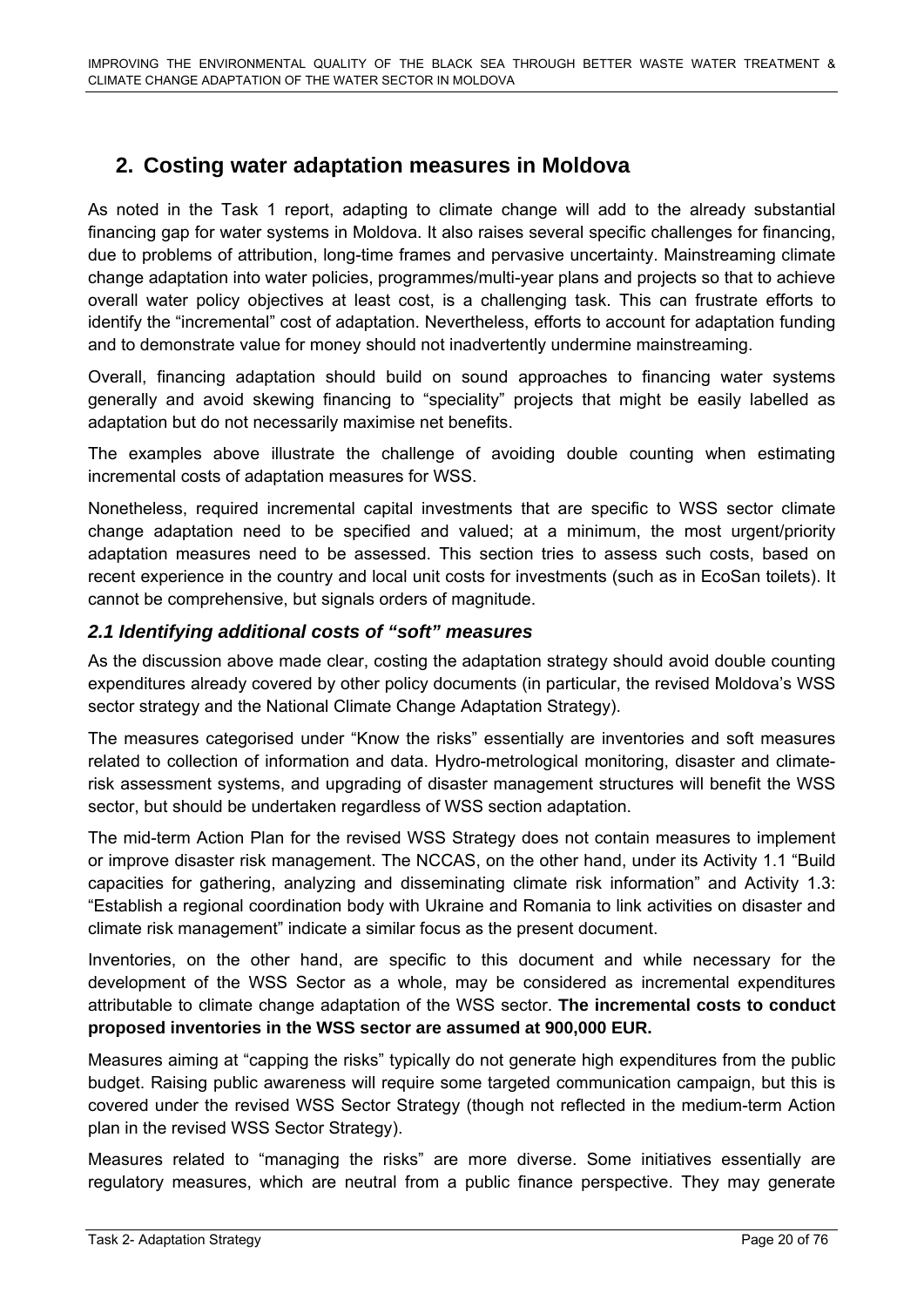opportunity costs (e.g., the measure on preventing the development of flood prone areas), but the net effect on the economy and public budgets is assumed to be positive (this is the rationale for adaptation). Some may generate additional costs for private investors (e.g. property developers), and some accompanying/compensation measures may be required, but it is premature to cost them at this early stage.

Most of the measures related to adapting water infrastructure would require planning (e.g. basin plans, master plans for WSS, water demand management plans) and project preparation (i.e. feasibility studies). Developing national and river basin plans for water and flood management, as well as master plans for WSS infrastructure will require developing capacities.

It is assumed that capacity development measures regarding flood management will be included in the future National Plan for Flood Management and for this reason are not included in this analysis, to avoid double counting. **Therefore, additional costs should be considered only for basin plans: they are estimated at 650,000 EUR.**

# **The incremental costs of development of water demand management plans are assumed at 400,000 EUR. Additional costs of a national plan of management other natural hazards are assumed at 200,000 EUR.**

Green infrastructures are supposed to be a cost-effective alternative to concrete and metal structures. If they are not considered in the implementation of the other policy frameworks, they are expected to save costs, especially from the public budget (if they do not generate savings, there is little benefit in considering them as a valuable option). Some compensation measures will be required (e.g. when clearing and/or re-establishing flood plains of rivers), but they should be less costly than alternatives made of concrete and metal. **A cost of 50,000 EUR is assumed for a feasibility study on rainwater harvesting, guidelines and incentives for its use.** 

Regarding master planning and project development in WSS (feasibility studies for major and minor projects), the revised WSS Sector Strategy lists individual costs for master plans and feasibility studies (about 187 thousand EUR for regional master plans, 125 thousand EUR for feasibility studies for major projects, and 62,500 EUR for minor projects. Our experience in Moldova suggests that these unit costs look appropriate for the current capacities in Moldova; once domestic capacity is developed to prepare feasibility studies that comply with approved guidelines, the units costs should decrease). That is, these costs are already envisaged in the revised WSS Sector Strategy and therefore are not included in the incremental costs of adaptation.

Capacity development also is considered a priority: e.g. the development of guidelines is foreseen under the Technical assistance for Water SPSP that has developed Moldova's revised WSS Sector Strategy (as reflected in the Action plan, under action 2.3.3: WSS Infrastructure Development). Therefore, capacity development costs are not included either.

The use of appropriate Economic instruments are considered as mechanisms to lower the costs of adaptation, by creating respective incentives (e.g. for water conservation). Improving existing and introducing new regulatory instruments are considered as a routine responsibility of the government and our assumption is that this measure will not require additional financing.

Furthermore, the overall fiscal effect from such improvements might be positive, as they can generate revenues which contribute to financing adaptation measures (see section 3).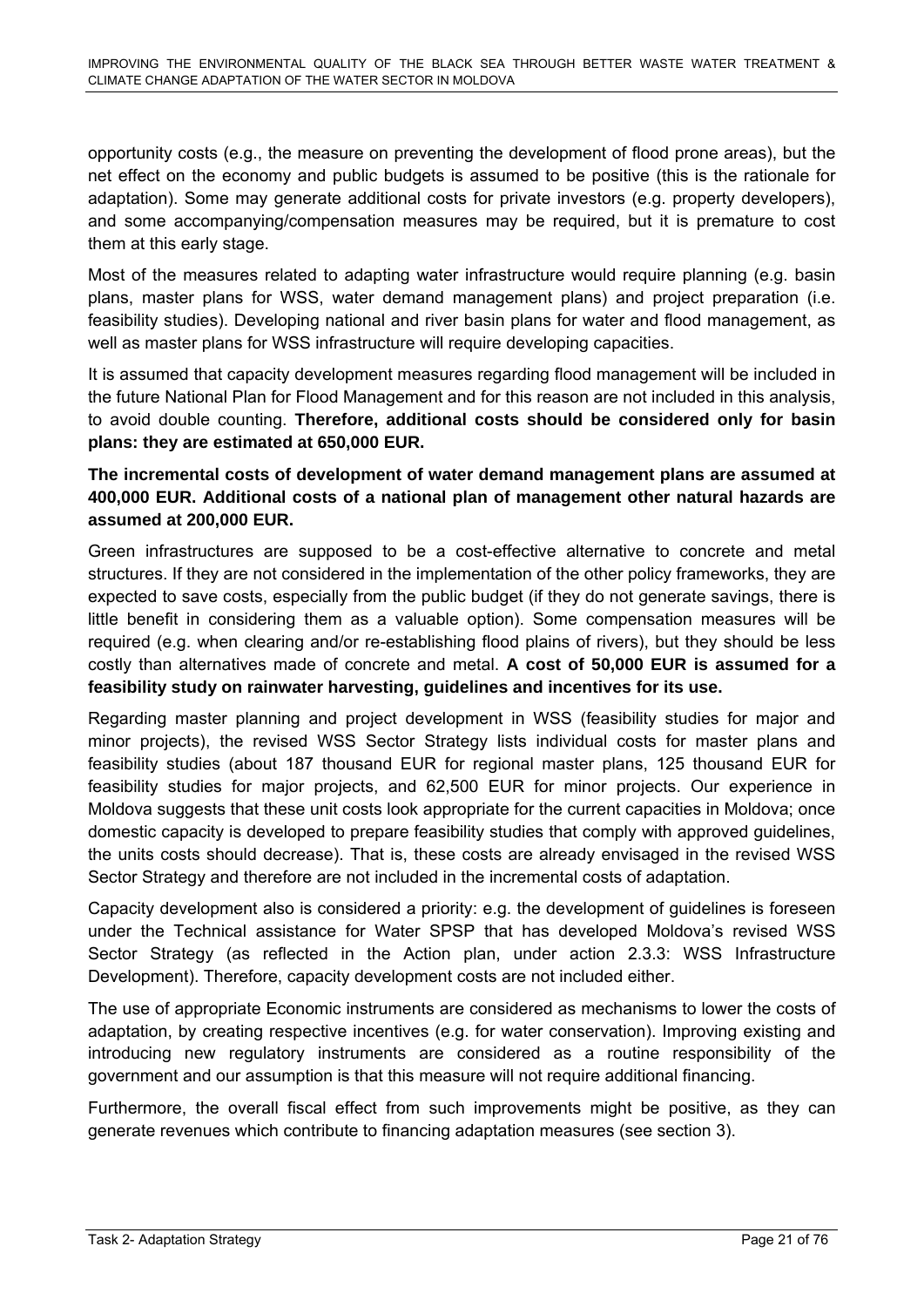# <span id="page-22-0"></span>*2.2 Costing adaptation of water services and water infrastructures to climate change*

This section assesses several categories of expenditures considered as additional costs directly related to adapting WSS services and infrastructures to climate change. As only additional measures or costs are mentioned here, successful adaptation will rely on the implementation of other adaptation measures through other strategies and plans, foremost the revised Moldova's WSS Sector Strategy, the National Climate Change Adaptation Strategy and the future National plan for flood management.

Additional costs relate to capital investment in infrastructures which may not be considered a priority in the revised WSS Sector Strategy, but which are essential from the adaptation perspective. This is the case, for instance, of protecting vulnerable villages from drought risks. The WSS Sector Strategy and related Action plan do not address drought as a separate priority issue.

The urgent expenditures needed to address the vulnerability of the villages and rural areas most prone to drought are detailed in section 2.2.1 below.

The WSS Sector Strategy may cover the most vulnerable ones under standard conditions, whereas adaptation will require a broader approach, as climate change is expected to affect all villages presently fully dependant on shallow wells as the main source of drinking water.

The costing exercise below is based on these assumptions.

#### **2.2.1 Additional capital costs**

An area of incremental investment needs related to top priority adaptation measures is the number of persons that use shallow wells as the main source of water supply. While for a proportion of these persons, investments in improved water treatment and sanitation would be envisaged in the WSS Sector Strategy, evidence is mounting that a prompt response is already needed in villages where water supply is fully dependant on shallow wells that are exposed to drought.

As was already mentioned, according to a World Bank study, the 2007 drought affected a rural population of about 1.2 million persons. 156 villages in Moldova were qualified as severely impacted. In such villages, the main (and often the only) available source of water was shallow wells. In many cases, the source of water completely dried up<sup>19</sup>.

Adaptation of the water supply and sanitation services to climate change in these villages in Moldova could involve a number of approaches, including:

- Resettlement of the population to areas where drought does not affect water supply (or where water supply is more resilient to drought)
- Aggressive investment to construct piped water supply systems using deep boreholes or surface water as the source of water supply and providing household connections
- Addressing only the villages in most urgent need of more resilient water supplies out of the 156 villages, about 41 villages with 100,000 population were the most affected by the 2007 drought

The first approach is not estimated as it is assumed that the economic costs and general social upheaval would greatly outweigh the adaptation benefits.

<sup>&</sup>lt;sup>19</sup> Drought Emergency Project, Rural Water Component Moldova 2007, World Bank 2007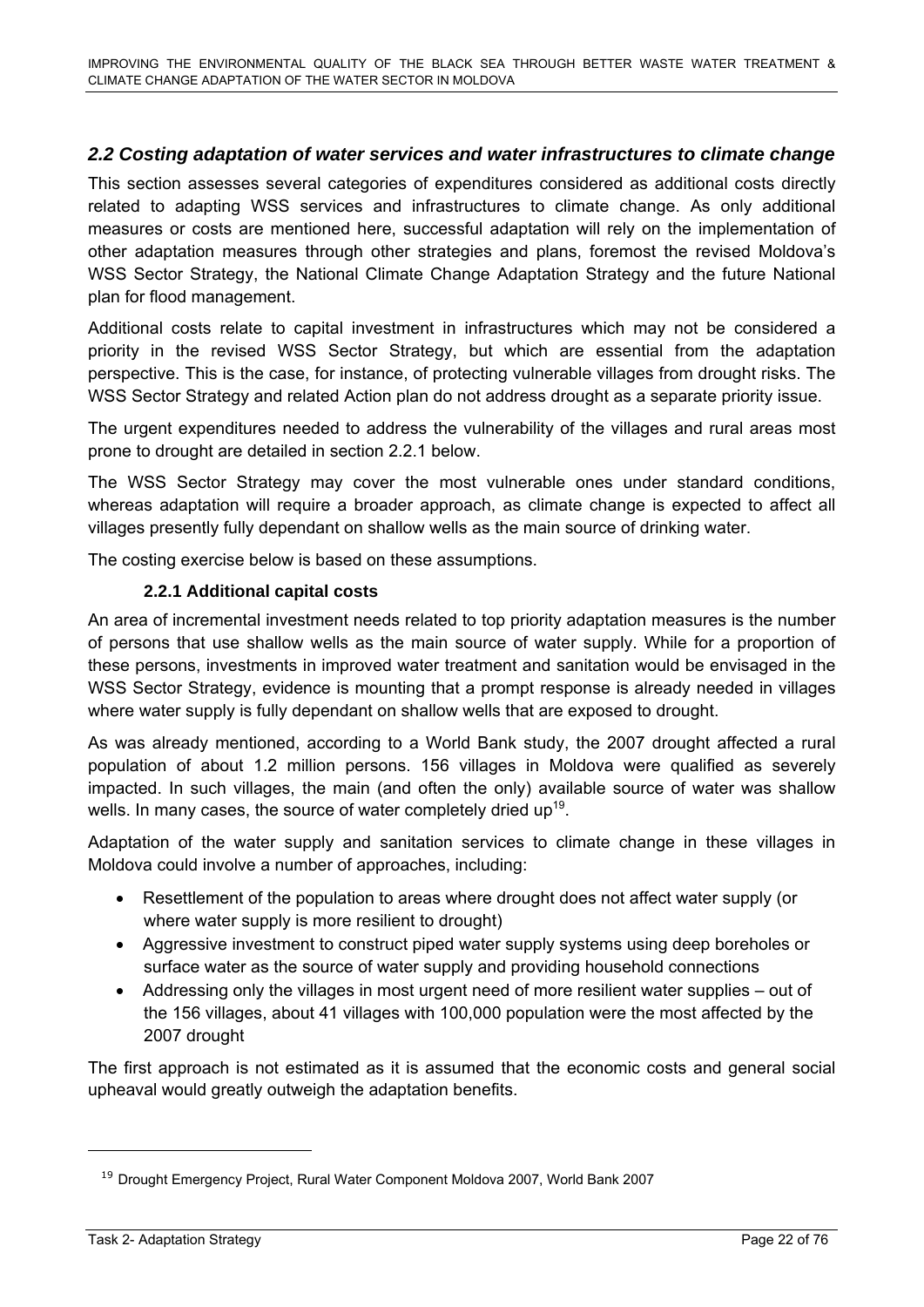The second approach generates total adaptation costs of about 186 million EUR, based on an assumed unit cost of 155 EUR per person connected. Given that most of these costs fall under the priority projects in the revised WSS Sector Strategy (2012-2027), the additional cost of adaptation is limited to the costs of protecting the villages most affected by drought.

The aforementioned World Bank study proposed to construct piped water supply system in the most affected villages where some 100,000 people live to deliver water to all households, as well as to all kindergartens and schools. Regarding water supply for households, these systems would take the form of a minimal number of street/stand posts in order to supply people with water sufficient for drinking, cooking and hygiene (some 20-50 lcd), but not for watering their properties or other water intensive activities.

The World Bank Study estimated the unit capital costs for that most urgent /top priority adaptation measure at about 38 EUR per person in the most affected villages. **This gives a total of 3.8 million EUR.** 

**Regarding sanitation,** a priority adaptation measure, driven also by the need to reduce environmental and health risks by improving hygiene conditions, would be the implementation of such low-cost options as Ecosan toilets or – where reliable piped water supply is available – septic tanks in all kindergartens, schools and other public buildings in rural areas. Based on ApaSan project data, unit costs of building an Ecosan toilet is 11 EUR per user of a public toilet, and 250 EUR for an individual unit. The revised WSS Strategy assumes that 214 public and 296 individual Ecosan toilets (totalling 2354 EUR and 74,000 EUR, respectively) will be implemented by 2017, followed by a total of 610,088 individual units (152 million EUR) by the end of the planning period 2027. Thus, the necessary investments have been identified in the revised WSS Sector Strategy.

The figures for the needed public Ecosan units appear low, as in 2011 there were 1,080 pre-school institutions in rural areas of Moldova alone (of a total of 1,400 pre-school institutions) and 1,092 day-schools in rural areas (of a total of 1,457 day-schools overall in the country)<sup>20</sup>.

Furthermore, in order to facilitate climate change adaptation, it is likely that these investments will need to be accelerated. Therefore, it is assumed that the incremental investment in rural sanitation that is attributable to climate change adaptation is on the level of 40% of rural pre-school and primary school institutions, assuming that each of these institutions requires two units. The cost is roughly 20,000 EUR. For individual units, in private dwellings, it is assumed to be about 25,000 units (corresponding to the needs of priority villages for intervention in water supply), totalling 6,250,000 EUR are urgent for installation and therefore considered to be incremental investments in rural sanitation attribute to climate change adaptation. **Thus, the total estimated incremental cost of adaptation in the sanitation sector is estimated at 6.45 million EUR.** 

# **2.2.2 One-time costs of institutional measures**

Significant institutional capacity needs to be developed in the Moldovan WSS sector to increase efficiency in the sector. This is adequately covered under the revised WSS Strategy, which includes a planning and programming unit for WSS investments at the Ministry of Environment, guidance documents for the establishment of regional operating companies, performance indicators for the WSS sector, development of water safety plans, and development of procedure for reporting, scoring and prioritising projects into a WSS Project Pipeline, etc.

<sup>&</sup>lt;sup>20</sup> National Bureau of Statistics of the Republic of Moldova.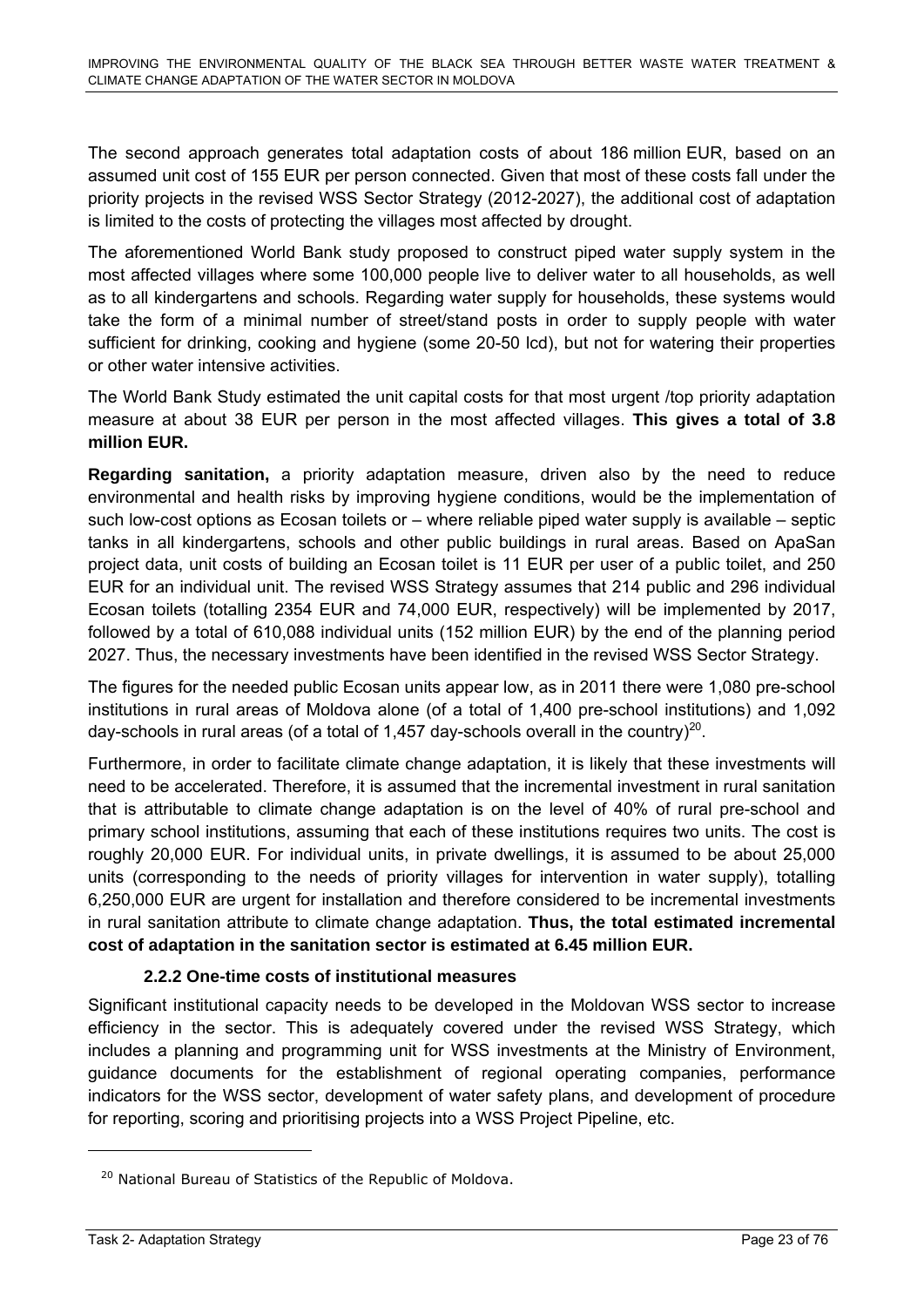Since these activities are compatible with the needs of climate change adaptation in the WSS sector, it is assumed that no incremental expenditures are required in this area.

#### **2.2.3 General adaptation and sector-specific planning**

General and sector-specific planning activities are covered under other strategies and plans, in particular the revised WSS Sector Strategy. Integrated water resource planning, however, is assumed at a cost of 650,000 EUR, as indicated above.

#### **2.2.4 Disaster and climate risk assessment and water retention measures**

As detailed in section 2.1, disaster and climate risk assessment is assumed to encompass more than just the WSS sector and activities thereunder are expected to take place regardless of WSS adaptation. The costs of water retention measures must be estimated as a result of detailed studies and inventories of water resources and WSS assets. The costs of such studies are estimated under section 2.1

#### **2.2.5 Recurring costs**

Feasibility studies and master plans are recurring costs. As detailed in section 2.1, however, these costs are considered in the revised WSS Sector Strategy and are thus not incremental costs of WSS sector adaptation.

#### **2.2.6 Summary of adaptation costs and affordability thereof for the public budget and rural households**

The total current estimate of incremental costs of the adaptation measures proposed in this report are shown in the following table.

| Category                                                                                                                     | Name of measure                                                                              | <b>Incremental</b><br>cost (million<br>EUR) | <b>Recurrence</b>                              | <b>Timeframe</b> |
|------------------------------------------------------------------------------------------------------------------------------|----------------------------------------------------------------------------------------------|---------------------------------------------|------------------------------------------------|------------------|
| "Know the risks"                                                                                                             | Inventories of water resources<br>and WSS infrastructure                                     | 0.900                                       | One-time                                       | 2013-2014        |
| "Capping the risk"                                                                                                           | Improve water use efficiency<br>(water<br>demand<br>management<br>plans)                     | 0.400                                       | One-time                                       | 2013-2014        |
| "Managing the risks"                                                                                                         | Water<br>Integrated<br>Resource<br>Management Basin Plans<br>National plan of managing other | 0.650<br>0.200                              | One-time                                       | 2013-2015        |
|                                                                                                                              | natural hazards                                                                              |                                             |                                                |                  |
| Green<br>infrastructures                                                                                                     | Study on rainwater harvesting,<br>including incentives                                       | 0.050                                       | One-time                                       | 2013             |
| Urgent adaptation<br>measures in water<br>supply in 41 villages<br>affected<br>most<br>by,<br>and<br>prone<br>to,<br>drought | Priority adaptation measures in<br>41 villages most affected by<br>drought                   | 3.800                                       | Expenditures<br>take place over<br>$1-2$ years | 2013-2015        |
| sanitation<br>Urgent<br>measures in areas<br>most affect by and<br>prone to drought                                          | Ecosan toilets installed                                                                     | 6.450                                       | Expenditures<br>take place over<br>$1-5$ years | 2013-2017        |

#### **Table 1 Incremental costs of specific measures for climate change adaptation in the WSS sector**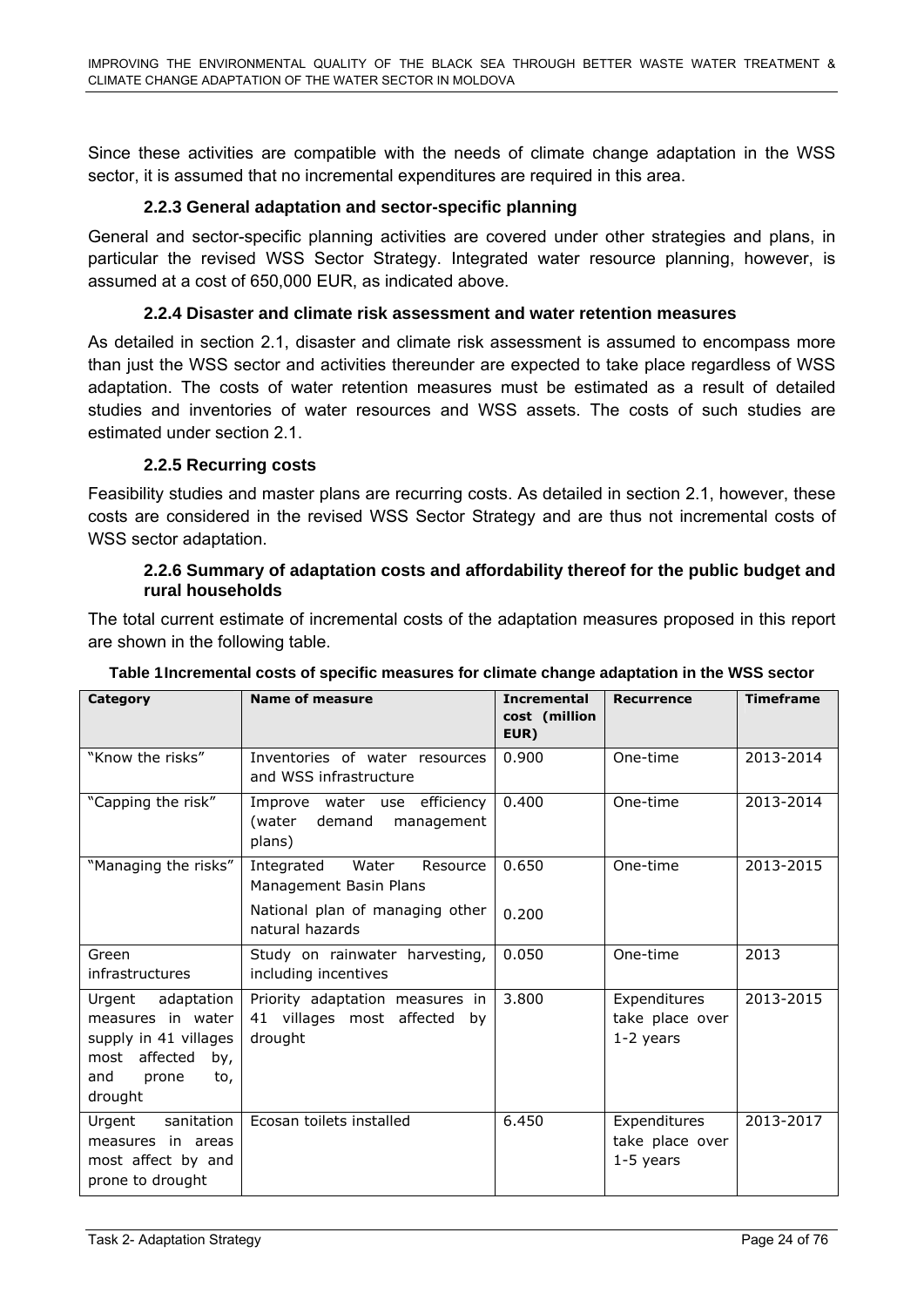| Category                                                                   | <b>Name of measure</b>                                                                                                                                                                                                                                                                                                                                                                                             | <b>Incremental</b><br>cost (million<br>EUR) | <b>Recurrence</b> | <b>Timeframe</b> |
|----------------------------------------------------------------------------|--------------------------------------------------------------------------------------------------------------------------------------------------------------------------------------------------------------------------------------------------------------------------------------------------------------------------------------------------------------------------------------------------------------------|---------------------------------------------|-------------------|------------------|
| One-time costs<br>of<br>institutional<br>measures                          | Adequately reflected<br>the<br>in.<br>revised WSS Strategy                                                                                                                                                                                                                                                                                                                                                         | n.a.                                        |                   |                  |
| General adaptation<br>sector-specific<br>and<br>planning                   | Considered in section 2.1                                                                                                                                                                                                                                                                                                                                                                                          | $- -$                                       |                   |                  |
| Disaster and climate<br>risk assessment and<br>water-retention<br>measures | <b>Disaster</b><br>climate<br>and<br>risk<br>assessment<br>is<br>assumed<br>to<br>encompass more than just the<br>sector<br>and<br>activities<br><b>WSS</b><br>thereunder are expected to take<br>regardless<br>of<br><b>WSS</b><br>place<br>adaptation. The costs of water<br>retention measures<br>must be<br>estimated as a result of detailed<br>studies and inventories of water<br>resources and WSS assets. | $- -$                                       |                   |                  |
| Recurring costs                                                            | Master<br>plans<br>and<br>feasibility<br>studies are recurring costs. As<br>detailed in section 0, however,<br>these costs are considered in the<br>revised WSS Sector Strategy and<br>are thus not incremental costs of<br>WSS sector adaptation.                                                                                                                                                                 | $\overline{\phantom{m}}$                    |                   |                  |
| <b>TOTAL</b>                                                               |                                                                                                                                                                                                                                                                                                                                                                                                                    | 12.45                                       |                   |                  |

Thus, the estimate of incremental costs of the climate change adaptation measures proposed in this report is 12.45 million EUR, i.e. less than 2% of the WSS sector investment needs (705 million EUR) estimated in the draft revised WSS Sector Strategy (see section 3.2 below).

Note that adaptation measures in WSS contribute the most to this figure. As discussed above, this is because most of the recommended "soft" measures either are already covered in the revised WSS Sector Strategy, or will be covered in the future National plan for flood management, or will be implemented as part of the routine work of the government (thus no need for additional resources) – for more detail, see Annex A.

To avoid double counting, the costs of such measures were not included in the total incremental adaptation costs estimated in this section.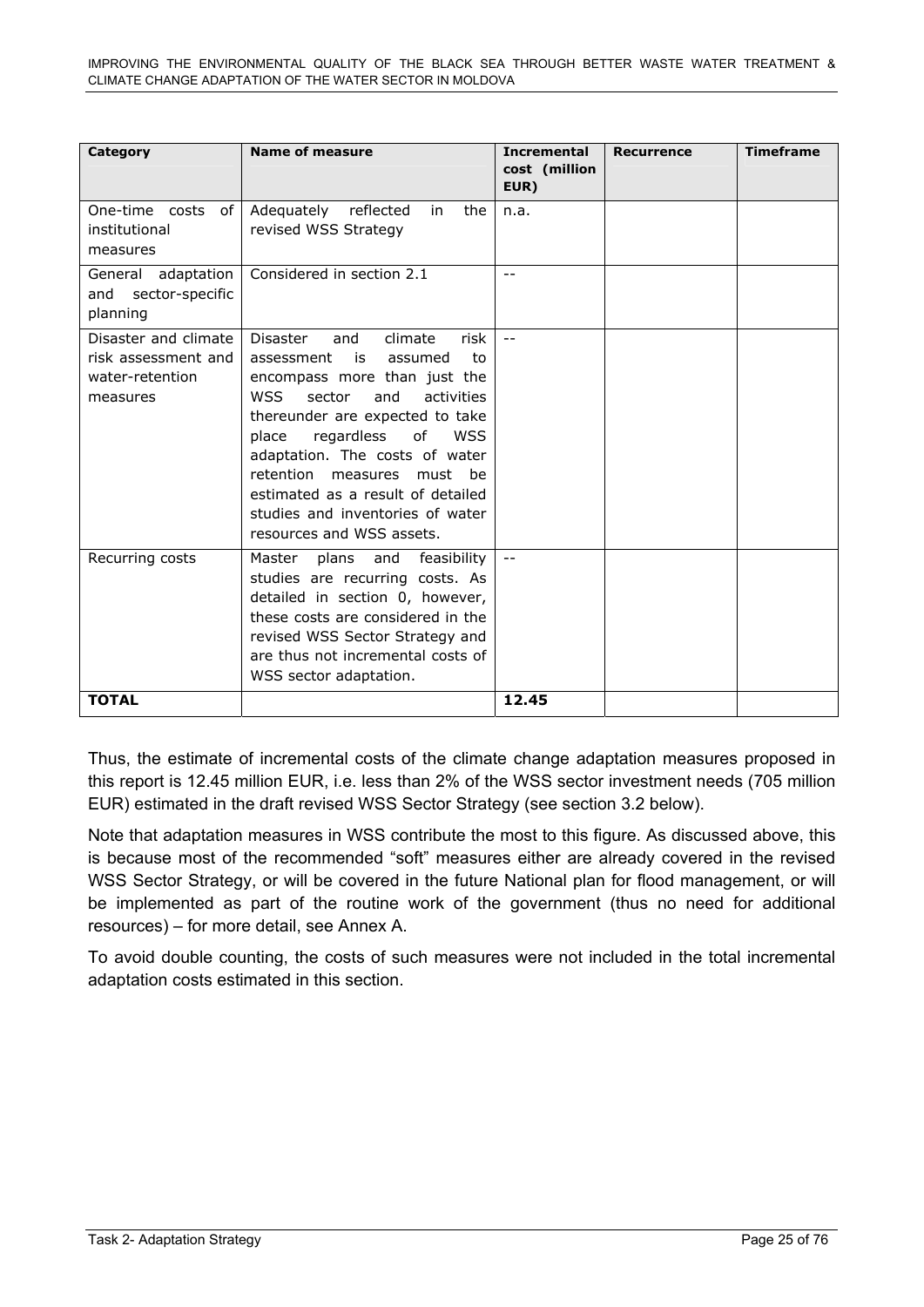# **3. Financing water adaptation measures in Moldova**

<span id="page-26-0"></span>Beyond widening the financing gap, financing climate change adaptation raises several particular challenges for financing, due to problems of attribution, long time frames and pervasive uncertainty about future impacts. The problem of attribution arises from the fact that climate change adaptation typically occurs in the context of responding to a range of natural and socio-economic pressures on water systems. Adapting water systems better to deal with current (natural) climate variability also increases resilience to long-term climate change. Thus, identifying specific measures or actions that respond solely and exclusively to the impacts of long-term climate change is both difficult and often impracticable. Indeed, mainstreaming climate change adaptation into water policies, programmes and projects is important to ensure that responses address a range of stressors and achieve overall water policy objectives at least cost. However, mainstreaming can frustrate efforts to identify the 'incremental' cost of adaptation. Attempts to identify this 'incremental' cost are often driven by political imperatives motivating processes to account for how adaptation funding is spent. While it is clearly important to promote accountability in the disbursement of adaptation funding and to ensure value for money, efforts to label financing for adaptation should avoid impeding mainstreaming and distorting the allocation of financing to 'speciality' adaptation projects that may be easily labelled as 'adaptation' but do not necessarily maximise net benefits $21$ .

The long time frames and pervasive uncertainty associated with climate change also pose a challenge for financing. The expected cost of adaptation measures are usually known and incurred in the short term, while the expected benefits are more uncertain and accrue far into the future. This complicates the task of trying to determine an economically efficient level and timing of adaptation actions. Many water projects have very long asset lives (e.g. 80 – 100 years for dams), which means that taking climate change into account is essential to avoid costly mal-adaptation. Project financing, however, typically operates on a scale of 20 years or less, which may dull incentives for financiers (and also governments) to account for climate change impacts in the design of water projects $^{22}$ .

This section inventories existing sources of finance for water services and water infrastructures in Moldova. Building on two recent reports, and trying to reconcile apparent discrepancies, it confirms that the additional costs of adaptation measures considered in this document are compatible with available finance for water-sector expenditures in Moldova. It discusses adaptation-specific sources of finance, which may be considered in the Moldovan context.

# <span id="page-26-1"></span>*3.1 Overview of WSS sector financing (2008-2012)*

In Moldova, capital investment in the WSS sector is financed by the Government, local funding sources and international funding programs. These funding sources refer to:

- Government State Budget allocations handled by the Ministry of Finance (MoF)
- National Ecologic Fund (NEF), which is part of the State Budget, but handled by the Ministry of Environment

<sup>22</sup> *Ibid*.

 $\overline{a}$ 

<sup>&</sup>lt;sup>21</sup> Water and Climate Change Adaptation: Policies to Navigate Uncharted Waters, OECD, 2013 (forthcoming).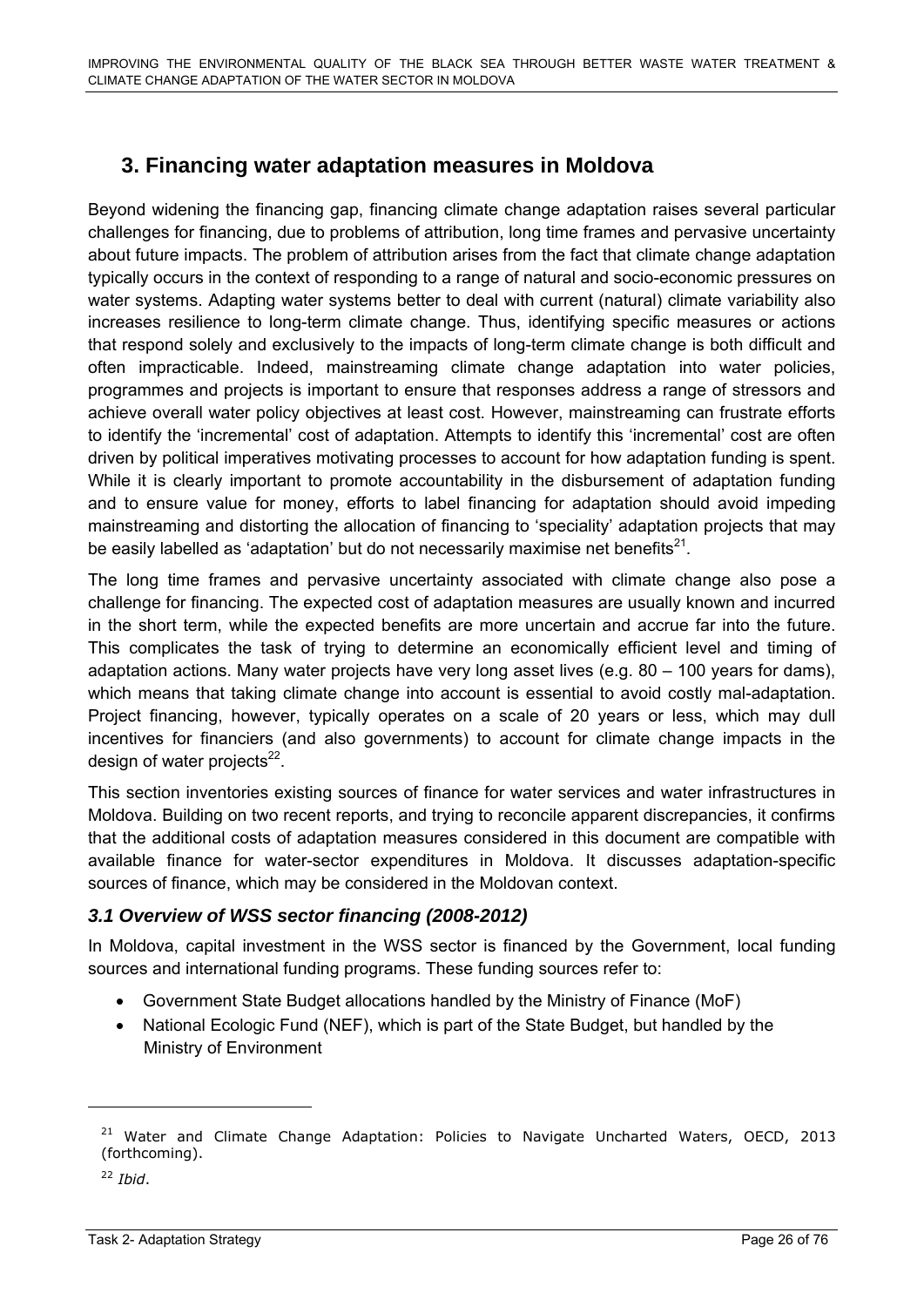- National Fund for Regional Development (NFRD), which is part of the State Budget, but is managed by the Ministry of Construction and Regional Development
- Social Investment Fund (SIF)
- Administrative Territorial Units (ATU), or local budgets; every administrative territorial unit is entitled to plan and manage its own annual territorial budget
- External funds, which comprise various donor and creditor funds disbursed into Moldavian WSS infrastructure directly or through public institutions or special Government funds.

Two recent documents address the issue of spending for WSS in Moldova: an Action and Investment Plan developed by the OECD<sup>23</sup> and the revision of the WSS Strategy for Moldova<sup>24</sup>. Taking into account the fact that different funding sources, such as the National Ecological Fund (NEF), the National Fund for Regional Development (NFRD), and the Social Investment Fund represent an integral part of the State Budget, the main source of financial data on spending for the WSS sector is the Ministry of Finance (MoF). Additionally, the National Ecological Fund, the National Fund for Regional Development, and the Social Investment Fund are primary sources of data on spending in the WSS sector. The summary of capital expenditures on the WSS sector as laid out in OECD (2011) is presented in the following table.

<sup>&</sup>lt;sup>23</sup> "Supporting the Development of an Investment/Action Plan to Help Implement the New Strategy of the Government of Moldova for Water Supply and Sanitation," Annex II to the WSS sector Action Plan: Investment Plan, OECD, 2011.<br><sup>24</sup> Republic of Moldova's WSS Strategy (Revised Version 2012), 2<sup>nd</sup> Draft, October 2012 - Technical Assist Implementation of the Sector Policy Support Programme in the Water Sector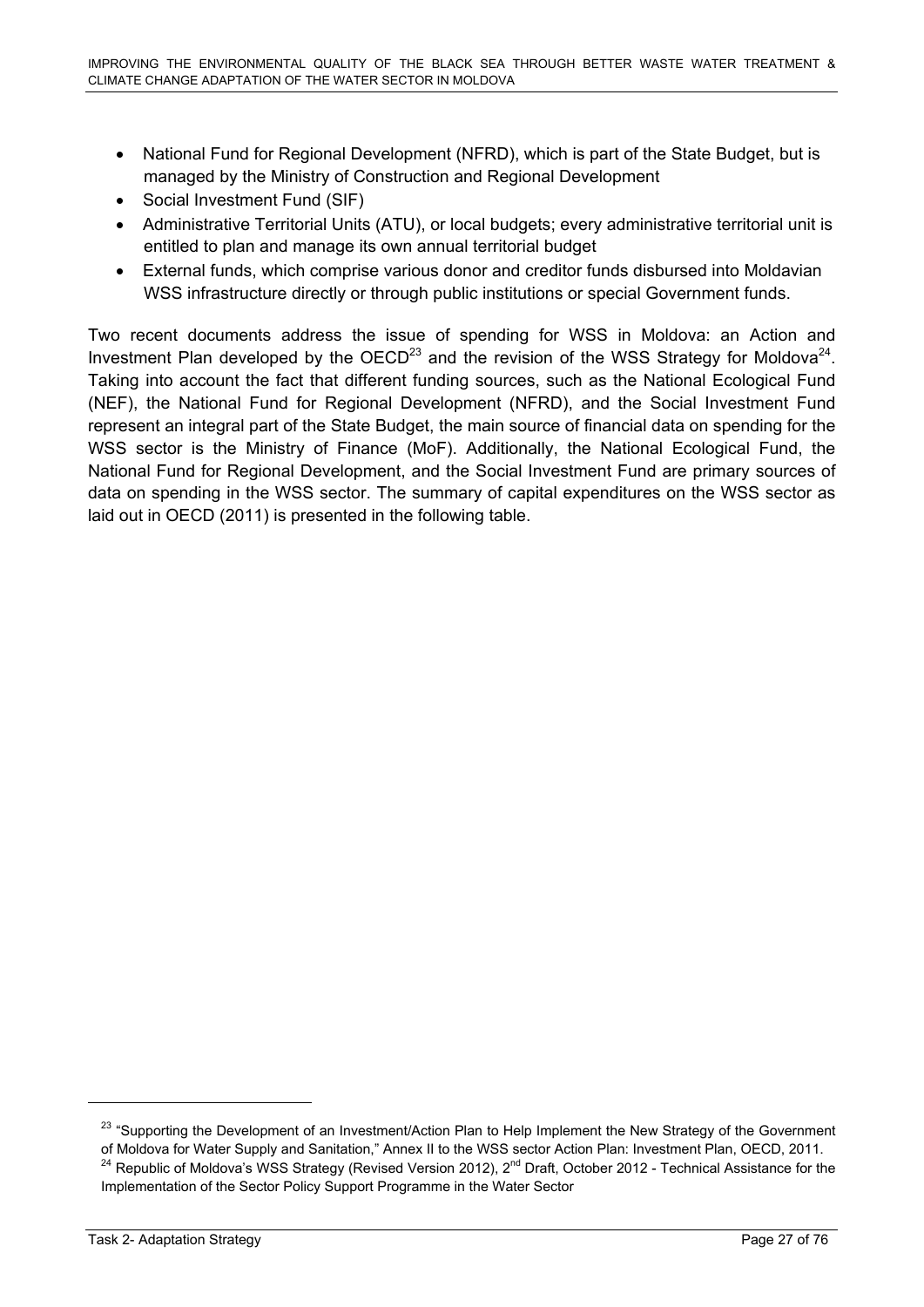million MDL

|                                                         |        |        |        | - IIIIIIIUII IVIDL - |        |        |
|---------------------------------------------------------|--------|--------|--------|----------------------|--------|--------|
| <b>Funding source</b>                                   | 2008   | 2009   | 2010   | 2011                 | 2012   | 2013   |
| MoF transfers to central public<br>authorities          | 16.8   | 2.1    | 22.9   | 312.12               | 239.57 | 120.46 |
| o/w state budget sources                                | 1.9    |        | 1.32   | 11.36                | 4.55   |        |
| o/w donors and external credit<br><b>sources</b>        | 14.9   | 2.14   | 21.55  | 300.76               | 235.02 | 120.46 |
| MoF special transfers to ATU                            | 45.4   | 40.41  | 17.99  | n/a                  | n/a    | n/a    |
| NEF (EcoFund)                                           | 7.4    | 38.15  | 85.72  | n/a                  | n/a    | n/a    |
| National Fund<br>for<br>Regional<br>Development         |        |        | 37.90  | n/a                  | n/a    | n/a    |
| budget allocations<br>(incl.<br>ATU<br>external donors) | 199.58 | 174.95 | 321.60 | n/a                  | n/a    | n/a    |
| <b>Total</b>                                            | 269.12 | 255.65 | 486.09 | 312.12               | 239.57 | 120.46 |

#### **Table 2 Capital investment expenditures in the WSS sector**

Source: OECD (2011)

Note: figures may not total due to rounding

At the time of the preparation of the mid-term Action& Investment Plan (December 2010), key data were not available for 2011. Thus, for example, the data presented in the row "MoF special transfers to the Administrative Territorial Units (ATU)" reflect for: 2008-2009 the executed budget; for 2010 the executed budget as of 27 December 2010; and for the period 2011-2013 the data were not available due to the fact that special transfers to ATU are clarified when the annual state budget law is adopted. The projection for 2011-2013 on ATU capital investments, including external financing for the WSS sector, was not available because the MTEF prepared by the MoF and central public institutions do not contain such data and no additional sources of information were found.

As part of the draft revised WSS Sector Strategy<sup>25</sup>, an estimate was made on current spending in the WSS sector in Moldova. Based on available data, the total amount spent for investment in the WSS sector from 2008-2012 was about 1.92 billion MDL, or 120 Million EUR equivalent in total, with a high percentage contributed from foreign donors. The average distribution of finance between domestic and foreign sources is about 32% and 68%, respectively. These figures are consistent with the overall findings of the aforementioned OECD report.

<sup>&</sup>lt;sup>25</sup> Republic of Moldova's WSS Strategy (Revised Version 2012), 2<sup>nd</sup> Draft, October 2012c - Technical Assistance for the Implementation of the Sector Policy Support Programme in the Water Sector.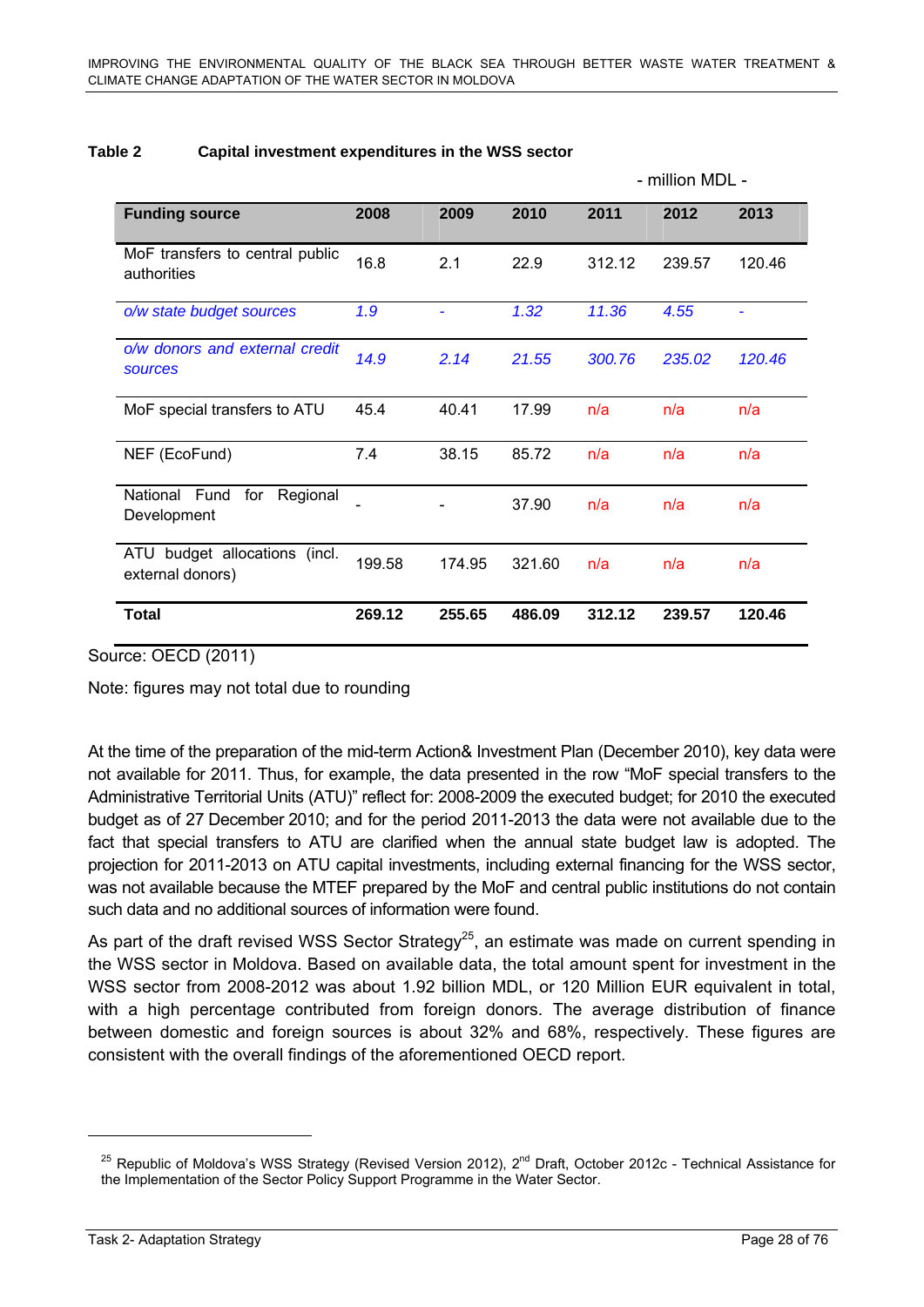

Source: draft Revised Republic of Moldova's WSS Strategy

The OECD (2011) and the draft Revised WSS Sector Strategy estimates concur for the years 2008-2010. In 2011 and 2012, however, the WSS Sector Strategy shows higher spending figures than the Investment Plan, mainly due to the fact that additional information was available. If trends continue, about 7-9 million EUR of domestic funds are expected to be spent on the WSS sector and an additional 20 million EUR in 2013 from the international community.

Based on the total expenditures in the WSS sector (domestic plus foreign donors) reported in the revised WSS Strategy, the share of GDP of the Republic of Moldova spent on the sector was 0.4% in 2008, 0.44% in 2009, 0.7 % in 2010 and 0.5% in 2011-12. Including only domestic sources, spending for the sector was 0.11% in 2008, 0.16% in 2009, 0.23% in 2010, 0.16% in 2011 and 0.15% in  $2012^{26}$ .

The main message from this analysis is that, over the period from 2008 to 2012, total spending on capital investments in the WSS sector was roughly 120 million EUR, or about 24 million EUR per year. Over the same period, direct financing of WSS sector investments from domestic sources (public spending in Moldova) and foreign sources (donors and bilateral aid) has ranged from a low 0.4% of Moldovan GDP (of which, 0.11% from national sources) in 2008 to a high 0.7% of Moldovan GDP (of which, 0.23% from national sources) in 2010.

# <span id="page-29-0"></span>*3.2 WSS sector investment needs (2007-2027)*

According to a 2007 OECD report, total financing needs (including both capital *and* operating expenditures) in the WSS sector for the 2007-2027 period range from 1.32 to 3.24 billion EUR, depending on the assumed targets (from rehabilitation and construction of critical infrastructure at the low end to full compliance with EU Directives and meeting Millennium Development Goals on water supply and sanitation at the higher end) $27$ .

 $^{26}$  This is not a high figure. For example, Armenia spent more than 4 % of its national budget (or over 1% of GDP) on capital investments in the WSS sector for a number of years in order to make up for the long period of neglect.

<sup>&</sup>lt;sup>27</sup> OECD, 2007, Financing Strategy for WSS sector. The high-end estimate was not deemed feasible in the report based on the fact that the associated investment needs would be well above the financial capacity of Moldova, as well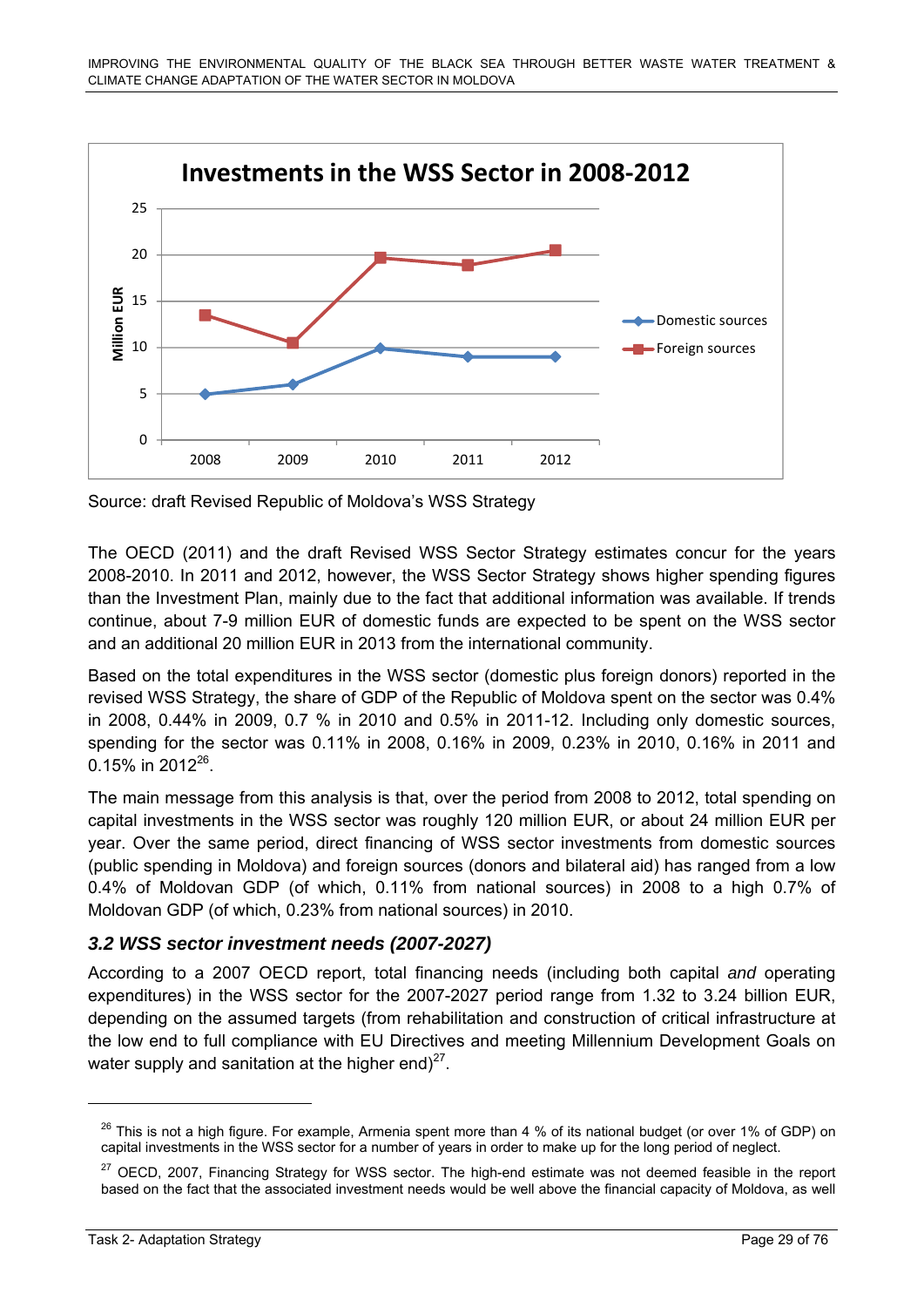In the revised WSS Sector Strategy, sectoral investment needs for the 2013-2027 period are estimated at 705 million EUR, of which 194 million for urgent investment during the initial five-year period from 2013 to 2017. This level of investment is deemed affordable for Moldova, as it would require spending for WSS at the level of some 1-1.2% of GDP – a similar level was achieved in some EECCA countries (e.g. Armenia), where a strong political will for reversing the negative trend (and poor present situation) in WSS was in place.

The apparent discrepancy between the two sources derives essentially from the fact that OECD (2007) figures include operating and maintenance expenditures. Therefore, both sources can be deemed to provide consistent information on the long-term investment needs in the WSS sector in Moldova, or about 705 million EUR over the period from 2013-2027. The issue of climate change adaptation, however, was not specifically taken into account in these analyses.

As the figure from the revised Moldova's WSS Sector Strategy represents the level of compliance with water-related EC Directives deemed affordable for Moldova to achieve by 2027, hereinafter, it is assumed assume that, for 2013-2027, the total investment needs in the WSS sector are at some 705 million EUR. These estimates do not specifically take into account climate change adaptation.

Task 1 report established that water supply and sanitation development and adaptation of water supply and sanitation to climate change can be mutually supportive. This also applies to capital investment projects to be included in the National Plan for Flood Protection, which will be drafted and implemented with support from donors (EIB and others): e.g. construction of dams and multipurpose water reservoirs will help to protect downstream settlements from floods, as well to secure water for irrigation and domestic water supply.

Also, current efforts aimed at clustering rural areas for the provision of water both increase the resilience to climate change and security of water supply for localities, but also improve services while choosing the most cost-effective means to do so.

Recent droughts in Moldova have shown that supply enhancements are needed, including increased storage, collection of rainwater, re-use of water and treated wastewater, reducing leakages and extracting groundwater. All of these measures are needed both for climate change adaptation, as well as to improve WSS services to the population.

# **The role of low-tech solutions in reducing investment needs of the sector**

Implementation of simpler technologies, such as EcoSan toilets, can provide low-cost services to un- or underserved settlements, while reducing total investment needs. In addition, measures such as ecosystem adaptation, including restoring wetlands, using ponds, and protecting catchments to improve water quality can also reduce the amount of financing needed to provide WSS services. Such investments are less capital intensive, less costly to maintain, and easier to reverse if they prove untargeted.

# <span id="page-30-0"></span>*3.3 Financing climate change adaptation in the WSS sector in Moldova*

The willingness of Moldovan society to pay for adaptation will be influenced by its understanding of the risks faced, probability of occurrence, and expected damage, as well as the level of risk its society considers acceptable. Cost-sharing arrangements between national governments and local

as its capacity to absorb external financial assistance. In addition, it was found that it would *not* be possible for customers to afford to pay for services on that scale.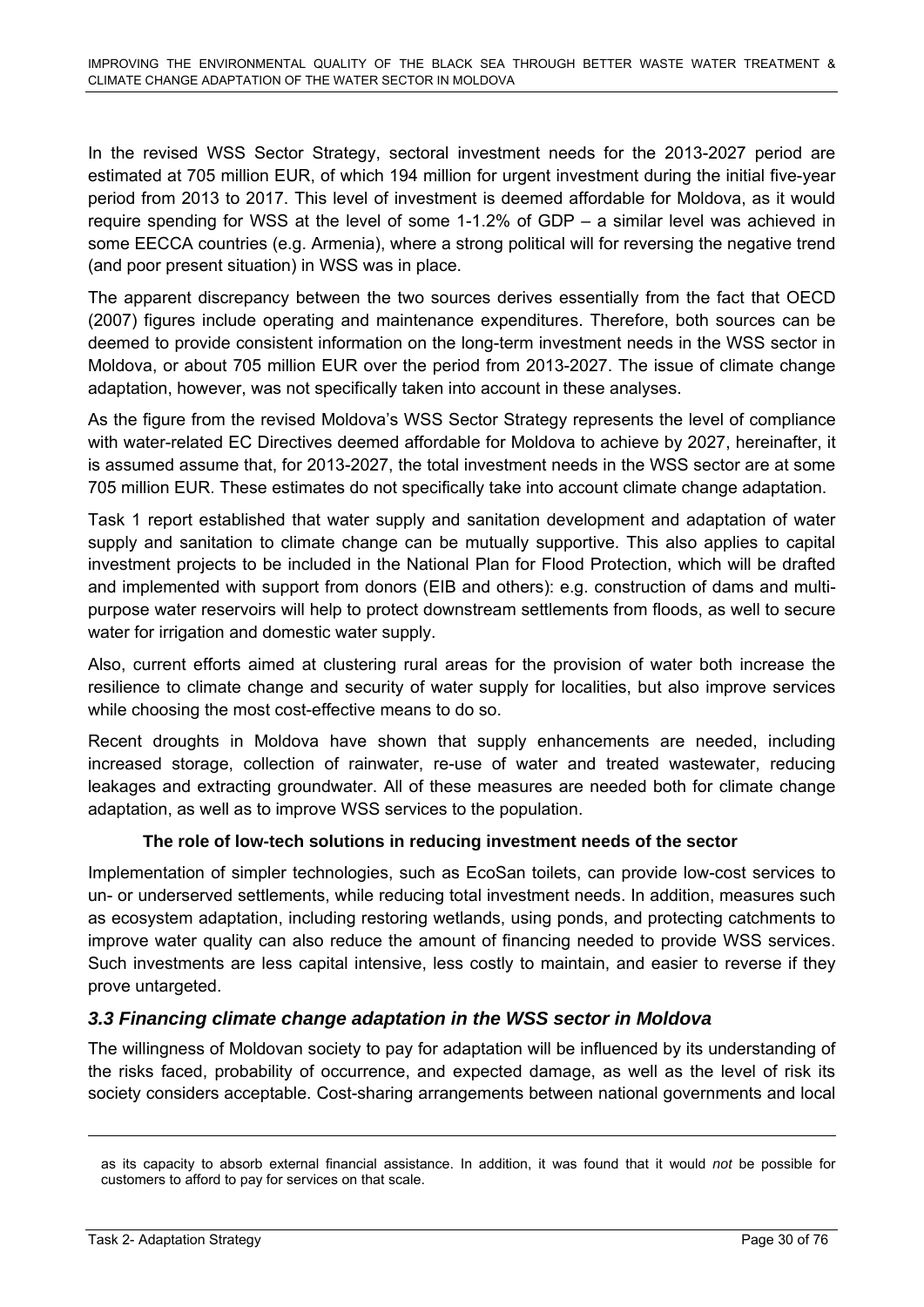communities will also influence the approach taken to manage risks to water resources, and ultimately, the cost of doing so. For example, in cases where the cost of structural flood protection is partly or fully funded by national governments, while local communities bear the full opportunity cost of leaving flood plains undeveloped, incentives for local communities are skewed towards opting for structural approaches to manage flood risk, even if they may be more costly overall.

It follows that the implementation of the measures proposed in this document ultimately depends on: i) the awareness of the population of the risks related to climate change and its vulnerability to those risks, and ii) the coordination across levels of government.

This section explores how adaptation-specific finance can be mobilised in Moldova. Note that some instruments and sources of finance – such as efficiency gains or private sector participation – which will certainly be useful for financing the implementation of the revised WSS Sector Strategy, are not discussed here as they are not and will not be used specifically for adaptation.

# **3.3.1`The experience of OECD countries**

Financing for adapting water systems has yet to be adequately addressed in most OECD countries. The adaptation strategies and plans of most OECD countries only briefly address financing issues, if at all. For the countries that have taken steps to addressing financing issues, several approaches have been taken. A few countries (e.g., France, Australia, Canada and Sweden) have allocated dedicated general adaptation funding from public budgets at the national level, some of which is allocated to water. Others (e.g., Germany and the UK) are mainstreaming adaptation actions into existing budgetary arrangements. Water-related support for adaptation is most often part of specific water programmes and projects (e.g., the Delta Fund in the Netherlands, Flood Prevention Programmes in the Czech Republic).

# **In general, it is difficult to separate out financing for climate change adaptation-related expenditure from ordinary water expenditure.**

A few OECD countries have relied on international funding mechanisms to support adaptation activities. For example, Chile has received support to develop activities related to climate change from the Global Environment Facility (GEF), its implementing agencies and bilateral development co-operation partners. In 2010, the World Bank approved a USD 450 million loan for Mexico to develop public policies aimed at supporting the Mexican government's efforts to promote the adaptation of its water sector to climate change. The loan was intended to support government policies to contribute to the country's preparedness to confront the growing impacts of climate change through programs by the National Water Commission (CONAGUA).

The European Union provides some means to co-finance capital-intensive investment in water infrastructure and help EU Member States comply with water legislation through EU Structural and Cohesion Funds. For management of water resources, EUR 8 billion in total funding is provided for reducing leakage rates, connecting to water supply, developing additional supply and improving infrastructure. For disaster prevention, EUR 7 billion is available. The Solidarity Fund (EUSF) provides funds for disaster relief in member states; around EUR 1 billion is allocated each year. Estonia's various activities concerning water management and climate change are financed in large part by the Cohesion Fund. In Slovenia, there are two ongoing flood defence projects receiving support from the EU Cohesion Fund. In Hungary, flood protection will continue to benefit from EU support in the frame of Environment and Energy Operational Programme (EEOP), for which EUR 607 million has been allocated over the period of 2007-2013.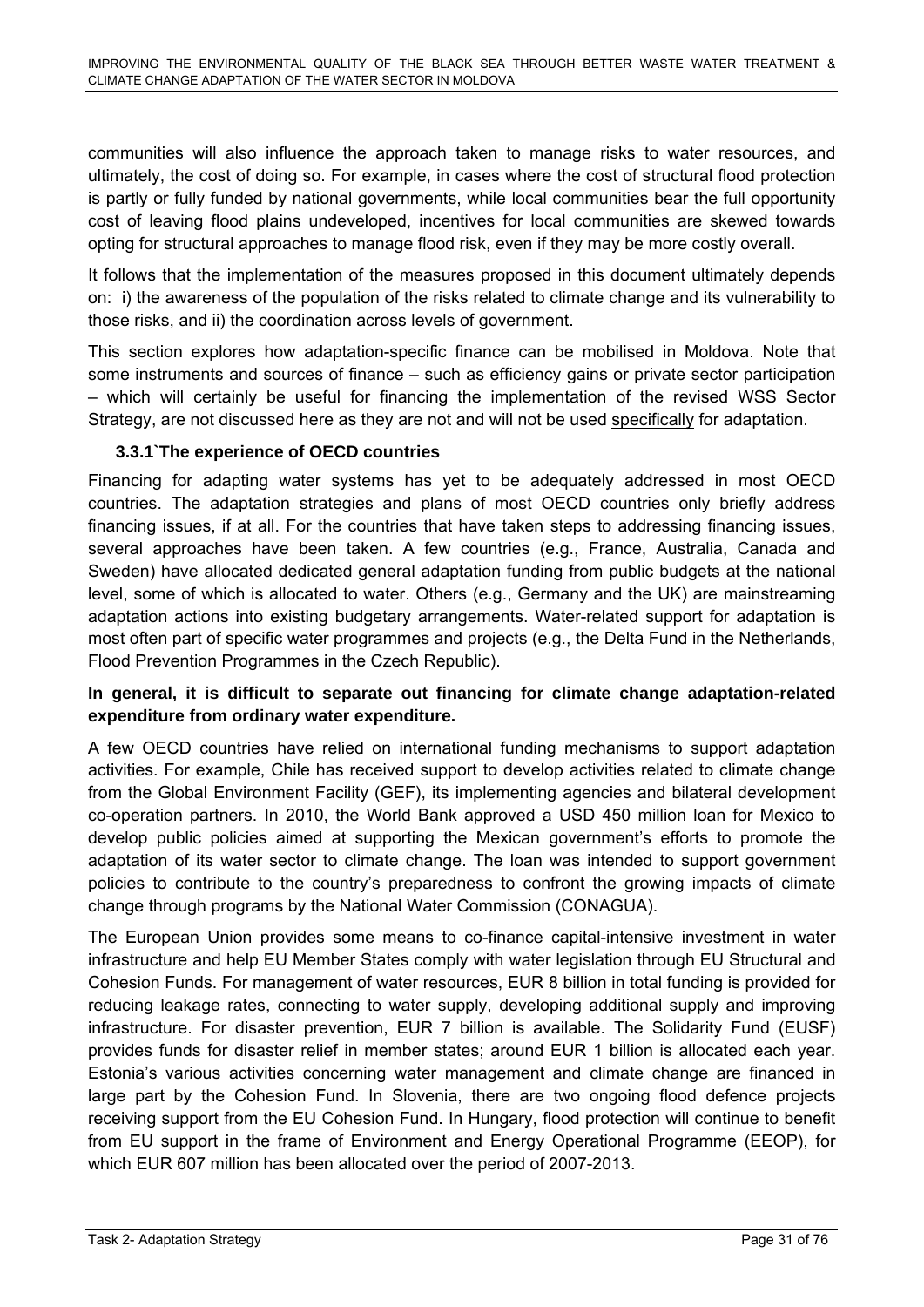Several OECD countries and the European Union are exploring innovative financing mechanisms to address climate change adaptation and water. Examples include:

- In Denmark, the government is currently scrutinizing water sector legislation in order to prepare a new law proposal related to the financing of climate change adaptation of the water sector. The purpose of this work is to increase the possibilities for Danish water and sewer companies to finance more intelligent and socio-economic optimal climate change adaptation measures. For example, the proposal could make it possible for sewer companies to co-finance new measures on roads and in waterways, which keeps rainwater out of the sewer system.
- The European Commission is considering the use of revenues generated from auctioning allowances under the Community greenhouse gas emission allowance trading system (EU ETS) for climate change adaptation. The EU White Paper Adapting to climate change: Towards a European framework for action (2009) supports the possibility of using such revenue for adaptation purposes. The revised Directive governing the EU ETS provides that at least 50% of the revenue generated from auctioning allowances should be used, inter alia, for adaptation in Member States and developing countries. The EU is also exploring the potential implementation of payments for ecosystems services linked to natural water retention measures aiming at the prevention of floods and droughts.
- The German Federal Government is examining the possibility of including aspects of climate adaptation in Federal funding programmes and joint funding instruments financed by the Federal Government, the Lander and the EU. The recent incorporation of adaptation into the funding instruments of the National Climate Protection Initiative is an example. The Federal Government also has a scheme to fund innovative initiatives and demonstration schemes at local and regional level. This scheme provides financial incentives to adaptation frontrunners to foster innovation and to spread awareness about the necessity of adaptation. At the end of 2011, the Environment Ministry (BMU) introduced a funding scheme promoting adaption to climate change at the level of individual enterprises and local authorities. This funding is expected to cover networking and education projects at the local/ regional levels and support for drawing up adaptation concepts.
- Mexico's 2030 Water Agenda proposes to establish an Adaptation Contingency Fund that would improve Mexico's capacity to effectively replace or significantly modify water supply systems and flood systems. CONAGUA is still analysing alternatives for implementing the Fund. The recently adopted General Law for Climate Change specifies the need to create a fund for projects, studies, actions. In addition, since 2006, Mexico has been selling catastrophe bonds ("cat bonds") each year as an innovative form of risk financing. If a disaster occurs during a bond's lifetime, the government uses the money borrowed to pay for repairs. If no disaster occurs, the government pays the money back with interest. The latest such bond was issued on 15 October 2012 and raised 315 million U.S. dollars.

#### **3.3.2 Regulatory instruments to address climate change adaptation in the Moldovan context**

Regulatory instruments that are recommended in the Moldovan context of adaptation to climate change focus on the knowing, capping and managing risks to water resources. The revised Moldova's WSS Sector Strategy also includes regulatory instruments, including strengthening the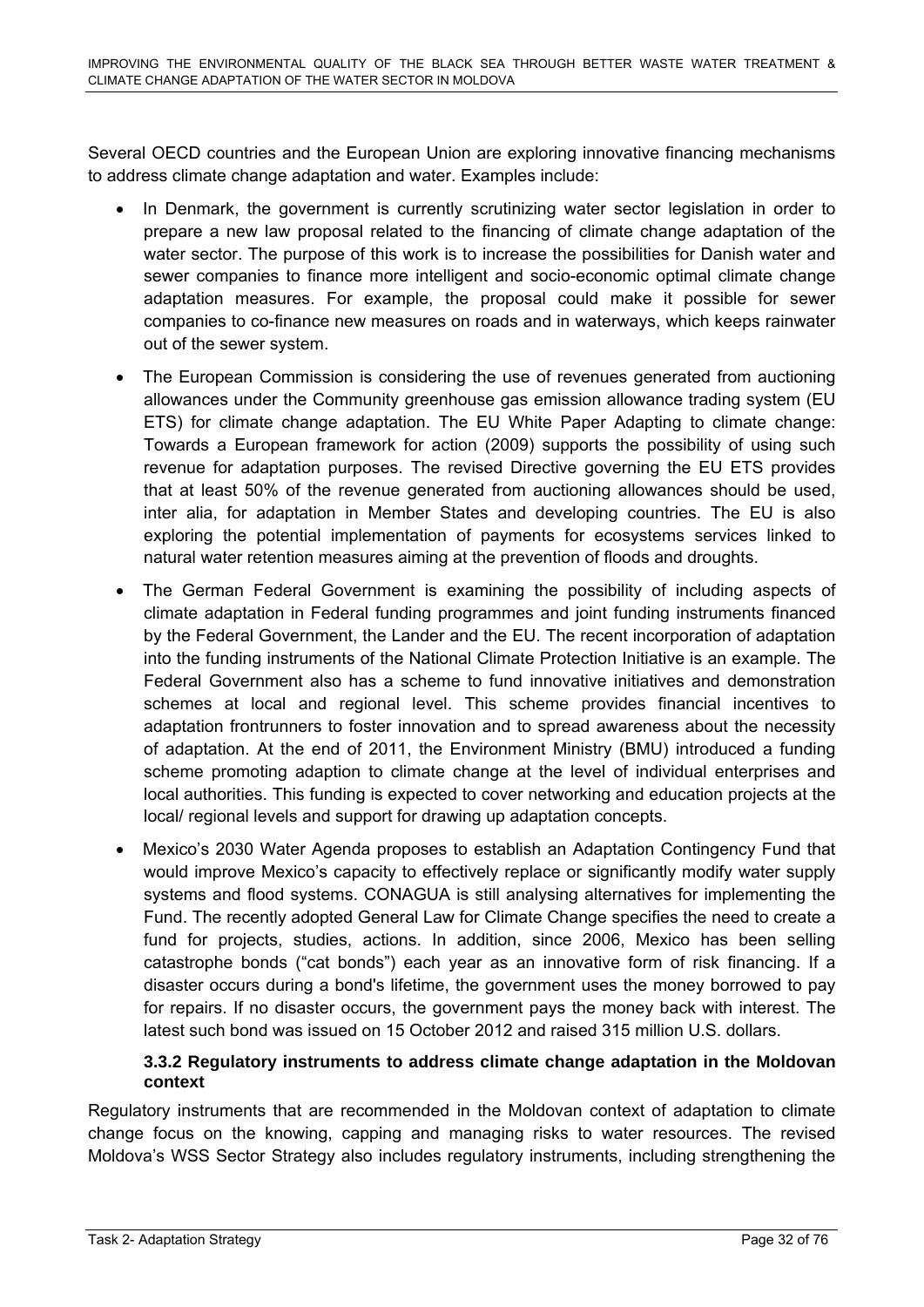legislation governing the sector. The main instruments applicable to the adaptation of WSS to climate change are presented in section 1.2 above, which are:

- **Sustainable water abstraction limits** (cap the risk) where it is not possible to set water prices to take into account water scarcity (for example, due to concerns over equity in access to water), water abstraction limits should be set and enforced in areas affected by acute and chronic drought
- **Integrate climate change impacts in building and construction codes** (cap the risk) new construction rules/technological standards should be specifically established for WSS
- **Integrate climate change impacts in land-use and urban planning** (cap the risk)
- **Multi-year plans and projects** (manage the risk) climate change must be factored in to all forms of multi-year plans, including IWRM plans at the basin level, country-wide flood management plan, national plan for managing natural hazards (drought, extreme temperatures, winds, etc.), and master plans for the development of WSS services are the national and rayonal levels. At the same time, the water demand management plans should also help identify efficiency gains that can reduce both O&M costs and the need for new infrastructure investments.

#### **3.3.3 Economic instruments to address climate change adaptation in the Moldovan context**

Economic instruments used for WSS in general and for climate change adaptation in particular should contribute to achieving the objectives of efficiency, equity and adaptive efficiency. Efficiency is focused on maximising welfare obtained from water resources by allocating it to its most valuable economic use. Equity, on the other hand, concerns the distribution of resources across a given population. The principle of adaptive efficiency addresses the least-cost path to maximise social welfare over the long-term in the context of resources that are subjected to risk and uncertainty, as in the case for water resources affected by climate change<sup>28</sup>.

# **Tariffs and water pricing**

Pricing of WSS services should be viewed in terms of three key aspects: cost recovery, efficiency, and scarcity. OECD has developed the "3Ts" concept which assumes that (a) there are three *ultimate sources* of financing for WSS services Tariffs (user charge revenues), Taxes (domestic solidarity) and Transfers (meaning donor grants and loans, and charity i.e. international solidarity); and (b) that the capital and recurrent costs of WSS service should be covered from an appropriate mix of the 3Ts. Ideally, operating and maintenance (O&M) costs should be fully covered from user charge revenues (as financing the gap from public budget and/or donor grants is not a sustainable solution).

Achieving efficiency in water supply and wastewater collection and treatment (and ultimately, in water resource utilisation), however, also requires institutional measures, such as local and national water regulation and water demand management plans to reduce the need for new infrastructure and motivate service providers to reduce costs. Otherwise, service providers may seek to charge whatever price they think customers would pay in order to maximise return. Thus, regulation is also required to ensure equity of access to water supply (and sanitation).

<sup>&</sup>lt;sup>28</sup> Water and Climate Change Adaptation: Policies to Navigate Uncharted Waters, OECD, 2013 (forthcoming).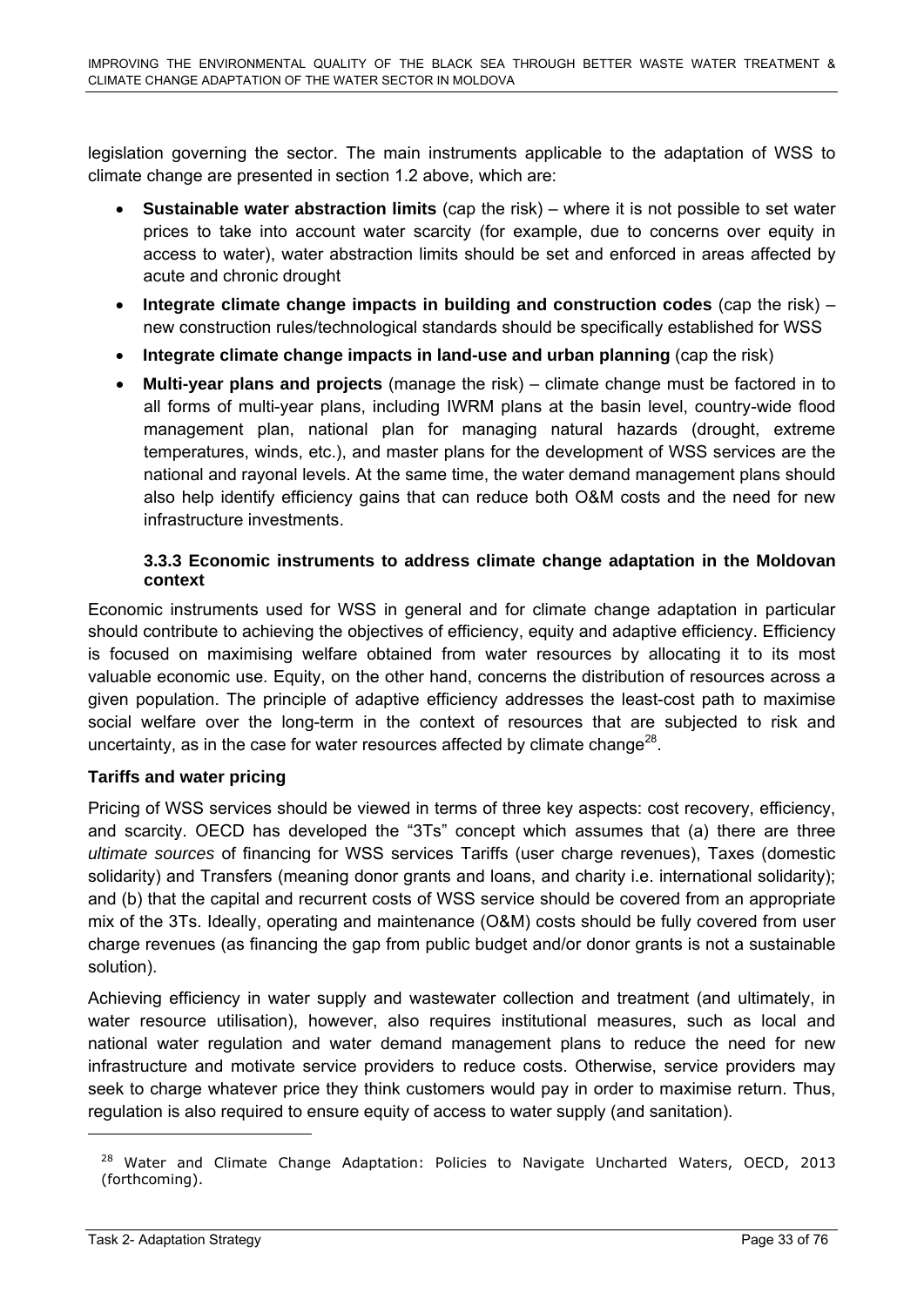If water tariffs exceed assumed affordability limits (as it is often the case now in Moldova), in order to ensure that low income households can afford access, direct social assistance should be provided as the preferred measure.

In Moldova, tariff rates started from very low levels hardly covering just full operating costs in 1990 ies, and have been growing since quite significantly. To mitigate negative social impacts of a tariff increase, water users need to be able to adjust their consumption in order to manage their budgets; therefore water use needs to be metered. However, metering is costly – this calls for a sound metering strategy, carefully weighing marginal costs and benefits of improved metering for consumers and water utilities. This is topical for Moldova, as cheap but low quality meters, while improving incentives and collection efficiency, may substantially under-report true consumption, thus undermining revenues of water operators.

Water tariffs, however, focus on the covering of costs based on existing infrastructure that needs to be maintained and expanded. As such, they focus on the historic costs of providing services and projections of these costs into the future.

Water scarcity is typically not factored into the price of water; during periods of drought, water prices should reflect this scarcity and be used to manage water demand.

**Water scarcity pricing** could be used to promote efficient use of water resources as well as prioritise allocation toward the uses of water that generate the highest net benefit. Water scarcity pricing also serves adaptation needs.

However, affordability constraints should also be taken into account here. As discussed in the revised WSS Strategy and the Task 3 Report, in Moldova, the affordability of water and sanitation tariffs are near or exceed assumed limits. This represents a constraint for introducing water scarcity pricing in Moldova.

Furthermore, in some cases, the objective of achieving full O&M costs recovery by tariffs may well contradict to achieving the equity objective.

The price of water for non-domestic users should also serve the objectives of efficiency, equity, and adaptive efficiency. Water prices for commercial enterprises, industrial users, and agriculture should also be set to reflect the costs of providing the service, as well as scarcity in times of drought. Taking into account that during the periods of water stress, domestic water supply is always the highest priority, while supply of most industries and irrigated farming can be somewhat compromised, there is some room for introducing water scarcity pricing in Moldova – for industries and farmers. For example, in time of droughts, reduced water abstraction limits could be applied jointly with higher water abstraction fee and water supply tariff, thus creating economic incentives for further reducing water consumption.

This will motivate investments in efficiency in water use in industries and irrigated farming. Since the price of irrigation water may exceed the ability of farmers to pay, however, as with WSS tariffs, the Government of Moldova could consider providing funds for efficiency investments in irrigated farming (such as drip agriculture) until farmers can afford to pay the tariffs that also reflects water scarcity in times of drought. Water prices that cover the costs of delivering the water to the farmer, as well as reflect water scarcity, should still provide some incentive to use irrigation water efficiently.

**Pollution taxes and charges** can be better used to protect the quality of water resources. Such taxes and charges send a signal to reduce activities that threaten the quality of water resources, as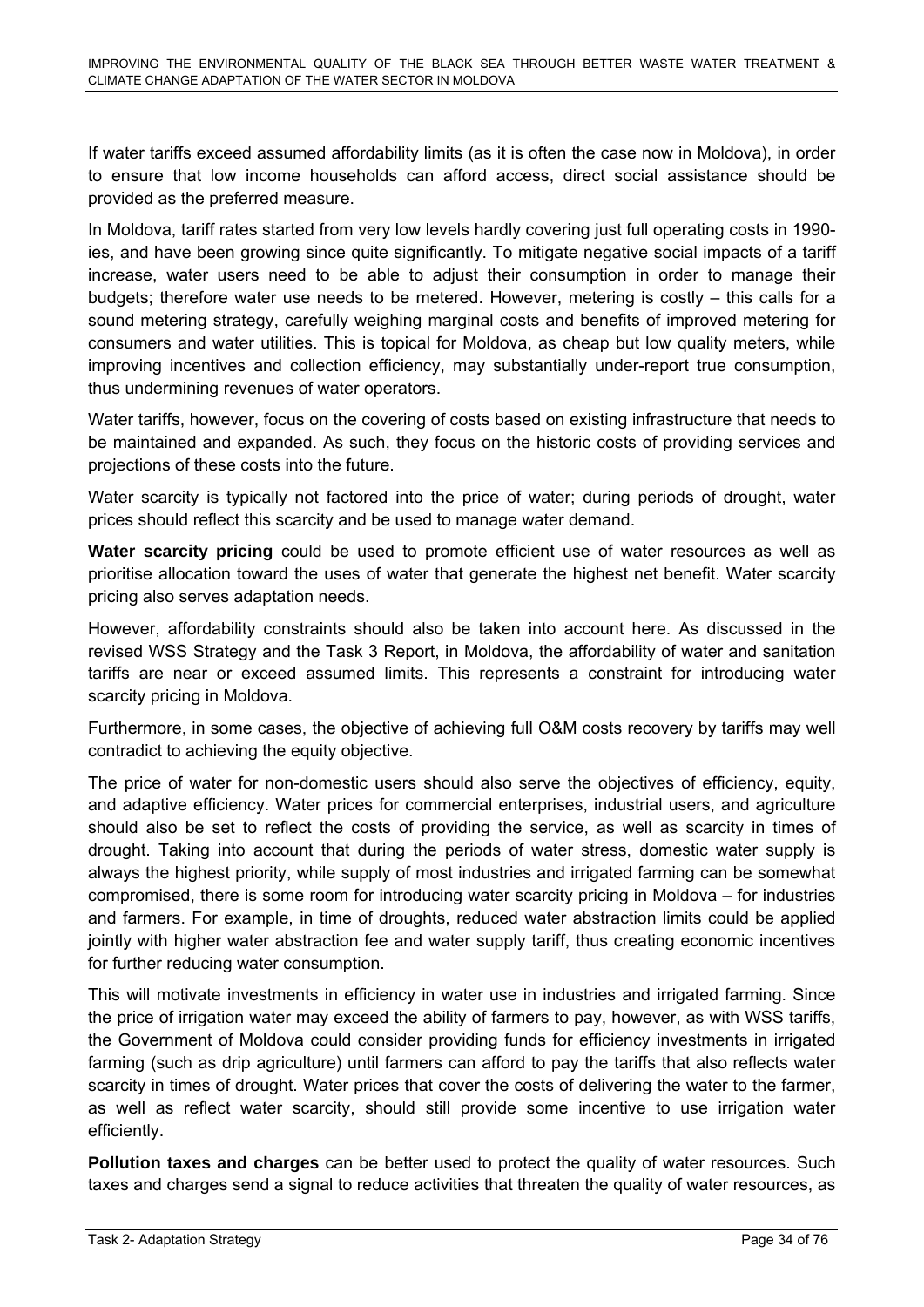well as provide a source of financing for less polluting alternatives. On the revenue recycling side, these charges can be accumulated in a dedicated fund with a clear mandate for investments in developing WSS infrastructure, setting adaptation to climate change as a priority. However, the fiscal role of pollution charges is secondary vis-a-vis the incentives for reducing pollution.

Options for earmarking some proportion of revenues generated by fiscal economic instruments for financing adaptation needs in Moldova are discussed in the next subsection.

# **"Non-conventional" economic instruments**

**Flood insurance** has a long history of use for dealing with climate variability and weather risks. If flood insurance policies are designed correctly, they can reduce exposure and vulnerability to risk and facilitate adaptation to climate change, by discouraging construction in high-risk areas through high-risk premiums. Conversely, premium discounts can be awarded for risk reduction. In many countries, however, private coverage is not available and even when it is, the national government functions as an insurer of last resort. Private flood insurance, without public reinsurance, exists in the United Kingdom.

In Moldova, however, flood insurance is likely to prove too expensive for property owners. Landuse and/or urban planning regulations would be more effective in reducing flood risk. To make flood insurance more affordable, the Government of Moldova could consider adjusting (reducing) property tax rates in flood-prone areas for the immovable property which is insured against the risk of flood. If flood insurance is used, the national government should anyway discourage settlement and development in high-risk areas (e.g. in so called "red zone"), by signalling that it will not function as an insurer of last resort if settlements, production facilities or housing units are built in areas designated as high flood risk.

# **Real options**

Real options are an approach to decision-making that incorporates the value of flexibility. A "real option" is an alternative that can be enacted, adjusted or discarded as new information is obtained. This approach works best in sectors where projects are scalable, for example when villages whose water supply is most vulnerable to climate change can be addressed first. As more information becomes available, new investment priorities can be set. This approach is in contrast to making large investments in water supply before there is a need (for example, by constructing a large water main for connecting many rural settlements and then having no mechanism to connect individual households in those areas to the water supply - the "last mile" problem). Real options analysis is similar to cost benefit analysis, except that it utilises decision trees and probabilities of key events occurring at decision points and calculates the net present value of the consequences (costs and benefits) of pursing each decision. Real options analysis is used in the United Kingdom.

It is recommended to consider using this approach in Moldova as part of measures to improve project preparation and "manage the risk" of climate change on the WSS sector (master planning, feasibility studies, benefit-cost analyses, etc.).

# **3.3.4 Financing WSS sector adaptation in Moldova**

#### **International experience**

A recent inventory confirms that financing for adapting water systems has yet to be adequately addressed in most OECD countries (see OECD, 2013, forthcoming). The adaptation strategies and plans of most OECD countries only briefly address financing issues, if at all. For the countries that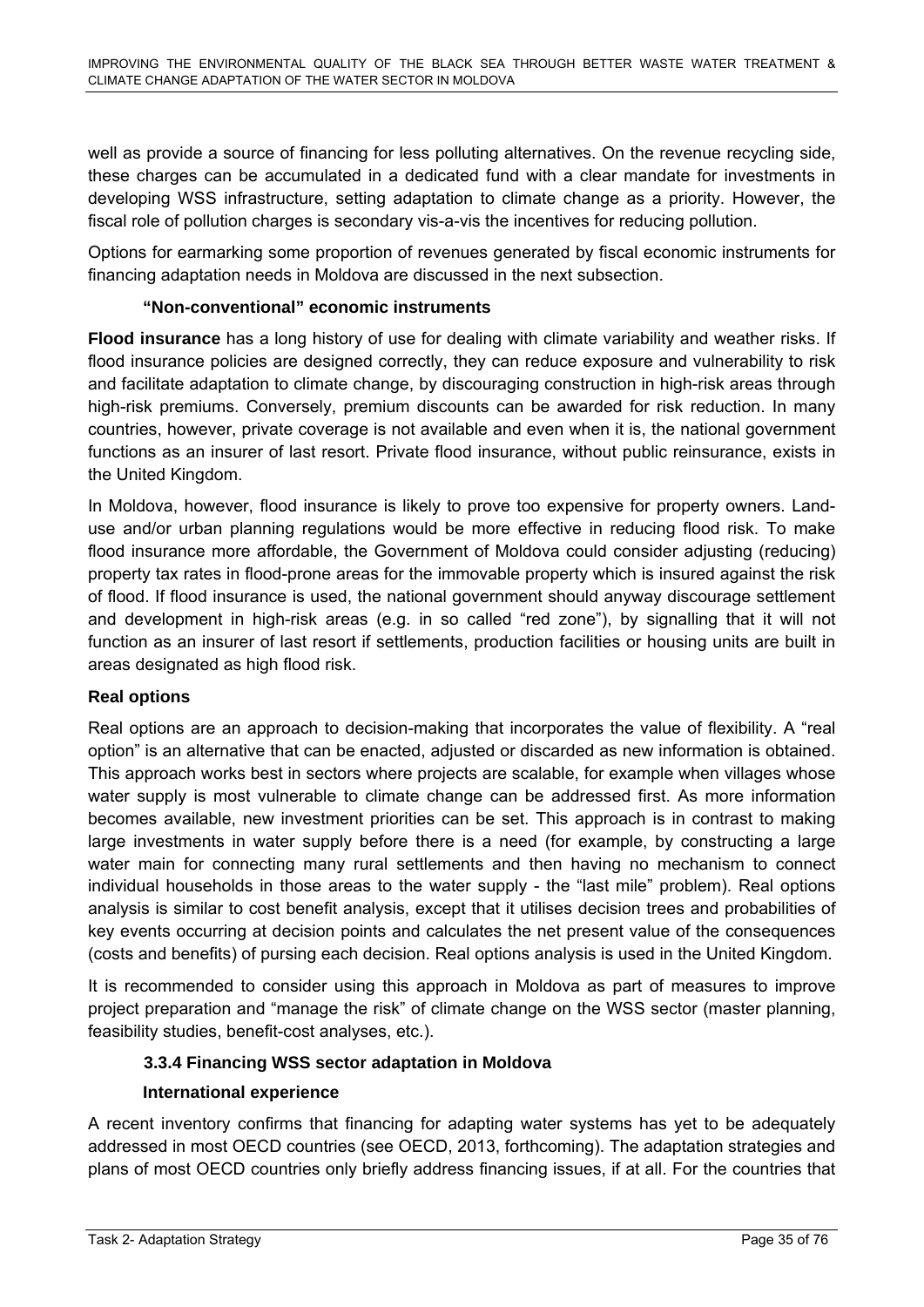have taken steps to addressing financing issues, several approaches have been taken (see Figure below). A few countries (*e.g.* France, Australia, Canada and Sweden) have allocated dedicated general adaptation funding from public budgets at the national level, some of which is allocated to water. Others (*e.g.* Germany and the UK) are mainstreaming adaptation actions into existing budgetary arrangements. Water-related support for adaptation is most often part of specific water programmes and projects (*e.g.* the Delta Fund in The Netherlands, Flood Prevention Programmes in the Czech Republic). In general, it is hard to separate out financing for climate change adaptation-related expenditure from ordinary water expenditure. A few OECD countries (*e.g.* Chile, Estonia, Hungary, Mexico, Slovenia, and Turkey) have received funding from international funding mechanisms (including EU Structural and Cohesion Funds) to advance adaptation of water systems. In addition, several countries (*e.g.* Germany, Denmark, the U.S., Mexico, and France) as well as the EU are exploring innovative financing mechanisms for adaptation.





Source: Based on OECD (2013, forthcoming), Water and Climate Change Adaptation: A Survey of Policies in OECD Countries, www.oecd.org/env/waterandclimate.

These approaches can be used to discuss financing options in the Moldovan context.

### **General adaptation financing: user charge revenues**

A recent technical note<sup>29</sup> and the "Viable Business Models" Report (Task 3 Report)<sup>30</sup> examined in detail the affordability of water supply and sanitation services in Moldova. They indicated that affordability limits of water bills have been reached for much of the population in Moldova, in particular in rural areas.

However, tariffs for water services should contribute to financing adaptation measures in the water sector, as they are the most reliable and sustainable source of finance over the long run.

Thus, in order for water operating companies to remain viable and be able to maintain infrastructure, a strong social support system and other solidarity mechanisms well-targeted at vulnerable households are needed. The preferred option is that tariffs reflect the true operation and maintenance costs of service provision, while vulnerable households receive targeted assistance from the government and/or other solidarity mechanisms. But even if such a system is created any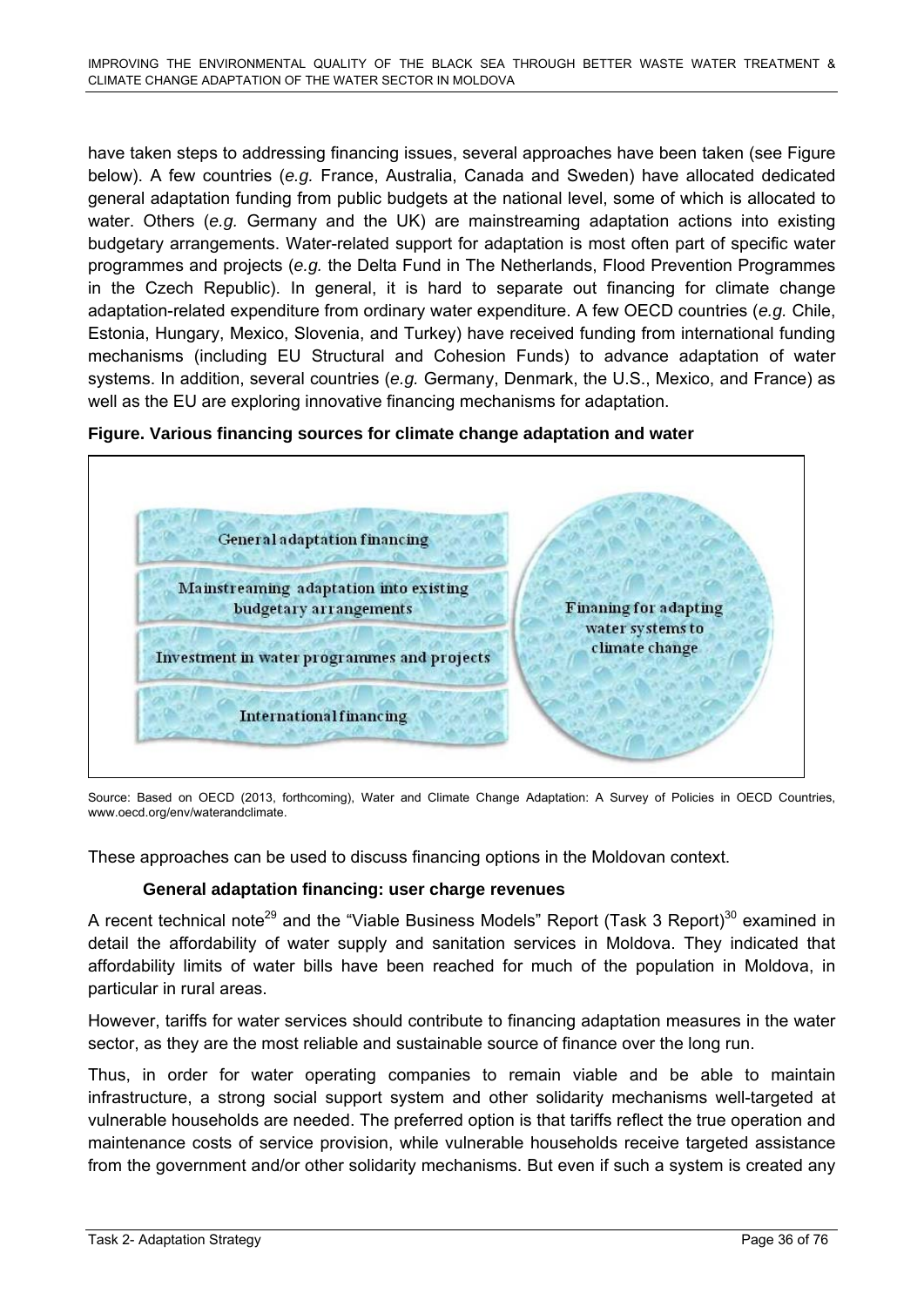time soon, tariffs could become a main source of financing for adaptation of the sector to climate, as well as for other improvements if WSS services, only in the long run, taking into account present low household incomes in Moldova.

### **International financing**

### **Transfers from Donors and IFIs**

The level of donor financing has been discussed in section 3.1 and currently is on the level of about 16-20 million EUR per year. While this number needs to increase, the Government of Moldova should increase its capacity to develop projects and present them as priorities for financing. As demonstrated in a recent OECD project<sup>31</sup>, the number of developed projects in the WSS sector is below the financing that is currently available based on past and current declarations and commitments by donors. This includes projects dedicated to adaptation. The absorptive capacity of Moldova needs to be raised in line with donor support. This in turn will increase donor support, as well as ensure that it is targeted toward the actual priorities of the Government of Moldova.

Overall, this would help Moldova realise the significant scope to expand the contribution of the international community (international solidarity) to the development of the WSS sector in Moldova, including adapting it to climate change.

### **Access to international carbon funds**

**Carbon funds,** financed from emission trading systems, can be a source of financing (in the form of grants or soft loans) for climate change adaptation provided the proposed intervention is in fields such as energy efficiency, carbon sequestration, and adapting land use to climate change. Thus, replacement of inefficient water pumps would qualify as improved energy efficiency. Wastewater treatment, in particular when biogas is captured and used to produce energy, would also qualify for financing. However, to use this option, the capacity of Moldova to prepare respective projects needs to be substantially increased. Good news is that such capacity development is envisaged in the revised Moldova's WSS Sector Strategy.

Projects to improve degraded land can also be a source of financing for climate change adaptation. For example, in October 2012, it was announced that the World Bank's BioCarbon Fund purchased carbon credits generated by the Moldova Soil Conservation Project. This was only the second land use and land-use change project to be registered with the United National Framework Convention on Climate Change (NFCCC) and the first to issue carbon credits in Moldova. The project involved cooperation from the Moldova Forestry Agency *Modsilva*, the Forestry Research and Management Institute, private forestry partners, local communities, and the World Bank. Since 2003, a World Bank-supported project has achieved restoration of over 20,300 hectares of these severely degraded lands by planting trees and improving the quality of the earth.<sup>32</sup>.

Thus, the climate change adaptation measures aimed at restoring degraded lands, which impacts surface water quality and flows, indeed can be financed from carbon funds and emissions trading mechanisms.

<sup>&</sup>lt;sup>31</sup> "Supporting the Development of an Investment/Action Plan to Help Implement the New Strategy of the Government of Moldova for Water Supply and Sanitation," Annex II to the WSS sector Action Plan: Investment Plan, OECD, 2011.

<sup>&</sup>lt;sup>32</sup> http://www.worldbank.org/en/news/2012/10/24/world-bank-helps-moldova-restore-degraded-landsand-earn-carbon-credits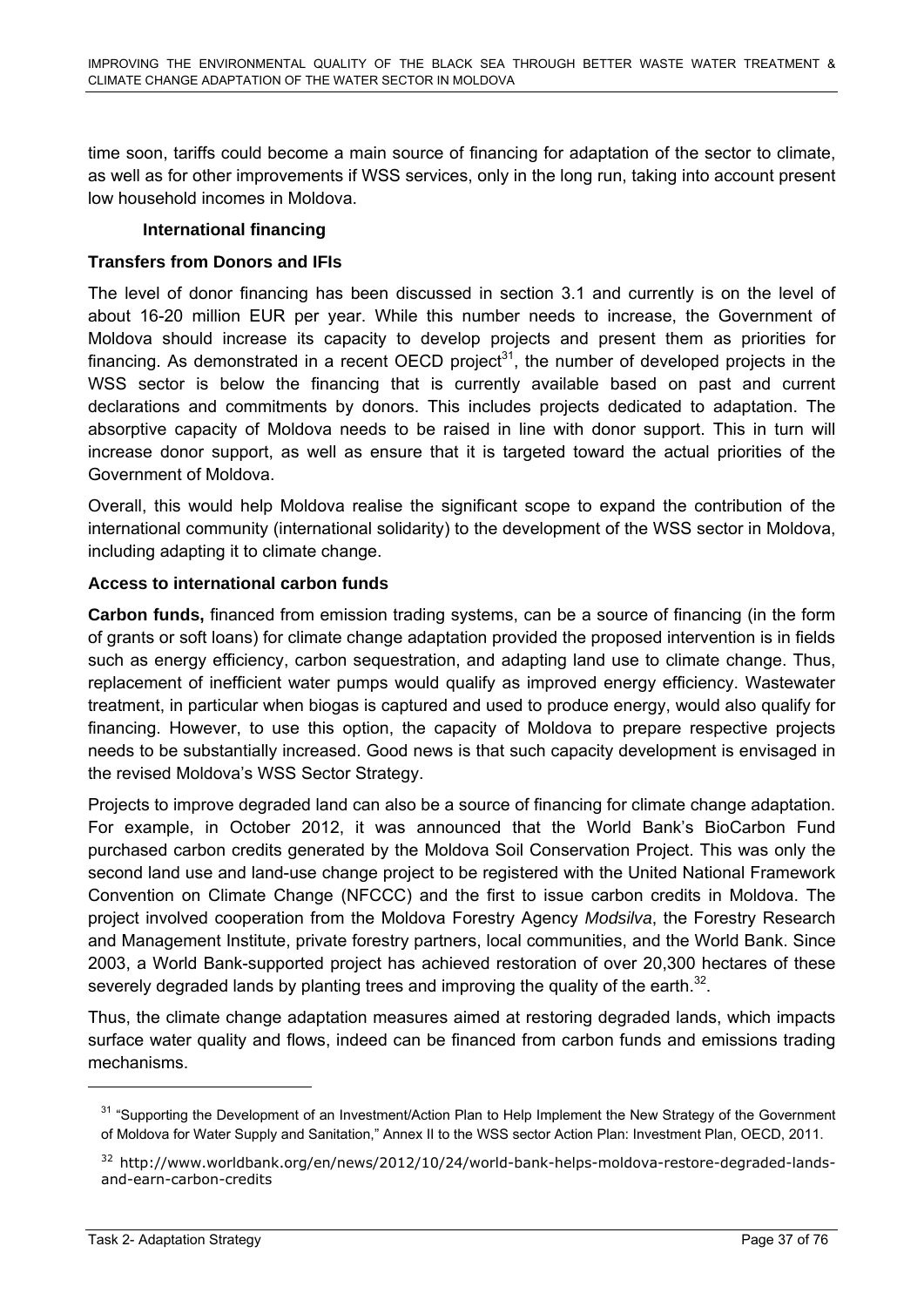### **Dedicated adaptation funding from public budgets at the national level**

Some proportion of Taxes and Transfers could and should be allocated towards WSS sector adaptation needs (in addition to other water sector priorities). First and foremost, adaption measures in the WSS and other sectors should be mainstreamed into existing budgetary arrangements, for example by specifically identifying them as such within the medium-term expenditure framework (MTEF).

On top of allocations from the general budget, some dedicated instruments and mechanisms could be considered in Moldova.

**Dedicated (target) funds**. At present, there are two such funds in Moldova: NEF replenished by collected pollution charges and fines, and NFRD (each year 1% of the national revenue budget is allocated to the NFRD). Both funds allocate up to 30% of their budget for WSS: for sanitation projects (NEF) or for WSS projects in general (NFRD). Out of these two funds, the NFRD is a larger and more predictable source of finance.

**Dedicated National adaptation fund and/or National water fund** could be established in Moldova to finance specific adaptation projects (and eventually other priority projects in the water sector, in case of the water fund), as well as leverage financing from similar funds at the international level. Since investment needs in the WSS sector in Moldova are significant while the incremental costs associated with adaptation of the WSS sector to climate change are small (less than 2% of total estimated investment needs in WSS, see section 2.1 above), it is likely that the former fund would duplicate the activities of other funds in Moldova with respect to the WSS sector.

**A National water fund** would make more sense. In Moldova, the idea of introducing a 1% surcharge on WSS tariffs and accumulating it in a national water fund is already under discussion.

However, creation of yet another dedicated fund on top of existing ones (NEF, NFRD, SIF and an emergency fund run by the Parliament) might be a less preferred option than extending the mandate of one of the existing funds to adapting local water utility infrastructure to climate change, and allocating extra resources for this purpose.

The best candidate is probably the NFRD as it already has mandate and allocates substantial resources for developing WSS (up to 30% of its budget) and other local infrastructure. The change may require a small adjustment of its project selection criteria so that to rank projects with multiple expected benefits, including adaptation to climate change, higher than others.

The same change could be made in the selection criteria applied by other existing dedicated funds (NEF, SIF).

### **Repayable domestic sources of finance: micro-finance, infrastructure banks or revolving funds**

**Micro-finance** is currently used in Moldova to finance the large small and medium-size enterprise sector that contributes significantly to Moldovan GDP. Many institutions provide micro-financing; for example Microinvest, established by the Soros Foundation Moldova and the Moldova Microfinance Alliance, provides development financing to small business initiatives in rural and urban areas in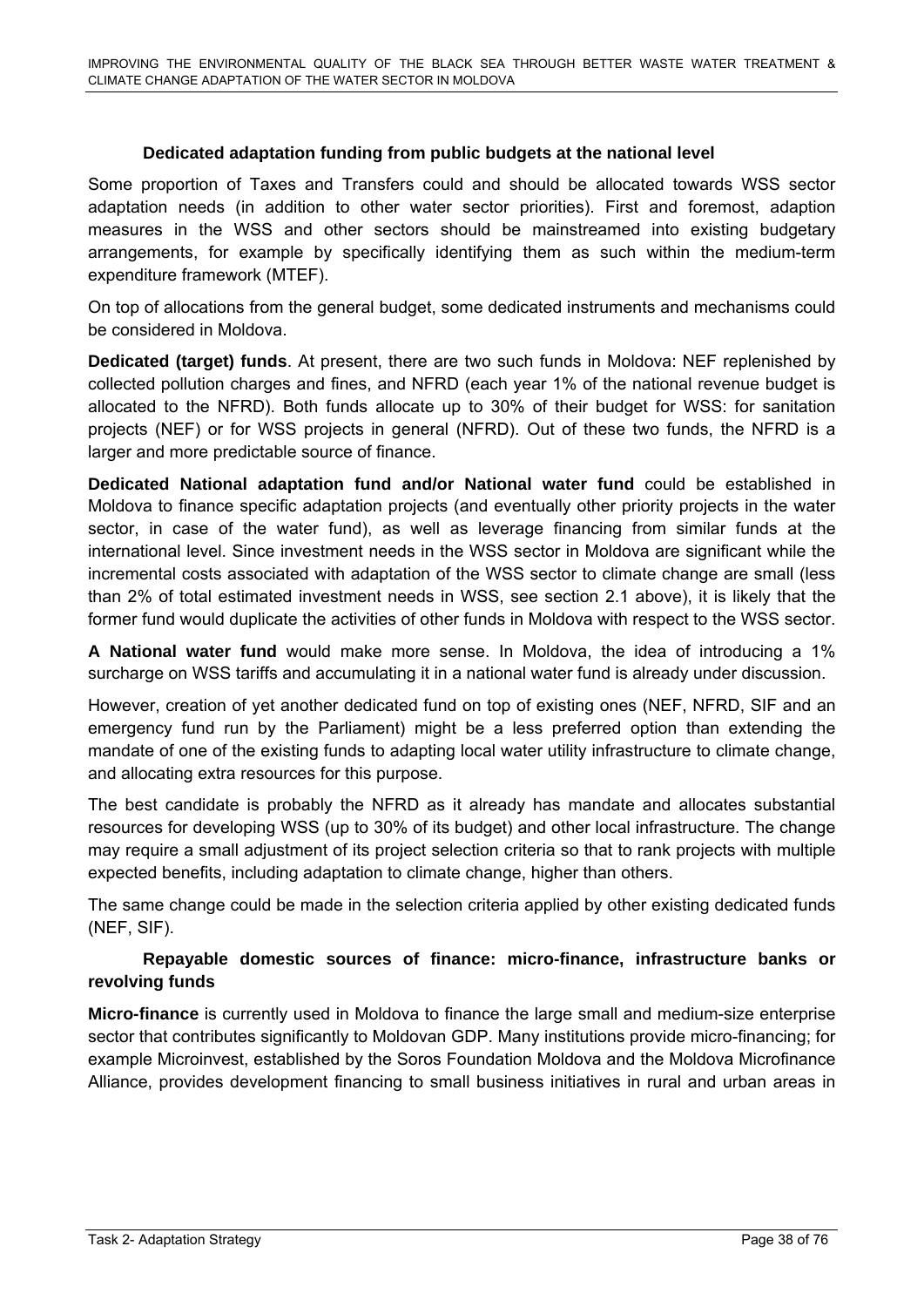the Moldova. In 2011, it had a gross loan portfolio of USD 17.9 million, 5,118 active borrowers, and an average loan balance per borrower of USD  $3,496.20^{33}$ .

Micro-financing could be used to finance certain measures for climate change adaptation, such as purchase of storage tanks for rain water and individual Ecosan toilets for sanitation. Customers could use micro-finance directly, or through a governmental programme to facilitate the use of micro-finance for adaptation of WSS to climate change.

A **revolving fund** is essentially capital that is raised for a certain purpose that can be made available to the same user more than once. This capital circulates between the fund and its users. While revolving funds should be financially self-sufficient and sustainable, they must first be capitalised so they can offer financial products. Revolving funds are typically capitalised from government money (taxes) or from official development assistance (transfers). These funds can also be capitalised from carbon trading mechanisms (carbon funds) provided the money is used for adaptation measures. In order to be financially sustainable, revolving funds typically issue lowinterest loans that must be repaid in full (or if the fund is recapitalised on a regular, sustainable basis, the last 10-25% of the remaining debt can be written off by the lender).

This provides an incentive to develop projects of a scale that is actually needed as well as encourages payment discipline. For instance in Poland, revolving funds are used to finance energy savings and efficiency projects, as the generated savings can be used to repay loans and no grant mechanisms are required. Same approach could be used in Moldova for adaptation projects.

In the case of Moldova, a revolving fund could be established from scratch, or an existing fund could be transformed into such a fund. Either way, clear project cycle management procedures would need to implemented and followed in the appraisal, evaluation, selection, and financing of each project. Such clear procedures could attract the interest of donor funds that could be used to capitalise the fund. Ultimately, such a fund should issue low interest loans and avoid grants (except for non-investment projects, such as feasibility studies) as the main source of financing investments. If the fund could also be capitalised through water abstraction fees, water pollution charges and penalties, it would be possible to forgive a small percentage of outstanding debt as a reward for timely payments throughout the loan repayment period.

Such funds should also be permitted to invest in other financial instruments, such as government bonds and (to a limited extent) stock markets.

The best course of action for Moldova is to transform an existing mechanism – such as the National Ecological Fund (NEF) – into a revolving fund once its project cycle management procedures meet international standards and potential beneficiaries have sufficient creditworthiness to finance and repay loans. Grant-only financing schemes – as is currently the common practice in Moldova – are not compatible with revolving funds.

### **The role of solidarity mechanisms in making adaptation more affordable**

Protecting most vulnerable villages fully dependant on shallow wells from drought, by shifting to more reliable sources of water (surface water or deep boreholes/confined aquifers) was identified as a priority measure for adapting water services and WSS infrastructure to climate change.

<sup>&</sup>lt;sup>33</sup> http://microinvest.md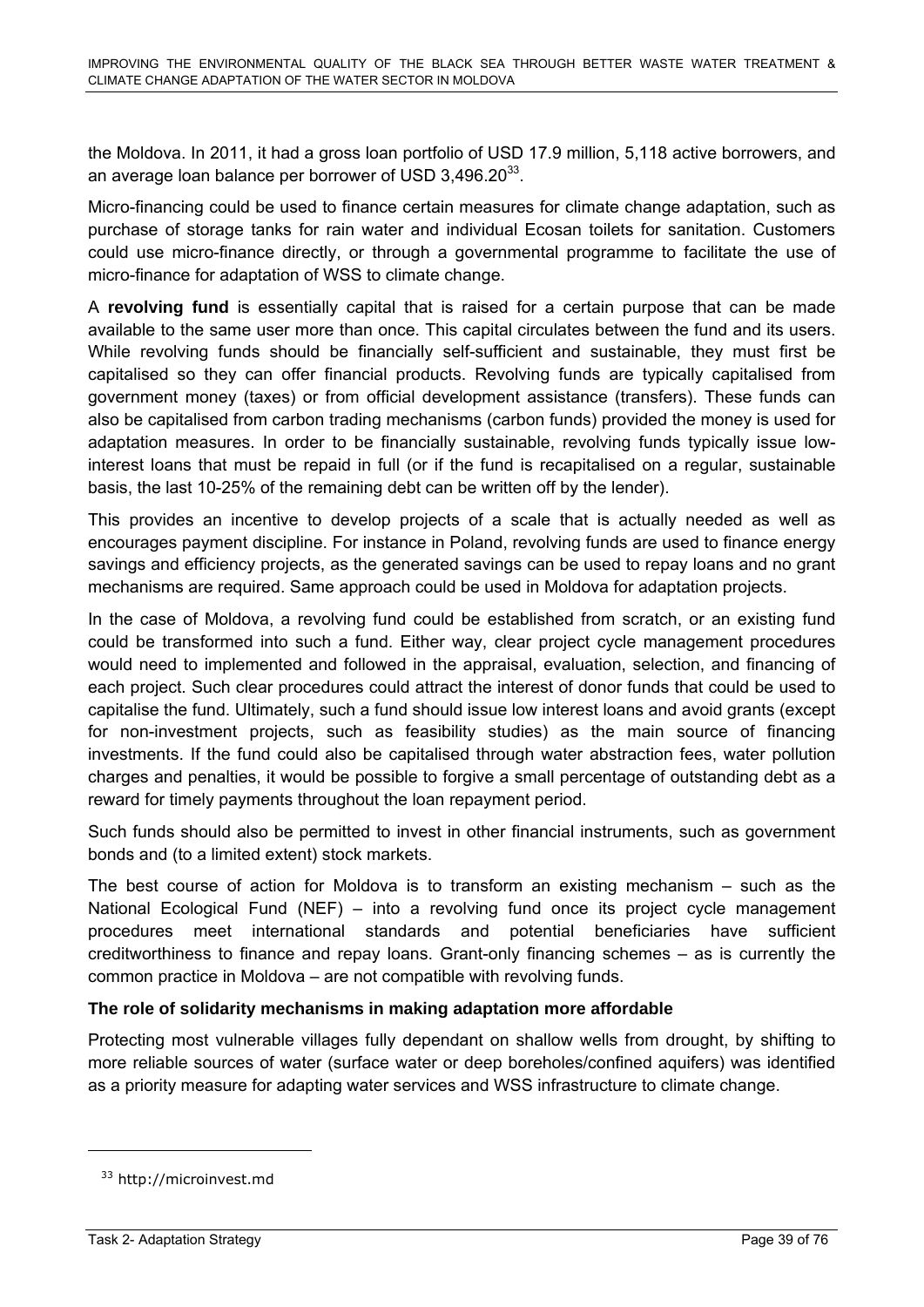This is a priority measure indeed which cannot be postponed till distant future. However, the capacity of the government to fully fund this measure, even with donor support is limited. Experience of the ApaSan project funded by SDC suggests that the shift from shallow wells to more reliable sources of water, more resilient to climate change impact, could be accelerated if households also provide contribution, both in kind and in cash.

However, cash contribution is often a problem for poorer rural households, partly due to uneven cash inflow – typically, farmers receive most of their cash income after the have sold their harvest.

To address the affordability problem, informal "mutual support funds" have been created by some Water Users Associations (WUA) developing rural piped water supply systems with support from the SDC-funded APASAN project: richer WUA members make contribution in cash for poorer households/members which are temporary short of money, while the latter pay back their debt later on when their financial situation improves.

Overall, taking into account the fiscal situation and tough affordability constrains in Moldova, there is a clear need to strengthen existing and eventually introduce new cost-effective domestic solidarity mechanisms for WSS in Moldova, including for adapting WSS to climate change.

### *3.4 Conclusions*

In OECD countries, the costs of climate change adaptation are expected to add to an already substantial financing gap for water systems. On the one hand, robust infrastructures are in place, which may need to be upgraded to meet increasingly stringent health and environmental regulations. On the other hand, the infrastructures were built before climate change emerged as a stressor, and a significant effort is needed to adapt.

Moldova is in a different situation. It is essentially lacking appropriate infrastructure for water supply and sanitation services in large parts of the countries: existing infrastructures need to be rehabilitated and rebuilt; new ones need to be built. This creates an opportunity to *build right from the start*: if climate change is factored early in infrastructure design and construction, the incremental cost of adaptation will be minimal. This report suggests that it could amount to 2% of the expenditures required to upgrade and expand water services.

A number of steps can be taken to minimise risks and impacts related to climate change. Typically, avoiding settlements and constructions in flood prone areas can contribute to this. Additional steps can spread the burden on several users. At the moment, the costs of adaptation or remediation are met by the public purse (public budget or international donors); mechanisms such as insurance schemes can harness other users, who will benefit from enhanced security.

A variety of options can be used to cover the costs of adaptation measures. Obviously, revenues from user charges should cover parts of this cost, in the medium term; appropriate accompanying measures are required to address affordability issues. Taxes need to contribute, as adaptation has a public good dimension. Moreover, Moldova allocates a comparatively small share of its national budget to water. New sources of finance could be considered, including carbon finance, which is already available in Moldova.

Several mechanisms can be used to channel budgetary resources to water adaptation measures. The best one will minimise transaction costs, and make sure that earmarked funds are used for priority measures. Any option will have to be assessed on a regular basis, and reformed if need be.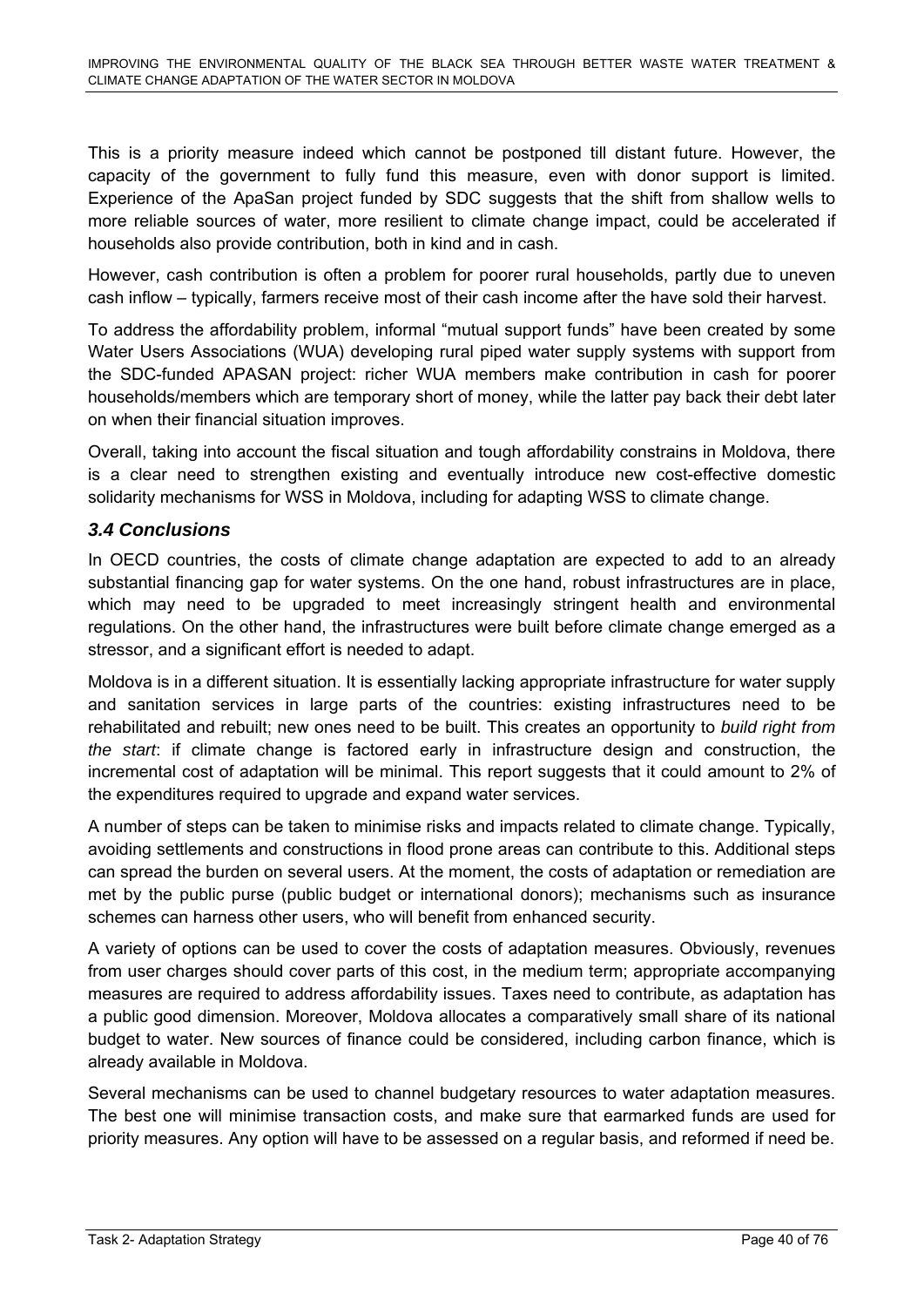The report confirms that adaptation measures are appropriate, affordable and timely on the water policy agenda in Moldova. They need to be thoroughly planned and managed, but any delay in this domain will generate additional risks for the population, the economy and the environment, and will necessitate more expensive responses in the future.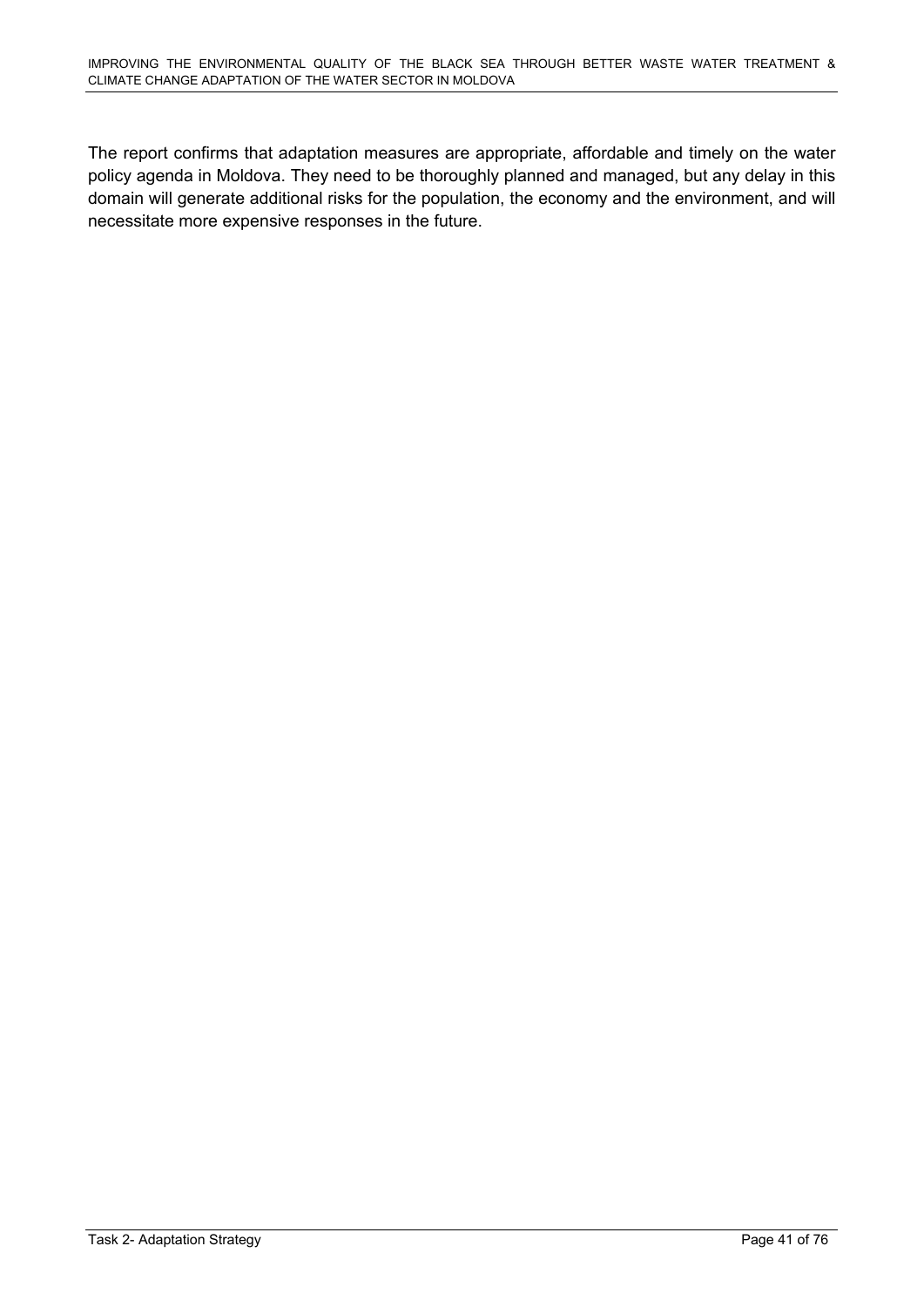# **List of References**

National Workshop on Implementing a National Disaster Observatory (NDO) and Systematic Inventory and Evaluation for Risk Assessment (SIERA) in Moldova, 2010, GRIP, UNDP, CPESS.

National Human Development Report. Climate Change in Moldova, 2009/2010.

OECD, 2007, Financing Strategy for WSS sector in Moldova.

OECD, 2012, Making Water Reform Happen, Paris, 2012.

OECD, 2012, "Supporting the Development of an Investment/Action Plan to Help Implement the New Strategy of the Government of Moldova for Water Supply and Sanitation," Annex II to the WSS sector Action Plan: Investment Plan, 2011.

OECD, 2013 (forthcoming) Water and Climate Change Adaptation: Policies to Navigate Uncharted Waters.

Republic of Moldova's WSS Strategy (Revised Version 2012), 2<sup>nd</sup> Draft, October 2012 - Technical Assistance for the Implementation of the Sector Policy Support Programme in the Water Sector.

"Technical Report No 7 (TR7-C3) Macro and Micro Affordability of WSS Services," Technical Assistance for the Implementation of Sector Policy Support Programme in the Water Sector (TA Water SPSP - EuropeAid/130872/C/SER/MD Contract 2011/270-593), 26 June 2012.

United Nations Office for the Coordination of Humanitarian Affairs, Moldova - Storm, Rain and Frost, OCHA Situation Report No. 2, 2000.

"Viable Business Models for Sanitation in Small Towns and Rural Settlements in Moldova" Task 3 Report under this project.

World Bank, 2007, Drought Emergency Project, Rural Water Component Moldova 2007.

World Bank, 2010, Post disaster Needs Assessment, Floods, Gov. Republic of Moldova with support from EU, UN, 2010.

World Bank, 2010, "Project Appraisal Document on a Proposed Credit to the Republic of Moldova for a Disaster and Climate Risk Management Project", July 6, 2010.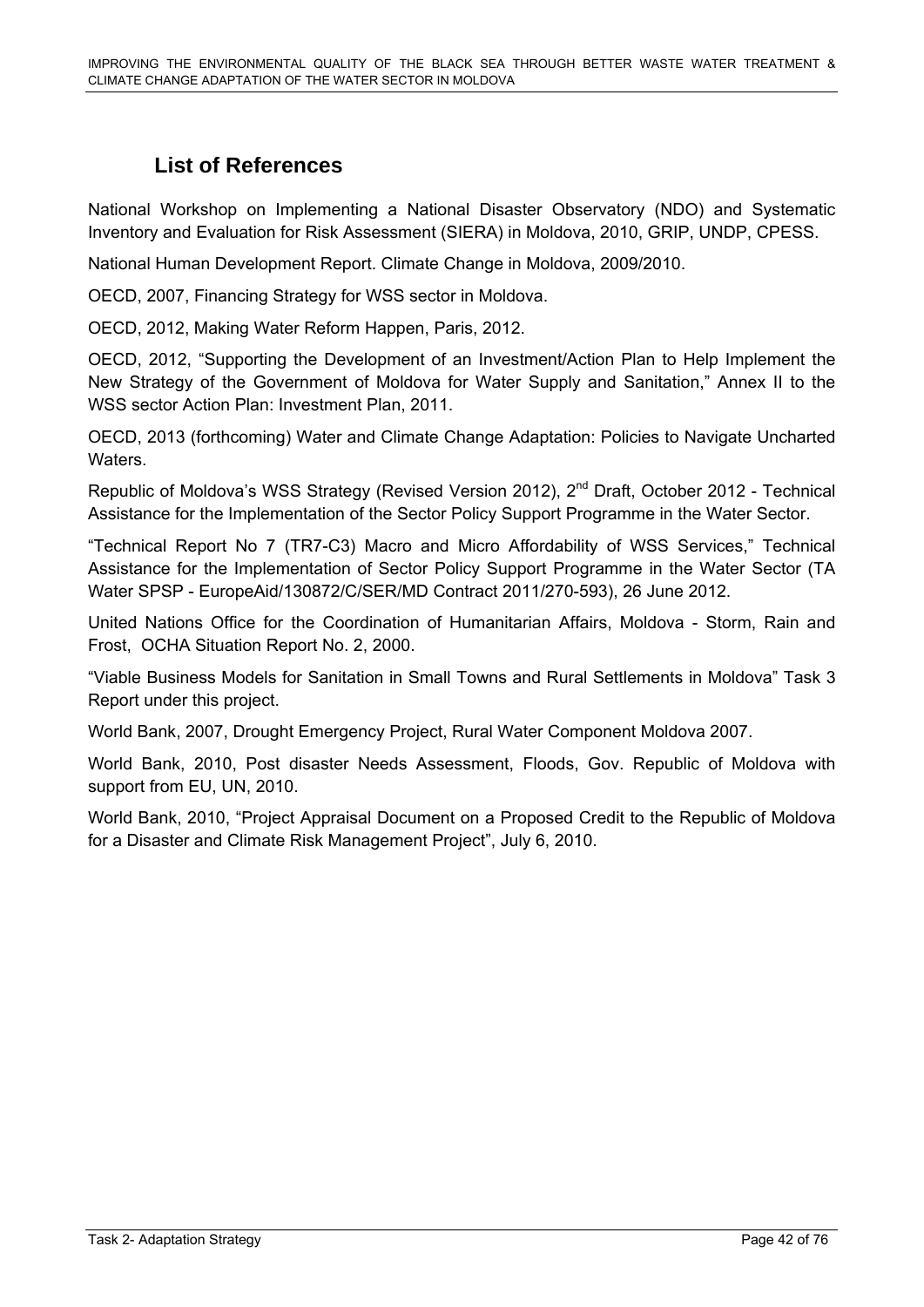# **Annex A: Assessment of adaptation measures**

The adaptation measures recommended in this document are based on the list of possible priority measures set out in the Task 1 Report. The main measures to be considered to adapt water services and water infrastructures to climate change in Moldova were developed using a riskbased approach developed by OECD and discussed in a recent paper<sup>34</sup>. Accordingly, the role of the Government of Moldova is to "know", "cap" and "manage" water risks associated wit climate change. For example, policy responses to help "know" the risk may be necessary to overcome information failures, such as the lack of needed hydro-meteorological data, or data on water resources and the status of WSS infrastructure to assess the risks associated with climate change, or asymmetric information, or cases where private actors are not fully aware of climate change impacts and the risks they entail. "Knowing the risk" requires the incorporation of both scientific and technical inputs along with economic, social and cultural considerations. For example, risk perceptions should not be overlooked, as they influence the demand for risk management, the willingness to pay for risk reduction, and influence judgements about who is responsible to manage the risk $35$ .

"Capping the risk" requires determining the acceptability and tolerability of a given water risk. It should rely on both evidence- and values-based judgements. Governments should facilitate a process to engage key stakeholders in the decision-making through democratic procedures, and may need to account for potential "risk-risk" trade-offs. These may occur when efforts to reduce a given risk (e.g. water shortage) for one group of users, such as farmers, may increase other risks (e.g. resilience of freshwater systems) affecting other users, such as fish/aquatic biodiversity. For example, structural flood protection for one community may increase flood risk for the neighbouring community. Reducing risk of shortage upstream by increasing storage capacity may increase the risk of shortage for downstream users. These co-ordination failures may require a government response. Weighing risk-risk trade-offs can help identify "win-win" strategies and reduce inefficiencies and inequities $36$ .

In terms of "managing the risk", governments need to address institutional and regulatory barriers that may inhibit timely and efficient adaptation, taking into account the agreed acceptable levels of risks. While sound water policy generally facilitates climate change adaptation, some existing water policy settings may dull incentives to adapt to climate change and may need to be adjusted. Governments can follow several "rules of thumb" to facilitate more timely, efficient and equitable adaptation. These include:

- Exploiting "no regrets" and "low regrets" options (typically, with multiple benefits or low cost) by prioritising options viable under all plausible futures
- Identifying and facilitating low cost, flexible (if possible, reversible) options: consider the full range of risk management options ("avoid", "reduce", "transfer" or "bear" the risk) and adaptation options (e.g. "green" as well as built infrastructure). Considering climate change

 $\overline{a}$ 

<sup>&</sup>lt;sup>34</sup> Water and Climate Change Adaptation: Policies to Navigate Uncharted Waters, OECD, 2013 (forthcoming).

<sup>35</sup> *Ibid.*

<sup>36</sup> *Ibid.*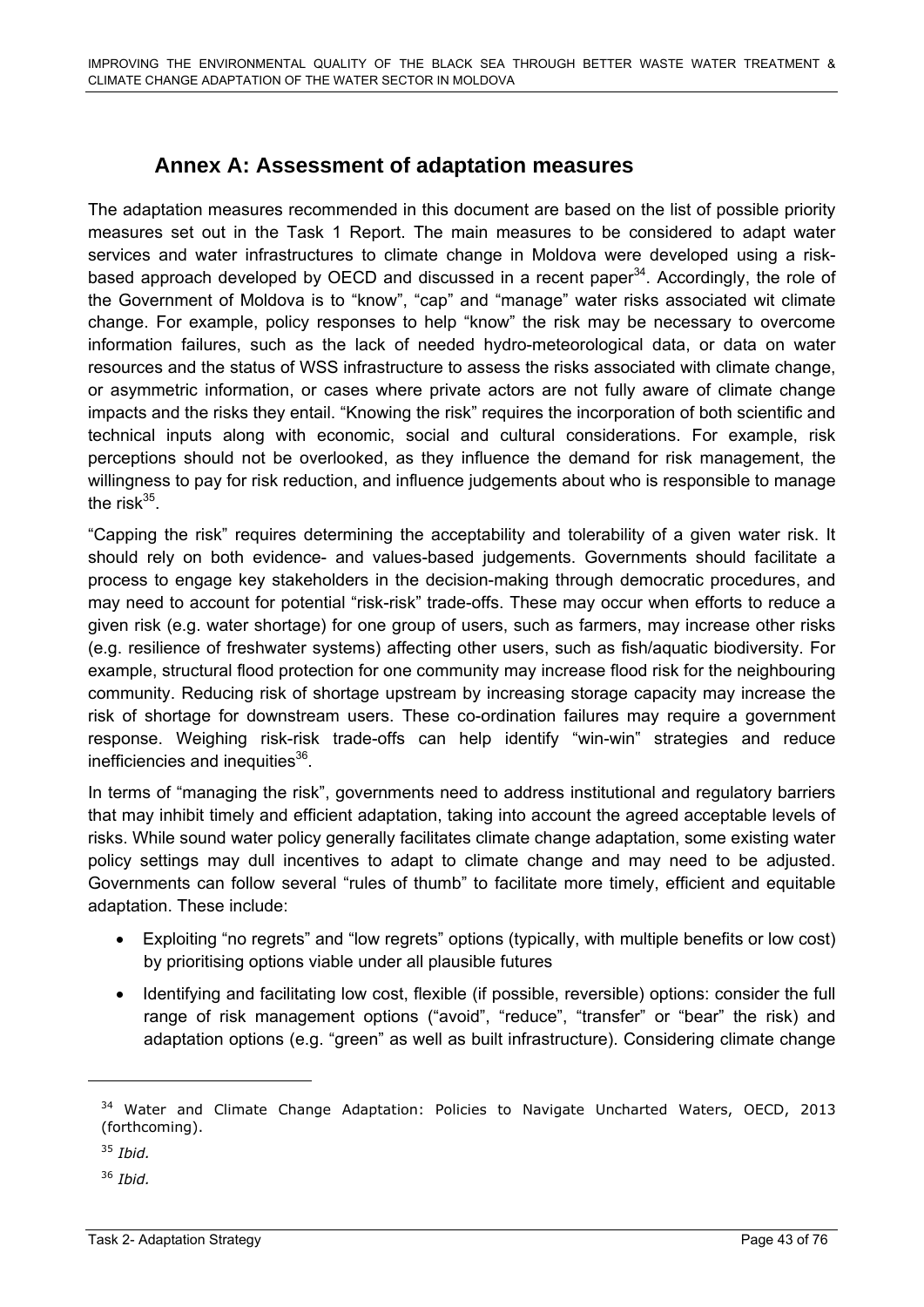adaptation early in the planning and project cycle projects can be much cheaper than building add-ons or retro-fitting later

- Considering expected costs and benefits of adaptive actions. This may require using a discount rate appropriate for long time frames
- Minimising timing errors, as responses are likely to be either too early or too late. Adopting a flexible approach to planning and investments under uncertainty for long-lived, climate sensitive water infrastructures with high sunk costs
- Reducing or removing barriers to internalise climate risks. This includes overcoming information and co-ordination failures and institutional or regulatory barriers that dull or remove incentives to manage risk and adapt to long-term change
- Explicitly addressing risk implications of water policies. This requires the clarification of roles and responsibilities, assigning risk to actors able to manage them most efficiently, ensuring equitable risk sharing arrangements, while taking into account environmental  $needs<sup>37</sup>$ .

Based on this approach, the possible priority adaptation measures for WSS in Moldova set out in the Task 1 Report are briefly discussed below.

### **1. Know the risks**

Measures to help "know" the risk are necessary to close information gaps and increase awareness in the government and the public of climate change impacts and the risks they entail. Proposed measures are:

- Improve hydro-meteorological monitoring system to obtain timely and reliable data for the assessment and management of main risks of weather and water-related disasters
- Develop disaster and climate risk assessment system, as a basis for urban and rural infrastructure planning, especially in most vulnerable areas
- Upgrade of existing disaster management structures (e.g. the Civil Protection and Emergency Situations Service, CPEES) or set up a national center (and eventually local centres in Prut and Dniester basins) for weather and water related disasters preparedness, risk assessment, and management, in coordination with Ukraine and Romania, as appropriate. Set up a national centre (and consider local centres in Prut and Dniester basins) for weather and water-related disasters preparedness, risk assessment, and management
- Conduct inventories of current conditions of water and sanitation infrastructure in order to inform decisions on how best to cap and manage risks to WSS of climate change and guide investment decisions.

Each of these is discussed briefly below.

### *Improve hydro-meteorological monitoring system*

The hydro-meteorological monitoring system in Moldova needs to be substantially improved in order to obtain timely and reliable data for the assessment and management of main risks of

<sup>37</sup> Water and Climate Change Adaptation, *op. cit.*.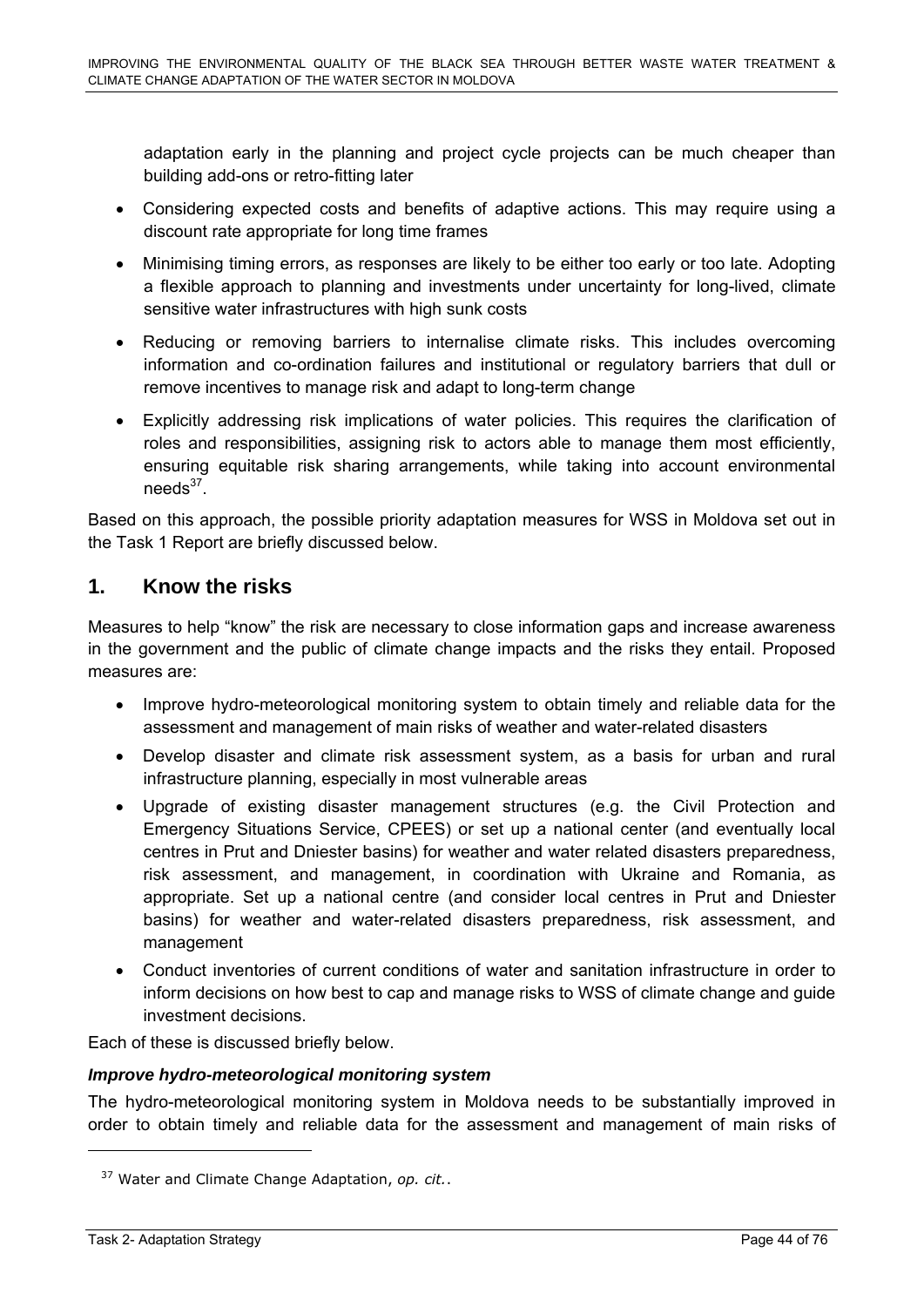weather and water-related disasters. The data from this system should be used also for making investment decisions related to water storage, as well as for informing populations most at risk about impacts of climate change, in particular droughts, floods, and extreme weather events.

While this measure is required for adaptation of the WSS infrastructure to climate change, it is not considered an incremental expenditure as it should occur regardless of climate change adaptation activities in WSS.

#### *Develop disaster and climate risk assessment system*

It should serve as the basis for urban and rural infrastructure planning, especially in most vulnerable areas.

At present, the legal and institutional framework for disaster risk management in Moldova is mostly oriented toward emergency response, rather than preventing risks and hazards. Institutions in natural hazard mitigation in Moldova can be roughly divided into coordinating emergency commissions, early warning and prognosis bodies, line ministries, and disaster management bodies. Although there is an adequate legal and regulatory framework in place, there is a need to improve coordination and contingency planning and undertake an integrated approach to risk management, foremost for the risks of natural hazards associated with climate change. Capacity development is necessary at every level of the disaster management structure.

Disaster and climate risk assessment in Moldova should be implemented after a review of past, ongoing, and planned projects dealing with these issues. It is assumed that the disaster and climate risk assessment for the country as a whole will need to be developed by an external consultant. This should lead to development of disaster and climate risk maps, which should provide the basis for outline plans to be developed for all localities.

The World Bank is currently financing the Disaster and Climate Risk Management Project<sup>38</sup> that includes components aimed at improving weather forecasting capacity, improving disaster preparedness (through the Emergency Command Centre), and initiation of activities for adaptation to climate risks in agriculture (providing weather information to farmers via mobile technologies and grants for practical application of agricultural technologies aimed at increasing resilience to climate risks). The project is due for completion in 2014.

On the other hand, a disaster and climate risk assessment of WSS Sector resources and service provision is also required. Such a study should develop a flooding and drought national risk profile, with maps, a strategic framework and action plans for the integration of disaster risk management into urban planning and development in the Republic of Moldova. This study should include an assessment and mapping of the vulnerable sites with regards to flooding and drought and include the development of a national framework for vulnerability assessment, the planning mechanisms, formulation of Disaster Risk Reduction (DRR) policies, guidelines, adaptation strategies and action plans to respond to climate change related disasters in the years to come.

While this measure is required for adaptation of the WSS infrastructure to climate change, it is not considered an incremental expenditure as it should occur regardless of climate change adaptation activities in WSS.

*Set up a national centre for weather and water-related disasters preparedness, risk assessment, and management* 

<sup>&</sup>lt;sup>38</sup> Project P115634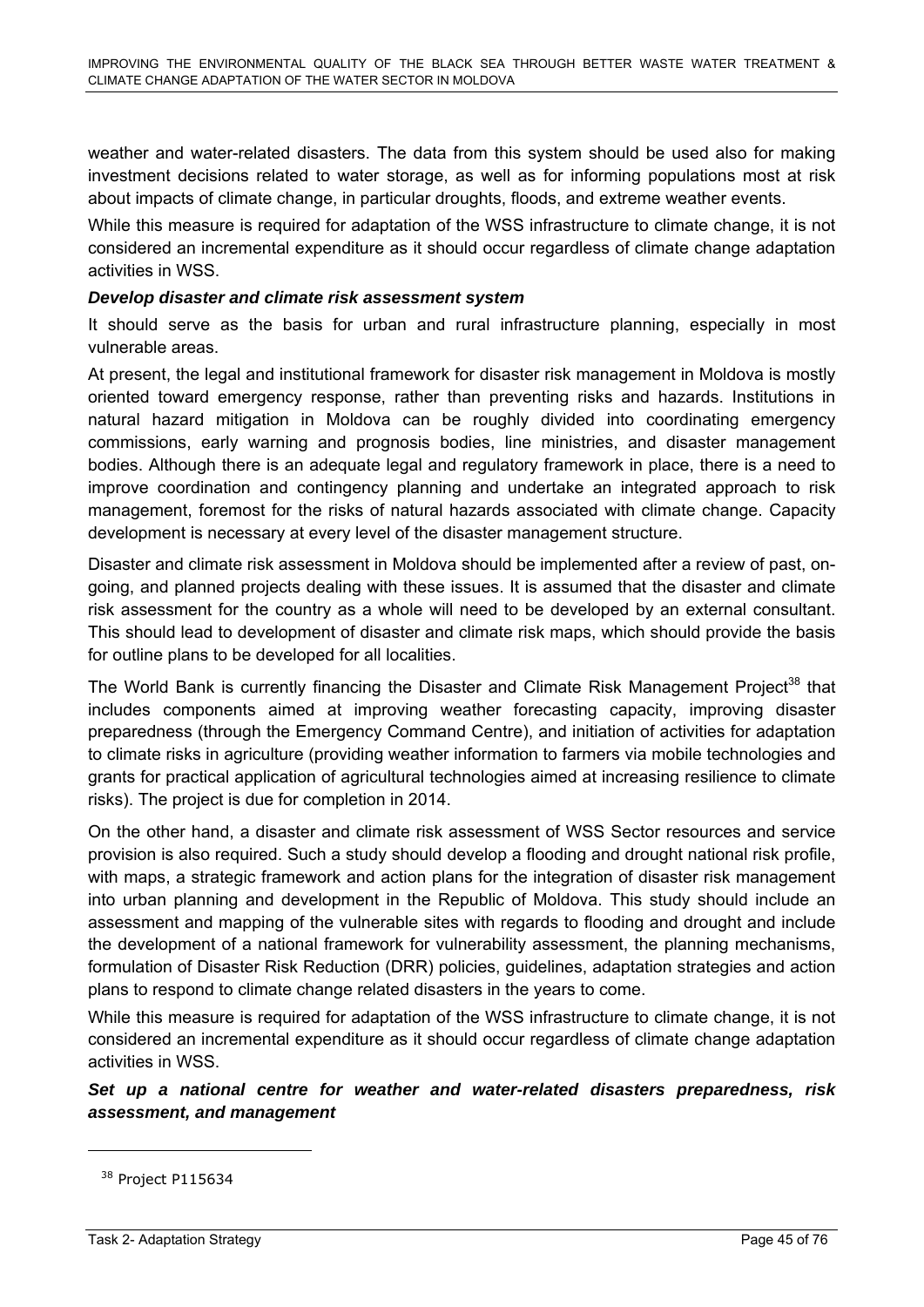A national centre should be established (e.g. by upgrading existing disaster management structures, such as the Civil Protection and Emergency Situations Service, CPEES) that is charged with collecting and analysing weather and water flow data.

Based thereon, the centre then prepares risk assessments and plans to manage those risks. The establishment of local centres in the Prut and Dniester basins should also be considered.

While this measure is required for adaptation of the WSS infrastructure to climate change, it is not considered an incremental expenditure as it should occur regardless of climate change adaptation activities in WSS.

### *Conduct inventories of current conditions of water and sanitation infrastructure*

These inventories should be conducted in order to inform decisions on how best to cap and manage risks to WSS of climate change and guide investment decisions.

An inventory of existing and properly functioning water supply and sanitation facilities should provide an overview of facilities in general and allow an assessment as to how and to what extent WSS facilities in Moldova are exposed to climate change impacts. The inventories should be conducted of water sources (boreholes, shallow wells, surface), water treatment facilities, water supply infrastructure, and sanitation facilities (networks, treatment plants, other, decentralised sanitation facilities).

A **methodology** is required by which the technical and operating condition of WSS systems in localities can be assessed. As a first step, this methodology requires a **diagnostic list** of issues that should be inspected at the relevant localities. This diagnostic list should include technical, operational, financial, and institutional issues, such as:

- Age of WSS infrastructure components, broken down by type of assets
- General assessment of technical condition, based on visual inspection, repair records, and reports from operating personnel
- Comparison of manufacturer-reported capacities with actual capacities
- Actual operating time, planned shut-downs (number and hours), unplanned shutdowns (number and hours) during 12-month period
- Number of customers using the system and percentage of those formally connected actually using the system; number of potential additional customers
- Operating costs of infrastructure: electricity, transport, treatment chemicals, personnel, spare parts
- Number of operating personnel, administrative personnel
- Billings (amounts billed, in m3 and MDL) and actual collections (MDL)
- General assessment on the reasons why the infrastructure is not operational, if applicable
- Commitment of local operating company, local authorities, etc. to maintaining the infrastructure.

Inventories should also be made in order to identify localities without safe access to water and/or sanitation. This information should be used to inform the development of master plans and feasibility studies for priority WSS projects. Therefore, this activity is considered as a top priority, and an incremental cost compared to the revised WSS Strategy, as well as other objectives currently being pursued by the Government of Moldova.

#### **A budget of 900,000 EUR should be allocated to these measures.**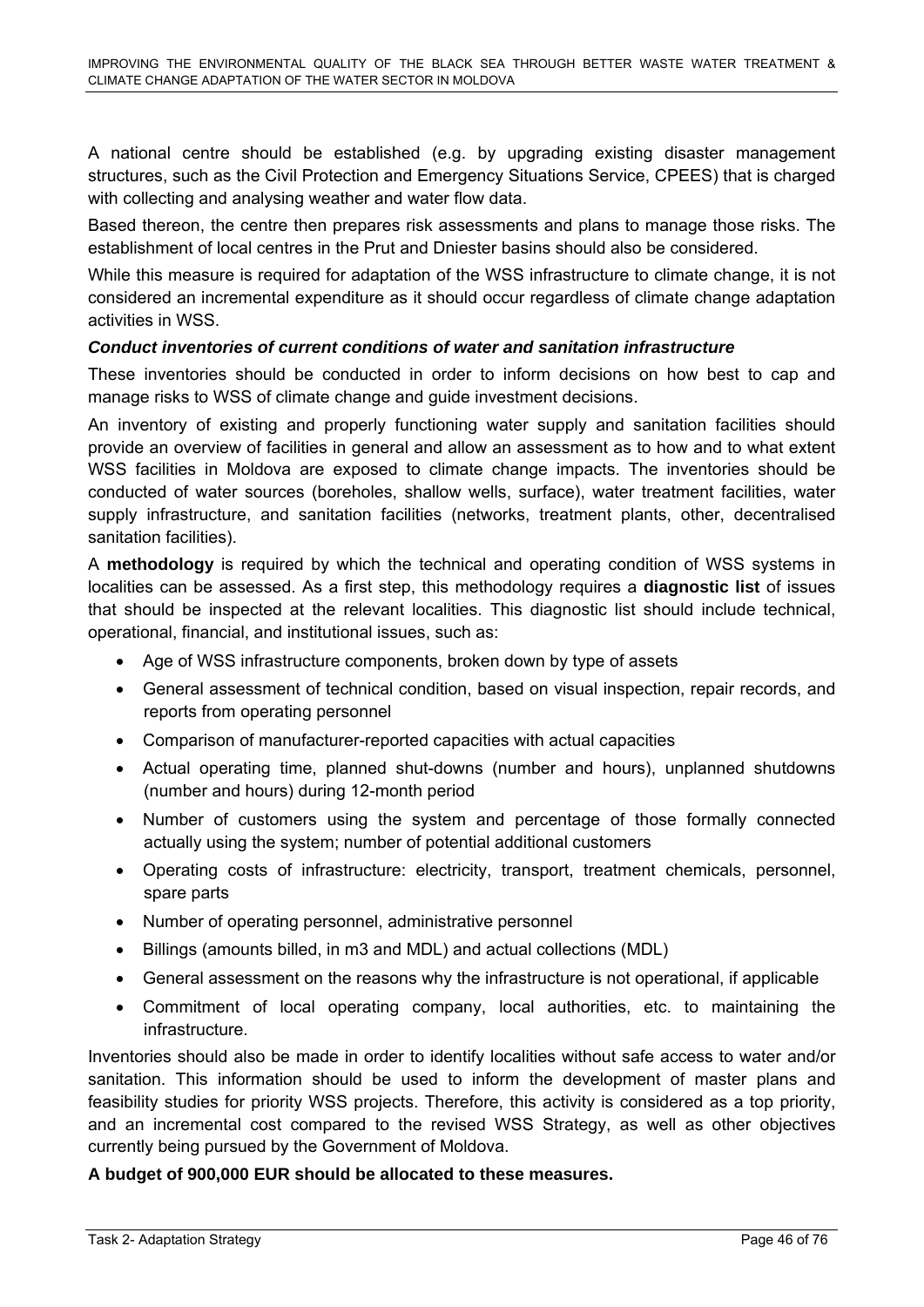# **2. Cap the risks**

"Capping the risk" requires determining the acceptability and tolerability of a given water risk. It should rely on both evidence- and values-based judgements. The GoM should engage key stakeholders in decision-making. To this end, the measures in this group are identified to engage and modify the behaviour of water users in Moldova:

- Raise public awareness for water conservation and water protection behaviour
- Inform populations about water-related risks and the potential impacts of climate change
- Assess the level of security people are willing to reach; inform them about the costs and constraints associated with alternative levels of security

Each of these is discussed briefly below.

#### *Raise public awareness for water conservation and water protection behaviour*

National and local public awareness campaigns should be conducted with multiple objectives to raise awareness for the importance of saving water, not only during drought periods, and protecting water resources; and to inform populations about water-related risks and the potential impacts of climate change, as well as about the costs and constraints associated with alternative levels of security. These campaigns should be included in the overall campaigns and information activities considered under the Water SPSP and revised WSS Sector Strategy. The consultation process aimed at reaching an agreement on acceptable levels of risk should be part of the ongoing political process in Moldova. Therefore, no additional incremental investments are assumed.

### **3. Manage the risks**

Measures aimed at "managing the risk" involve the need for the Government of Moldova (GoM) to address institutional and regulatory barriers that may inhibit timely and efficient adaptation. Foremost, "no regrets" and "low regrets" options should be identified that are applicable in all plausible futures. To that end, the following measures are included:

- Develop and implement IWRM plans at basin level, while factoring in climate change
- Develop and implement a country-wide flood management plan, including preventive measures; adjust land use planning, building and construction codes to discourage activities and construction in flood prone areas;
- Develop and implement a national plan to manage other climate related natural hazards (such as droughts, extreme heat and frost, strong winds, landslides, etc.)
- Improve water use efficiency related activities should be part of respective sectoral programmes and water demand management plans, foremost in the irrigation and WSS sectors, as well as in water-intensive industries
- Improve and/or create flood warning systems in Prut and Dniester basins
- Coordinate hydro-meteorological monitoring, risk assessment and risk management activities in trans-boundary basins with neighbouring countries: Romania and Ukraine.

Each of these measures is discussed below.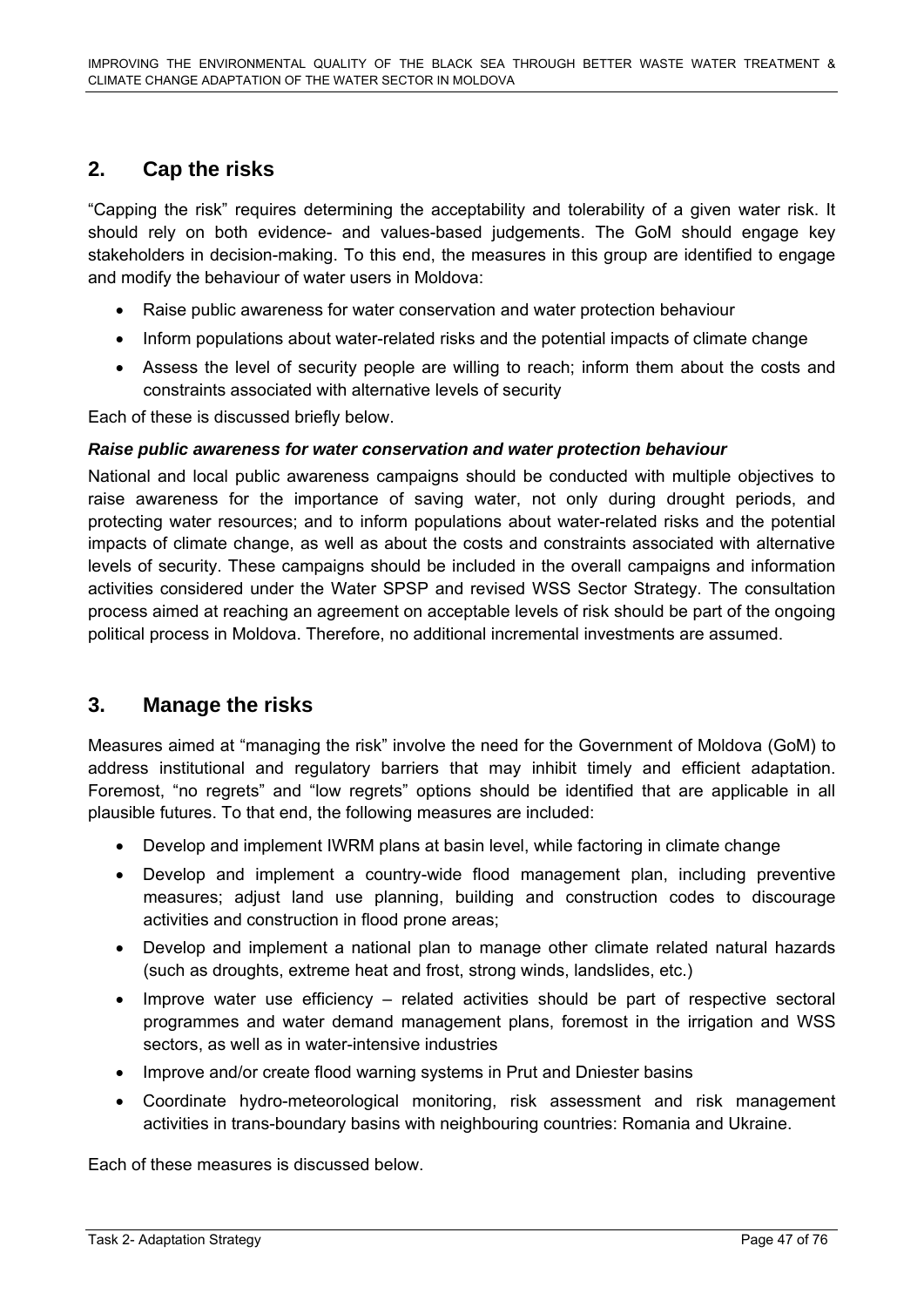### *Develop and implement IWRM plans at basin level, while factoring in climate change*

In times of drought, water demand for uses such as irrigation increase and at the same time, as seen in the droughts of 2007 and 2012 in Moldova, water resources from shallow wells can completely dry up. As economic growth continues and incomes increase, the demand for water can be expected to increase. This will require authorities to apportion diminishing water supplies between ever-increasing demands. The traditional fragmented or purely sectoral approach is no longer considered viable. Internationally, an integrated, cross-sectoral approach to water policy has been accepted as the best way forward.

According to the Global Water Partnership (GWP), Integrated Water Resources Management (IWRM) is a process that "promotes the coordinated development and management of water, land, and related resources in order to manage economic and social welfare in an equitable manner without compromising the sustainability of vital ecosystems and the environment."

IWRM is based on the recognition that the various uses of water resources are interdependent: such as municipal and industrial water, irrigation, power generation, recreation, fisheries and ecosystems. According to the GWP, the IWRM approach promotes more coordinated development and management of land and water, surface water and groundwater, the river basin and its adjacent coastal and marine environment, and upstream and downstream interests. For policymaking and planning, taking an IRWM approach requires that  $39$ :

- water development and management takes into account the various uses of water and the range of people's water needs
- stakeholders are given a voice in water planning and management, with particular attention to securing the involvement of women and the poor
- policies and priorities consider water resources implications, including the two-way relationship between macroeconomic policies and water development, management, and use
- water-related decisions made at local and basin levels are along the lines of, or at least do not conflict with, the achievement of broader national objectives
- water planning and strategies are incorporated into broader social, economic, and environmental goals.

Common components of IWRM include the following $40$ :

- **Main national instruments and other national strategies that may contribute to promoting IWRM** – these are laws, policies, strategies, action plans, and programmes that are aimed at introducing and promoting the IWRM approach in all aspects of economic life
- **Water resources development** water resources need to be developed to maximise flexibility of response to the adverse effects of climate change. For examples, in areas with

<sup>&</sup>lt;sup>39</sup> Global Water Partnership, at http://www.gwp.org/The-Challenge/What-is-IWRM/Key-IWRM-concepts

<sup>&</sup>lt;sup>40</sup> As presented in: UN-Water (2008). Status Report on IWRM and Water Efficiency Plans for CSD16.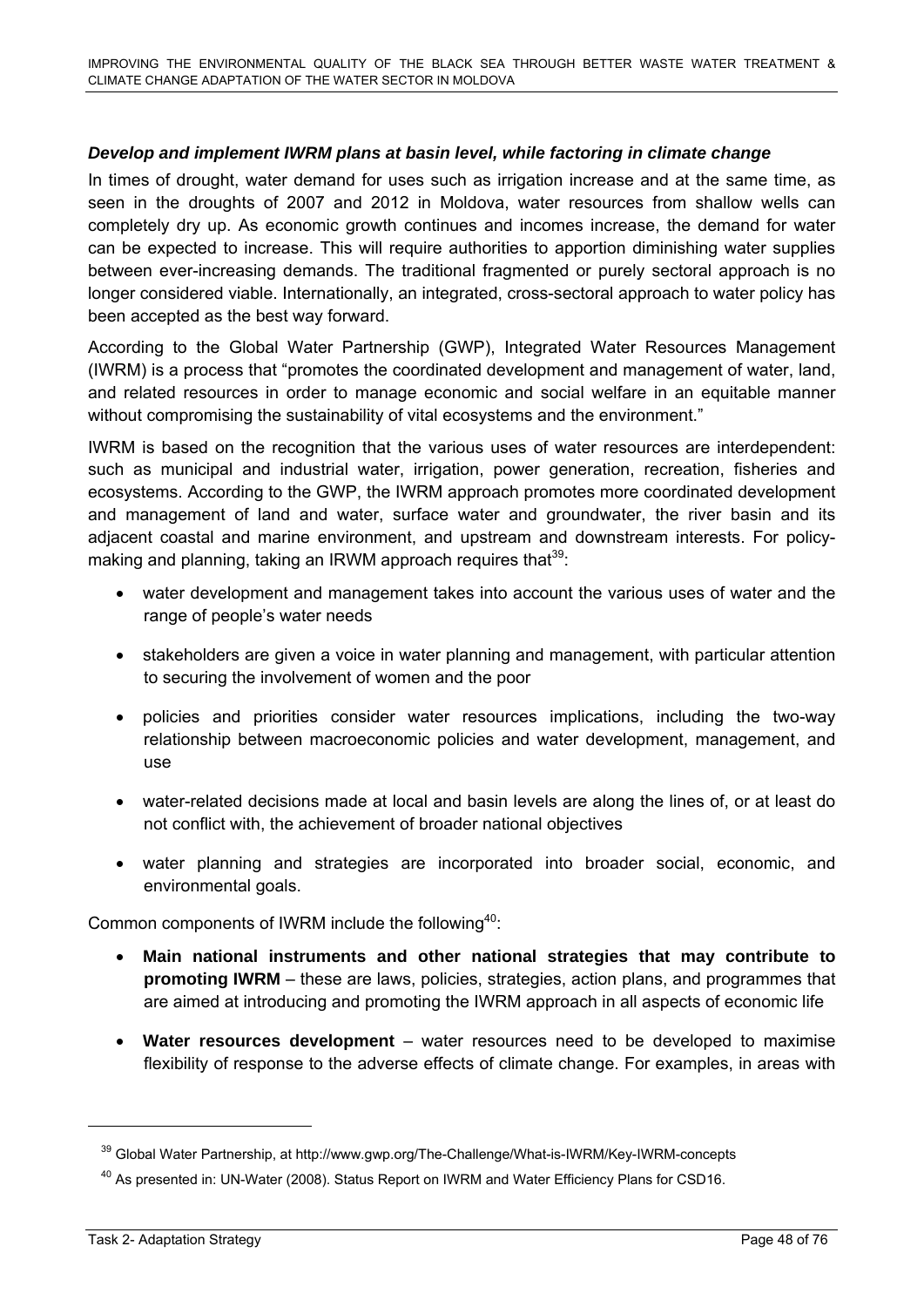dwindling water resources, rain water harvesting could be promoted, whilst in areas subjected to flooding, water retention measures could be undertaken

- **Water use** efficient in water use should be promoted. In areas where consumption is already low (such as Moldova, although official consumption rates do not include augmenting supply, for example by purchasing bottled water), water savings should come through reducing technical losses, in particular where large reductions in operating and maintenance costs can be realised
- **Monitoring, information management and dissemination** information on water quality and quantity needs to be collected and kept up-to-date. This information should be made available to the public
- **Capacity development and enabling environment** institutional reforms are required in terms of personnel, procedures, organisational structures, and information collection and management
- **Stakeholder participation** stakeholders affected by future developments in the water sector need to be informed of the risks of climate change and be asked for their inputs in the decisions on how to use water resources and best adapt to climate change
- **Financing** the cost of development and use of water resources should be reflected in the price of water. The opportunity costs of water scarcity should also be taken into account. The financing of investments – from national, foreign and user sources – needs to be considered. Targeted assistance should be used to support poorer segments of society pay for WSS services.

IWRM takes into account that water used by one sector can be recycled or reused for another sector. For example, treated wastewater can be used for irrigation of some crops or natural systems such as wetlands can be used to achieve certain treatment levels of wastewater and reintroduced into the environment, for example to re-charge groundwater or maintain environmental flow in rivers.

IWRM also means that different demands for water will be managed and coordinated. The relevant stakeholders for each of the main water users are identified and analysed, including domestic, commercial, institutional, and industrial water supply and sanitation, agriculture, power production, water storage, recreation, and for maintenance of healthy ecosystems. The line ministries for each of these uses, represented by the most relevant departments within them, need to coordinate their activities and when necessary to eliminate overlapping responsibilities. The management and coordination of different demands and allocation among them requires a participatory approach in which the priorities for the use of water resources are stated. When the amount of available water is not sufficient to allocated among the different uses, additional sources need to be identified.

IWRM-based water basin management plans in Moldova are considered incremental expenditures attributable to this climate change adaptation strategy.

Therefore, an expenditure of **650,000 EUR is assumed.** 

### *Take climate change impacts into account in land-use and/or urban planning*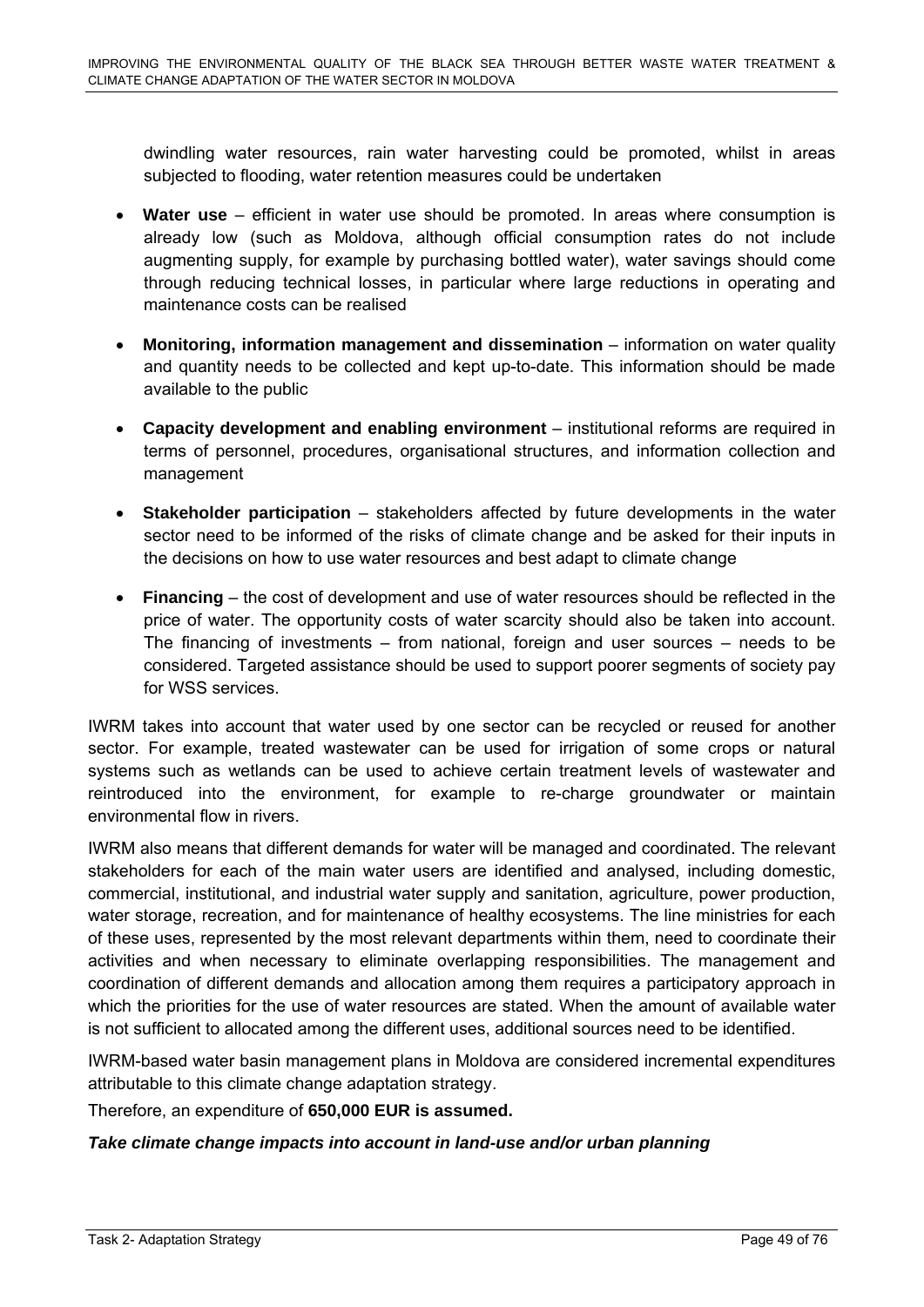Relevant laws and by-laws on land-use and urban planning need to be amended to consider the impacts of climate change on water resources. These should be undertaken within 2013 and as this is a normal part of government activities, no incremental expenditures are considered.

### *Develop and implement a country-wide flood management plan, including preventive measures*

The European Investment Bank (EIB) at al will be providing support to the Republic of Moldova on development of a country-wide flood management plan and respective project for flood protection is in preparation. Discussions on the scope of the project and the specific measures are on-going. In all likelihood, however, the following measures/activities will be included in the project:

- o Master Plan for flood prevention and protection
	- Hydraulic Modelling and preparation of Flood Hazard Maps
	- Flood Risk Assessment
	- Identification of measures for flood risk management
	- Development of Investment Programs
- o Management and river monitoring system
	- GIS based River Management and Monitoring System
	- Capacity Building.

The inventory of existing facilities, involving data collection on existing flood defence infrastructure and its condition, as well as an overview map of existing flood defence infrastructure and investments for flood risk management are included in the EIB project. In terms of capacity development, it is expected that trainings in direct connection with the planned measures such as hydraulic modelling and risk assessment and set out of flood risk areas will be provided.

Complementary to the future EIB project, the climate change adaptation strategy focuses on the operation, maintenance and inspection of flood management facilities.

This measure is important to climate change adaptation in the WSS sector, but is not considered an incremental expenditure for this adaptation strategy given that the costs are included in the EIBfunded project. Therefore, no incremental expenditure is assumed under this measure.

### *Develop and implement a national plan to manage other natural hazards (such as droughts, extreme heat and frost, strong winds, landslides, etc.)*

A national disaster risk management plan should be developed based on the assessment carried out under the activity "*Develop disaster and climate risk assessment system"* (Know the risks). While such a plan should be implemented regardless of the need for climate change adaptation, **an incremental expenditure of 200,000 EUR** is assumed above the normal costs of such a disaster risk management plan.

### *Improve and/or create flood warning systems in Prut and Dniester basins*

Early flood warning systems are instruments to warn emergency services, local and central government as well as communities at risk to take effective action before the occurrence of a likely flood. Effective early flood warning is essential if local authorities and emergency services can undertake the necessary measures to mitigate the effects of a potential flood and to warn the population of a possible threat. Early flood warning systems serve to save lives, minimise flood damage to properties and reduce economic and social losses. This measure involves an analysis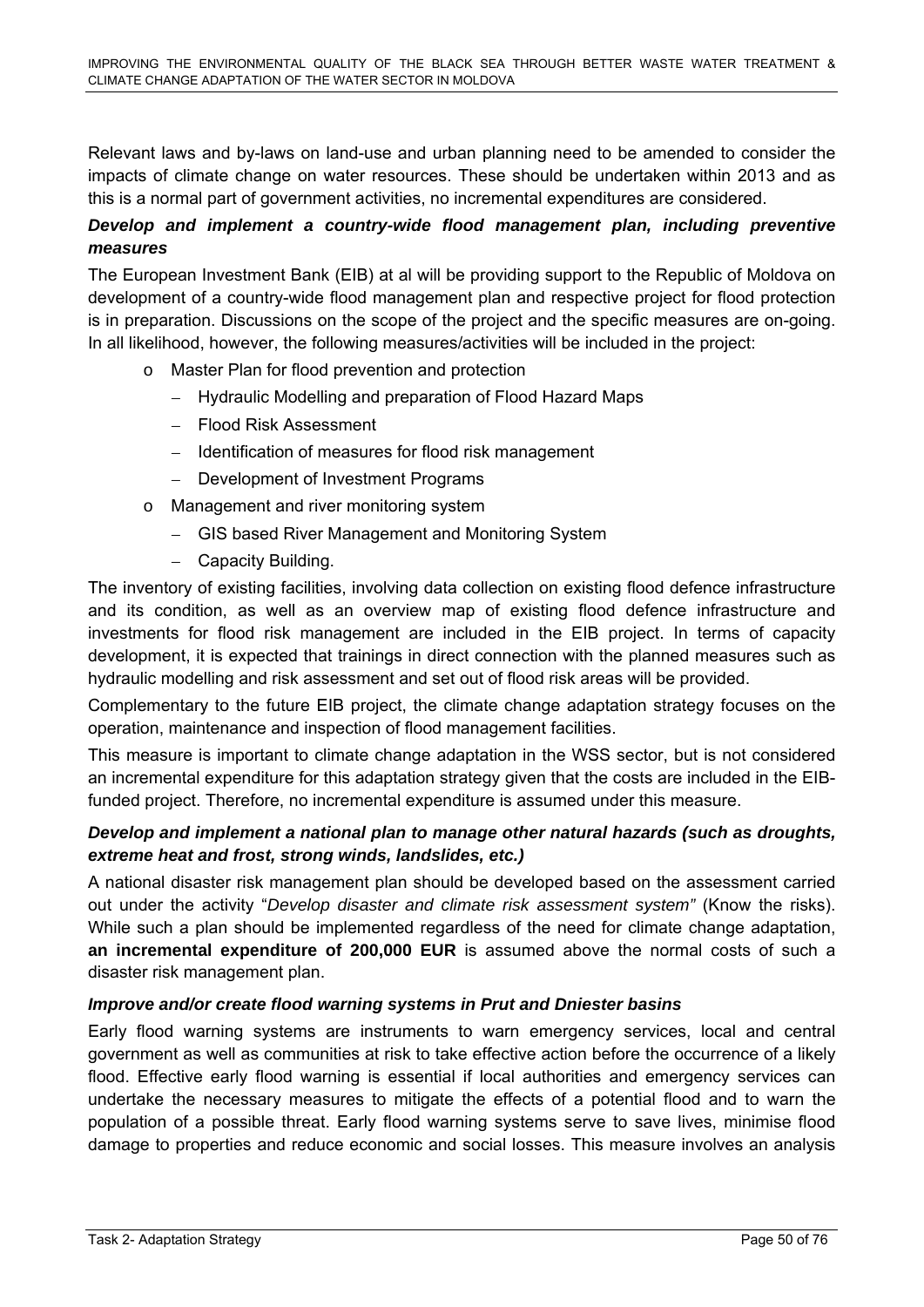of existing warning systems, identification of room for improvements and activities addressing the potential improvements.

While flooding is expected to increase in intensity, it is assumed that this measure is required in Moldova regardless of the effects of climate change; therefore, no incremental expenditure is assumed under this measure.

### *Coordinate hydro-meteorological monitoring, risk assessment and risk management activities in trans-boundary basins with neighbouring countries: Romania and Ukraine*

The results of the activities for hydro-meteorological monitoring, risk assessment and risk management that pertain to the trans-boundary basins should be coordinated with Romania and Ukraine (with Ukraine for the Nistru River and with Romania and Ukraine for the Prut River).

While this is an important part of climate change adaptation in the WSS sector in Moldova, this activity needs to happen anyway; therefore, no incremental expenditures are assumed for this adaptation strategy.

### *Develop and implement Master Plans for WSS at national & territorial levels, taking into account available sources of water supply*

The development of guidelines for master plans for WSS is considered in the revised WSS Sector Strategy, followed by development of the master plans themselves. With modifications (listed in Annex B, related to specifically taking into account climate change adaptation), the revised WSS Sector Strategy adequately covers master plans and no incremental expenditures are considered here. The timing of master plans is described and this work is budgeted in the revised Moldova's WSS Sector Strategy. No incremental expenditure is assumed under this measure.

#### *Improve water use efficiency*

Activities undertaken in this regard should be part of respective sectoral programmes and water demand management plans, foremost in the irrigation and WSS sectors, as well as in waterintensive industries. Inter alia, in WSS raion and local level water demand management plans should be mandated and prepared. The plans should cover in particular measures to reduce physical losses in water and sanitation facilities. These measures should include simple flow metering, leakage detection and rehabilitation works that account for 50% of existing losses. Technical trainings on leakage detection should also be offered. Water demand management is key to identifying measures and options that will reduce both the O&M costs and the need for new water supply and sanitation infrastructure for given service levels, in compliance with the overarching principles of EU water policy.

### **A budget of 400,000 EUR is assumed for the development of water demand management plans.**

In other ways, efficiency of water use will follow from the reform of tariffs for water supply and sanitation. These reforms are considered part of the revised WSS Sector Strategy and no incremental expenditures are assumed with respect to climate change adaptation. Efficiency gains will also help reduce medium and long-term capital investment needs in water supply and sanitation infrastructure.

### *Integrate climate change impacts in building codes, and new construction rules/technological standards established for WSS specifically*

The expected impacts of climate change on water resources and WSS infrastructure need to be integrated into building codes, construction rules, and technological standards. A team from the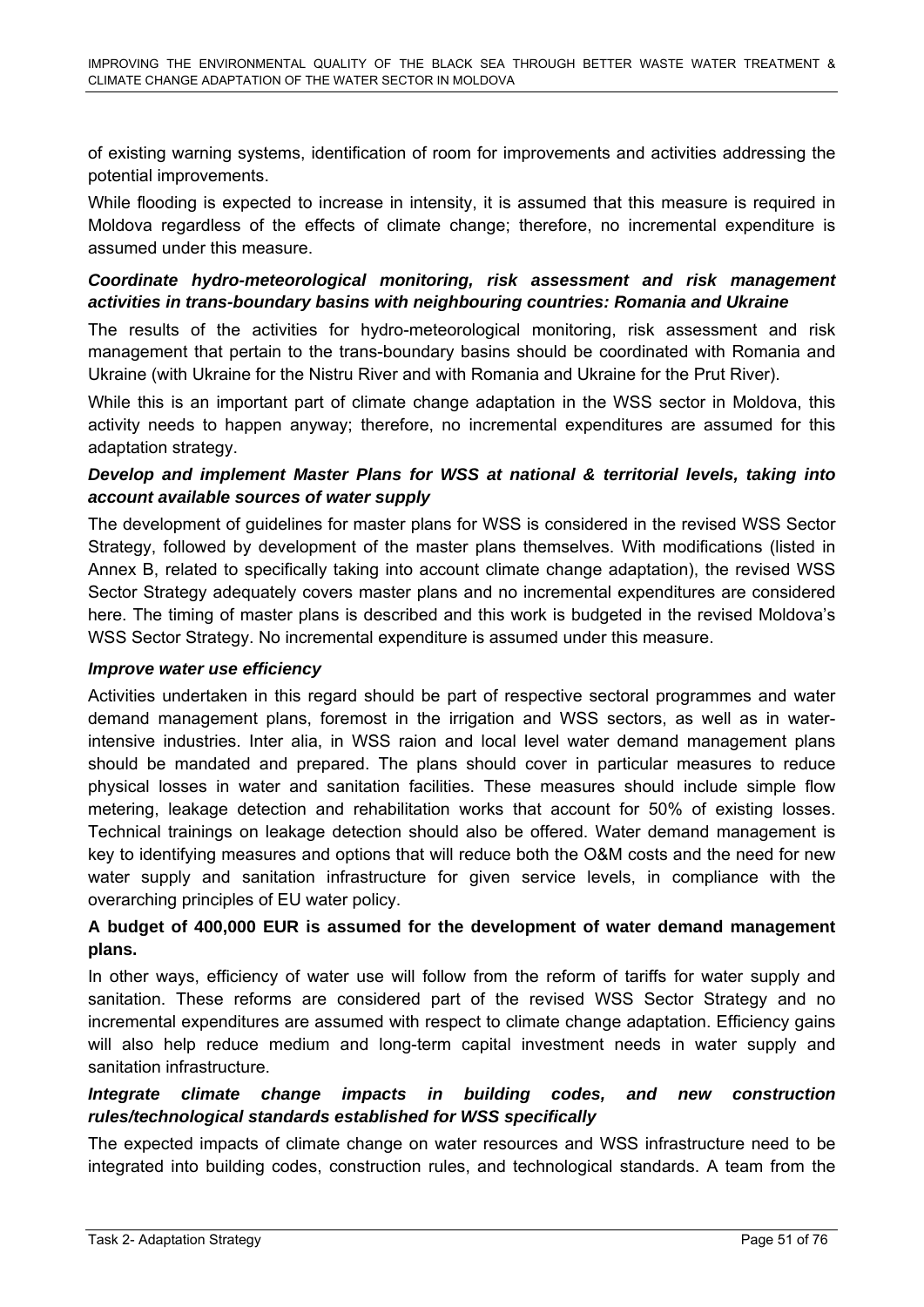Ministry of Regional Development and Construction of Moldova has been working on updating building codes, and new construction rules/technological standards. Their work should also take into consideration impacts on WSS specifically. As this is an on-going government effort, no incremental expenditures are assumed, provided that the current work can be modified to take into account climate change adaptation.

### **4. Make the best use of green infrastructures and alternative sources of water**

These measures are intended to improve the resiliency of water resources by recharging groundwater sources, reusing water, and capturing rainwater. They all involve capital expenditures that should be based on studies and plans to identify the optimal interventions.

- Create water retention areas, flood control reservoirs/natural retention polders in areas at risk of floods
- Increase soil infiltration using wetlands, afforestation; avoid sealed surfaces in urban development
- Maintain natural flood plains for rivers where appropriate
- Combine artificial groundwater recharge, wastewater re-use, rainwater harvesting, where possible and feasible.

Each of these is discussed briefly below.

### *Create water retention areas, flood control reservoirs/natural retention polders in areas at risk of floods*

Based on IWRM plans at the basin level and the country-wide flood management plan ("Manage the Risk"), the optimal investments for water retention, flood control reservoirs and natural retention polders can be identified and prioritised. Some of these investments will be explicitly due to the increased risks of water-related disaster due to climate change, while others should take place as part of normal disaster risk management. These measures will require incremental expenditures beyond that which would have otherwise been required. Until the hydro-meteorological monitoring system is improved and the IWRM plans and country-wide flood management plan have been prepared, however, it is not possible to prioritise such investments and determine the extent to which additional expenditures are required in order to adapt to climate change.

### *Increase soil infiltration using wetlands, afforestation; avoid sealed surfaces in urban development*

Studies should be conducted on areas that can be re-forested, or existing forested areas, for the purpose of retaining stormwater and reducing erosion. In times of flood, such forested area can provide terrain for the waters to percolate into the soil or to drain out of the water basin over time without causing damage to residential and economic interests. In times of average rainfall, the forested areas can capture and retain water in order to reduce pollution and sediment loads into rivers. Since 2003, a World Bank-supported project has achieved restoration of over 20,300 hectares of these severely degraded lands by planting trees, thereby reducing erosion and increasing soil infiltration.

Consistent with integrated water resources management, stormwater – rainwater from roofs and impermeable areas – can be used to recharge groundwater resources after some basic sand filtration in order to maintain the ability of the soil and underlying structures to accept the infiltration.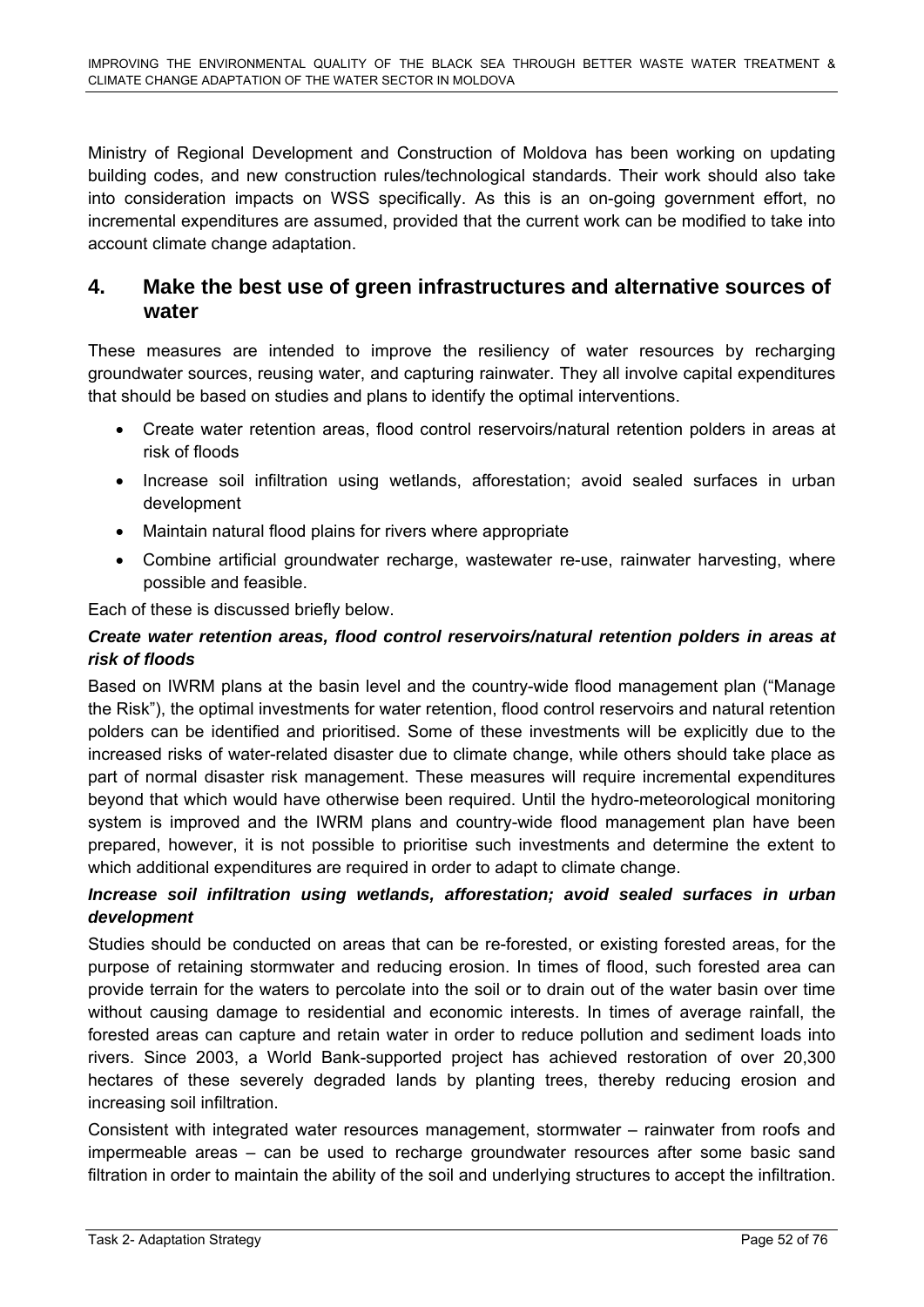Stormwater can be collected and then pumped to recharge areas on an alternating basis (for example, 10 days wet and 20 days dry) in order for the soil to recover its biological cleaning capacity and to reduce the number of insects.

The costs and benefits of developing this infrastructure in cities and larger towns, as well as in rural areas where groundwater is a viable source of drinking water, should be explored.

The use of sealed surfaces in urban areas should also be limited as practicable in order to avoid high flows into river courses and to enable water to percolate into the ground through retention areas.

Such interventions will require incremental expenditures beyond that which would have otherwise been required. Until sound hydro-meteorological monitoring system is in place and the IWRM plans and country-wide flood management plan have been prepared, however, it is not possible to prioritise such investments and determine the extent to which additional expenditures are required in order to adapt to climate change. Indeed, the use of natural water retention needs to be optimised with more capital-intensive investments such as water retention reservoirs and polders.

### *Maintain natural flood plains for rivers where appropriate*

Rivers should have sufficient space for flooding outside of important settled areas or areas of economic significance. The costs and benefits of turning over some agricultural lands to natural flood plains, as well as the opportunity costs of maintaining existing natural flood plains versus their development, should be carefully explored. Until sound hydro-meteorological monitoring system is in place and the IWRM plans and country-wide flood management plan have been prepared, however, it is not possible to prioritise such interventions and determine the extent to which additional expenditures are required in order to adapt to climate change. Indeed, the use of natural water retention and re-establishment/maintenance of flood plains need to be optimised with more capital-intensive investments such as water retention reservoirs and polders.

### *Combine artificial groundwater recharge, wastewater re-use, rainwater harvesting, where possible and feasible*

The collection and use of rainwater for gardening, irrigation, and sanitation are well-known, including in Moldova. The safety of use of untreated rainwater for human consumption, however, is not recommendable without further research on the water quality in Moldova. Contaminants in rainwater range from debris, to volatile organic chemicals, synthetic organic chemicals, metals, and microbiological contaminants. A study should be conducted on ways to support and guide the harvesting of rainwater for non-potable and potable use. In particular, the treatment and pumping costs of rainwater for potable use should be explored and guidelines issued not only for its use in piped water supply, but also in individual homes and apartment blocks.

An incremental expenditure is required to understand this issue fully. Therefore, a **one-time study with a budget of 50,000 EUR is assumed**.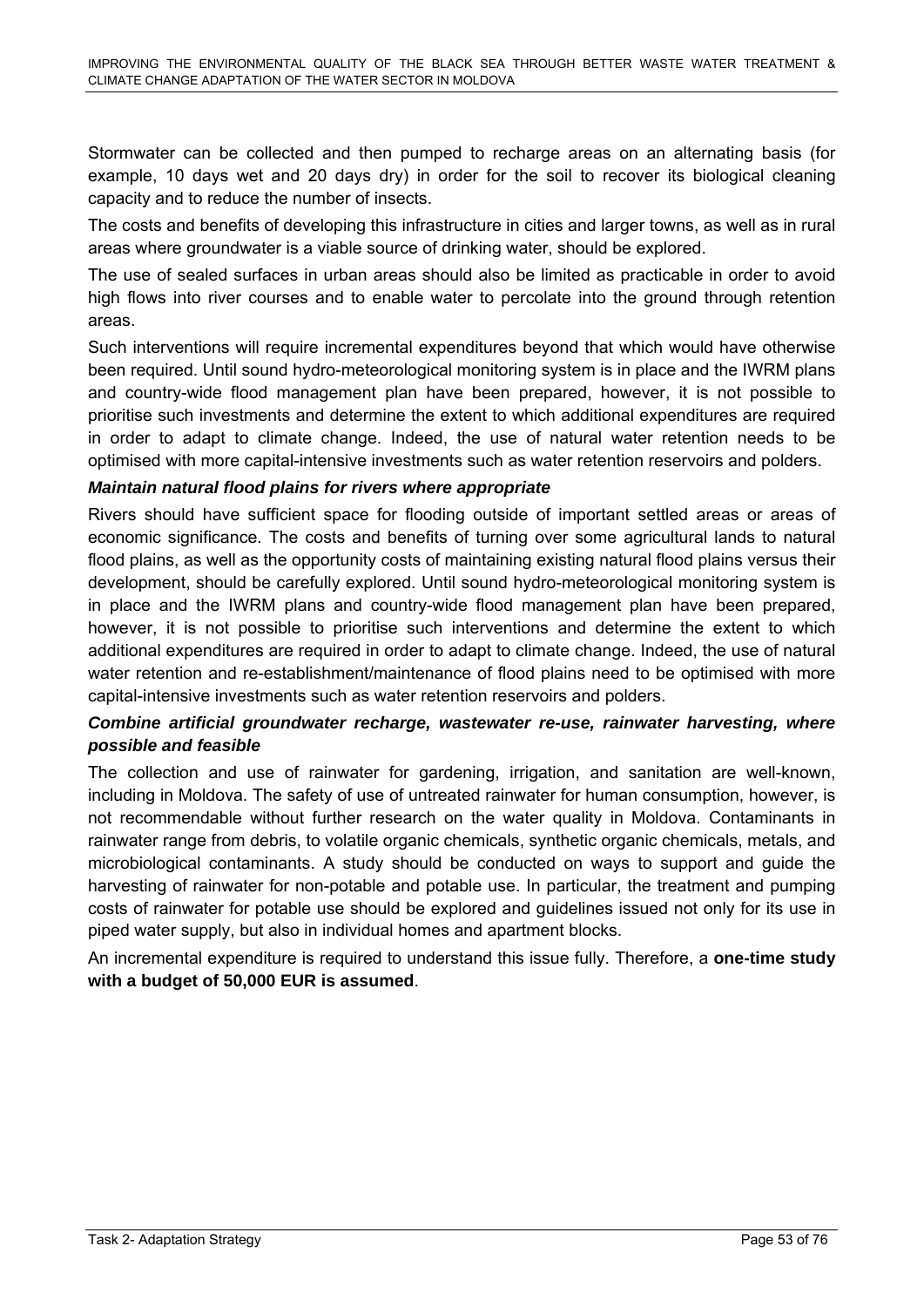# **5. Fix and adapt conventional water infrastructures**

These measures involve infrastructure investments, many of which first need to be studied in detailed to determine their feasibility, compliance with WSS sector objectives,

- Protect most vulnerable villages fully dependant on shallow wells from drought by shifting to more reliable sources of water (surface water or deep boreholes/confined aquifers).
- Improve wastewater infrastructure capacity focus on low-cost options in rural areas (e.g. septic tanks and EcoSan toilets), while suburban areas of big cities could be connected to centralised sewerage systems operated by *apacanals* (urban water utilities)
- Adapt the design of dikes and dams for flood protection, rehabilitate existing and build needed additional dikes and dams; this should be part of the future national plan for flood management
- Improve the operation and maintenance of existing flood management facilities (dikes, dams)
- Build intercepting collector drainage downhill of villages in landslide-prone areas
- Consider rehabilitation of existing and building new sewerage systems for collecting and safe disposal of storm waters in cities, to reduce the risk of regular flash flooding during torrential rains
- Protect existing and properly functioning water supply and wastewater facilities against flooding and direct impact of increased river flows (water intake facilities, pumping stations/treatment plants)
- Upgrade the performance of existing water treatment plants and wastewater collection and treatment infrastructure in Moldova (e.g., installation of pre-sedimentation pond or river bank filters for pre-treatment; aeration facilities for ammonium oxidation).

These measures are discussed briefly below.

### *Protect most vulnerable villages fully dependant on shallow wells from drought by shifting to more reliable sources of water (surface water or deep boreholes/confined aquifers).*

Recent droughts have proved that villages where shallow wells are the main source of water supply are most vulnerable to drought. A key protection measure for such villages would be shifting to more reliable sources of water (surface water or deep boreholes).

**Priority investments of 3.8 million EUR have been identified in the climate change adaptation strategy** (see section 2.2.1 for detail).

### *Improve wastewater infrastructure capacity*

Improvement of wastewater infrastructure capacity should focus on low-cost options in rural areas (e.g. septic tanks and EcoSan toilets), while suburban areas of big cities could be connected to centralise sewerage systems operated by *apacanals* (urban water utilities). The optimal set of investments should be determined after inventories of existing facilities and vulnerable water resources have been conducted and regional master plans developed. The revised WSS Sector Strategy covers the preparation of master plans and feasibility studies.

Regarding sanitation, a priority adaptation measure, driven also by the need substantially to reduce environmental and health risks by improving hygiene conditions, would be the implementation of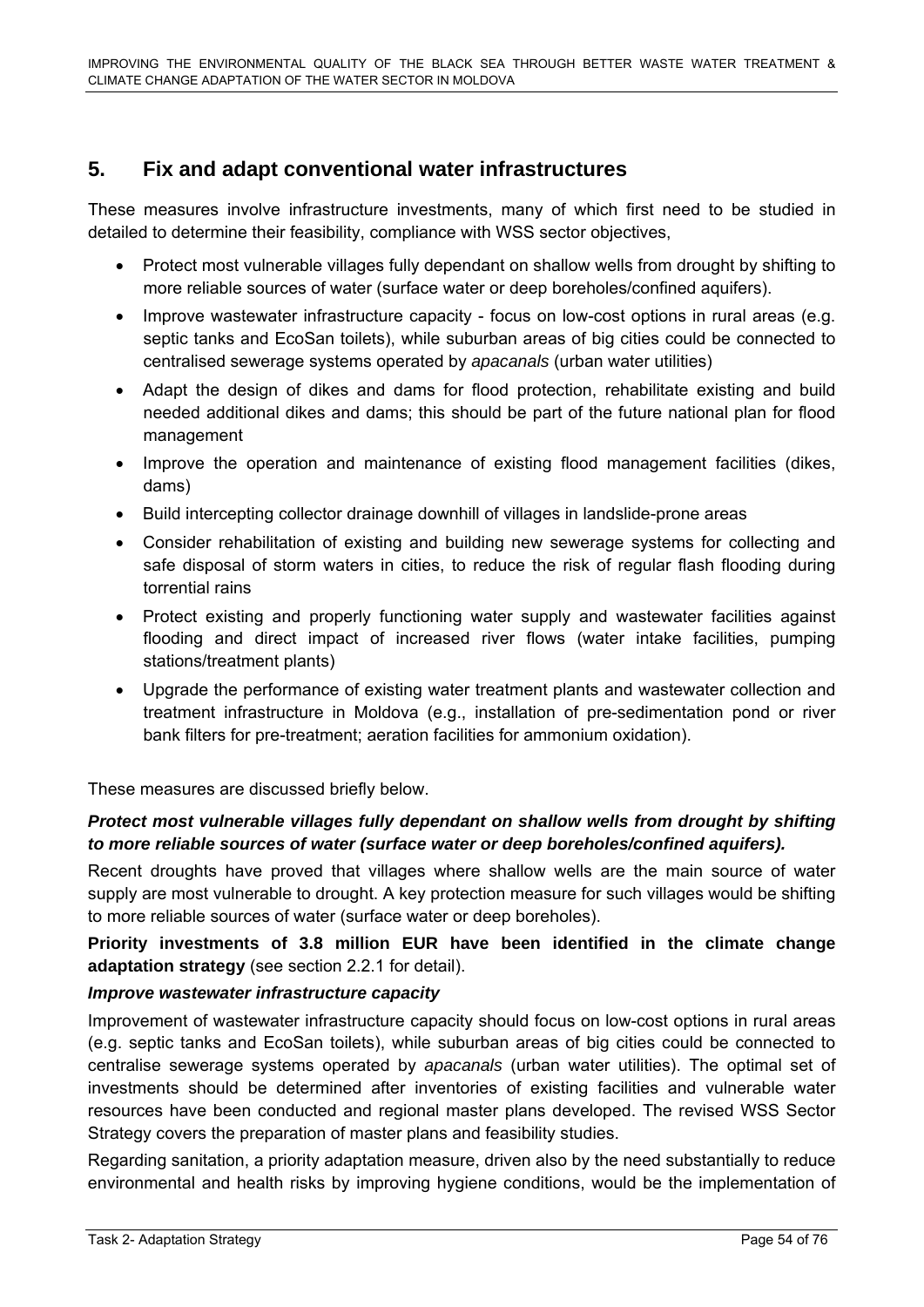such low-cost options as Ecosan toilets or – where reliable piped water supply is available – septic tanks in all kindergartens, schools and other public buildings in rural areas.

Based on ApaSan project data, **the total estimated incremental cost of adaptation in the sanitation sector is estimated at 6.45 million EUR** (see section 2.2.1 for detail).

### *Adapt the design of dikes and dams for flood protection, rehabilitate existing and build needed additional dikes and dams*

Appropriate measures should be identified as part of the future national plan for flood management. Until this is prepared, it is not possible to identify incremental expenditures in this regard.

### *Improve the operation and maintenance of existing flood management facilities*

Appropriate measures should be identified as part of the future national plan for flood management. Until this is prepared, it is not possible to identify incremental expenditures in this regard, though it is expected that improvements in dikes and dams would be necessary regardless of the need for climate change adaptation of the WSS sector.

### *Build intercepting collector drainage downhill of villages in landslide-prone areas*

Appropriate measures should be identified as part of the future national plan for flood management and the disaster risk management plan. Until these are prepared, it is not possible to identify incremental expenditures in this regard, though it is expected that such construction would be necessary regardless of the need for climate change adaptation of the WSS sector.

### *Consider rehabilitation of existing and construction of new sewerage systems for storm water*

The optimal set of investments should be determined after inventories of existing facilities and vulnerable water resources have been conducted and regional master plans developed. The revised WSS Sector Strategy covers the preparation of master plans and feasibility studies. Natural storm water retention should be preferred where feasible to piped removal and disposal into rivers in order to reduce the risk of regular flash flooding during torrential rains. Therefore no incremental expenditures are assumed in this strategy.

### *Protect existing and properly functioning water supply and wastewater facilities against flooding and direct impact of increased river flows*

The optimal set of investments should be determined after inventories of existing water intake facilities, pumping stations, treatment plants, and vulnerable water resources have been conducted and regional master plans developed. The revised WSS Sector Strategy covers the preparation of master plans and feasibility studies.

### *Upgrade the performance of existing water treatment plants and wastewater collection and treatment infrastructure in Moldova*

The optimal set of investments should be determined after inventories of existing water treatment, wastewater collection, and wastewater treatment facilities have been conducted and regional master plans developed. The revised WSS Sector Strategy covers the preparation of master plans and feasibility studies. The installation of pre-sedimentation pond or river bank filters for pretreatment; aeration facilities for ammonium oxidation should be considered.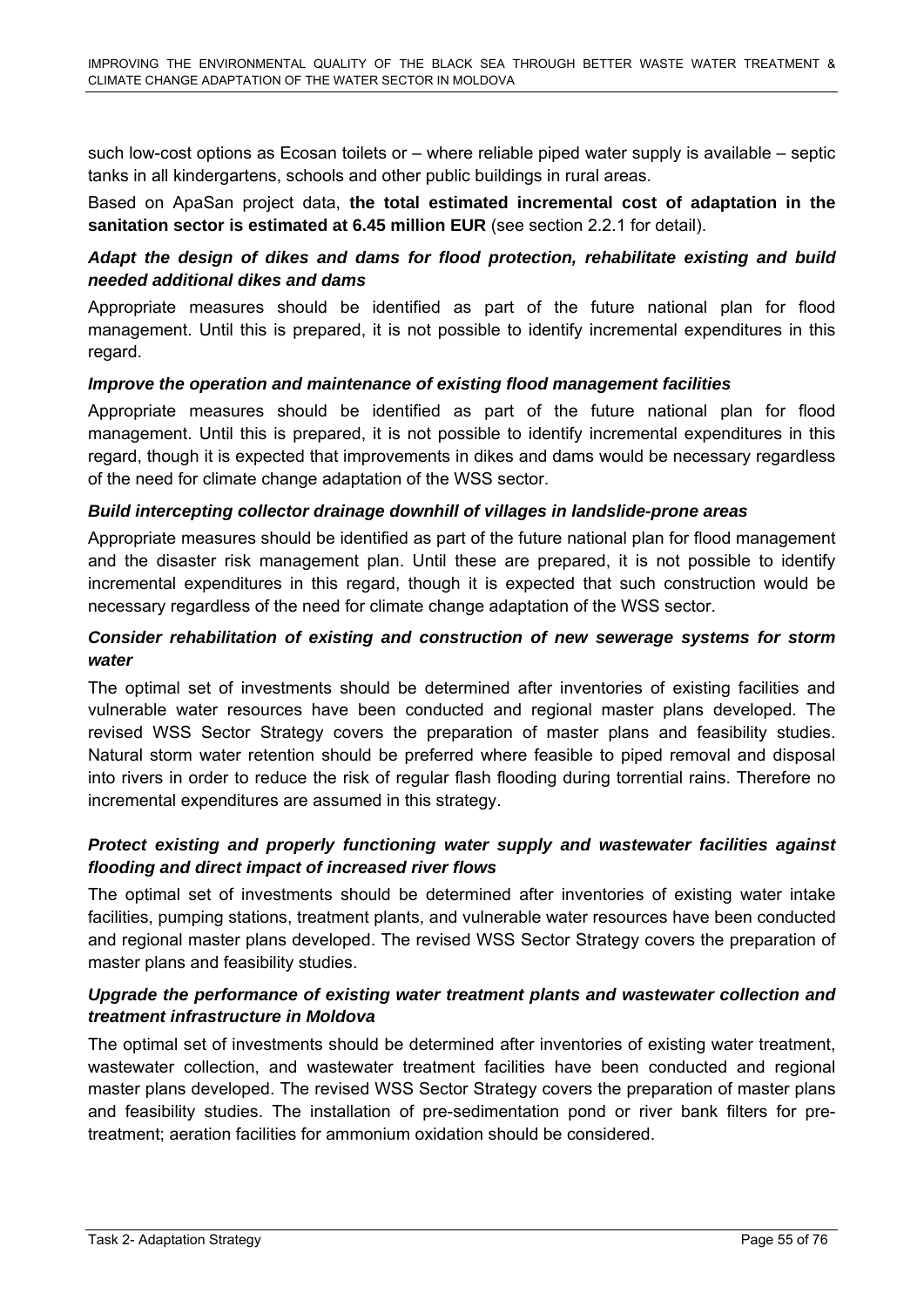### **6. Make best use of economic instruments and other regulatory instruments**

Economic and regulatory instruments should be mobilised in order for water use to be directed toward its best use that promotes efficiency and equity.

- Put in place instruments (e.g. appropriate tariff system complemented by sound metering) that can influence water demand, taking into account affordability constraints
- Set sustainable water abstraction limits
- Define water rights in a flexible way: e.g. by adopting two sets of water allocation rules: one for normal and another for emergency situation
- Consider flood insurance schemes e.g. obligatory insurance of property in flood and landslide-prone areas

Each of these is discussed briefly below.

### *Put in place instruments (e.g. appropriate tariff system complemented by sound metering) that can influence water demand, taking into account affordability constraints*

As detailed in many sources, water consumption in Moldova is already quite low. Water consumption in Chisinau is estimated at 136 litre per capita per day (lcd), whilst for Bălti this figure is 53 lcd, for other towns 40.4 lcd and villages at 25-25 lcd depending on the season. A 2012 macro and micro-affordability analysis of WSS Services<sup>41</sup> estimated urban household consumption at 100 lcd, rural areas at 70 lcd, and overall for the country at 90 lcd.

Given that studies<sup>42</sup> have shown that the ability of households to pay for WSS services is fully absorbed by water supply services alone and that adding wastewater collection and treatment services to piped water supply would more than double costs, consumption rates on levels seen in Western Europe (120 lcd) are not affordable for rural and sub-urban population. In fact, only when consumption is much lower (45 lcd) in rural area is a water supply system and simplified wastewater treatment system (such as a septic tank) are WSS services affordable.

Disposable income per person and per family<sup>43</sup> shows that in urban areas, 33.9% of population has to limit water consumption due to affordability constraints, while in rural areas, consumption below even 45 litres per person per day would be a problem for 73.5% of population. This is indeed observed in Moldova. In rural areas, if a full WSS system is built (piped water supply, wastewater services), a cost recovery tariff will be a problem for the majority of population; the population will cope, among others, by lowering water consumption. Lower water consumption in turn increases the unit costs of service provision and leads to technological problems, especially for centralized wastewater systems: blockages will occur in the sewage network, while the WWTP will not be fully operational due to unused capacity.

<sup>&</sup>lt;sup>41</sup> Technical Assistance for the Implementation of Sector Policy Support Programme in the Water Sector (TA Water SPSP - EuropeAid/130872/C/SER/MD Contract 2011/270-593) Technical Report No 7 (TR7-C3) Macro- & Micro-Affordability of WSS Services (Final) 26 / June / 2012.

<sup>&</sup>lt;sup>42</sup> See "Viable Business Models for Sanitation in Small Towns and Rural Settlements in Moldova" Task 3 Report under this OECD project

<sup>&</sup>lt;sup>43</sup> according to "Aspects regarding the living standards of population in 2010, National Bureau of Statistics of the Republic of Moldova"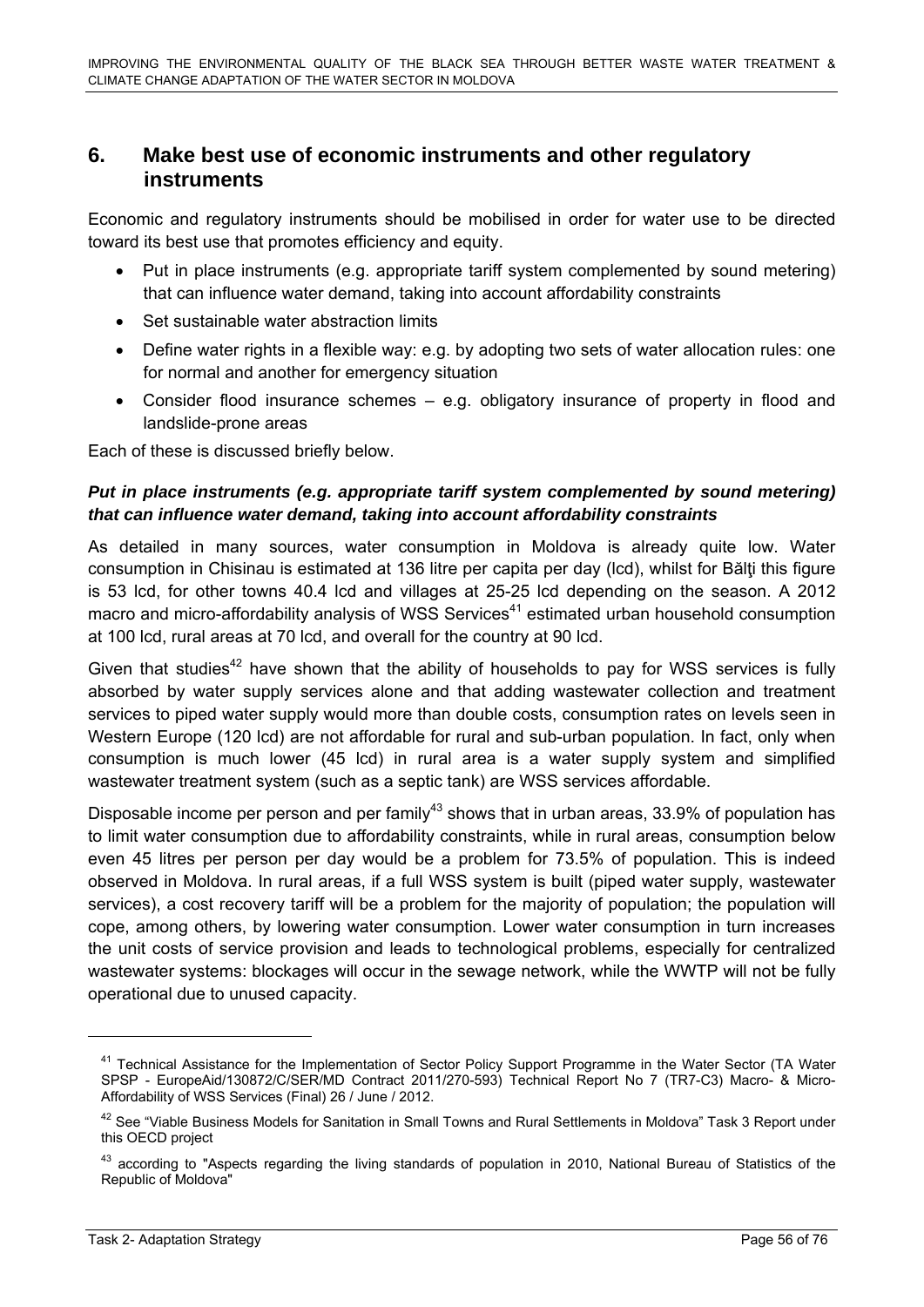Thus, it can be said that the current tariff regime discourages water consumption. Lower consumptions lead to higher unit operating costs, poor cost recovery, and deteriorating infrastructure. For this reason, future WSS systems need to focus foremost on being as inexpensive to operate as possible, while maintaining treatment standards.

Operational savings, however, can be achieved through the reduction in non-revenue water, both technical and administrative. Technical water losses can be reduced through leakage detection and repair, whilst administrative losses can be reduced through physical inspection of water meters and collecting on customer bills.

The revised WSS Sector Strategy and its Action Plan (with modifications recommended in Annex B) adequately cover the establishment of tariffs, as well as improved metering, to influence water consumption, while taking into account affordability constraints. Therefore, no incremental expenditures are considered under this adaptation strategy.

### *Set sustainable water abstraction limits for both regular and water-stressed periods*

Water abstraction limits can be set based on data obtained from the hydro-meteorological monitoring system, as well as the information obtained from the conducted inventories of water resources and WSS infrastructure. Limits are set and approved as part of government activities and therefore, no cost is considered. This is an on-going activity, as limits can be set and removed as necessary depending on prevailing conditions. Economic theory indicates, however, that water pricing, including scarcity surcharges, is a more effective way of limiting water consumption (and therefore water abstraction). Until the affordability of WSS services improves in Moldova, however, such economic instruments may not be feasible and such command and control measures may be necessary. Setting water abstraction limit is a routing responsibility of the Ministry of Environment. Therefore, no incremental expenditures are assumed for this adaptation strategy.

### *Define water rights in a flexible way: e.g. by adopting two sets of water allocation rules: for normal situation and for emergency situations*

Water allocation in times of emergencies, in particular floods and droughts, should differ from allocation during normal periods. Allocation rules need to be developed by the Government of Moldova. In addition, water scarcity pricing should be introduced in order to provide incentives for efficiency in water use and allocating it toward its most economically efficient use. The Government of Moldova should undertake the appropriate studies to enable these changes. As this is a routing work of the government, no incremental expenditures are assumed..

### *Consider flood insurance schemes – e.g. obligatory insurance of property in flood and landslide-prone areas*

Flood insurance could be considered for sharing risk due to climate and weather variability. If flood insurance policies are designed correctly, they can reduce exposure and vulnerability to risk and facilitate adaptation to climate change, by discouraging construction in high-risk areas through high-risk premiums. Conversely, premium discounts can be awarded for risk reduction. In many countries, however, private coverage is not available and even when it is, the national government functions as an insurer of last resort. Instituting private flood insurance, without public reinsurance, exists in the United Kingdom.

In Moldova, however, flood insurance is likely to prove too expensive for property owners and landuse and/or urban planning regulations would be more effective in reducing flood risk. To make flood insurance more affordable, the GoM could consider recusing property tax rates for the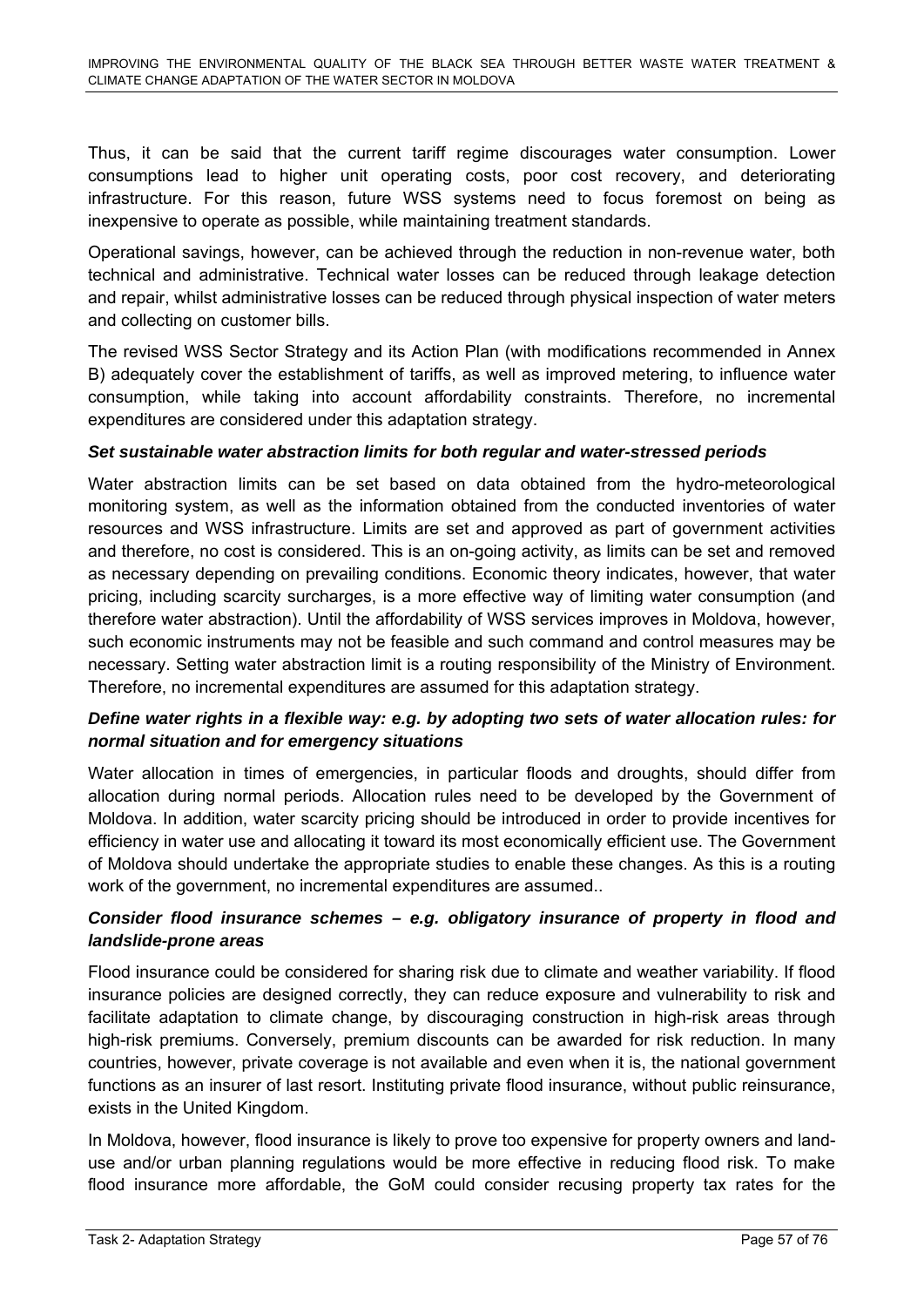immovable property in flood-prone areas which was insured against the risk of flood and ground water flooding, with sufficient coverage. If flood insurance is used, the national government should anyway discourage settlement and development in high-risk areas (e.g. in so called "red zone"), by signalling that it will not function as an insurer of last resort if settlements, production facilities or housing units are built in areas designated as high flood risk. Flood insurance should be explored further before implementation and the private sector should be involved in this study.

The following table summarises the correspondence between the measures envisaged in the Adaptation Strategy and those discussed in the Task 1 Report (Part III, chapter 2).

| Table 3 | Correspondence of measures in the Adaptation Strategy with those in Task 1 Report |
|---------|-----------------------------------------------------------------------------------|
|         |                                                                                   |

| Name of measure in Adaptation Strategy                                                                                 | <b>Corresponding measure in Task 1 Report</b>                                                                                                                                                                                                                                                                                                      |  |  |  |
|------------------------------------------------------------------------------------------------------------------------|----------------------------------------------------------------------------------------------------------------------------------------------------------------------------------------------------------------------------------------------------------------------------------------------------------------------------------------------------|--|--|--|
| Know the risks                                                                                                         |                                                                                                                                                                                                                                                                                                                                                    |  |  |  |
| · Improve hydro-meteorological monitoring<br>system                                                                    | AG-2.1.<br>Improve<br>hydro-meteorological monitoring<br>system<br>in.<br>Moldova                                                                                                                                                                                                                                                                  |  |  |  |
| • Develop<br>disaster<br>climate<br>and<br>risk<br>assessment system                                                   | AG-2.2 Develop disaster and climate risk assessment system, as a<br>basis for urban and infrastructure planning                                                                                                                                                                                                                                    |  |  |  |
| • Set up a national centre for weather and<br>water-related disasters preparedness, risk<br>assessment, and management | AG-2.3 Upgrade of existing disaster management structures                                                                                                                                                                                                                                                                                          |  |  |  |
| • Conduct inventories of current conditions<br>of water and sanitation infrastructure                                  | AW-2.1: Conduct inventory of relevant localities with WTP and<br>assessment of functional capability and performance                                                                                                                                                                                                                               |  |  |  |
|                                                                                                                        | AG-3.1: Inventory and improve the management of existing facilities:<br>water reservoirs, dams and dykes                                                                                                                                                                                                                                           |  |  |  |
| <b>Cap the risks</b>                                                                                                   |                                                                                                                                                                                                                                                                                                                                                    |  |  |  |
| public<br>water<br>• Raise<br>awareness<br>for<br>conservation<br>protection<br>and<br>water<br>behaviour              | AG-1.4: Improve water use efficiency, by developing plans for water<br>demand management, raising public awareness, etc.                                                                                                                                                                                                                           |  |  |  |
| <b>Manage the risks</b>                                                                                                |                                                                                                                                                                                                                                                                                                                                                    |  |  |  |
| · Develop and implement IWRM plans at<br>basin level, while factoring in climate<br>change                             | AG-1.1: Implement IWRM and develop basin plans                                                                                                                                                                                                                                                                                                     |  |  |  |
| • Take climate change impacts into account<br>in land-use and/or urban planning                                        | AW-1.4: Ensure enforcement of design and construction norms for<br>pipelines, to protect them from extreme winter temperatures<br>AG-2.5: Integrate climate change impacts in building and<br>construction codes, new construction rules and technical standards<br>established specifically for WSS, as well as in land-use and urban<br>planning |  |  |  |
| · Develop and implement a country-wide<br>flood<br>management<br>including<br>plan,<br>preventive measures             | AG-3.2: Develop and implement a country wide flood management<br>plan                                                                                                                                                                                                                                                                              |  |  |  |
| • Develop and implement a national plan to<br>manage other natural hazards                                             | AG-3.3: Develop and implement a national plan of managing other<br>natural hazards                                                                                                                                                                                                                                                                 |  |  |  |
| · Improve and/or create flood warning<br>systems in Prut and Dniester basins                                           | AG-2.3: Upgrade of existing disaster management infrastructures for<br>weather and water related disasters preparedness                                                                                                                                                                                                                            |  |  |  |
| • Coordinate<br>hydro-meteorological<br>monitoring,<br>risk assessment and risk                                        | $AG-2.4$<br>Coordinate<br>hydro-meteorological<br>monitoring,<br>risk<br>assessment and risk management activities in trans-boundary                                                                                                                                                                                                               |  |  |  |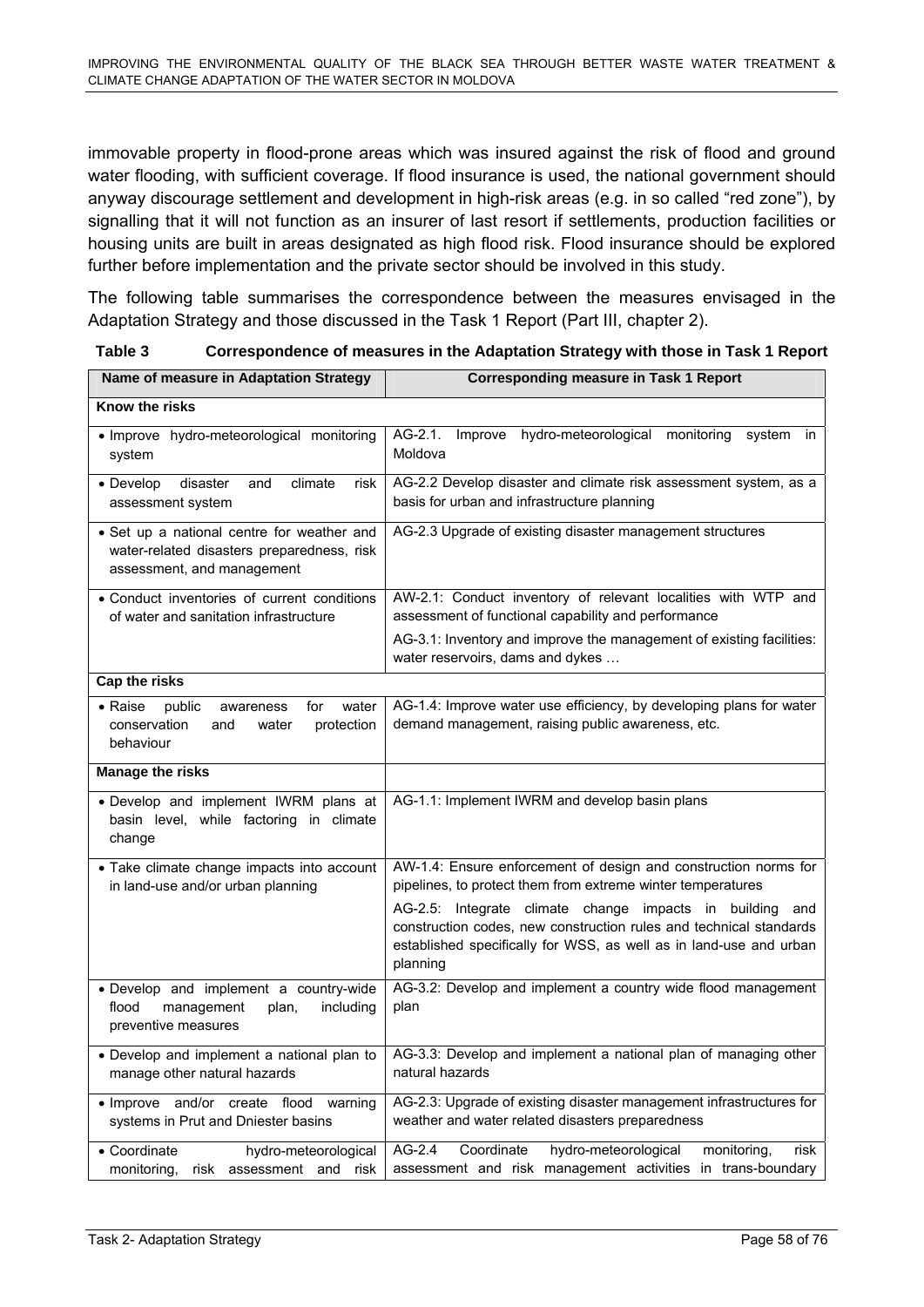| Name of measure in Adaptation Strategy                                                                                                        | <b>Corresponding measure in Task 1 Report</b>                                                                                                                                                                       |  |  |
|-----------------------------------------------------------------------------------------------------------------------------------------------|---------------------------------------------------------------------------------------------------------------------------------------------------------------------------------------------------------------------|--|--|
| management activities in trans-boundary<br>basins<br>with<br>neighbouring<br>countries:<br>Romania and Ukraine                                | basins with neighbouring countries: Romania and Ukraine                                                                                                                                                             |  |  |
| • Develop and implement Master Plans for<br>WSS at national & territorial levels, taking<br>into account available sources of water<br>supply | AG-1.2: Develop Master plans for WSS                                                                                                                                                                                |  |  |
| • Improve water use efficiency                                                                                                                | AG-1.4: Improve water use efficiency, by developing plans for water<br>demand management, raising public awareness, etc.                                                                                            |  |  |
|                                                                                                                                               | AW 3: Implement water demand management                                                                                                                                                                             |  |  |
| · Integrate climate change<br>impacts<br>in<br>building codes, and new<br>construction<br>rules/technological standards                       | AG-2.5: Integrate climate change impacts in building<br>and<br>construction codes, new construction rules and technical standards<br>established specifically for WSS, as well as in land-use and urban<br>planning |  |  |
| <b>Make</b><br>the<br>best<br>of<br>use<br>green                                                                                              | AW-3.2: Encourage use of alternative water sources                                                                                                                                                                  |  |  |
| infrastructures and alternative sources of<br>water                                                                                           | AG 4: Promote water retention measures, explore low cost options<br>for reducing the risks                                                                                                                          |  |  |
| conventional<br><b>Fix</b><br>and<br>adapt<br>water                                                                                           | AW-1.1: Protect water intake facilities from flooding                                                                                                                                                               |  |  |
| infrastructures                                                                                                                               | AW-1.2: Protect pumping stations/treatment plants or other facilities<br>potentially exposed to flooding                                                                                                            |  |  |
|                                                                                                                                               | AW-1.3: Ensure reservation of electricity supply sources for WSS<br>facilities, especially in rural areas                                                                                                           |  |  |
|                                                                                                                                               | AW-2.2: Identify upgrading potential and develop feasibility studies                                                                                                                                                |  |  |
|                                                                                                                                               | AW-2.3: Increase local capacity in project development, fund<br>raising, and implementation                                                                                                                         |  |  |
|                                                                                                                                               | AW-2.4: Ensure proper operation and maintenance of treatment<br>facilities                                                                                                                                          |  |  |
|                                                                                                                                               | AW-3.3: Systemically monitor and reduce leakages and commercial<br>water losses                                                                                                                                     |  |  |
|                                                                                                                                               | AW 4-1: Shift from shallow wells to more reliable sources of water<br>supply, such as surface water and confined aquifers - in villages<br>dependant on shallow wells                                               |  |  |
|                                                                                                                                               | AW 4-2: Develop rural sanitation systems, focusing on low cost<br>options (e.g. septic tanks and EcoSan toilets)                                                                                                    |  |  |
|                                                                                                                                               | AW 4-3: Build intercepting collector drainage downhill villages in<br>landslide prone areas                                                                                                                         |  |  |
|                                                                                                                                               | AW 4-4: Consider rehabilitation of existing and building new<br>sewerage systems for the collection and safe disposal of storm<br>waters in cities                                                                  |  |  |
| Make best use of economic instruments<br>and other regulatory instruments                                                                     | AG-1.3: Set and enforce sustainable water abstraction limits and<br>introduce flexible water allocation rules.                                                                                                      |  |  |
|                                                                                                                                               | AG-1.5: Make the best use of economic instruments and other<br>regulatory instruments for IWRM                                                                                                                      |  |  |
|                                                                                                                                               | AW-3.1: Put in place mechanisms that can influence water demand,<br>such as policy-relevant tariff systems, complemented by appropriate<br>metering                                                                 |  |  |

The following table summarises the timing and incremental cost (due to climate change adaptation, above what would normally be required) for the various measures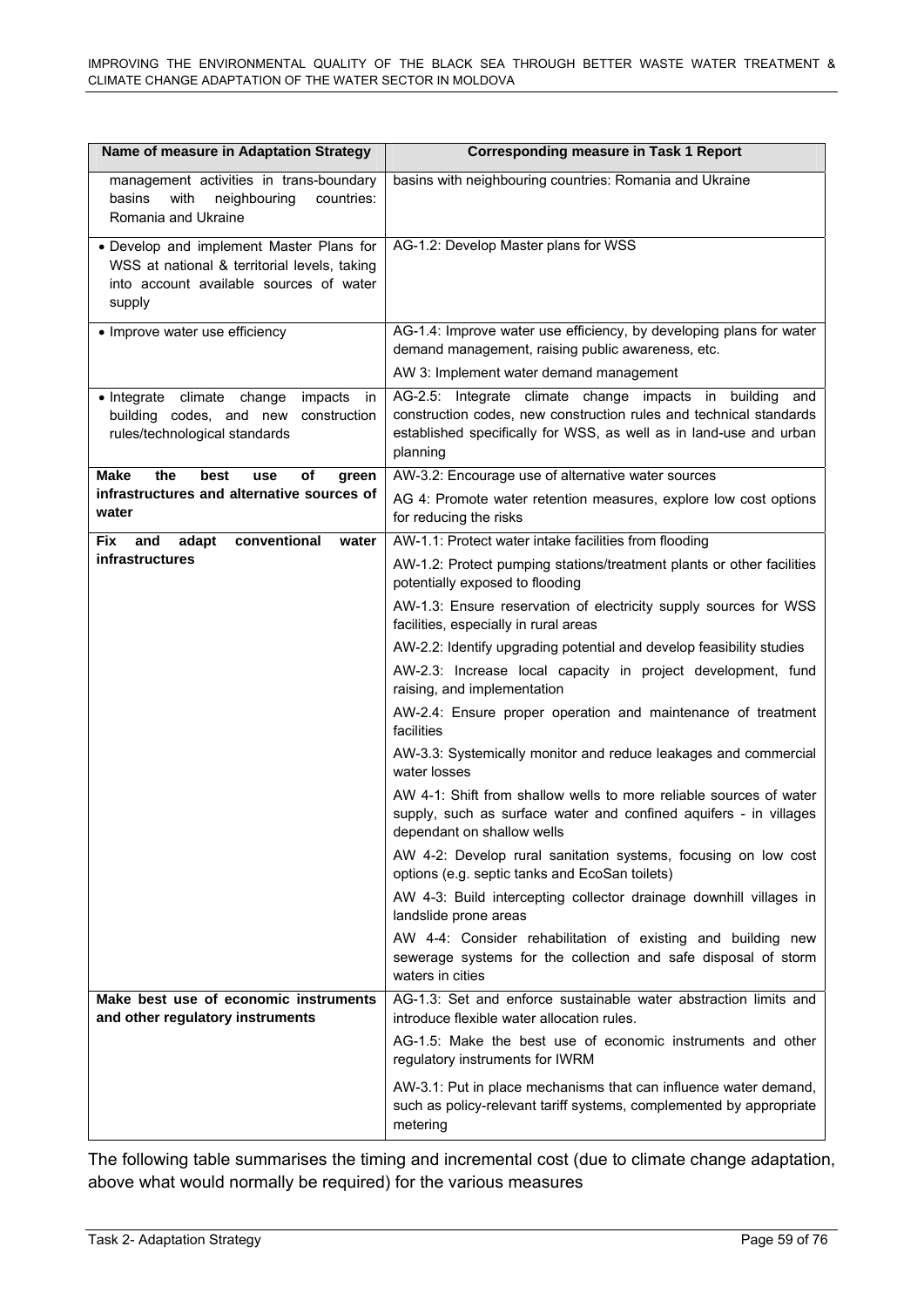| Table 4 | Overview of Adaptation Measures for WSS in Moldova – Know the Risks |
|---------|---------------------------------------------------------------------|
|---------|---------------------------------------------------------------------|

| <b>Measure</b>                                                                                                    | <b>Target Date for</b><br><b>Completion</b> | Indicative<br>Incremental<br><b>Budget</b><br>(million<br>EUR) | <b>Type</b><br><b>of</b><br><b>Expenditure</b><br>(one-time,<br>annual,<br>$etc.$ ) | <b>Expected outcome</b>                                                                                                                |
|-------------------------------------------------------------------------------------------------------------------|---------------------------------------------|----------------------------------------------------------------|-------------------------------------------------------------------------------------|----------------------------------------------------------------------------------------------------------------------------------------|
| <b>Total "Know the Risk"</b>                                                                                      |                                             | 0.900                                                          |                                                                                     |                                                                                                                                        |
| Improve hydro-meteorological monitoring system                                                                    | 2013-2014                                   |                                                                | One-time                                                                            | Hydro-meteorological monitoring<br>system capable of providing robust<br>data for decision-making and<br>prioritisation of investments |
| Develop disaster and climate risk assessment system                                                               | 2013-2014                                   |                                                                | One-time                                                                            | Capacity development in disaster<br>risk management (World Bank<br>project)                                                            |
| Set up a national centre for weather and water-related<br>disasters preparedness, risk assessment, and management | 2015                                        |                                                                | One-time                                                                            | National centre established                                                                                                            |
| Conduct inventories of current conditions of water and<br>sanitation infrastructure                               | 2013-2014                                   | 0.900                                                          | One-time                                                                            | Inventory of localities without safe<br>access to water supply, sanitation,<br>and current conditions of WSS sector<br>infrastructure  |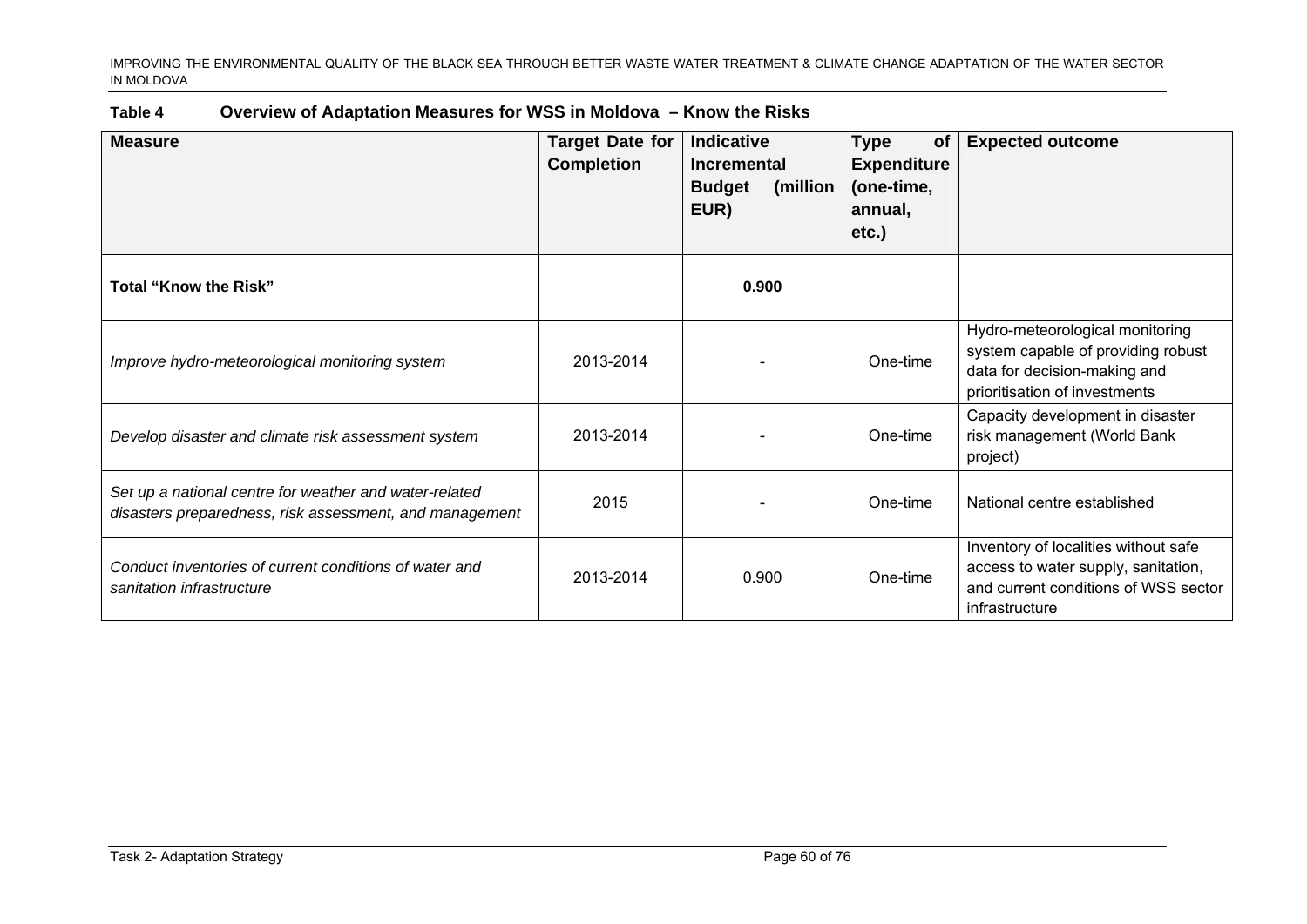| Overview of Adaptation Measures for WSS in Moldova – Cap the Risks<br>Table 5 |
|-------------------------------------------------------------------------------|
|-------------------------------------------------------------------------------|

| <b>Measure</b>                                                                                                                                                                                                                                                                                                                               | <b>Target Date for</b><br><b>Completion</b> | Indicative<br><b>Budget</b><br>(million EUR) | <b>Type</b><br><b>of</b><br><b>Expenditure</b><br>(one-time,<br>annual, etc.) | <b>Expected outcome</b>                                                                                                                                                                                                                                                                                  |
|----------------------------------------------------------------------------------------------------------------------------------------------------------------------------------------------------------------------------------------------------------------------------------------------------------------------------------------------|---------------------------------------------|----------------------------------------------|-------------------------------------------------------------------------------|----------------------------------------------------------------------------------------------------------------------------------------------------------------------------------------------------------------------------------------------------------------------------------------------------------|
| Total "Cap the Risk"                                                                                                                                                                                                                                                                                                                         |                                             |                                              |                                                                               |                                                                                                                                                                                                                                                                                                          |
| Raise public awareness for water conservation and<br>water protection behaviour<br>Inform populations about water-related risks and the<br>potential impacts of climate change<br>Assess the level of security people are willing to reach;<br>inform them about the costs and constraints associated<br>with alternative levels of security | 2013-2014                                   |                                              | On-going                                                                      | - Agreement on acceptable levels<br>of risks associated with climate<br>change achieved through<br>democratic procedures and based<br>on both evidences and economic<br>and social values of Moldova;<br>- Improved behaviour of economic<br>agents regarding water<br>conservation and water protection |

### **Table 6 Overview of Adaptation Measures for WSS in Moldova – Manage the Risks**

| <b>Measure</b>                                                                               | <b>Target Date for</b><br><b>Completion</b> | <b>Indicative Budget</b><br>(million EUR) | <b>Type</b><br>of<br><b>Expenditure</b><br>(one-time,<br>annual, etc.) | <b>Expected outcome</b>                                 |
|----------------------------------------------------------------------------------------------|---------------------------------------------|-------------------------------------------|------------------------------------------------------------------------|---------------------------------------------------------|
| <b>Total "Manage the Risk"</b>                                                               |                                             | 1.250                                     |                                                                        |                                                         |
| Develop and implement IWRM plans at basin level, while<br>factoring in climate change        | 2013-2015                                   | 0.650                                     | One-time                                                               | Basin level IWRM plans                                  |
| Develop and implement a country-wide flood management<br>plan, including preventive measures | 2013-2015                                   |                                           | One-time                                                               | National flood management plan<br>(part of EIB project) |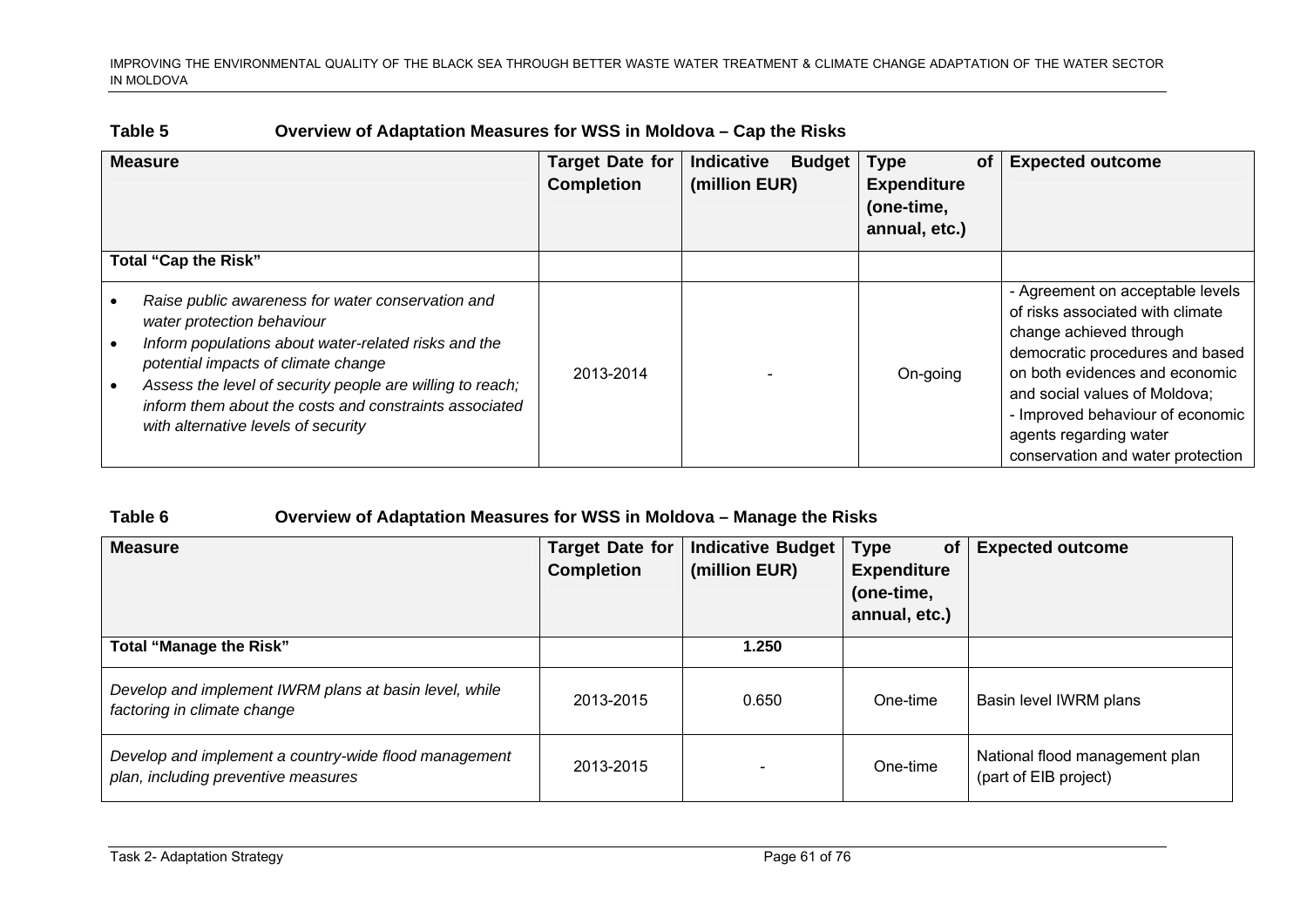| <b>Measure</b>                                                                                                                                                                 | <b>Target Date for</b><br><b>Completion</b> | <b>Indicative Budget</b><br>(million EUR) | <b>Type</b><br><b>of</b><br><b>Expenditure</b><br>(one-time,<br>annual, etc.) | <b>Expected outcome</b>                                                                                               |
|--------------------------------------------------------------------------------------------------------------------------------------------------------------------------------|---------------------------------------------|-------------------------------------------|-------------------------------------------------------------------------------|-----------------------------------------------------------------------------------------------------------------------|
| Develop and implement a national plan to manage other<br>natural hazards (such as droughts, extreme heat and frost,<br>strong winds, landslides, etc.)                         | 2014-2015                                   | 0.200                                     | One-time                                                                      | <b>National Disaster Risk</b><br>Management Plan                                                                      |
| Improve and/or create flood warning systems in Prut and<br>Dniester basins                                                                                                     | 2013-2017 (and<br>beyond)                   |                                           | One-time                                                                      | As above                                                                                                              |
| Improve water use efficiency                                                                                                                                                   | 2013-2014                                   | 0.400                                     | One-time                                                                      | Water demand management plans<br>developed                                                                            |
| Integrate climate change impacts in building codes, and new<br>construction rules/technological standards established for<br><b>WSS</b> specifically                           | 2013-2016                                   |                                           | One-time                                                                      | Building codes, construction rules<br>and technological standards for<br>WSS adapted for climate change<br>adaptation |
| Take climate change impacts into account in land-use and/or<br>urban planning                                                                                                  | 2013                                        |                                           | One-time                                                                      | Amendments to relevant legislation                                                                                    |
| Coordinate hydro-meteorological monitoring, risk<br>assessment and risk management activities in trans-<br>boundary basins with neighbouring countries: Romania and<br>Ukraine | $2013 -$                                    |                                           | Recurring                                                                     | On-going coordination                                                                                                 |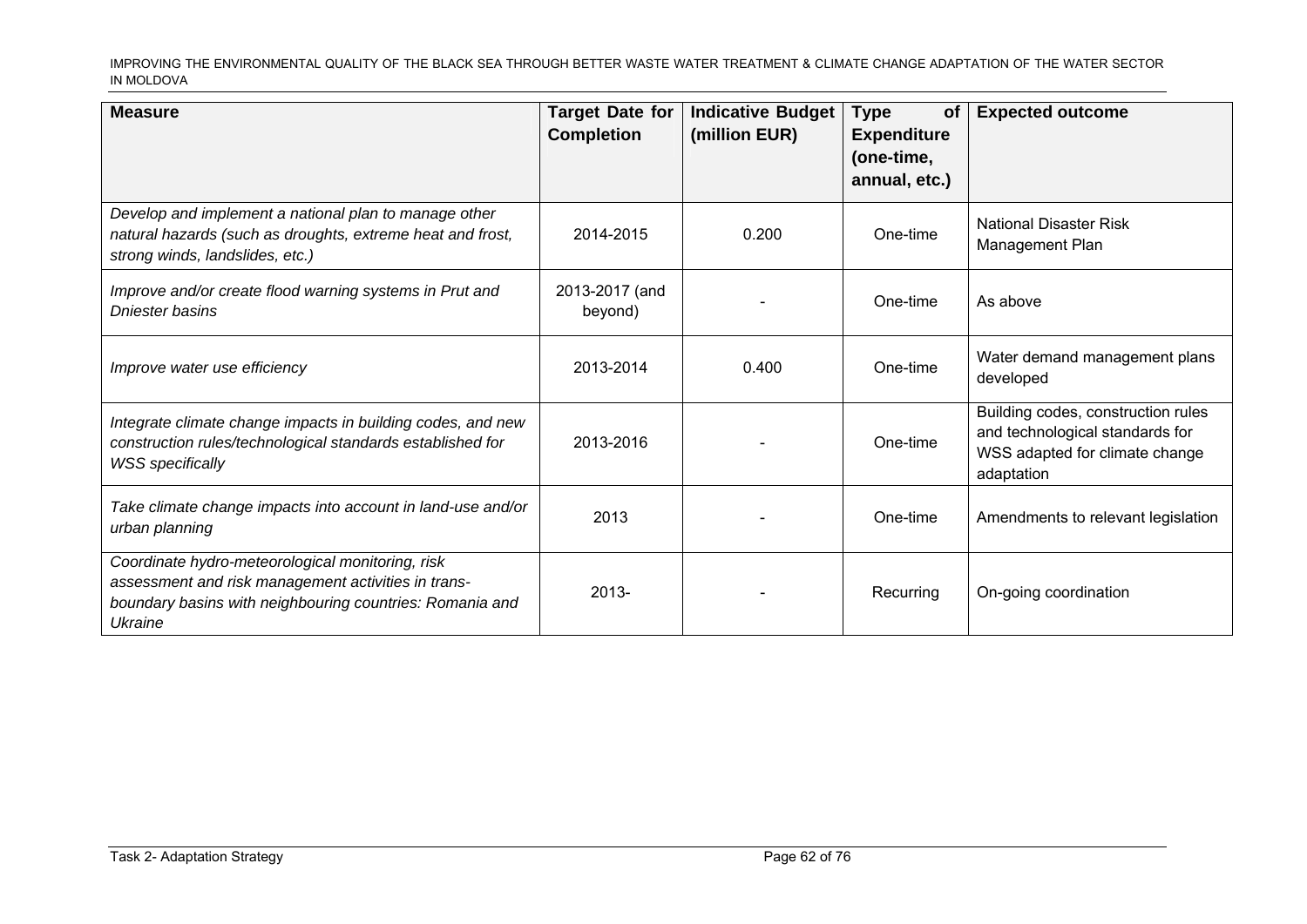### **Table 7 Overview of Adaptation Measures for WSS in Moldova WSS – Green infrastructures**

| <b>Measure</b>                                                                                                   | <b>Target Date for</b><br><b>Completion</b> | <b>Indicative Budget</b><br>(1000 EUR) | <b>Type</b><br><b>of</b><br><b>Expenditure</b><br>(one-time,<br>annual,<br>$etc.$ ) | <b>Expected outcome</b>                                                                      |
|------------------------------------------------------------------------------------------------------------------|---------------------------------------------|----------------------------------------|-------------------------------------------------------------------------------------|----------------------------------------------------------------------------------------------|
| Total: "Best use of green infrastructures and alternative<br>sources of water"                                   |                                             | 50                                     |                                                                                     |                                                                                              |
| Create water retention areas, flood control reservoirs/natural<br>retention polders in areas at risk of flood    | 2013-2017 (and<br>beyond)                   |                                        | Recurring                                                                           | Prioritised investments in water<br>retention using more capital intensive<br>investments    |
| Increase soil infiltration using wetlands, afforestation; avoid<br>sealed surfaces in urban development          | 2013-2017 (and<br>beyond)                   |                                        | Recurring                                                                           | Prioritised investments in soil<br>infiltration and afforestation                            |
| Maintain natural flood plains for rivers where appropriate                                                       | 2013-2017 (and<br>beyond)                   |                                        | Recurring                                                                           | Prioritised investments in<br>establishment/re-establishment of<br>natural flood plains      |
| Combine artificial groundwater recharge, wastewater re-use,<br>rainwater harvesting, where possible and feasible | 2013; and beyond                            | 50                                     | one-time;<br>recurring<br>investments                                               | Study on feasibility of rainwater<br>harvesting and guidelines and<br>incentives for its use |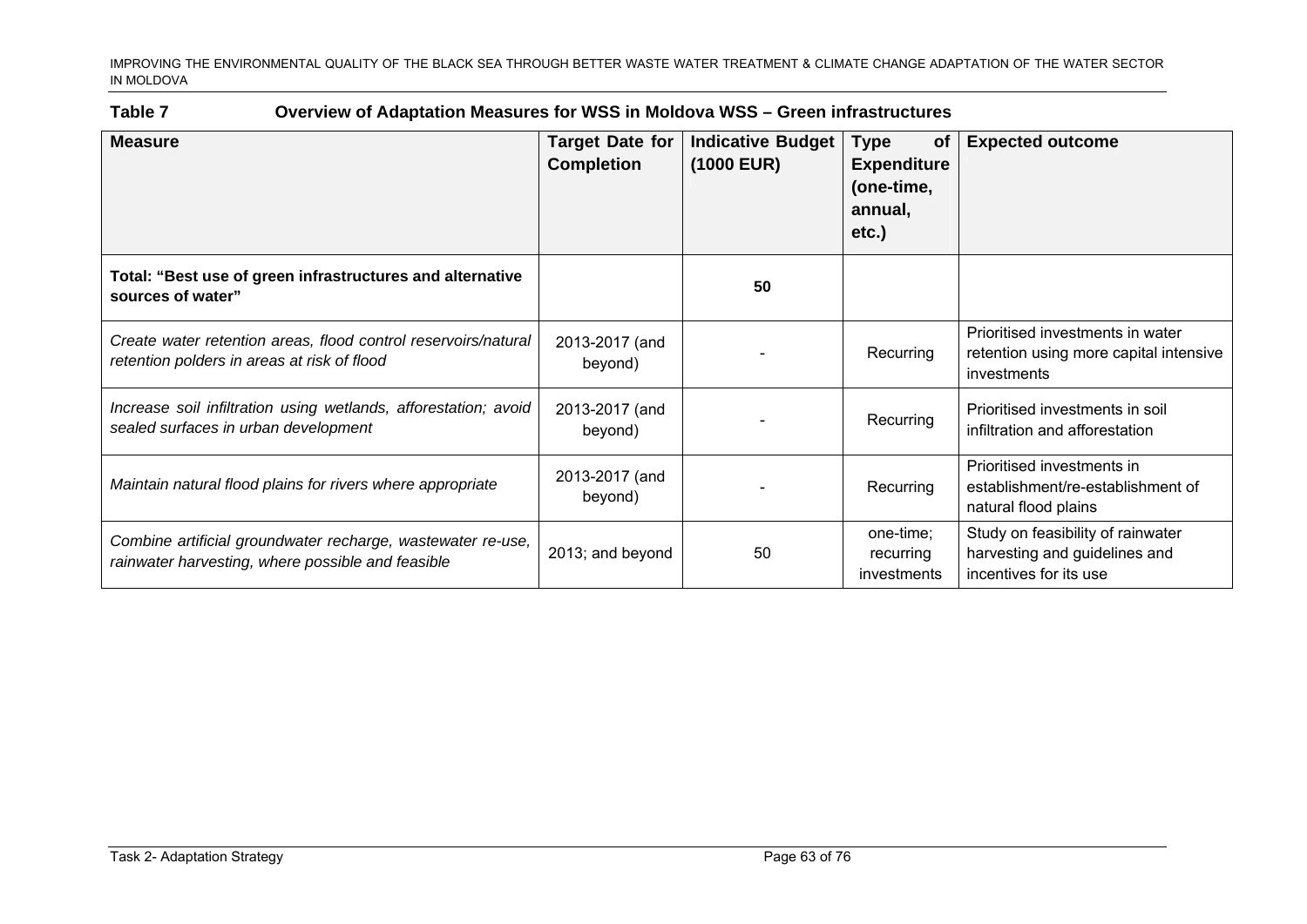| Table 8 | Overview of Adaptation Measures for WSS in Moldova – Fix and adapt conventional water infrastructure |  |
|---------|------------------------------------------------------------------------------------------------------|--|
|         |                                                                                                      |  |

| <b>Measure</b>                                                                                                                                                                                                                                                                 | <b>Target Date for</b><br><b>Completion</b> | <b>Indicative Budget</b><br>(1000 EUR) | <b>Type</b><br><b>of</b><br><b>Expenditure</b><br>(one-time,<br>annual, | <b>Expected outcome</b>                                                                                                                                                                                                 |
|--------------------------------------------------------------------------------------------------------------------------------------------------------------------------------------------------------------------------------------------------------------------------------|---------------------------------------------|----------------------------------------|-------------------------------------------------------------------------|-------------------------------------------------------------------------------------------------------------------------------------------------------------------------------------------------------------------------|
|                                                                                                                                                                                                                                                                                |                                             |                                        | etc.)                                                                   |                                                                                                                                                                                                                         |
| Total: "Fix and adapt conventional water infrastructure"                                                                                                                                                                                                                       |                                             | 10,250                                 |                                                                         |                                                                                                                                                                                                                         |
| Protect most vulnerable villages fully dependant on shallow<br>wells from drought by shifting to more reliable sources of<br>water                                                                                                                                             | 2013-2017 (and<br>beyond)                   | 3,800                                  | On-going<br>investments                                                 | Priority investments in water supply<br>related to climate change adaptation;<br>Additional investments under this<br>measure should be part of Water<br>Demand Management plans in both:<br>WSS and irrigation sectors |
| Improve wastewater infrastructure capacity - focus on low-<br>cost options in rural areas (e.g. septic tanks and EcoSan<br>toilets), while suburban areas of big cities could be<br>connected to centralised sewerage systems operated by<br>apacanals (urban water utilities) | 2013-2017 (and<br>beyond)                   | 6,450                                  | On-going<br>investments                                                 | Priority investments in sanitation<br>related to climate change adaptation                                                                                                                                              |
| Adapt the design of dikes and dams for flood protection,<br>rehabilitate existing and build needed additional dikes and<br>dams; this should be part of the future national plan for flood<br>management                                                                       | 2013-2017 (and<br>beyond)                   |                                        | On-going<br>investments                                                 | Priority investments identified as part<br>of national plan for flood<br>management                                                                                                                                     |
| Improve the operation and maintenance of existing flood<br>management facilities (dikes, dams)                                                                                                                                                                                 | 2013-2017 (and<br>beyond)                   |                                        | On-going<br>investments                                                 | Priority investments identified as part<br>of national plan for flood<br>management                                                                                                                                     |
| Build intercepting collector drainage downhill of villages in<br>landslide-prone areas                                                                                                                                                                                         | 2013-2017 (and<br>beyond)                   |                                        | On-going<br>investments                                                 | Appropriate measures should be<br>identified as part of the future<br>national plan for flood management<br>and the disaster risk management<br>plan                                                                    |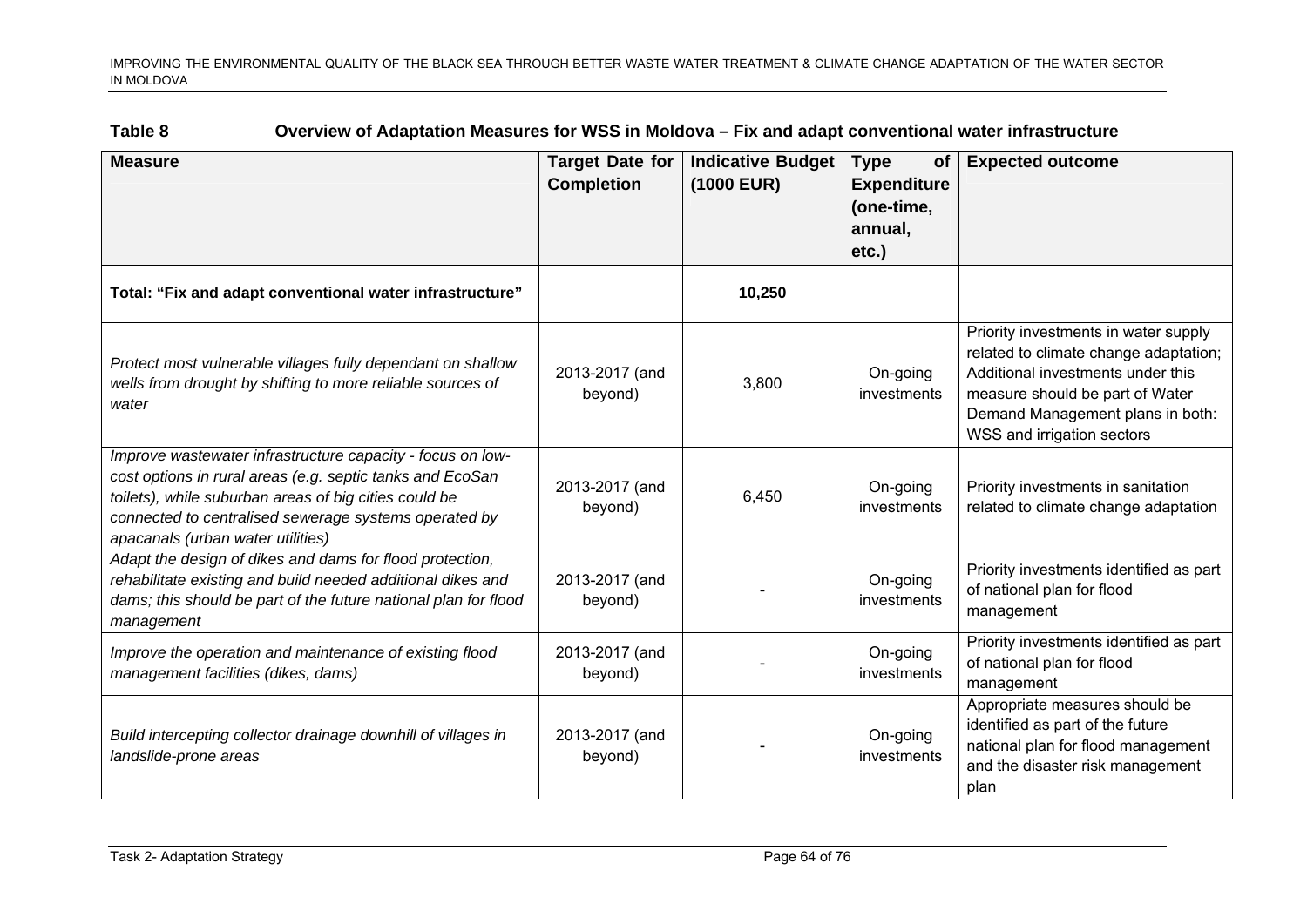| <b>Measure</b>                                                                                                                                                                                                                                                               | <b>Target Date for</b><br><b>Completion</b> | <b>Indicative Budget</b><br>(1000 EUR) | <b>Type</b><br><b>of</b><br><b>Expenditure</b><br>(one-time,<br>annual,<br>$etc.$ ) | <b>Expected outcome</b>                                                                                                                                                                                                                                  |
|------------------------------------------------------------------------------------------------------------------------------------------------------------------------------------------------------------------------------------------------------------------------------|---------------------------------------------|----------------------------------------|-------------------------------------------------------------------------------------|----------------------------------------------------------------------------------------------------------------------------------------------------------------------------------------------------------------------------------------------------------|
| Consider rehabilitation of existing and building new<br>sewerage systems for collecting and safe disposal of storm<br>waters in cities, to reduce the risk of regular flash flooding<br>during torrential rains                                                              | 2013-2017 (and<br>beyond)                   |                                        | On-going<br>investments                                                             | The optimal set of investments<br>should be determined after<br>inventories of existing facilities and<br>vulnerable water resources have<br>been conducted and regional master<br>plans developed. The                                                  |
| Protect existing and properly functioning water supply and<br>wastewater facilities against flooding and direct impact of<br>increased river flows (water intake facilities, pumping<br>stations/treatment plants)                                                           | 2013-2017 (and<br>beyond)                   |                                        | On-going<br>investments                                                             | The optimal set of investments<br>should be determined after<br>inventories of existing water intake<br>facilities, pumping stations, treatment<br>plants, and vulnerable water<br>resources have been conducted and<br>regional master plans developed. |
| Upgrade the performance of existing water treatment plants<br>and wastewater collection and treatment infrastructure in<br>Moldova (e.g., installation of pre-sedimentation pond or river<br>bank filters for pre-treatment; aeration facilities for<br>ammonium oxidation). | 2013-2017 (and<br>beyond)                   |                                        | On-going<br>investments                                                             | The optimal set of investments<br>should be determined after<br>inventories of existing water<br>treatment, wastewater collection, and<br>wastewater treatment facilities have<br>been conducted and regional master<br>plans developed.                 |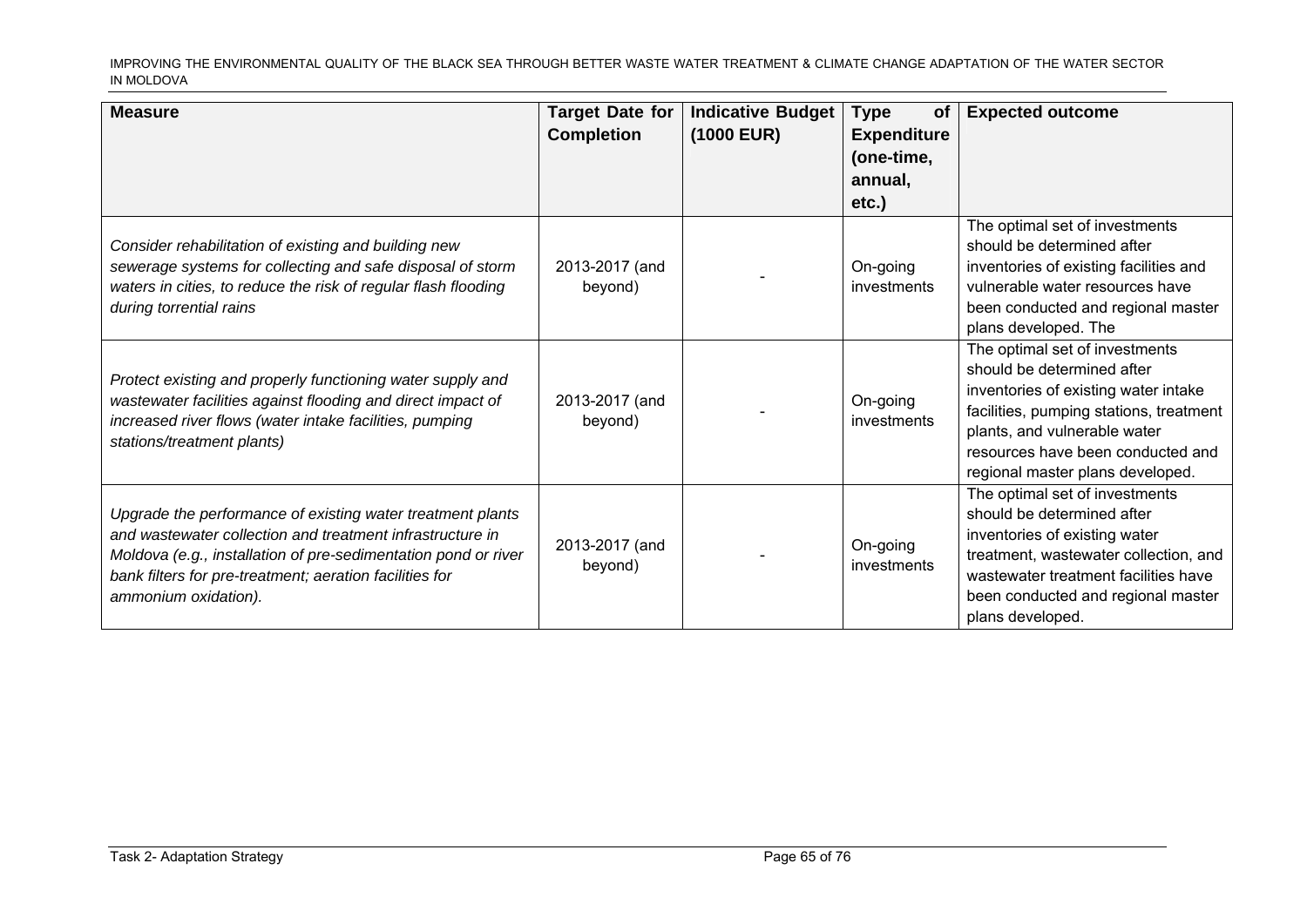| Table 9<br>Overview of Adaptation Measures for WSS in Moldova - Best Use of Economic and Regulatory Instruments |
|-----------------------------------------------------------------------------------------------------------------|
|-----------------------------------------------------------------------------------------------------------------|

| <b>Measure</b>                                                                                                                                                                | <b>Target Date for</b><br><b>Completion</b> | <b>Indicative Budget</b><br>$(1000$ EUR) | <b>Type</b><br>0f<br><b>Expenditure</b><br>(one-time,<br>annual,<br>$etc.$ ) | <b>Expected outcome</b>                                                                   |
|-------------------------------------------------------------------------------------------------------------------------------------------------------------------------------|---------------------------------------------|------------------------------------------|------------------------------------------------------------------------------|-------------------------------------------------------------------------------------------|
| Total: Best use of economic instruments                                                                                                                                       |                                             |                                          |                                                                              |                                                                                           |
| Put in place instruments (e.g. appropriate tariff system<br>complemented by sound metering) that can influence water<br>demand, taking into account affordability constraints | 2013-2014                                   |                                          | Recurring                                                                    | Tariff system being reviewed under<br><b>WSS Sector Strategy</b>                          |
| Set sustainable water abstraction limits for both regular and<br>water-stressed periods                                                                                       | 2015                                        |                                          | On-going                                                                     | Water abstraction limits set as<br>required based on robust hydro-<br>meteorological data |
| Define water rights in a flexible way: e.g. by adopting two<br>sets of water allocation rules: for normal situation and for<br>emergency situations                           | 2014                                        |                                          | one-time                                                                     | Flexible rules and guidelines for<br>water allocation in times of<br>emergency            |
| insurance schemes -<br>obligatory<br>Consider flood<br>e.g.<br>insurance of property in flood and landslide-prone areas                                                       | 2014                                        |                                          | one-time                                                                     | Guidelines for use of flood insurance<br>schemes                                          |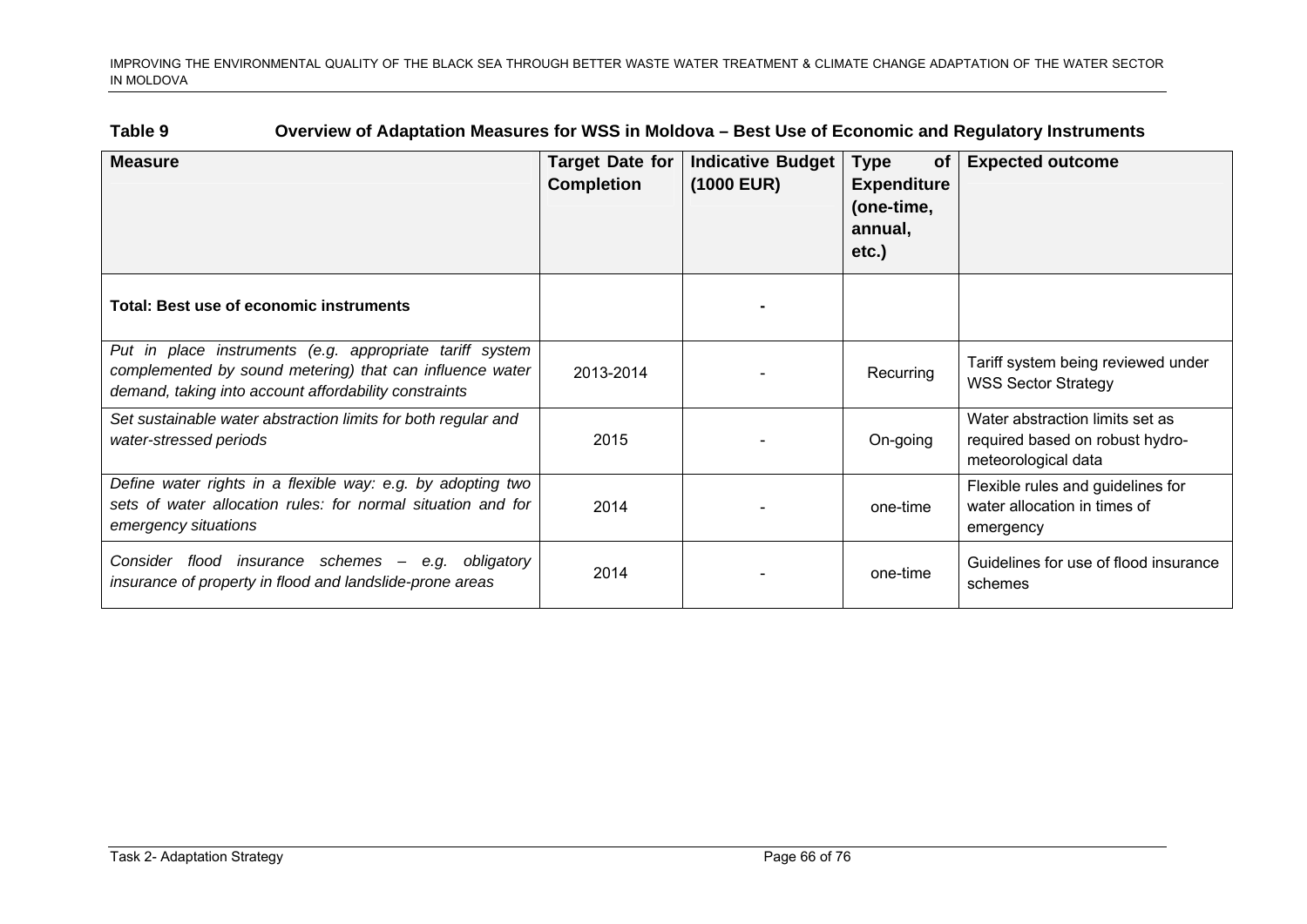# **Annex B: Integration of priority adaptation measures into the midterm Action plan for implementing the WSS sector strategy (proposed adjustments to the plan)**

The mid-term Action Plan for implementing the revised WSS Sector Strategy (see Annex 12 to the Strategy) comprises a table with actions, timeframe for implementation, estimated costs, responsible unit, etc. As such, large amounts of text cannot be added without compromising readability of the Action Plan. Therefore, a note should be attached to the Action Plan that explicitly identifies climate change adaptation as a priority that needs to be included in key activities. The following is a proposed text:

"Several of the activities specified in the Action Plan have can have implications for adaptation of WSS to climate change. Therefore, it should be understood that the following activities should explicitly take adaptation into account:

- 2.3.1.4 Get the law on Public Services for WSS approved by the Government and Parliament – the law should contain a clause in the chapter on purpose and objectives that adaptation of public sector assets (including water supply and sanitation) to climate change is a stated priority
- 2.3.1.5 Revise the text of the law on local public administration to allow the aggregation of water company – the clauses enabling the aggregation of water companies should contain language that adaptation of water supply and sanitation assets to climate change be used as a criterion for determining the optimal clustering of service areas
- 2.3.1.7 Revise the text of laws on municipal services to enable regional operating companies in the country – the clauses enabling the establishment of regional operating companies should contain language that adaptation of water supply and sanitation assets to climate change be a joint objective and obligation (with the Government) of these companies
- 2.3.1.8 Get the revised laws on municipal services approved by the Government and the Parliament – the law should contain a clause in the chapter on purpose and objectives that adaptation of public sector assets (including water supply and sanitation) to climate change is a stated priority
- 2.3.2.1 Establish a planning and programming unit for WSS investment by MoEn with 4 dedicated full time staff – the unit's objectives and responsibilities should include ensuring adaptation of WSS infrastructure to climate change
- 2.3.2.2 Establish a Task Force (MoEn, MoRDC, MoEco, MLA, others) to design the guidance texts for the legal setting of Regional Operating Companies – the guidance texts developed by the Task Force should explicitly state that Regional Operating Companies have an obligation to include climate change adaptation in their planning and investment activities
- 2.3.3.1 Get the revised national WSS strategy approved by the Government the WSS Strategy should be modified to include the text from the WSS sector adaptation strategy (see Annex C of this report)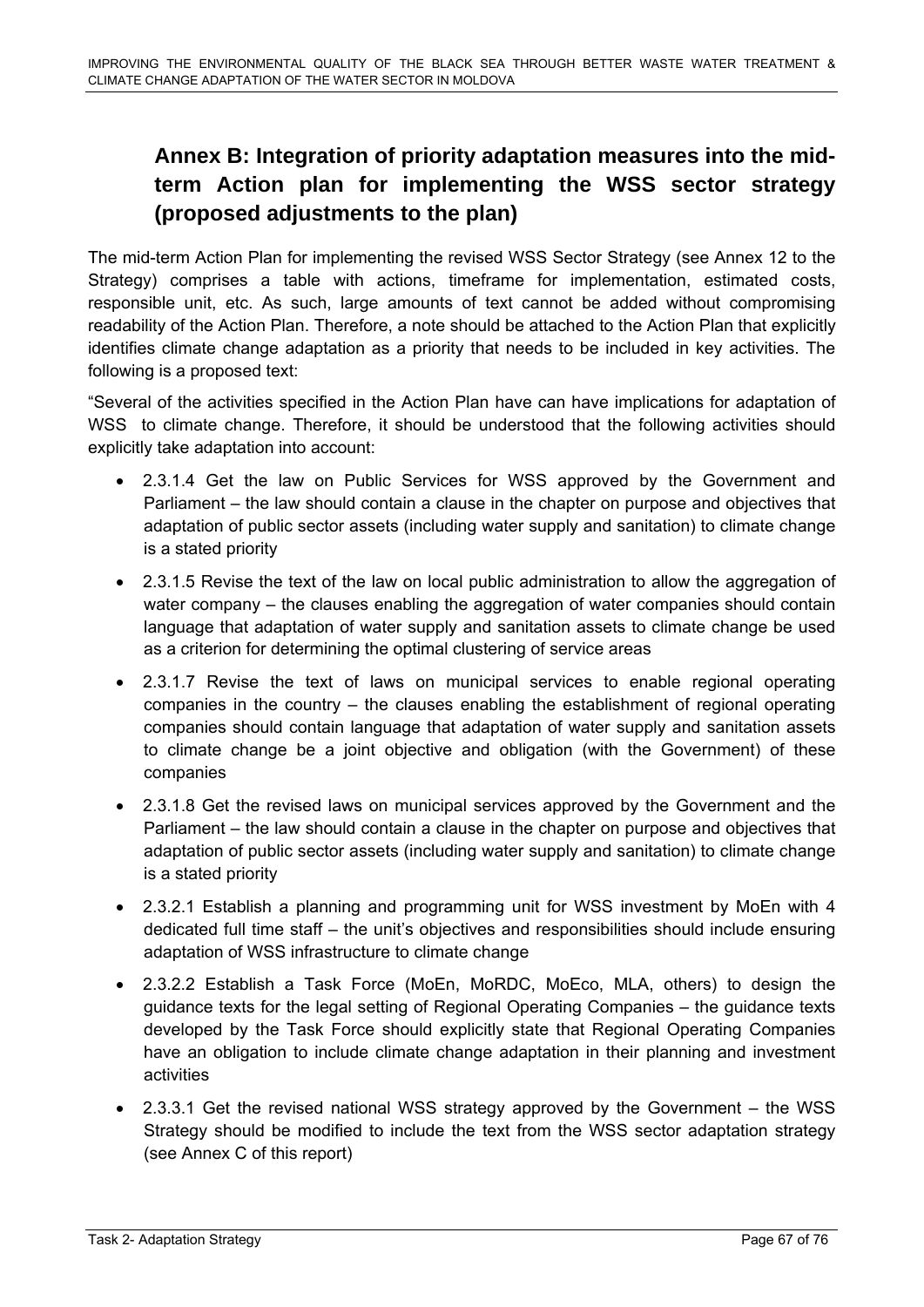- 2.3.3.2 Get the guidance on content of a Master Plan (MP) including rules and procedures for approval of MP documents approved as a Ministerial or Governmental order – the guidance document should explicitly contain a requirement to consider climate change adaptation in master plans, in particular in developing the optimal set of WSS investments to meet service level targets that should include resiliency of water supply, protection of water sources from floods and contamination from wastewater and other threats, and development of rural sanitation
- 2.3.3.3 Develop Guidance Documentation on the structure and content of a WSS Project Feasibility Study (FS) – the guidance document should explicitly contain a requirement that feasibility studies consider climate change adaptation, in particular in describing how the proposed project meets adaptation objectives in the areas of resiliency of water supply, protection of water sources from floods and contamination from wastewater and other threats, and development of rural sanitation
- 2.3.3.5 Establish a Task Force (MoEn, MoRDC, GIZ, SDC, ADA, others) to prioritize the raional WSS MPs and FSs to be developed in the country – among its objectives, the Task Force should be required to consider climate change adaptation in the rational MPs and FSs
- 2.3.3.6 Develop raional WSS MPs in priority raions of the country the MPs should consider climate change adaptation, in particular in developing the optimal set of WSS investments to meet service level targets that should include resiliency of water supply, protection of water sources from floods and contamination from wastewater and other threats, and development of rural sanitation
- 2.3.3.7 Develop major WSS infrastructure Projects Feasibility Studies (FSs) in raions with approved WSS MPs – the FSs should demonstrate how the project addresses adaptation objectives in the areas of resiliency of water supply, protection of water sources from floods and contamination from wastewater and other threats, and development of rural sanitation. Project documentation should explicitly address how the proposed project contributes to adaptation to climate change
- 2.3.3.8 Develop minor WSS infrastructure Projects (decentralized solution for rural villages) – project documentation should explicitly address how the proposed project contributes to adaptation to climate change
- 2.3.4.1 Establish a Task Force (MoEn, ANRE, MoH) ) to define performance indicators of Water Operating Companies also to be considered to promote PPP models – the performance indicators should include those specifically measuring resiliency of water and sanitation infrastructure to climate change, for example: percentage of population in the service area using water from shallow wells that are vulnerable to drought and/or contamination
- 2.3.4.3 Establish a Task Force (MoEn, MoRDC, ANRE, AMAC, MLA, MoF, others to define incentives and rules and procedures to foster the aggregation of Water Operating Companies – climate change adaptation should explicitly be among the criteria to be considered when determining the optimal aggregation of WOCs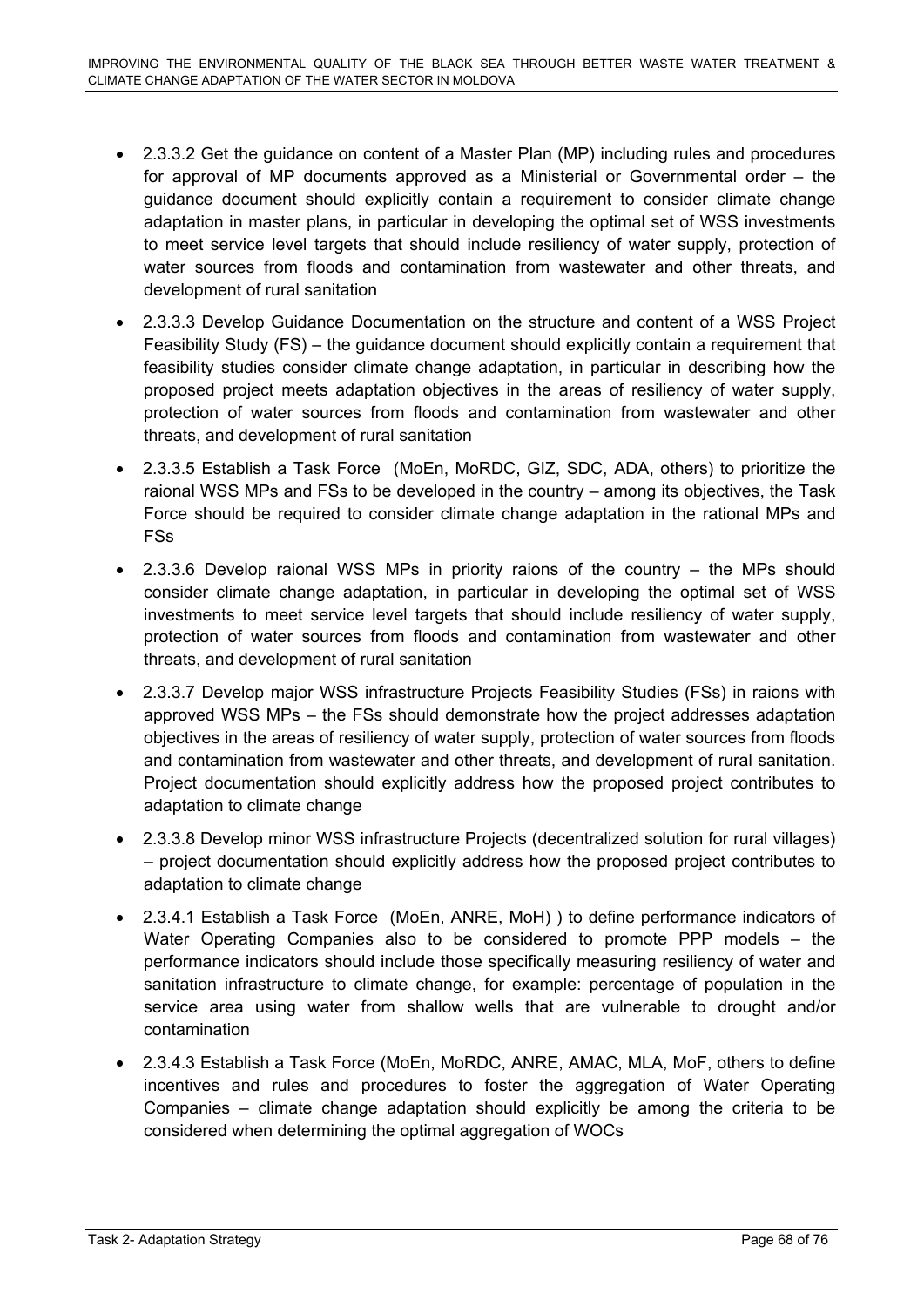- 2.3.4.5 Support the aggregation of Water Operating Companies (WOC) into Regional Operating Companies (ROC) – climate change adaptation should explicitly be among the criteria to be considered when determining the optimal aggregation of WOCs into ROCs
- 2.3.4.8 Develop Water Safety Plan by Water Operating Companies water safety plans should include climate change adaptation measures.
- 2.3.5.1 Establish a Task Force (MoEn, MoRDC, MoF) to develop a Yearly Multiannual WSS Operational Plan for the Mobilization of Funding Resources for WSS planning and investment dovetailing into the MTBF process – the Task Force will consider climate change adaptation of WSS and integrate it into the MTBF process
- 2.3.5.3 Establish a Task Force (MoEn, ANRE) to define tariff and business planning policy for Water Utility Companies – the Task Force should consider including the possibility of allowing water scarcity pricing during periods of drought and define rules and procedures for its use
- 2.3.6.1 Establish a Task Force (MoEn, MoRDC, MoF, Donor Projects PIUs, others) to agree on reporting dataset requirement and procedures for reporting , scoring and prioritizing projects into the WSS MIS Project Pipeline for future project being planned and project construction progress reporting for projects under construction – the Task Force should consider the results of the inventory of water resources and WSS assets (as part of the WSS climate change adaptation measures) in defining the project pipeline. One of the primary objectives of the project pipeline should be to increase the resiliency of water resources and WSS sector assets to climate change.
- 2.3.7.1 Establish a Task Force (MoEn, MoRDC, MoF, Donor Projects PIUs, others) to agree on reporting indicators and reporting format and procedures for monitoring and evaluation of the implementation of the revised WSS investment strategy – the reporting indicators should include progress on climate change adaptation. The WSS investment strategy should consider climate change adaptation of the sector in setting investment priorities.
- 2.3.7.3 Provide Yearly Report on the Progress of the implementation of the revised WSS strategy using the agreed indicators – an indicator of climate change adaptation should be included and reported, for example percentage of population in the service area using water from shallow wells that are vulnerable to drought and/or contamination."

In addition, the following activity is recommended for inclusion in the mid-term Action Plan for implementing the revised Moldova's WSS Sector Strategy:

• 2.3.3.0 Conduct inventories of current conditions of water resources, water and sanitation infrastructure in order to inform decisions on how best to cap and manage risks of climate change to WSS and guide investment decisions. **Budget: 900 thousand EUR**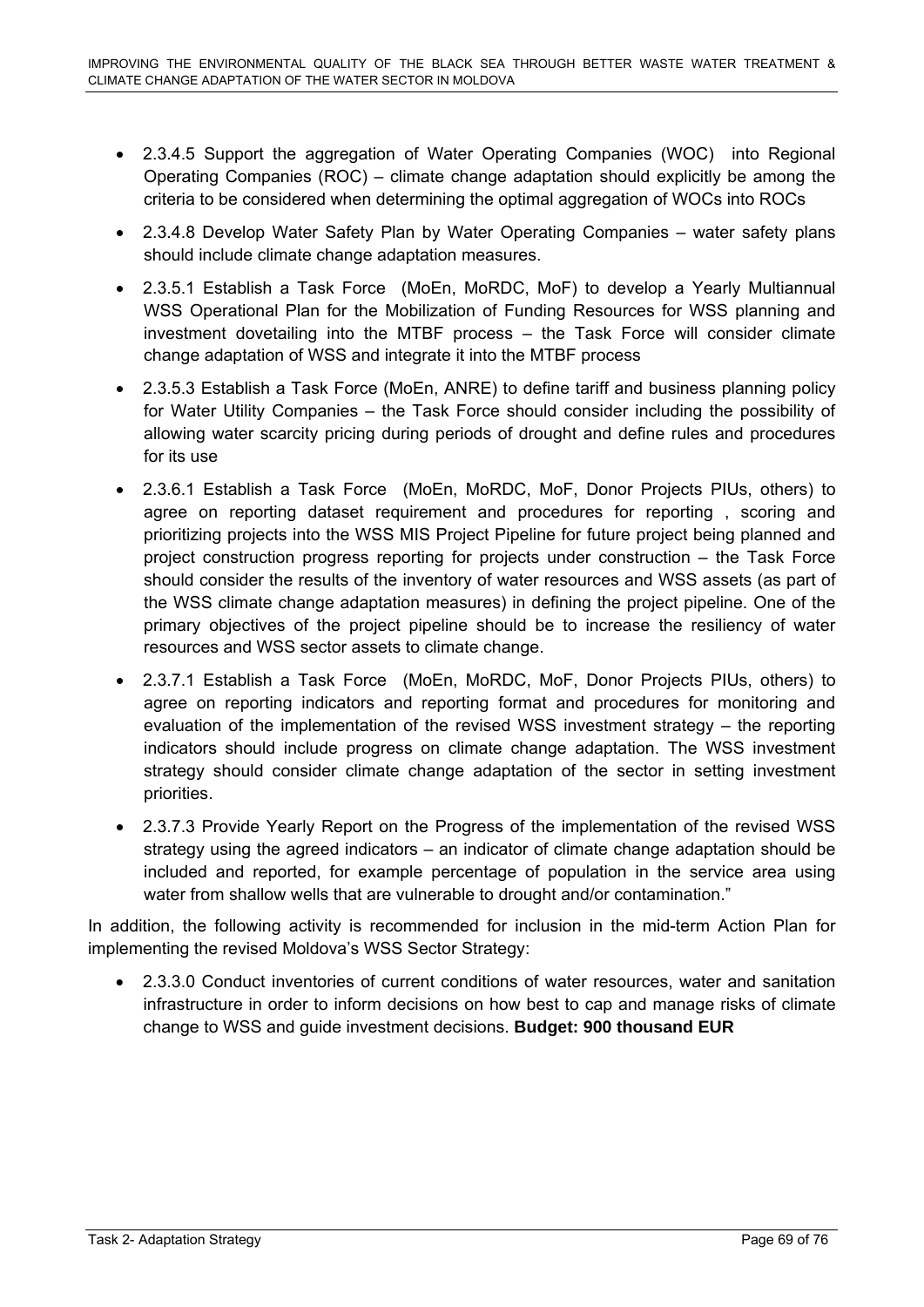# **Annex C: Proposed new text of Section 4.3.4 in the revised Moldova's WSS sector strategy**

**"Section 4.3.4: Adapting WSS sector to climate and water-related disasters exacerbated by climate change** 

#### *Climate and water-related risks and the vulnerability of Moldova to them*

The overarching objective of the National Climate Change Adaptation Strategy (NCCAS) of the Republic of Moldova is:

*To ensure that the Republic of Moldova's social and economic development is resilient to the impacts of climate change, by establishing a strong enabling environment and clear direction for an effective and coherent climate change adaptation process to take place across all relevant sectors.*

The NCCAS as well as studies recently implemented by a number of international institutions (World Bank, UNDP, UNECE, OECD et al) have revealed significant risks of climate and water– related natural hazards - they are already high and projections predict that they will only grow due to climate change.

Key climate and water-related impacts on water resources and the WSS infrastructure in Moldova, are as follows $44$ :

- **Precipitation** while overall precipitation is expected to remain close to past figures, the variability of this precipitation over the year is expected to increase dramatically, contributing to floods and droughts.
- **Surface water quantity** climate change models conclude average run-offs of the surface water, including the rivers Prut and Dniester, will decrease by 2020 in average by 13% or even 16 – 20%<sup>45</sup> (depending on the modelling scenarios), while peak flows will increase, thus increasing the risks of floods and droughts.
- **Decreasing annual surface water runoffs and reduced ground water recharge** combined with the ambitious target of national economic development will lead to water scarcity in the 2020s or in the 2030s (when considering both surface and ground water) <sup>46</sup>
- **Surface water quality** during droughts, surface water quality is expected to decline (involving decreased concentrations of dissolved oxygen and increased concentrations of N-ammonium etc.). During floods, the concentrations of suspended solids and sediments are expected to increase.
- **Shallow water** –some 50% of the population of Moldova use shallow wells as a main source of water supply. During droughts – for example, as seen in 2007 and 2012 – the water tables lower and many shallow wells dry out, threatening the security of water supply in affected villages.

<sup>&</sup>lt;sup>44</sup> See report "Analyse selected adaptation measures and propose a feasible adaptation strategy for WSS" on Task 2 under the project: *"IMPROVING THE ENVIRONMENTAL QUALITY OF THE BLACK SEA THROUGH BETTER WASTE WATER TREATMENT & CLIMATE CHANGE ADAPTATION OF THE WATER SECTOR IN MOLDOVA", co-*sponsored by EC (DG ENV) and OECD/EAP Task Force.

<sup>45</sup> National Human Development Report. Climate Change in Moldova, 2009/2010

<sup>46</sup> ibid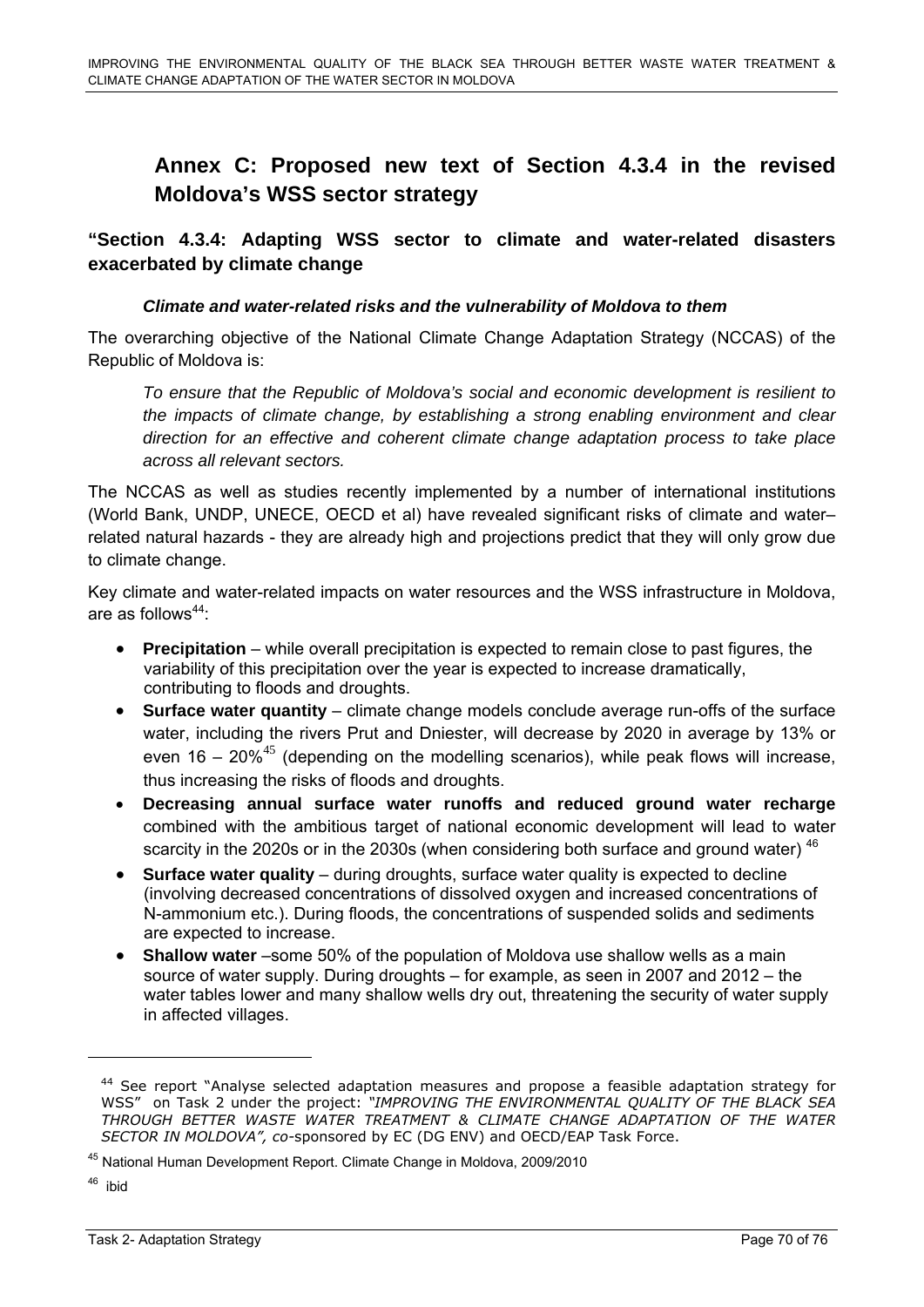• **WSS Sector infrastructure** – during floods, affected pumping stations stop operating and water mains can be damaged, capacity of water treatment plant are often exceeded and a switch to alternative and less reliable water resources is needed. Wells are often polluted by flash floods (e.g. region Hancesti during 2010 flood)

Main weather and water-related natural hazards to which Moldova and/or its WSS sector is most vulnerable are as follows:

- **Storms, windstorms and snow storms, torrential rain and hail:** according to World Bank estimations, Moldova is placed on the fifth place in the world among the countries which are most exposed to the risk of storms. In November 2000, a windstorm affected the livelihood of 2,600,000 people (more than 60% of total population)<sup>47</sup>. As interruptions in electricity supply to villages are amongst typical main damages produced by storms, especially in winter time when snow storms and rains sometimes result in heavy ice-loading on, and eventual breakages of, electricity grids, they threaten the reliability of water supply in villages using electric pumps for pumping water from deep boreholes – e.g. such "black outs" happened e.g. last December in some 150 villages, and in the whole northern Moldova in early 2000-ies. The problem is exacerbated by the fact that despite existing design and construction norms back-up power supply for WSS facilities (back-up power connection or generator) in rural areas is often absent;
- **Extreme summer and winter temperatures**: e.g. in summer 2012, an unfortunate combination of a prolonged *heat stress* (extreme temperatures) and a drought resulted in huge economic losses, mostly in agriculture, amounting to 1.25 billion USD  $48$  – equivalent of some 17% of country's 2011 GDP<sup>49</sup>. In WSS, extreme winter temperatures often damage water pipes placed on, or below but too near, the surface, as it is the case in some villages where water is supplied from local springs and streams. The problem is apparent even in Chisinau where some 30 km of distribution pipelines were frozen due to extreme temperatures in winter 2011/12;
- Land slides: due to this disaster, each year Moldova is loosing a number of rural houses, equivalent to a village or two. The problem is exacerbated by the fact that connection of rural households to piper water supply and natural gas is not accompanied by connection to piped sewerage or septic tanks, to collect and dispose of wastewater safely;
- **Floods**: e.g. "2008 floods cost the country about 120 million USD". The most recent floods in 2010 had an adverse economic impact at some 0.15% of GDP  $^{50}$ ; and finally,
- **Droughts:** "drought is becoming endemic in many parts of the country and is increasingly affecting rural livelihoods and development". E.g. in 2007 and 2012 it "resulted in losses of up to **70%** of major crops such as wheat, maize and sunflower" (NCCAS).

Vulnerability of Moldova and its WSS sector to droughts is very high indeed. E.g. according to a World Bank study, the 2007 drought affected a rural population of about 1.2 million persons in

<sup>&</sup>lt;sup>47</sup> Moldova - Storm, rain and frost OCHA Situation Report No. 2, UN Office for the Coordination of Humanitarian Affairs, 2000

<sup>&</sup>lt;sup>48</sup> World Bank, "Project Appraisal Document on a Proposed Credit to the Republic of Moldova for a Disaster and Climate Risk Management Project", July 6, 2010.

<sup>&</sup>lt;sup>49</sup> Moldova's GDP: 7.003 billion USD, s[ource:](http://www.imf.org/) www.imf.org<br><sup>50</sup> Post disaster Needs Assessment, Fl[oods 2](http://www.imf.org/)010, Gov. Republic of Moldova with support from EU, UN, World Bank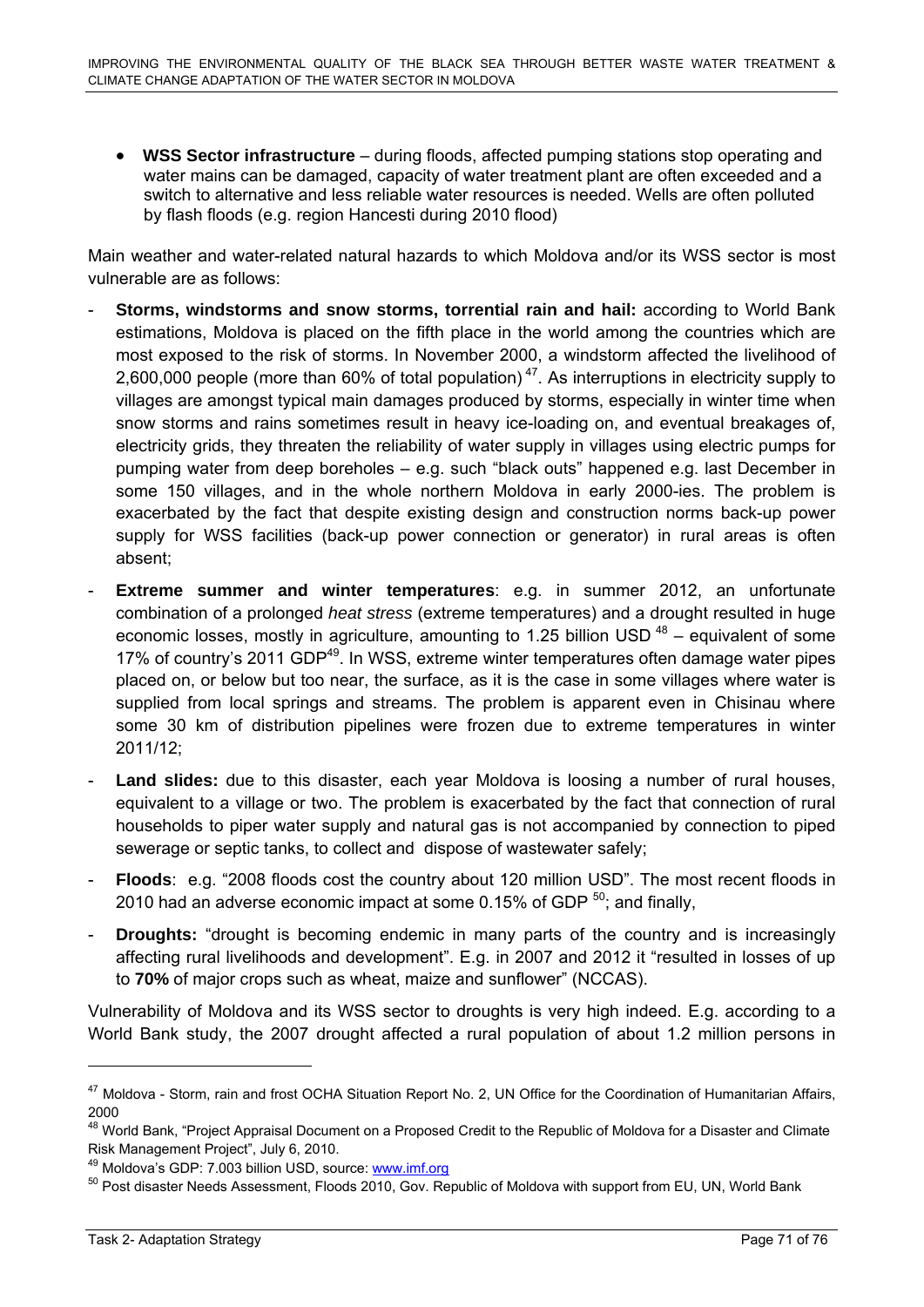Moldova. 156 villages (some 300,000 people) were qualified as strongly affected, out of which 41 villages with 100,000 populations were the most affected by the 2007 drought. In such villages, the main or the only available source of water was shallow wells. In many cases, the source of water completely dried up<sup>51</sup>. A programme to help selected most affected villages was designed in 2008 but has not been yet implemented in the field. Unlike 2007, consequences of the sever 2012 drought on rural WSS were not assessed properly yet.

As rural population (whose income depends mostly on agriculture) amounts to some 60% of the Moldova's total population<sup>52</sup>, indirectly, the aforesaid huge losses in agriculture during 2012 drought may have a strong negative impact on the ability of rural population to pay for water and sanitation, thus exacerbating the affordability problem highlighted in section 5.7 of this strategy.

Projections suggest that the risk of the climate and water-related hazards will further increase in the future due to climate change, with greater impact on water resources and the WSS Sector. Such impacts and the vulnerability of Moldova's WSS Sector to them necessitate a policy response to adapt the water supply and sanitation sector to climate change. The business as usual is not an option for Moldova.

# *Strategic measures to adapt the WSS sector in Moldova to the risks associated with climate change*

Remaining uncertainties regarding the timing and scale of impacts are forcing decision-makers to focus on "no regret" measures (those that will bring multiple socio-economic and environmental benefits, including higher resilience to climate change), starting from low-cost ones<sup>53</sup>. Adaptation measures envisaged in this strategy are specifically intended to increase the resilience of WSS infrastructure in Moldova to floods, droughts, and extreme weather events. They follow the approach designed by the OECD (2013) and are delineated in the following groups:

## **Know the risks**

Measures to help "know" the risk are necessary to close information gaps and increase awareness in the government and the public of climate change impacts and the risks they entail. Respective measures envisaged by this Strategy are as follows:

- Improve hydro-meteorological monitoring system to obtain timely and reliable data for the assessment and management of main risks of weather and water-related disasters
- Develop disaster and climate risk assessment system, as a basis for urban and infrastructure planning, especially in most vulnerable areas
- Upgrade of existing disaster management structures (e.g. the Civil Protection and Emergency Situations Service, CPEES) or set up a national center (and eventually local centres in Prut and Dniester basins) for weather and water related disasters preparedness, risk assessment, and management, in coordination with Ukraine and Romania, as appropriate.

<sup>&</sup>lt;sup>51</sup> Drought Emergency Project, Rural Water Component Moldova 2007, World Bank 2007

<sup>&</sup>lt;sup>52</sup> National Workshop on Implementing a National Disaster Observatory (NDO) and Systematic Inventory and Evaluation for Risk Assessment (SIERA) in Moldova, 2010, GRIP, UNDP, CPESS

<sup>&</sup>lt;sup>53</sup> By minimal costs here we mean minimal annualised capital and O&M costs.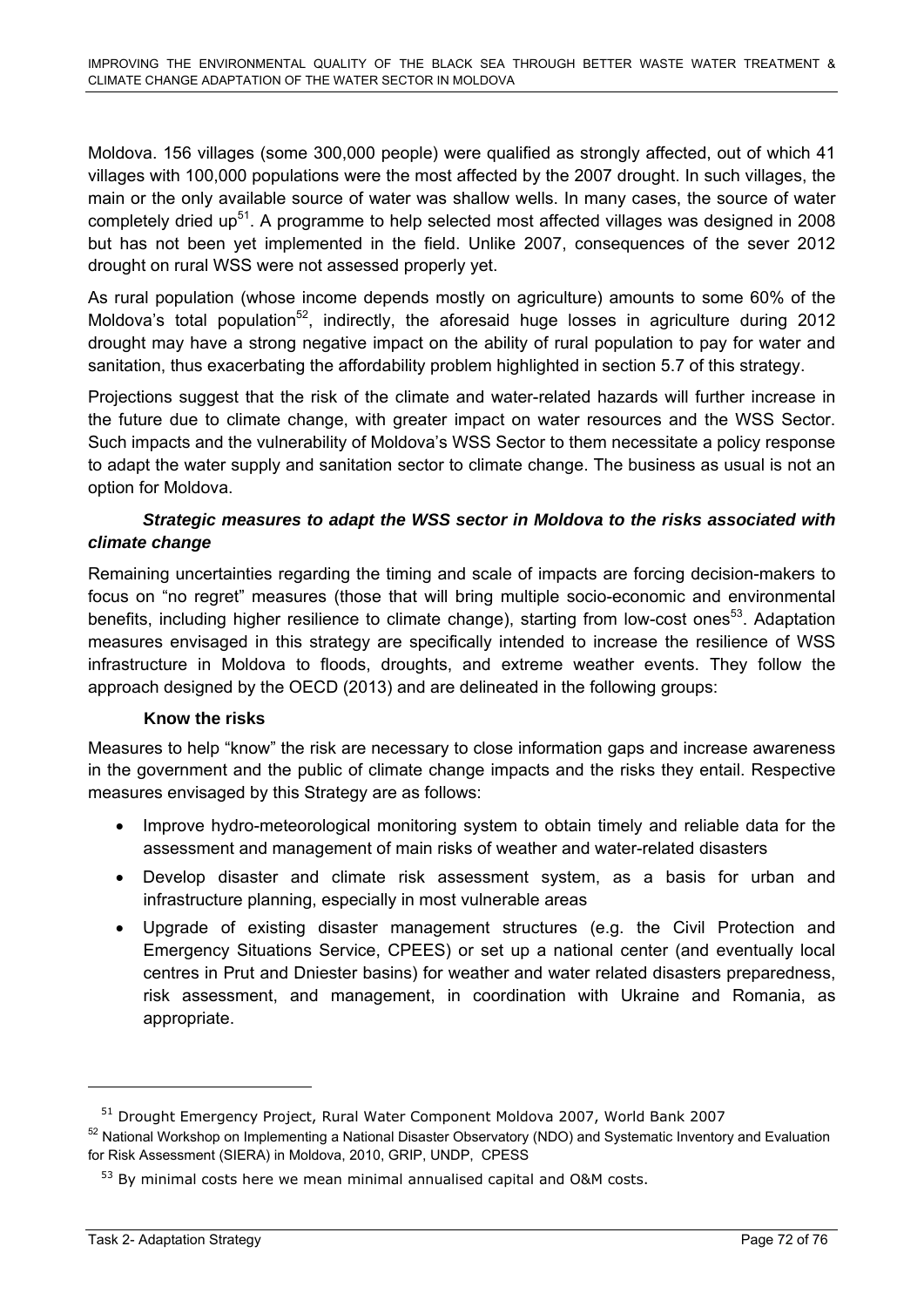• Conduct inventories of current conditions of water and sanitation infrastructure in order to inform decisions on how best to cap and manage risks to WSS of climate change and guide investment decisions.

Inventories are necessary, as Moldova lacks data needed for risk assessment and management.

### **Cap the risks**

"Capping the risk" calls for determining the acceptability and tolerability of a given risks associated with climate change. It is about making a political decision (through democratic procedures) on the acceptable levels of risks, while implementation of the decision made falls under the "manage the risk" category. The political decision should rely on both evidence- and values-based judgements and the Government of Moldova (GoM) will engage key stakeholders in decision-making. To engage and modify the behaviour of water users in Moldova the following measures are envisaged by this Strategy:

- Raise public awareness for water conservation and water protection behaviour
- Inform populations about water-related risks and the potential impacts of climate change
- Assess the level of security people are willing to reach; inform them about the costs and constraints associates with alternative levels of security

### **Manage the risk**

Measures aimed at "managing the risk" aim at addressing institutional and regulatory barriers that may inhibit timely and efficient adaptation. Foremost, "no regrets" and "low regrets" options will be identified that are applicable in all plausible futures. To that end, the following measures are envisaged by this Strategy:

- Develop and implement IWRM plans at basin level, while factoring in climate change. IWRM plans should provide an acceptable level of security (see above) at affordable costs. They include measures to decrease vulnerability (e.g. banning new settlements in flood prone areas, making the best use of alternative sources of water, see below).
- Develop and implement a country-wide flood management plan, including preventive measures; adjust land use planning, building and construction codes to discourage activities and construction in flood prone areas;
- Develop and implement a national plan to manage other climate related natural hazards (such as droughts, extreme heat and frost, strong winds, landslides, etc.)
- Improve water use efficiency related activities should be part of respective sectoral programmes and water demand management plans, foremost in the irrigation and WSS sectors, as well as in water-intensive industries
- Improve and/or create flood warning systems in Prut and Dniester basins
- Coordinate hydro-meteorological monitoring, risk assessment and risk management activities in trans-boundary basins with neighbouring countries: Romania and Ukraine.

## **Make the best use of green infrastructures and alternative sources of water**

- Create water retention areas, flood control reservoirs/natural retention polders in areas at risk of floods
- Increase soil infiltration using wetlands, afforestation; avoid sealed surfaces in urban development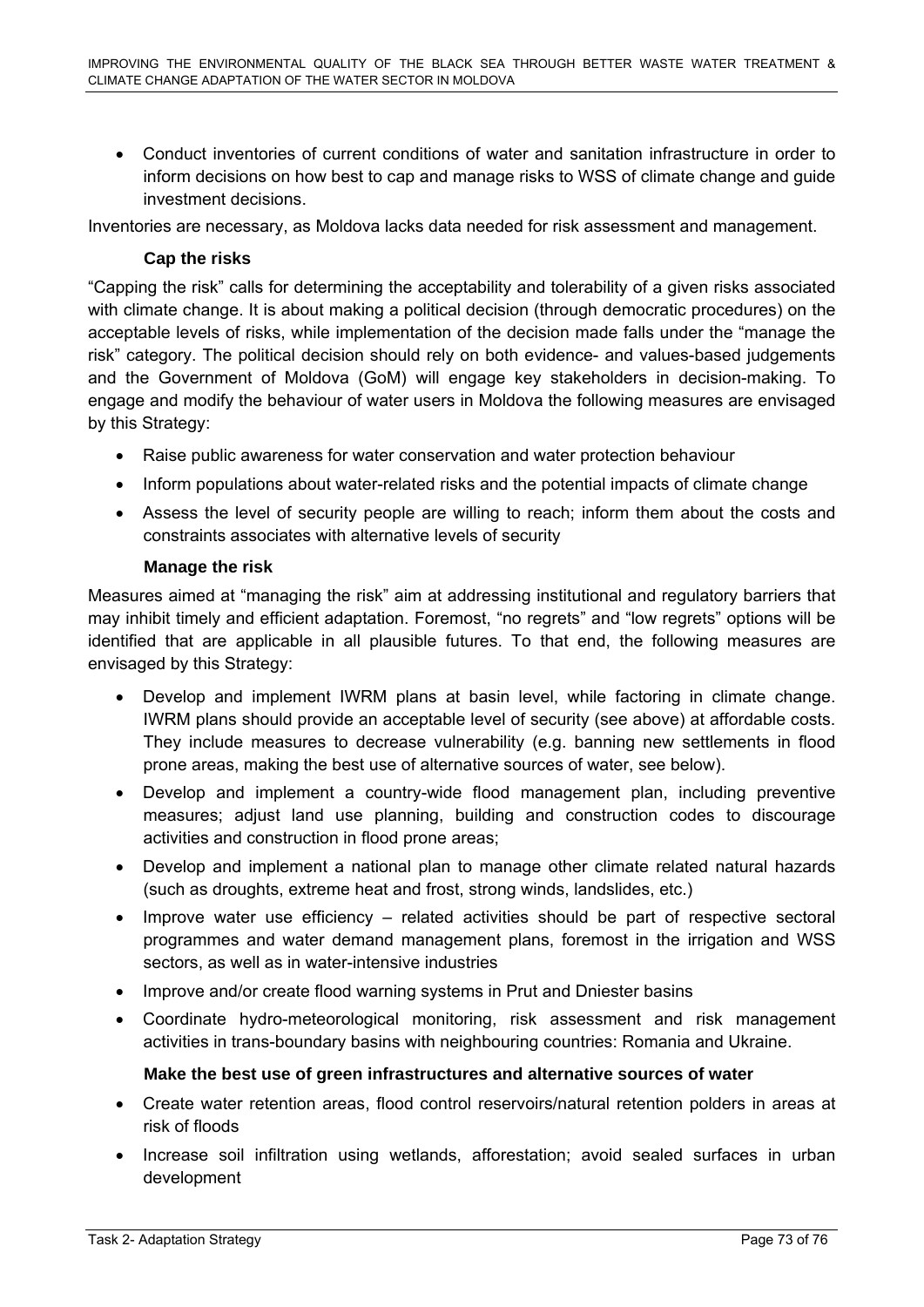- Maintain natural flood plains for rivers where appropriate
- Combine artificial groundwater recharge, wastewater re-use, rainwater harvesting, where possible and feasible.

#### **Fix and adapt conventional water infrastructures**

- Protect most vulnerable villages fully dependant on shallow wells from drought by shifting to more reliable sources of water (surface water or deep boreholes/confined aquifers)
- Improve wastewater infrastructure capacity focus on low-cost options in rural areas (e.g. septic tanks and EcoSan toilets), while suburban areas of big cities could be connected to centralised sewerage systems operated by *apacanals* (urban water utilities)
- Adapt the design of dikes and dams for flood protection; rehabilitate existing and build needed additional dikes and dams where other options (e.g. green infrastructure) cannot be applied; this should be part of the future national plan for flood management
- Improve the operation and maintenance of existing flood management facilities (dikes, dams)
- Build intercepting collector drainage downhill of villages in landslide-prone areas
- Consider rehabilitation of existing and building new sewerage systems for collecting and safe disposal of storm waters in cities, to reduce the risk of flash flooding during torrential rains
- Protect existing and properly functioning water supply and wastewater facilities against flooding and direct impacts of increased river flows (water intake facilities, pumping stations/treatment plants)
- Upgrade the performance of existing water treatment plants and wastewater collection and treatment infrastructure in Moldova (e.g., installation of pre-sedimentation pond or river bank filters for pre-treatment; aeration facilities for ammonium oxidation).

#### **Make the best use of economic instruments and other regulatory instruments**

- Put in place tariff systems complemented by appropriate metering that can curb water demand, taking into account affordability constraints
- Set sustainable water abstraction limits for both regular and water-stressed periods
- Define water rights in a flexible way: e.g. by adopting two sets of water allocation rules: one for normal and another for emergency situations - this can ensure that priority uses are served in case of scarcity
- Consider flood insurance schemes e.g. obligatory insurance of immovable property in flood and landslide-prone areas – this provides a disincentive to build in such areas and takes some of the burden of the insurer of last resort from the public purse

These adaptation measures are fully consistent with the objectives of this Strategy, as well as with the aforesaid overarching objective set out in the NCCAS. They will be implemented in both the WSS sector and outside it.

Mid-term priority actions relevant for WSS are integrated in the *mid-term Action plan for the implementation of this strategy* (see Annex 12), where some of them are further translated into specific steps and/or individual measures."